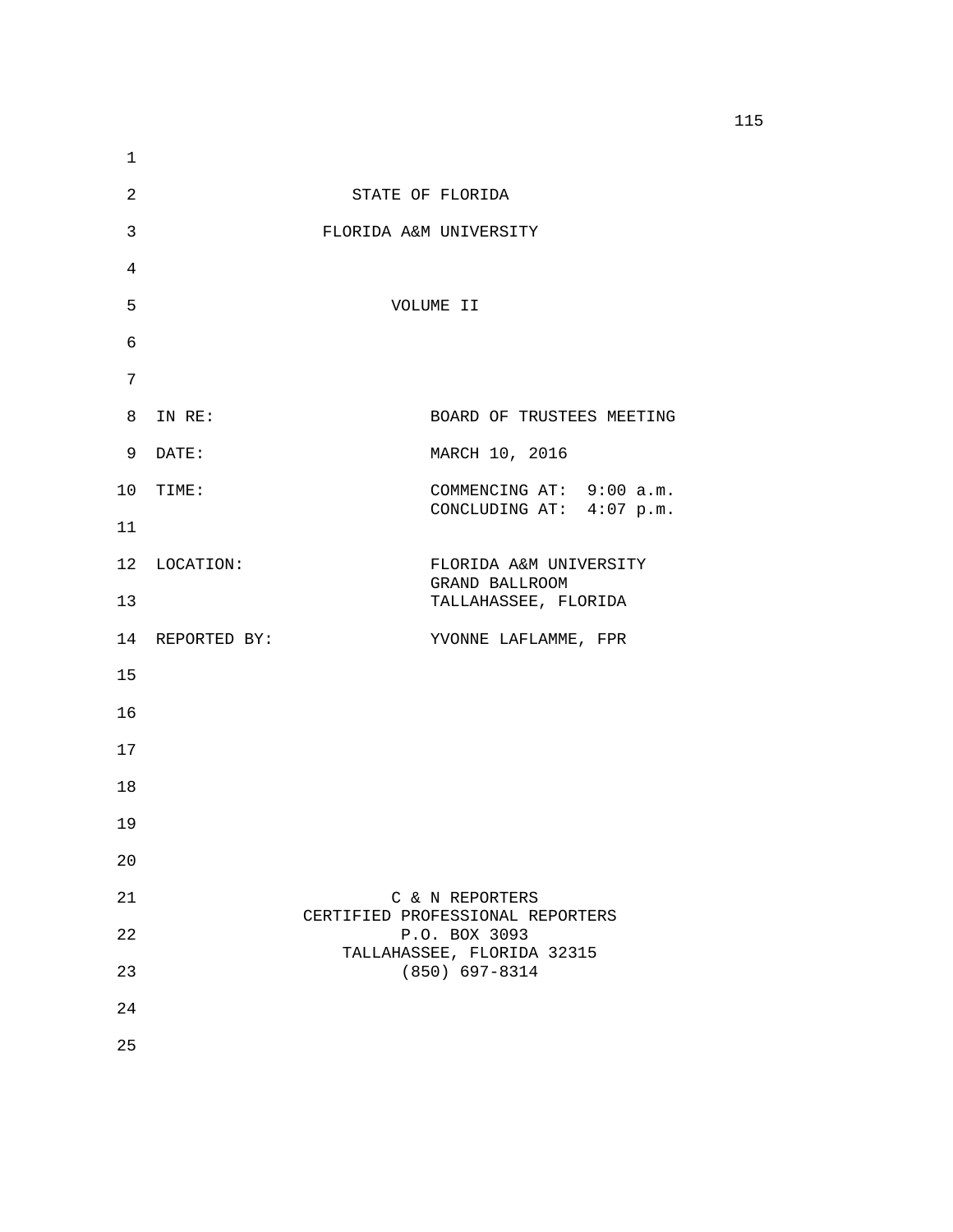|                |                                  | 116 |
|----------------|----------------------------------|-----|
| $\mathbf 1$    | BOARD MEMBERS                    |     |
| $\overline{a}$ | CHAIR CLEVE WARREN               |     |
| 3              | NICOLE WASHINGTON                |     |
| 4              | KELVIN LAWSON                    |     |
| 5              | ROBERT WOODY                     |     |
| 6              | CRAIG REED                       |     |
| $7\phantom{.}$ | MATTHEW CARTER                   |     |
| 8              | BETTYE GRABLE                    |     |
| $\mathsf 9$    | GARY MCCOY                       |     |
| 10             | TONNETTE GRAHAM                  |     |
| 11             | THOMAS DORTCH                    |     |
| 12             | BELINDA SHANNON (TELEPHONICALLY) |     |
| 13             |                                  |     |
| 14             |                                  |     |
| 15             |                                  |     |
| 16             |                                  |     |
| 17             |                                  |     |
| 18             |                                  |     |
| 19             |                                  |     |
| 20             |                                  |     |
| 21             |                                  |     |
| 22             |                                  |     |
| 23             |                                  |     |
| 24             |                                  |     |
|                |                                  |     |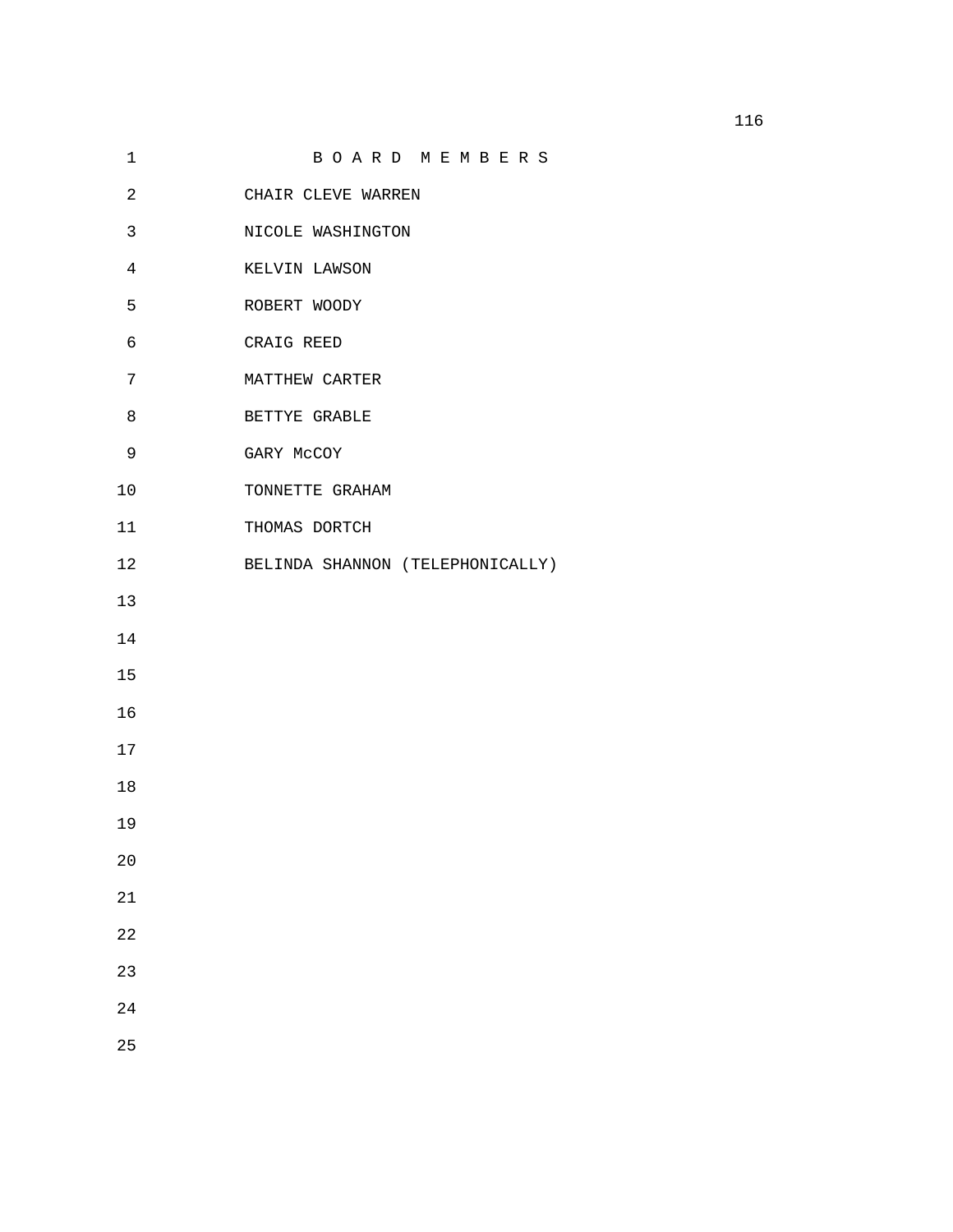1 \*\*\*\*\*\*\*\*\*\*\*\*\*\*\*\*\*\*\*\*\*\*\*\*\*\*\*\*\*\*\*\*\*\*\*\*\*\*\*\*\*\*\*\*\*\*\*\*\*\*\*\*\*\*\*\*\*\* (Thereupon, Volume II followed Volume I without 2 omission.) 3 (Back on the record at 1:00 p.m.) 4 CHAIRMAN WARREN: Are we ready? 5 TRUSTEE SHANNON: I'm here. 6 CHAIRMAN WARREN: Hello, Trustee Shannon. 7 TRUSTEE SHANNON: Hello. 8 TRUSTEE LAWSON: All right. We're back in 9 session. Trustees, we had one action item on the 10 agenda today. The action item is approval for prior 11 current and projected years of the university 12 auxiliary facility. 13 Mr. Cassidy, you're recognized to present the 14 item. 15 MR. CASSIDY: All right. Well, we'll take this 16 item first. This is something that's required under 17 Board of Governor's Regulation 9.008, which requires 18 that these statements for any auxiliaries that the 19 University has that have bonds associated with them 20 that those -- there has to be an annual income 21 expenditure statement in a format that the Board of 22 Governors specifies that need to be prepared, approved 23 by the Board of Trustees, sent to the Board of 24 Governors for their approval, and so we're in that 25 mode.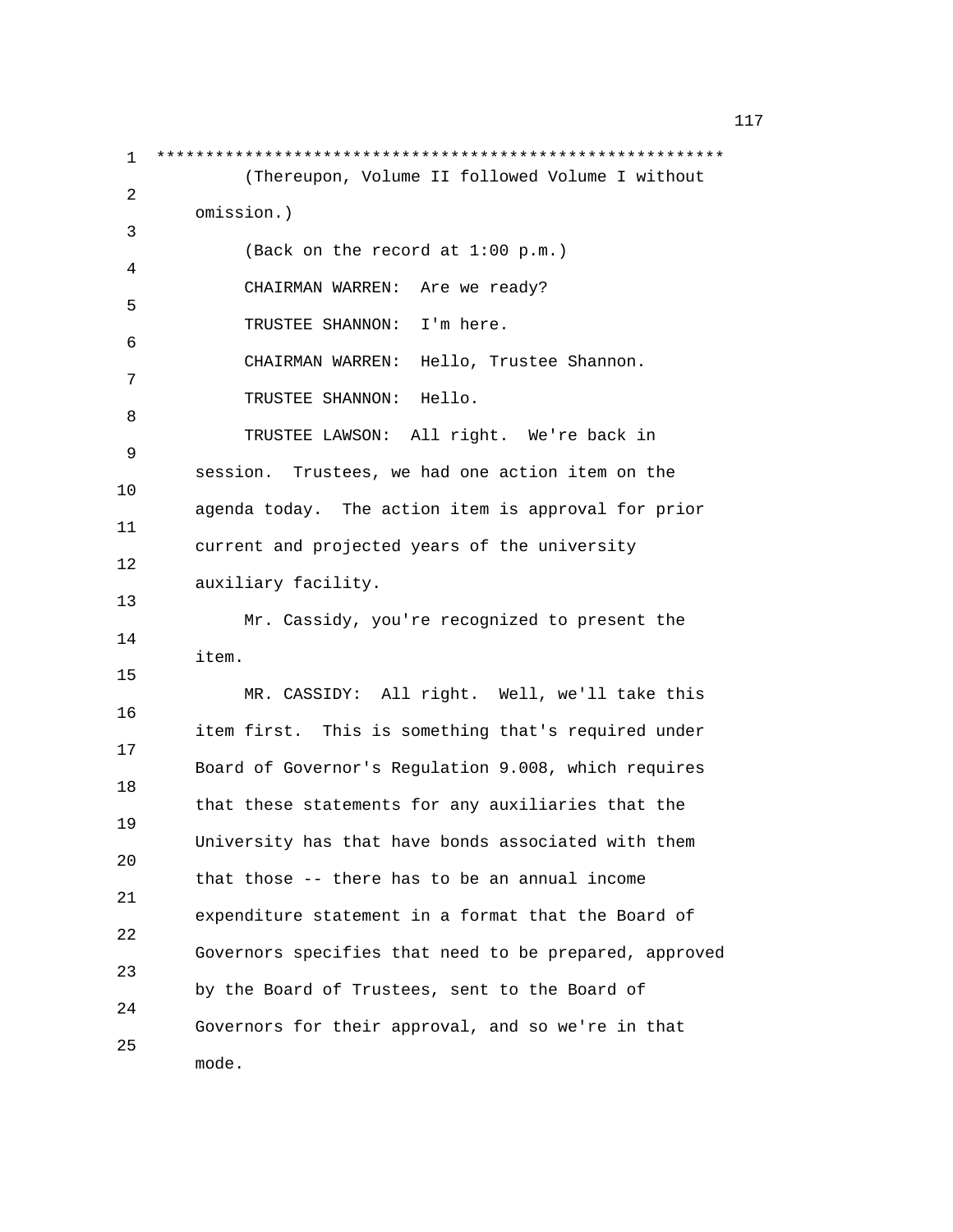1 The two auxiliaries we have that have bonds are 2 Housing Operations Auxiliary Fund and our Parking 3 Operations Auxiliary Fund. 4 CHAIRMAN WARREN: Mr. Cassidy, may I ask you to 5 hold for just a second? We moved this item from the 6 consent agenda to the action items, and I just need to 7 help the members find where they can see where I'm 8 talking about. 9 MR. CASSIDY: It's item 8B. 10 CHAIRMAN WARREN: So if you look behind the 11 orange tab, it's titled "auxiliaries." There's Budget 12 and Finance, and it's about the last item in that 13 section. 14 TRUSTEE CARTER: I don't have it. 15 CHAIRMAN WARREN: Oh, you don't have that? Okay. 16 I'm sorry. 17 MR. CASSIDY: Is it there? Do we have it? 18 CHAIRMAN WARREN: No. 19 MR. CASSIDY: Okay. That's fine. So we have the 20 statements for the Housing Operations Fund and the 21 Parking Operations Fund in the format that's required 22 to approve these going forward, and I beg a couple of 23 statements. 24 Number one, the format is to provide the previous 25 year's actual, the current year that's three-quarters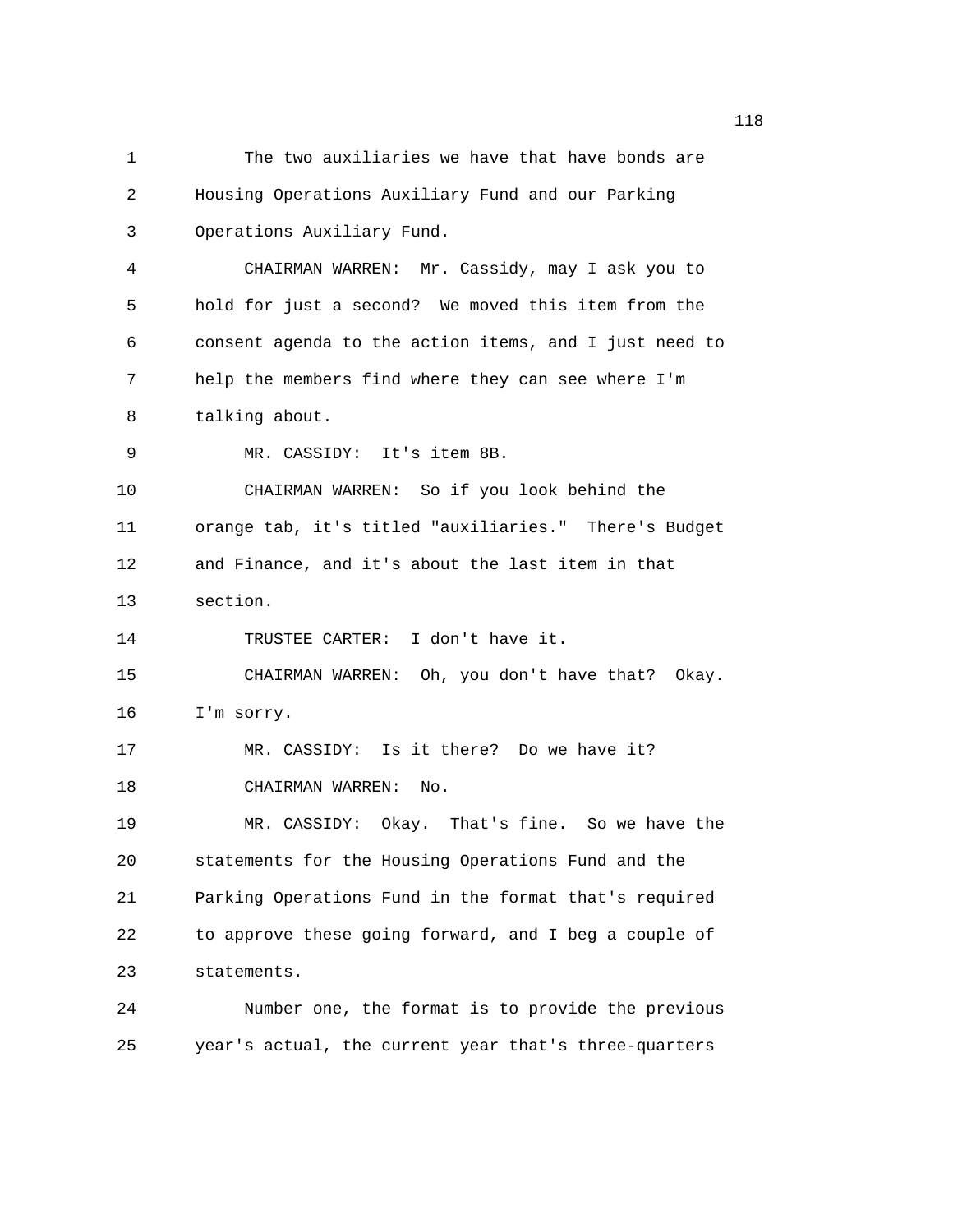1 of the way almost estimated, and a projected incoming 2 expenditure statement. And when you project that,

3 it's like a budget.

4 For each of these operations that have bonds. If 5 I may, I return to the -- and then, in order -- the 6 Board of Governors sees consistent information. The 7 form is consistent, and then there is four narrative 8 questions to help the Board get a quick picture, and I 9 think it will be helpful for you.

10 First of all, let me say that for both of these, 11 for housing and parking operations, part of what needs 12 to be done is to set aside the necessary reserve funds 13 to support, to secure the bonds, and that is being 14 done, has always been done and will be done. So 15 that's part of what's in here.

16 But the questions in the narrative sheet on 17 housing, the questions are the same in each document, 18 "Do the pledged revenues contain any overhead 19 assessments." And as it relates to housing -- as it 20 relates to housing, our bond covenants don't allow 21 overhead assessments, so the answer to this question 22 is no.

23 The next question is -- and again, this is so the 24 Board of Governors can do a quick review -- do any of 25 the line items, revenues or expenses change year over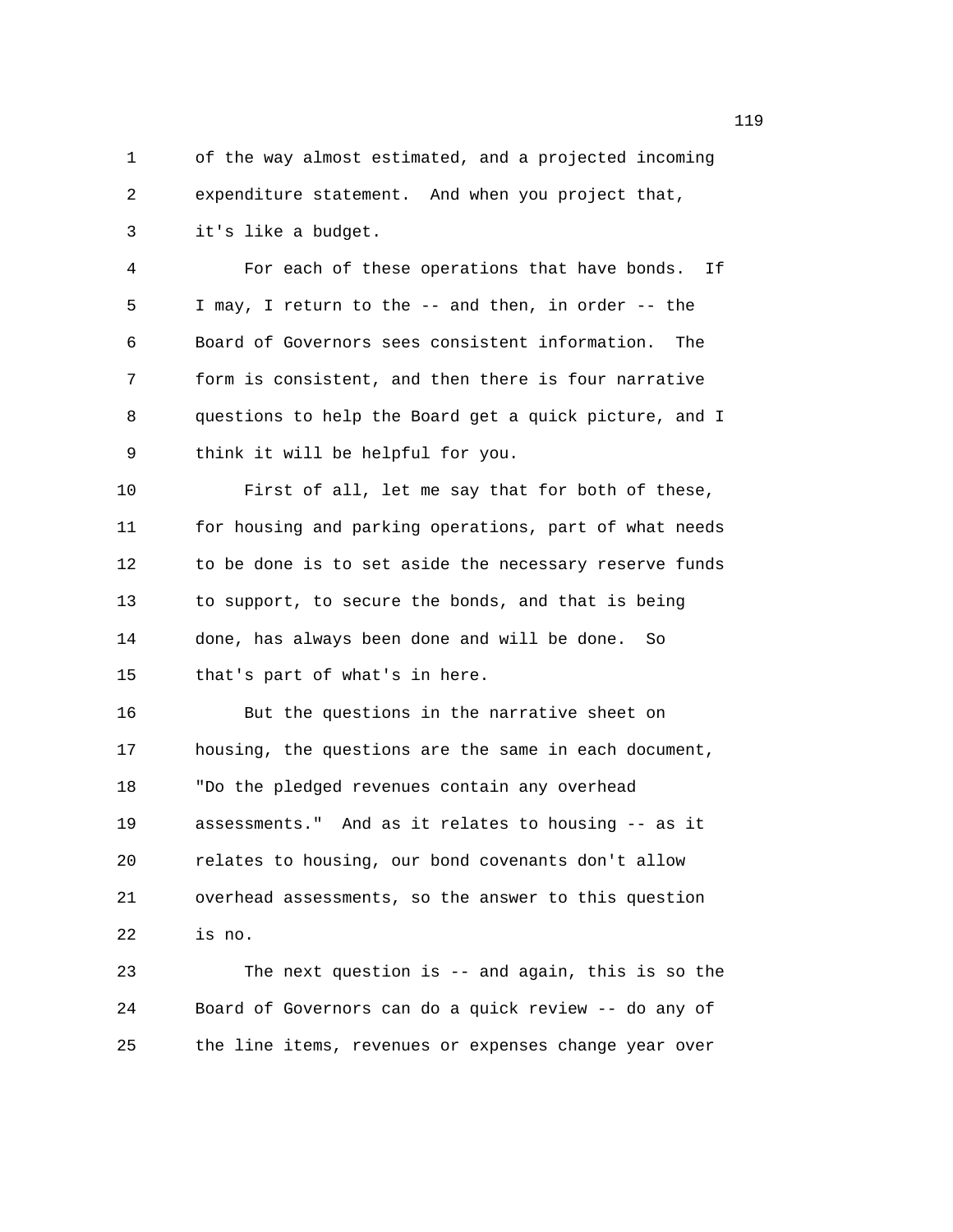1 year 10 percent or more." In this case the answer to 2 the question is yes. And it was actually at the last 3 Board meeting you approved the change to the Housing 4 Operations budget, to add more money to the operating 5 budget, because of the fact that there were more 6 residents that had been planned for. So the answer to 7 the question is, yes, the expenses are up because 8 residency was up, and actually all approved that 9 change.

10 The next one is, "Please explain amounts 11 categorized as other." And in this case, it's a line 12 item. It's called other expenses and transfers out. 13 And again, I wish I could change these forms, but 14 they're prescribed. And there is information on that 15 line item. Let me see if I can find it. It's line 8 16 -- I'm sorry. It's line 5, and that's facilities, 17 maintenance and reserve -- and so you see we are 18 setting that money aside every year and it's as 19 required.

20 So the statement as it relates to housing 21 operations conforms, the necessary reserves for both 22 the bonds surety and replacement reserves have been 23 established.

24 If I can make -- switch to housing -- to parking 25 for a moment. You have a same format of a statement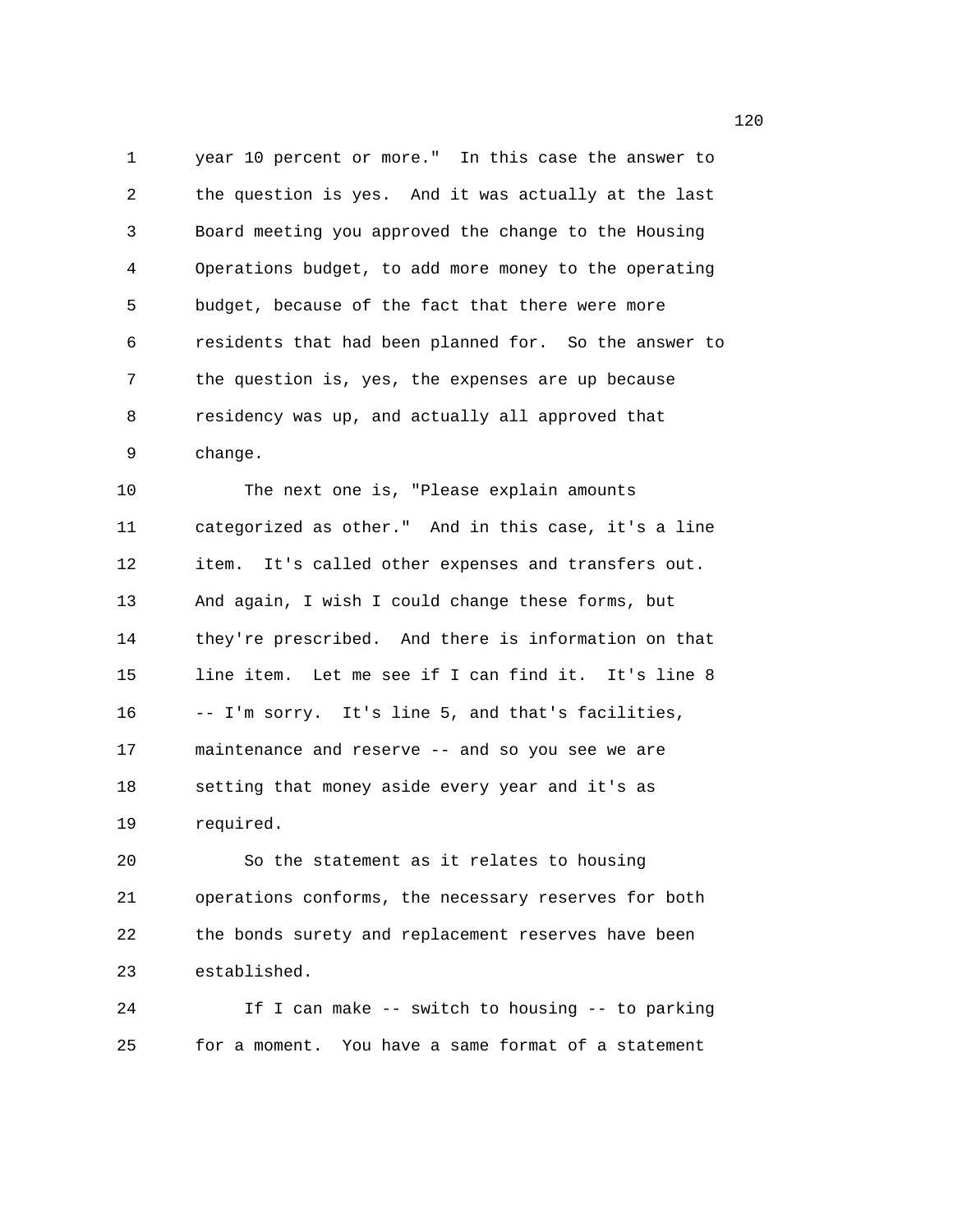1 and I'm going to through the questions for you, if I 2 may. "Do the pledged revenues reported contained any 3 overhead assessments." In the case of parking, we are 4 allowed to charge a 6 percent overhead assessment, and 5 have done so, as we always have.

6 For those who may be new to the Board or haven't 7 heard this boring conversation before, we charge an 8 overhead assessment to certain auxiliary facilities 9 and other kinds of facilities on campus to offset the 10 central services, such as purchasing, payroll, 11 accounting, and other similar centralized services 12 that are provided to the stand-alone operations, such 13 as the housing or a parking facility organization. 14 They're a part of us, but centrally we perform a lot 15 of the services for them and so that's what the 16 overhead assessment is for. Six percent is the rate 17 that we charge for any such things on campus, so no 18 one is being treated differently, except in the case 19 of housing, where we're not allowed to charge it. So 20 that's what that is about and it is being charged as 21 usual.

22 The next question is, "Do pledged revenues or 23 expenditures change 10 percent year over year?" And 24 in this case the answer is yes, and that's because 25 several things have happened. There's more money in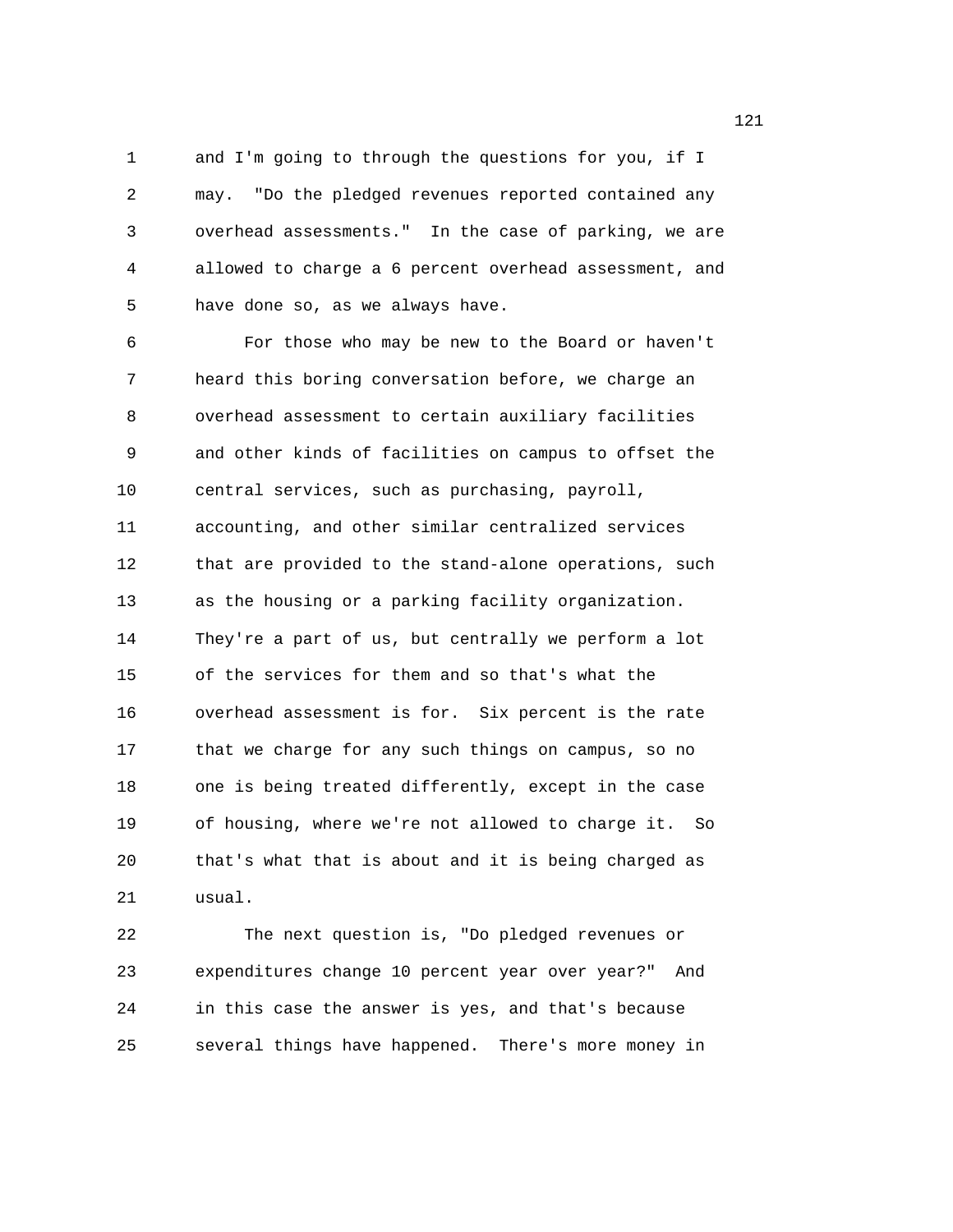1 people expense because there have been vacant 2 positions previously that they intend to fill next 3 year, and the folks who run the parking operation have 4 bought new software and other materials that will 5 result in additional expenditures.

6 The end result of this is they believe they're 7 going to have a much more efficient operation for 8 parking, but it will have some changes in costs year 9 to year between the current year and next year. 10 The third one is anything in the "other," and, 11 again, we have the required three percent repair and 12 replacement reserve for parking operations; that's

13 line 7.

14 And so, both of these statements conform. I 15 would like to mention while I'm in the parking 16 operations, this intersects with our next line item, 17 briefly, when we're talking about Athletics, because 18 one of the facts of our parking operations is that 19 these bonds will be paid off in 2018, and that will 20 mean that the reserve fund will be released. We're 21 going to talk about that when we're talking about the 22 health of our auxiliaries overall. This is a big 23 benefit to our auxiliary funds going forward that's 24 two-plus years away.

25 So those are the statements. I would entertain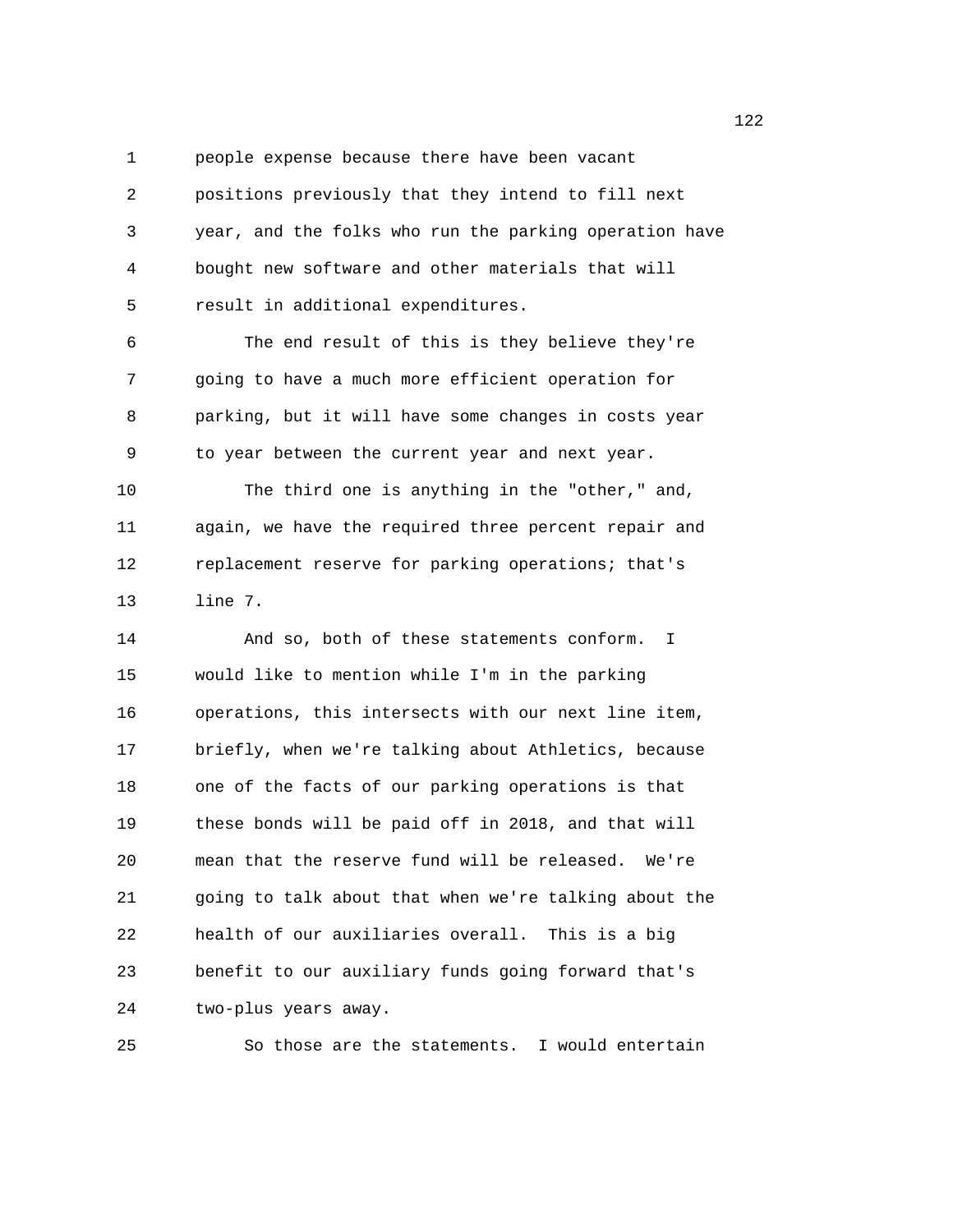1 any questions you might have. They conform to what 2 was required to be done. We have actually filed them 3 with the Board of Governors saying, awaiting Board 4 approval, so they know they're on their way, and I 5 would entertain any questions you may have. 6 CHAIRMAN WARREN: Trustee Lawson? 7 TRUSTEE LAWSON: Yes. 8 CHAIRMAN WARREN: If I may? 9 TRUSTEE LAWSON: Sure. 10 CHAIRMAN WARREN: When the bonds are paid off, 11 you just indicated the reserve funds would be 12 released. 13 MR. CASSIDY: Yes. 14 CHAIRMAN WARREN: I'm assuming we haven't 15 dedicated other than what they have been reserved for 16 to this day; is that right? 17 MR. CASSIDY: They become relatively unrestricted 18 auxiliary funds. 19 CHAIRMAN WARREN: But does that presuppose that 20 the purpose for which the reserves were set aside goes 21 away as well as is there no need to spend these 22 reserve dollars on, in this case parking lot or 23 dormitory repairs or facilities repairs? 24 MR. CASSIDY: Well, I think what it means is, 25 when that happens, our facilities people will do a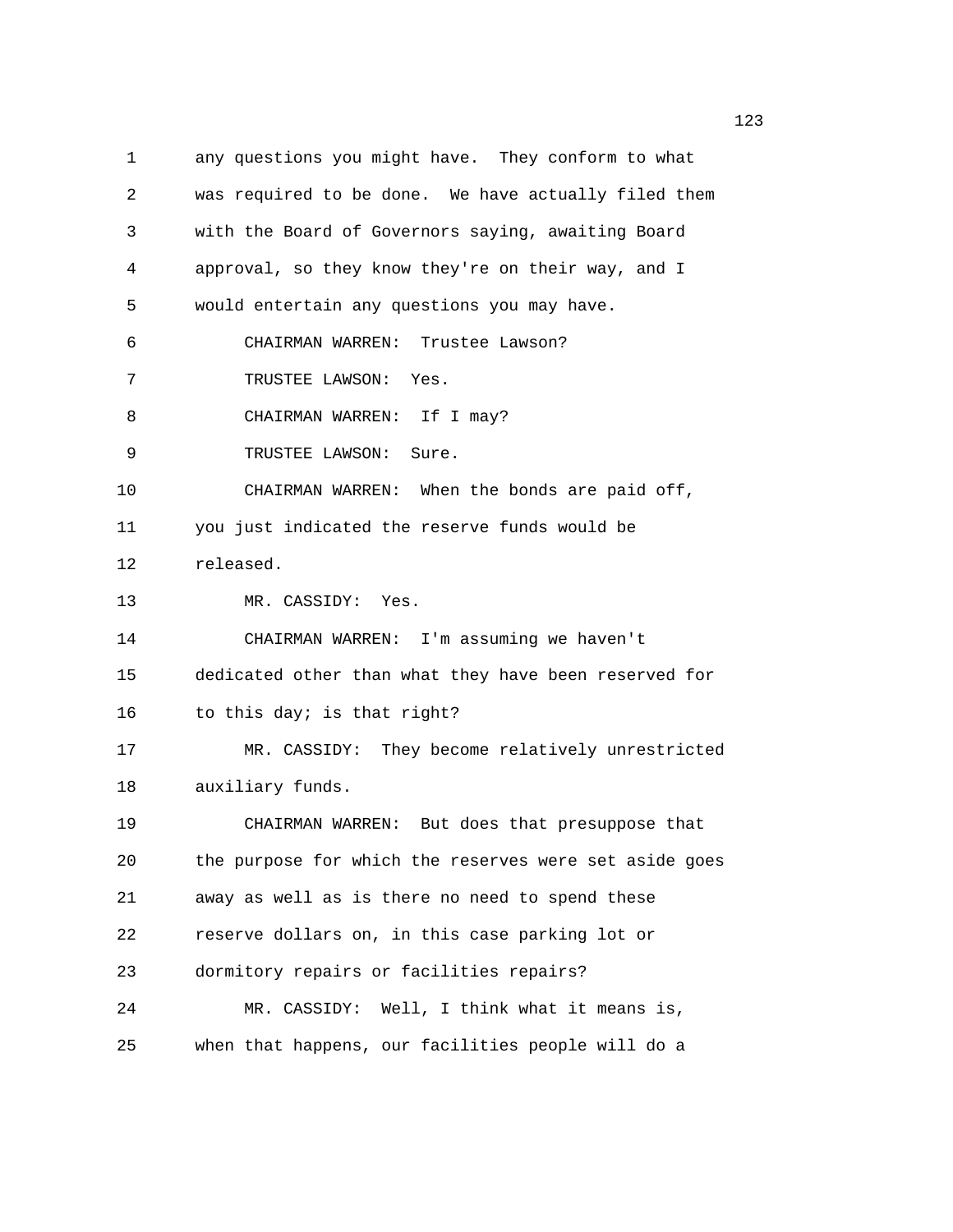1 complete look at the one parking garage to determine 2 if this is enough or not enough money, I suppose, for 3 ongoing repair and maintenance on the facility, and 4 then if there are additional funds available, we would 5 release them.

6 TRUSTEE LAWSON: I think -- if I may comment on 7 that as well -- I think one of the things that Dale 8 mentioned is when this parking situation goes away 9 there will be -- there will be the additional 10 resources there. Because one of the concerns with 11 Athletics, and we'll get there in a second, is it was 12 taking too much from the other auxiliaries, but in 13 actuality, we'll have a better surplus. Said another 14 way, probably not the correct financial terms. 15 But I think when you look at these auxiliaries,

16 and this was really for us to be informed about 17 because this is a recommendation or an item that has 18 to go before the BOG; is the auxiliary solvent, and 19 the answer is yes; are there material changes, yes. 20 But there are good changes, because we have more 21 students on campus which utilize the facility, which 22 means you need to staff up. And they're good changes, 23 because we're soon to retire the parking decks. So 24 they're all positive changes even though they are 25 material changes.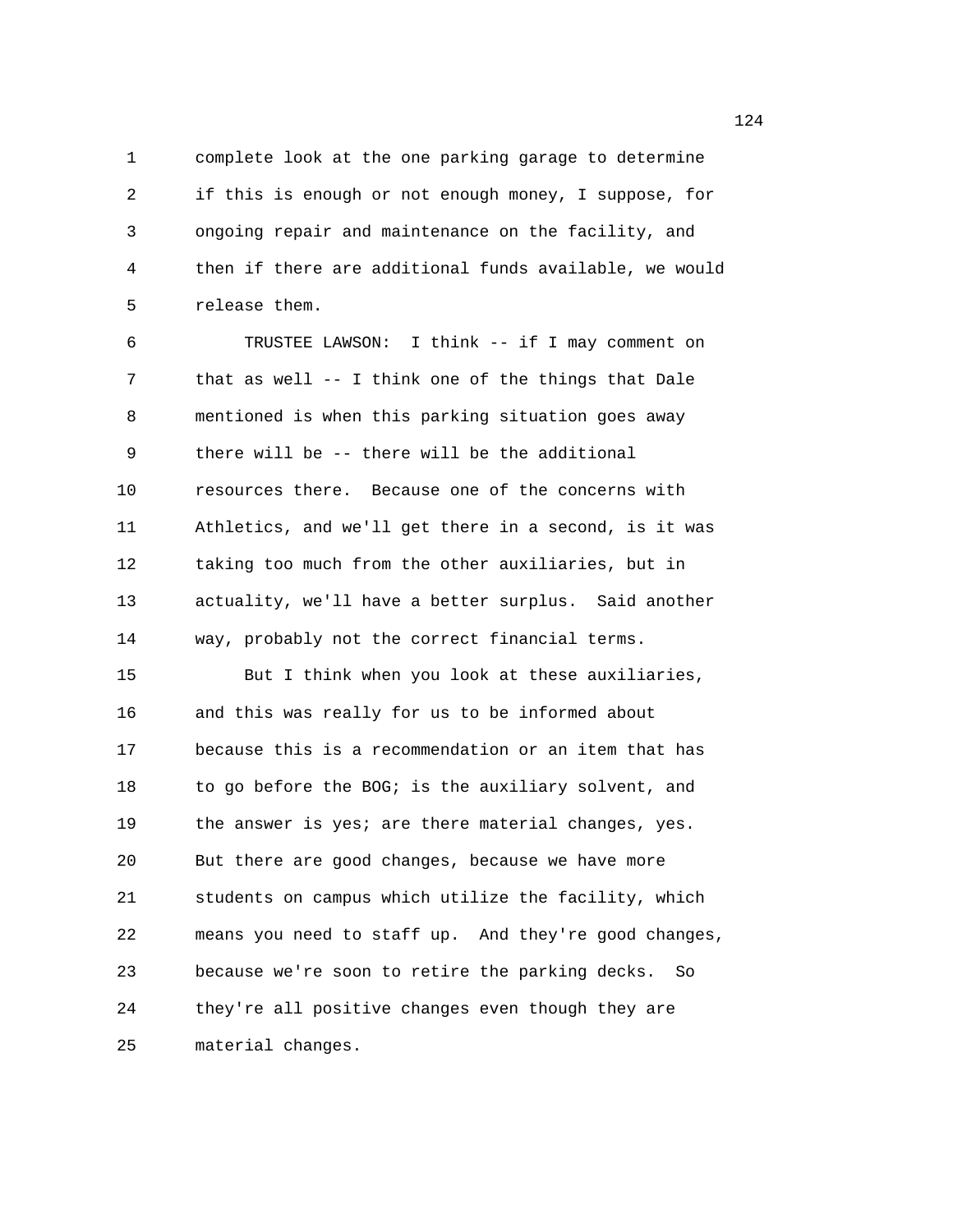| $\mathbf 1$ | CHAIRMAN WARREN: Right. I accept it as positive       |
|-------------|-------------------------------------------------------|
| 2           | changes. I just, for clarity, let me restate my       |
| 3           | question so I know for my own edification.            |
| 4           | MR. CASSIDY: Sure.                                    |
| 5           | CHAIRMAN WARREN: The paying off of the bonds          |
| 6           | means that the cash flow now dedicated to build the   |
| 7           | reserves does not have to be reserved any longer?     |
| 8           | MR. CASSIDY: Statutorily.                             |
| 9           | CHAIRMAN WARREN: And in terms of the bond             |
| 10          | covenants as well.                                    |
| 11          | MR. CASSIDY: Right, right.                            |
| 12          | CHAIRMAN WARREN: But the reserve that has been        |
| 13          | built, is the use of the now accumulated reserves, if |
| 14          | they are, is there deferred maintenance on facilities |
| 15          | for which these reserves were built in need of being  |
| 16          | addressed with reserves?                              |
| 17          | MR. CASSIDY: Right. And that's the valuation          |
| 18          | that will be made at the time that the money is $-$ - |
| 19          | when the bond covenants release it. We will have our  |
| 20          | facilities people go through it and do a complete     |
| 21          | analysis of what is necessary and what's necessary    |
| 22          | going forward and the concept being that there may be |
| 23          | some money that we're able to release.                |
| 24          | But first priority.<br>CHAIRMAN WARREN:               |
| 25          | Parking facility operation.<br>MR. CASSIDY:           |

n 125 ann an 125 an t-Òire an 125 an t-Òire an 125 an t-Òire an 125 an t-Òire an 125 an t-Òire an 125 an t-Òir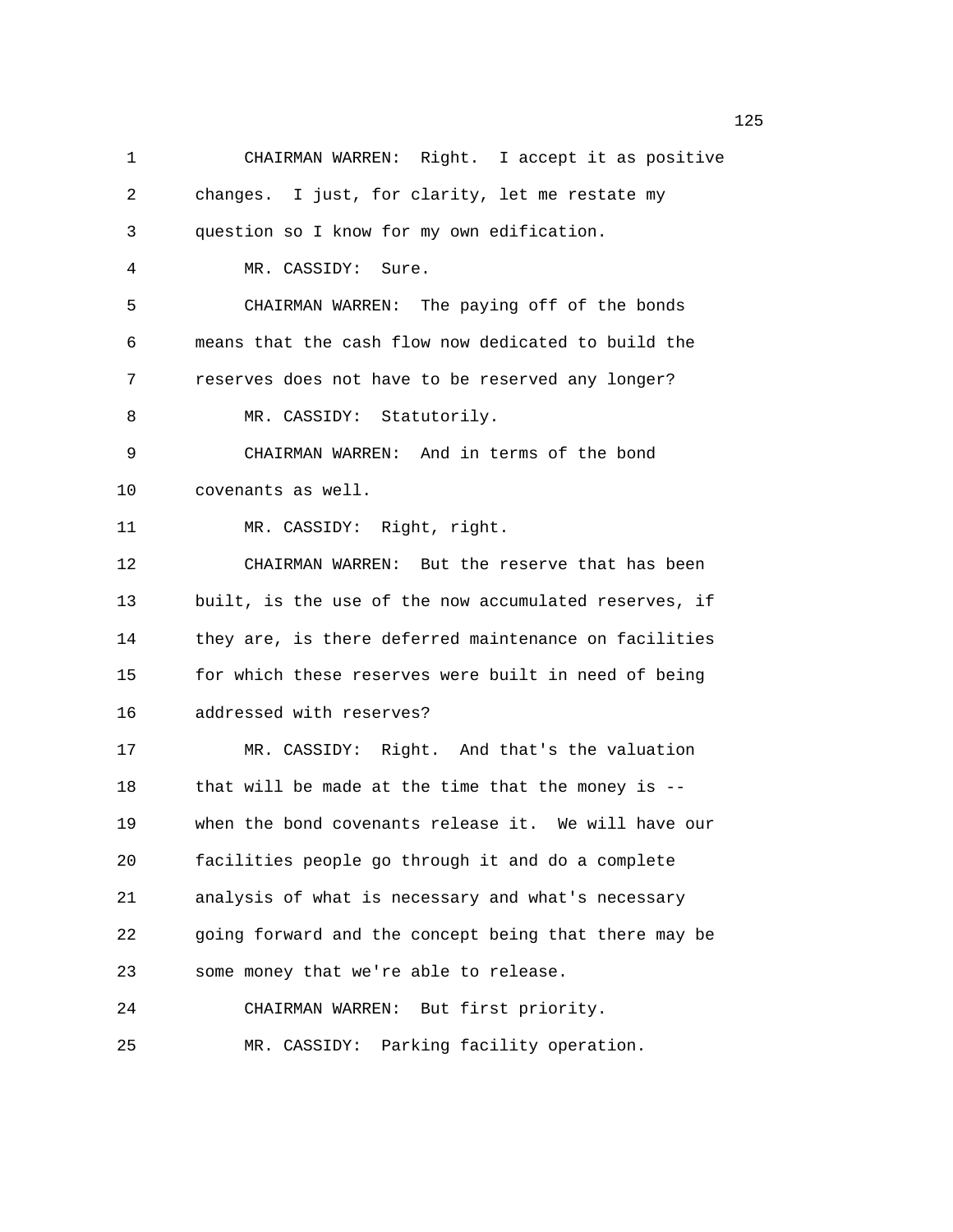1 CHAIRMAN WARREN: All right.

| 2  | TRUSTEE DORTCH: Mr. Chairman, my question is,          |
|----|--------------------------------------------------------|
| 3  | why wait until the bonds are released to do an         |
| 4  | analysis, and to do forecasting upfront if there's     |
| 5  | going to be maintenance needed in long-term? So that   |
| 6  | the Board will know in advanced that if there's "X"    |
| 7  | amount and you need to reserve this portion for        |
| 8  | maintenance, and the other becomes released for other  |
| 9  | University needs that the Board will need to react to, |
| 10 | rather than wait until 2018. We need a forecast        |
| 11 | upfront, and that seems to me to be more responsible   |
| 12 | in managing that.                                      |
| 13 | MR. CASSIDY: Point taken. And we would do that         |
| 14 | so we would know at the time it's done. The other      |
| 15 | thing we can obviously do, and this is a reserve that  |
| 16 | we can't draw down. It has to stay intact, and we      |
| 17 | obviously have a history of what repairs have been     |
| 18 | required a building up until now. So point             |
| 19 | well-taken. Let's say within the last fiscal year,     |
| 20 | these things will have paid off in full in June of     |
| 21 | 2018. We'll put it on the calendar for July of 2017    |
| 22 | to begin that analysis including the historical costs  |
| 23 | and what we think it will be going forward.            |
| 24 | Because the reason why I was<br>TRUSTEE DORTCH:        |

25 asking is considering we're going to look at a new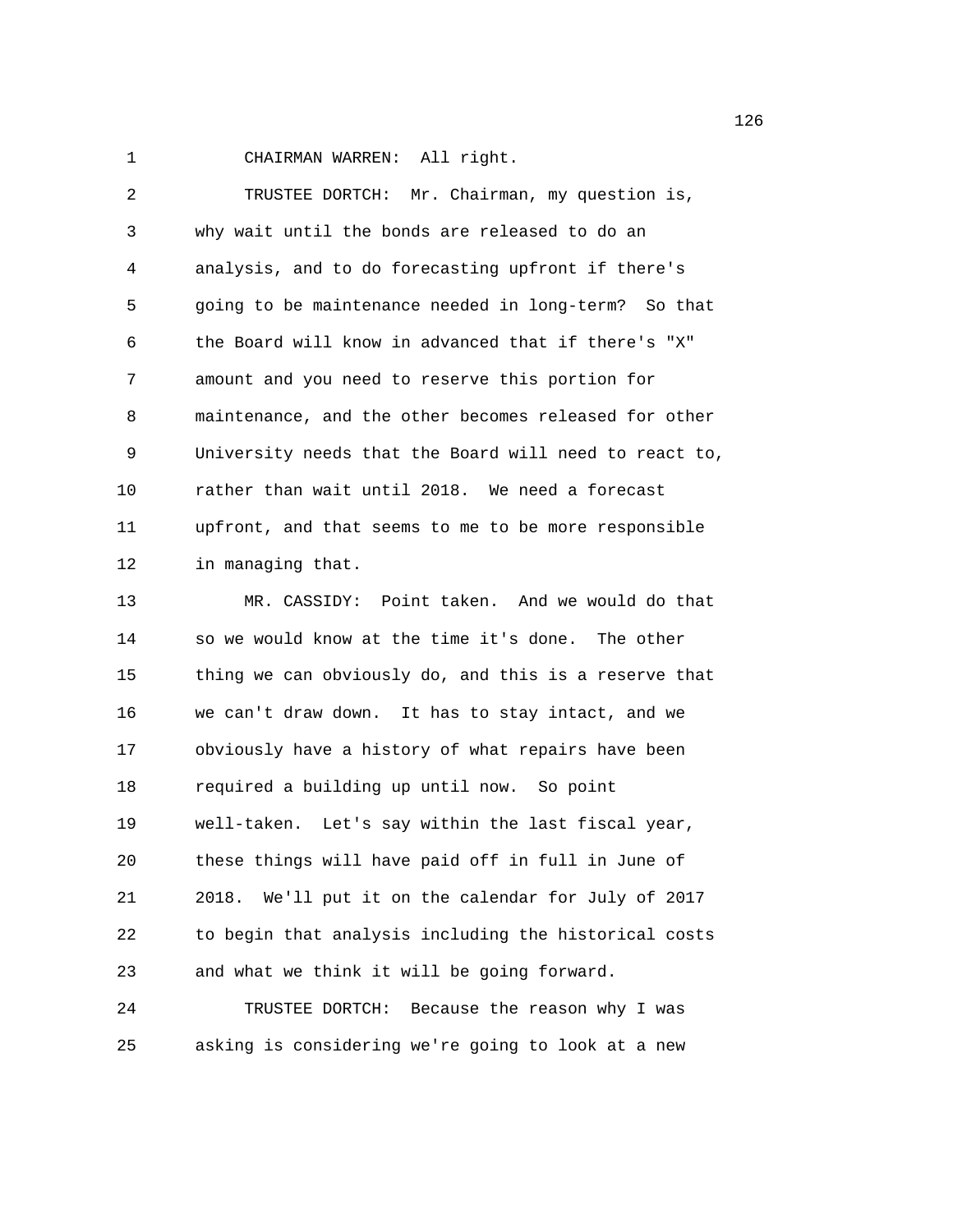1 strategic plan, and knowing in 2018 there's certain 2 dollars that should be released out of reserves 3 because it's mandated by the bond holder, that we 4 would be thinking forward, and again, not wait until 5 it's released, but that we'll plan upfront. 6 MR. CASSIDY: Point taken, and we will make sure 7 it's available and brought to you. All right? 8 TRUSTEE DORTCH: All right, thank you. 9 TRUSTEE LAWSON: Any other questions? Good 10 comment, Trustee Dortch. 11 TRUSTEE DORTCH: Another question, because I want 12 to be clear on parking. Are we going to -- because I 13 have some serious questions about parking -- the 14 overall parking will be discussed in this plan? 15 Because there were certain things discussed around 16 parking, so I want to be clear on parking; who 17 controls it; and also, is that discussion on parking 18 coming in the overall academic five-year plan or 19 athletic five-year plan? Okay. 20 TRUSTEE LAWSON: But I think we're talking two 21 different types of parking. This is the day-in,

23 the other parking issue had to do more with game day 24 parking. But hold that point though, because that 25 will be a discussion point in Athletics, but I want to

22 day-out student parking garage facility, and I think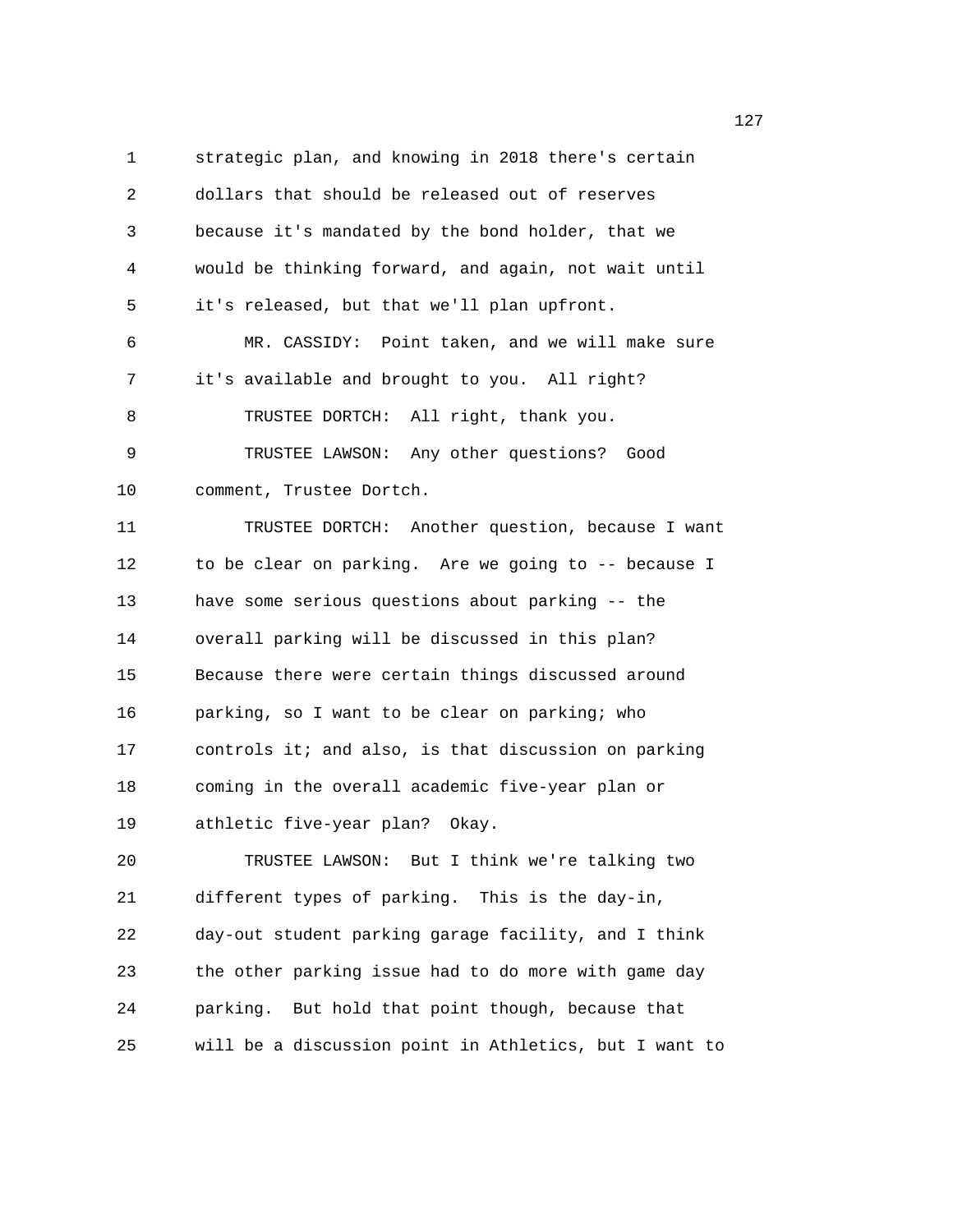1 make sure we separate the two.

| 2  | This is the parking infrastructure, garages, et      |
|----|------------------------------------------------------|
| 3  | cetera. There is a three percent transfer out for    |
| 4  | maintenance over time that's already baked in, but   |
| 5  | this is for kind of the every day student need.      |
| 6  | MR. CASSIDY: Parking operations covers parking       |
| 7  | across the campus. The only bonded facility is the   |
| 8  | one parking garage. And then as Trustee Lawson said, |
| 9  | when we get to Athletics, the parking topic there is |
| 10 | around game day parking and football.                |
| 11 | CHAIRMAN WARREN: So Trustee Lawson, are you          |
| 12 | making a motion on this issue?                       |
| 13 | TRUSTEE LAWSON: Yeah. If there aren't any other      |
| 14 | questions, I'm asking for a motion to approve the    |
| 15 | operating budget for prior, current and projected    |
| 16 | years of the University Auxiliary Facilities and     |
| 17 | Revenue Bonds.                                       |
| 18 | CHAIRMAN WARREN: Is there a second?                  |
| 19 | TRUSTEE DORTCH: Second.                              |
| 20 | CHAIRMAN WARREN: Are there any further               |
| 21 | questions? Motion has been properly seconded.        |
| 22 | TRUSTEE LAWSON: All those in favor?                  |
| 23 | (All trustees answer in the affirmative.)            |
| 24 | TRUSTEE LAWSON: Motion carries.                      |
| 25 | CHAIRMAN WARREN: All right. So it's a Board          |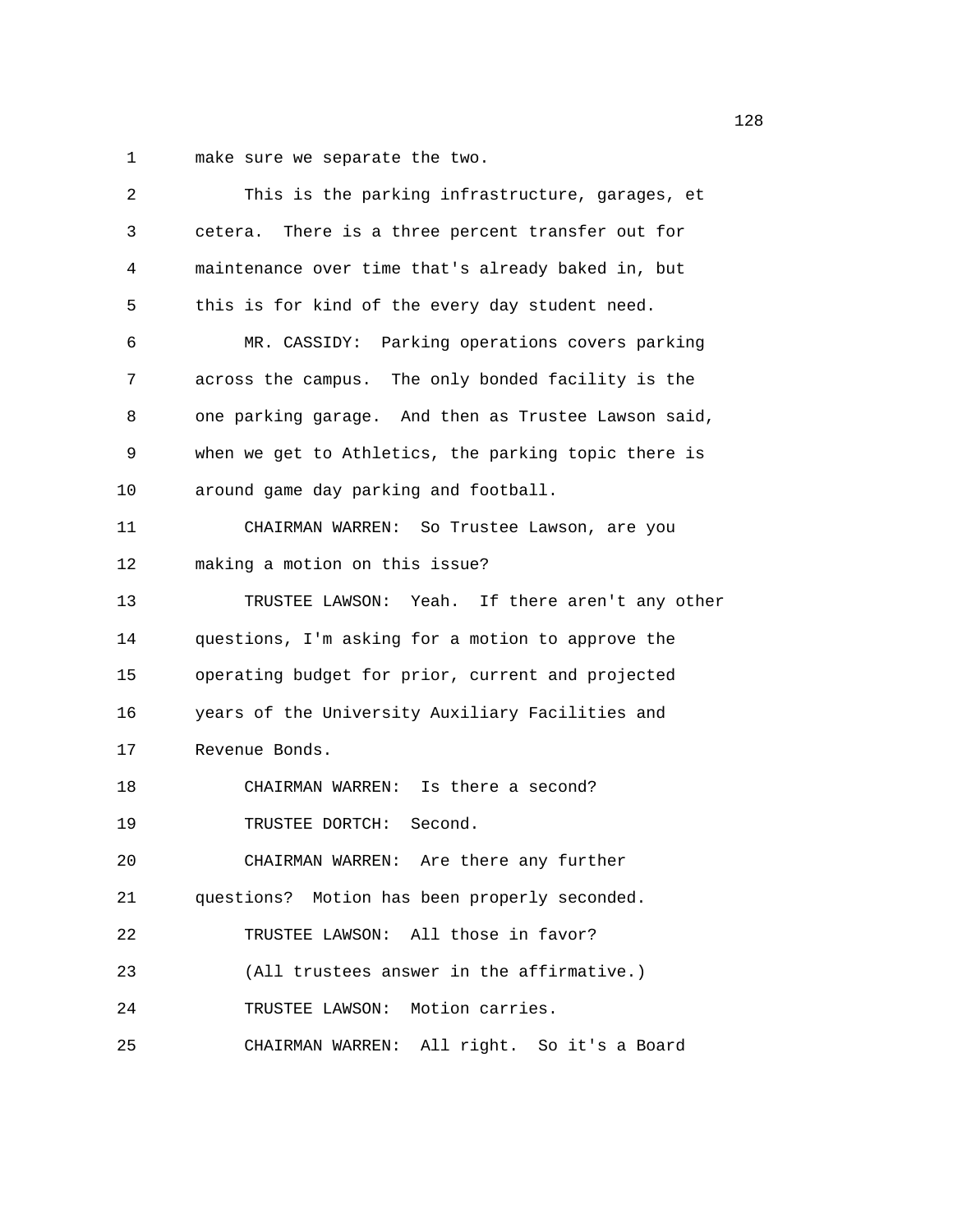$129$ 1 action, not a committee action. It's on the board 2 agenda now, right? I just want to make sure. 3 So we'll go on to the next item on our agenda, 4 and I'm going to ask Trustee Lawson to read that item 5 into discussion, which is Item 8A. If we can put that 6 on the screen for the members who don't have a hard 7 copy. 8 TRUSTEE LAWSON: So just a point of 9 clarification, Trustee Warren. I will review the 10 item, but you should moderate the vote, okay? 11 CHAIRMAN WARREN: Okay. 12 TRUSTEE LAWSON: Because this is we're handling 13 this as a body of a whole. It's out of our committee 14 but being voted on the body as a whole. 15 So Trustees, we have one action item, which is to 16 consider the approval of the five-year financial plan 17 for intercollegiate Athletics. This, again, is the 18 item that we could not review during committee because 19 we didn't have a quorum. And there are some tenants 20 here that I would love for everybody to get their 21 heads wrapped around, understand, ask questions about, 22 because we would like to agree on this, because this 23 has not only implications on campus but these are 24 things that we also need to review with the Board of 25 Governors, State Auditor, et cetera, from a policy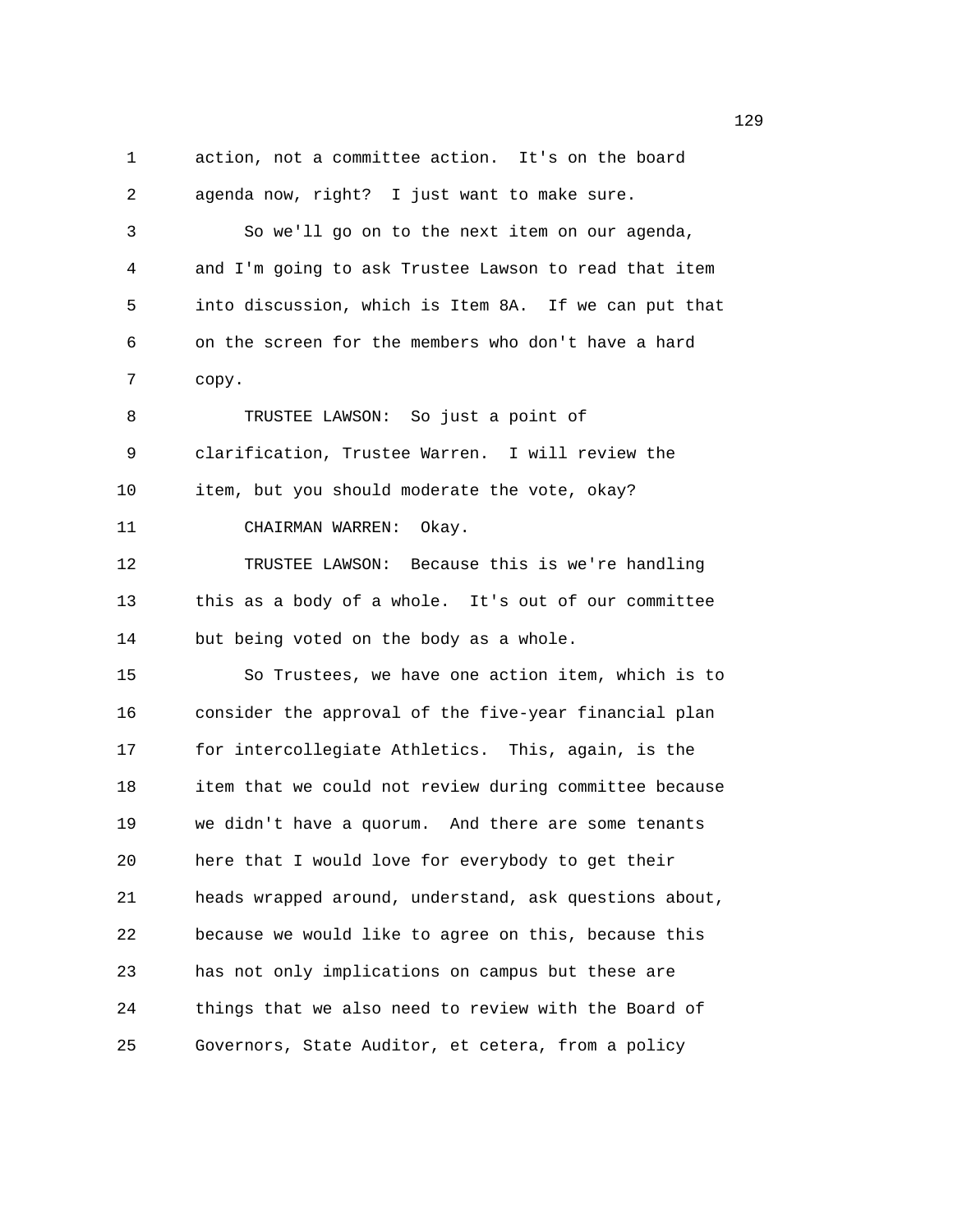1 standpoint, and our Board needs to be in alignment 2 with the plan prior to being presented to those 3 bodies. 4 Mr. Cassidy, I'm sorry. You are recognized to 5 present. 6 MR. CASSIDY: Thank you. And I apologize in 7 advanced. This is a complicated set of documents and 8 supporting information. I'll do my best to keep it as 9 coherent here as possible. However, I was beginning 10 to worry about my trip out of town tonight, so I 11 cancelled my flight, so I have all afternoon. Just 12 joking. 13 Thank you, Trustee Lawson. 14 There's a number of documents. I am going to 15 kind of run through them so you can get familiar with 16 them, because we will in some ways flip back and forth 17 between them. There's a narrative, a four-page 18 document, that is an executive summary of what this 19 plan is all about. The second document, document B, 20 is a summary of our -- 21 TRUSTEE CARTER: Excuse me. Mr. Chairman, may I 22 interrupt for just a moment? Is this the document 23 we're talking about? 24 CHAIRMAN WARREN: No, we're not. It's on the 25 screen.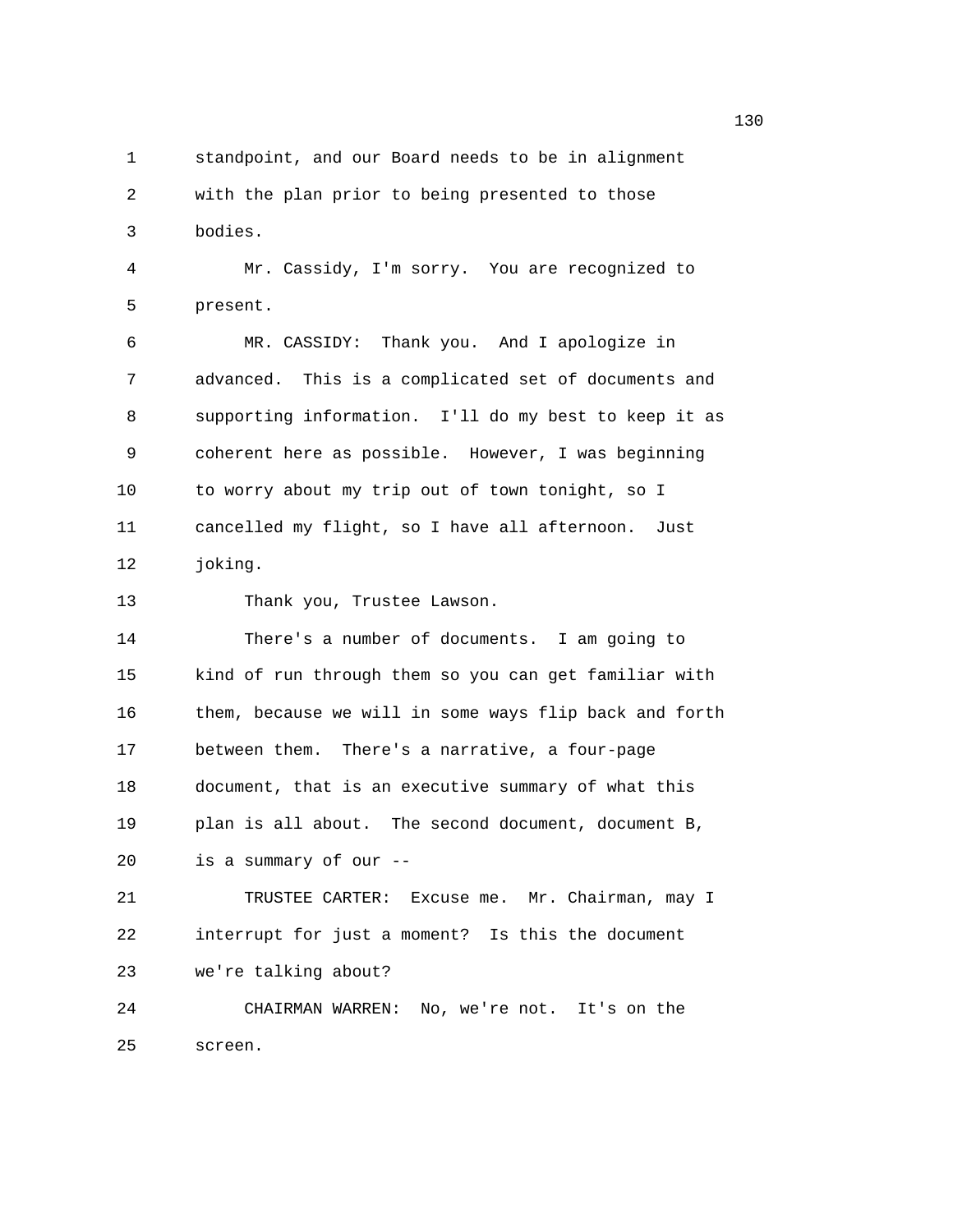1 MR. CASSIDY: It's been posted but I don't know 2 if anybody has received it. 3 TRUSTEE WOODY: Did y'all e-mail it? 4 CHAIRMAN WARREN: It's in the portal. 5 TRUSTEE LAWSON: Those were the documents that 6 were posted online, correct? 7 MR. CASSIDY: Yes. 8 TRUSTEE LAWSON: I'll tell you what. Let's give 9 Trustee Carter a minute to get the right documents in 10 front of him so he can follow along. 11 TRUSTEE CARTER: I would appreciate it. Thank 12 you. 13 TRUSTEE LAWSON: Mr. Cassidy, just hold for one 14 second. 15 TRUSTEE WOODY: So, Mr. Chairman, are we asking 16 to approve this report? 17 CHAIRMAN WARREN: It's an action item to look at 18 right now. 19 TRUSTEE WOODY: The only concern that I would 20 have is I haven't had a chance to look at it yet. 21 CHAIRMAN WARREN: Mr. Cassidy, this item was sent 22 out to the members, correct? 23 MR. CASSIDY: It was posted, yeah. 24 PRESIDENT MANGUM: We will get some copies made. 25 TRUSTEE SHANNON: Mr. Chair, are we talking about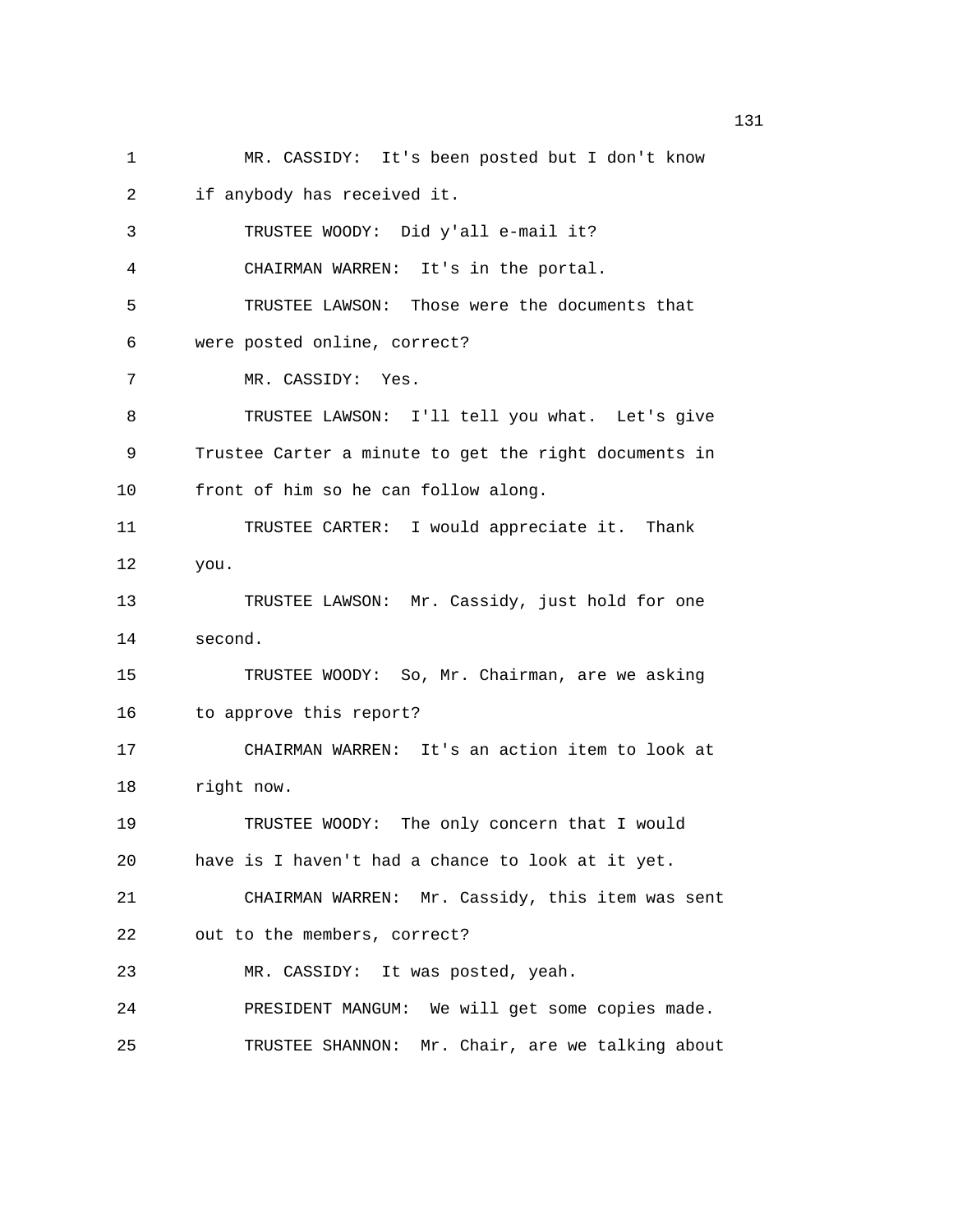```
1 the "Five-Year Financial Plan For Intercollegiate
```

```
2 Athletics" document that is posted under meeting
```
3 materials?

4 CHAIRMAN WARREN: Yes.

5 TRUSTEE LAWSON: Yes.

6 TRUSTEE SHANNON: Okay. So that's the document I 7 have pulled up. I just wanted to make sure it was the 8 right one.

9 CHAIRMAN WARREN. There was no failure to

10 distribute it, but it did come late.

11 MR. CASSIDY: Do you think there's something else 12 I could do for five minutes while these are made, or 13 how do you want to handle this?

14 TRUSTEE LAWSON: Well, I think there's -- Trustee

15 Carter, do you guys have a copy now? Trustee Woody,

16 do you have a copy now?

17 TRUSTEE WOODY: Yeah.

18 TRUSTEE LAWSON: You're sharing a copy now?

19 CHAIRMAN WARREN: Do you have a copy?

20 TRUSTEE LAWSON: You don't?

21 So you have it electronically?

22 Okay. So Mr. Chair, this may take a little 23 longer than anticipated, so I am probably going to

24 have Mr. Cassidy go through more detail as far as than

25 less, just so everybody can come along in the journey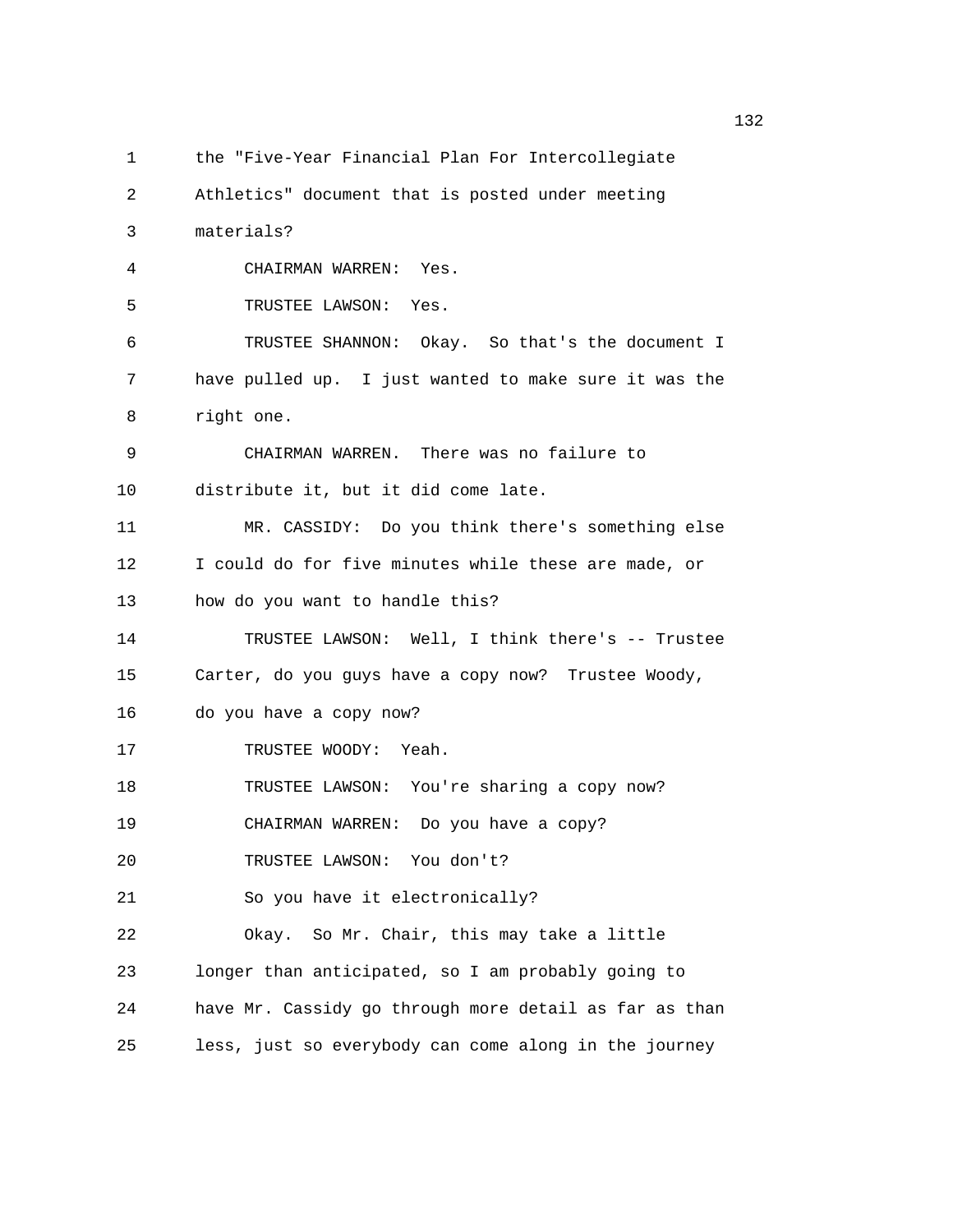1 with us.

| 2  | And then, we also ask AD Overton to come and           |
|----|--------------------------------------------------------|
| 3  | speak to some of the specific details on some of the   |
| 4  | financials, around game day expenses, guarantees, and  |
| 5  | other things he's been working through.                |
| 6  | So I apologize if this may take a little longer        |
| 7  | than normal, just so that everyone comes along in the  |
| 8  | journal.                                               |
| 9  | MR. CASSIDY: So are you ready to proceed?              |
| 10 | CHAIRMAN WARREN:<br>Yes.                               |
| 11 | TRUSTEE LAWSON: I'm sorry, Mr. Cassidy. I had a        |
| 12 | recommendation from the President here. It's a little  |
| 13 | bit of an audible. We're going to ask Mr. Overton to   |
| 14 | come up and speak to the plan, and then you'll come    |
| 15 | behind him with next steps, because at least that will |
| 16 | allow everyone to follow along with the numbers, and   |
| 17 | then you can come back with the narrative on how we    |
| 18 | address the Board of Governors, how we address the     |
| 19 | Auditor General, et cetera.                            |
| 20 | AD OVERTON: Good afternoon, Trustees.                  |
| 21 | TRUSTEE LAWSON: Hold on a second. Does everyone        |
| 22 | have this particular document?                         |
| 23 | TRUSTEE REED: Can you give us five minutes?            |
| 24 | Just give us five minutes, to read this quickly?       |
| 25 | TRUSTEE LAWSON: Why don't we do this? Why don't        |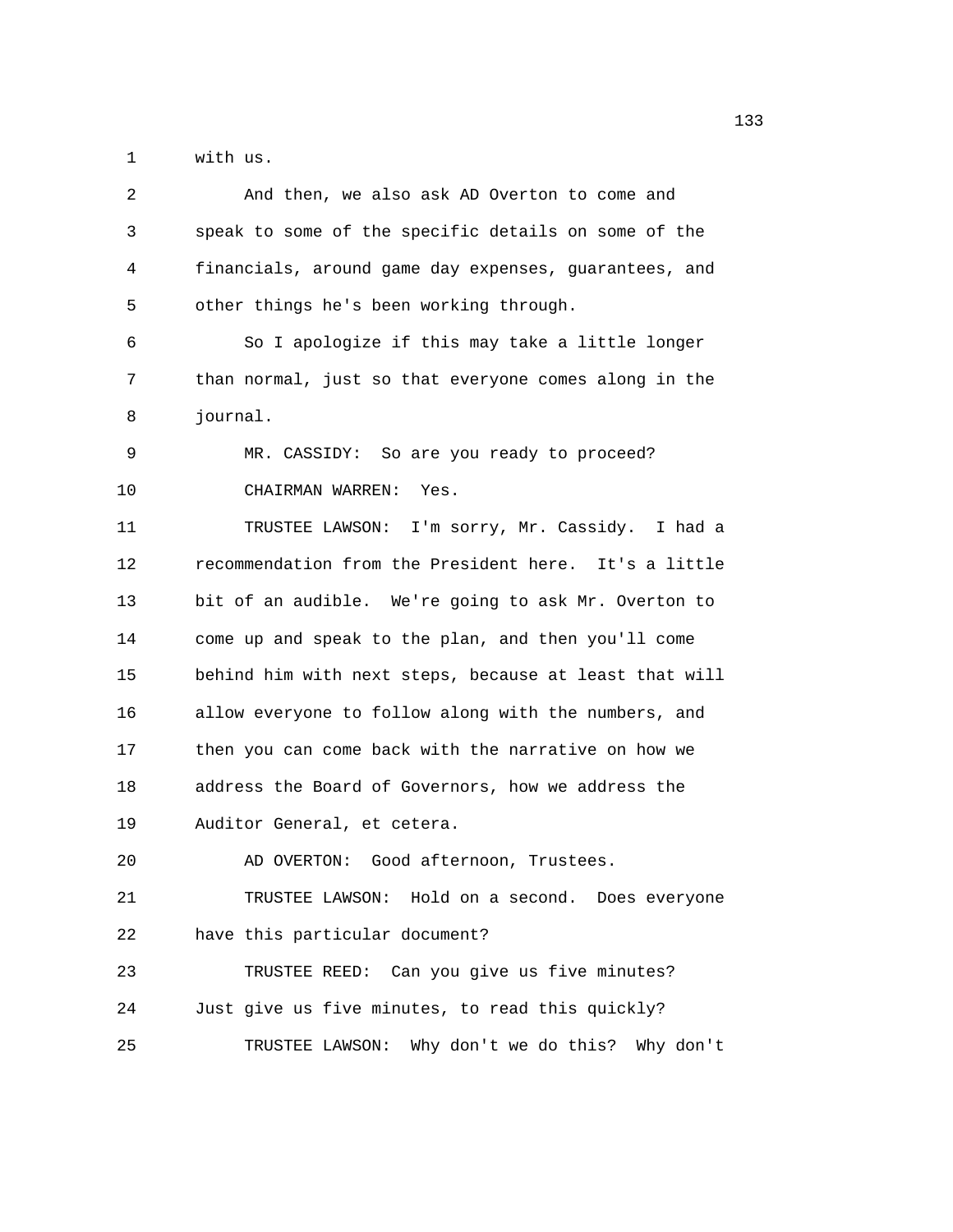1 we take a five-minute break to allow us to get copies 2 and read through the documentation.

3 TRUSTEE SHANNON: And Trustee Lawson, you are 4 talking about the documents that are supposed to be 5 not (inaudible) and no other documents, right? 6 CHAIRMAN WARREN: Trustee Shannon, there's a 7 hand-out that was given to us today that you would -- 8 TRUSTEE SHANNON: Okay. 9 CHAIRMAN WARREN: -- that you would not have. 10 What you would have is the action item 8A. 11 TRUSTEE SHANNON: Right. That's what I have 12 pulled up. 13 CHAIRMAN WARREN: Okay. So the AD is -- I don't 14 think it's necessary for us to -- everybody has 15 something to look at so we'll move on. So with the 16 exception of Trustee Shannon on the phone, who does 17 not have this document? Somebody is e-mailing it to 18 you now Trustee Shannon. 19 TRUSTEE SHANNON: Okay, great. 20 TRUSTEE LAWSON: So let's make sure we have order 21 here. Everyone has the document. We're putting it on 22 the screen. We're e-mailing it to Trustee Shannon. 23 Is there a way to make the print on the screen larger 24 so that those in the audience can follow along?

25 CHAIRMAN WARREN: Every Trustee has something to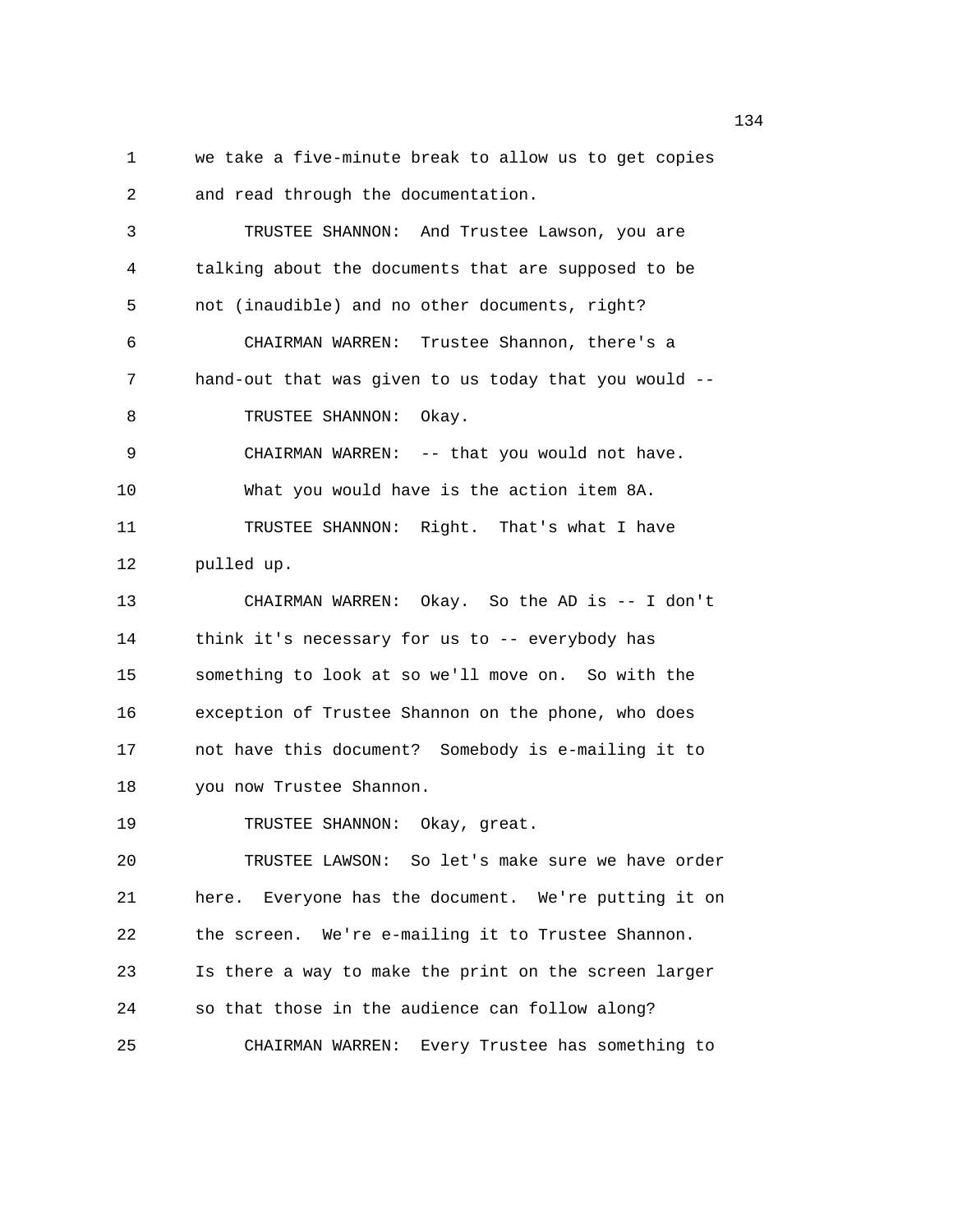1 look at so let's go forward.

| 2  | TRUSTEE DORTCH: And Mr. Chairman, going forward,       |
|----|--------------------------------------------------------|
| 3  | especially on anything that we have to vote on that    |
| 4  | relates to finances or policies, we should make it     |
| 5  | mandatory, at a minimum number of days we receive this |
| 6  | in advanced so we can review them and answer any       |
| 7  | questions. Even if they're posted on a website, it     |
| 8  | should come directly to each trustee, so we can do our |
| 9  | due diligence and homework and don't waste a lot of    |
| 10 | time in the meeting trying to get up-to-date.          |
| 11 | And I know we were doing a lot of rushing, but         |
| 12 | going forward, we should have a policy that requires   |
| 13 | this.                                                  |
| 14 | CHAIRMAN WARREN: I read you loud and clear,            |
| 15 | Trustee Dortch.                                        |
| 16 | And this sort of speaks to conversation we've had      |
| 17 | last night and today. I was sharing with the group     |
| 18 | last night a new word that I learned. It's called      |
| 19 | "Pre-crastinator", as opposed to a "procrastinator."   |
| 20 | Procrastinator is someone that waits until the last    |
| 21 | minute to get stuff done; pre-crastinator is someone   |
| 22 | who is afraid to miss a deadline and starts way ahead  |
| 23 | of time to get something done so that it's ready when  |
| 24 | it's due. So what it says, is maybe for us, maybe for  |
| 25 | the world in general, more pre-crastinators are        |
|    |                                                        |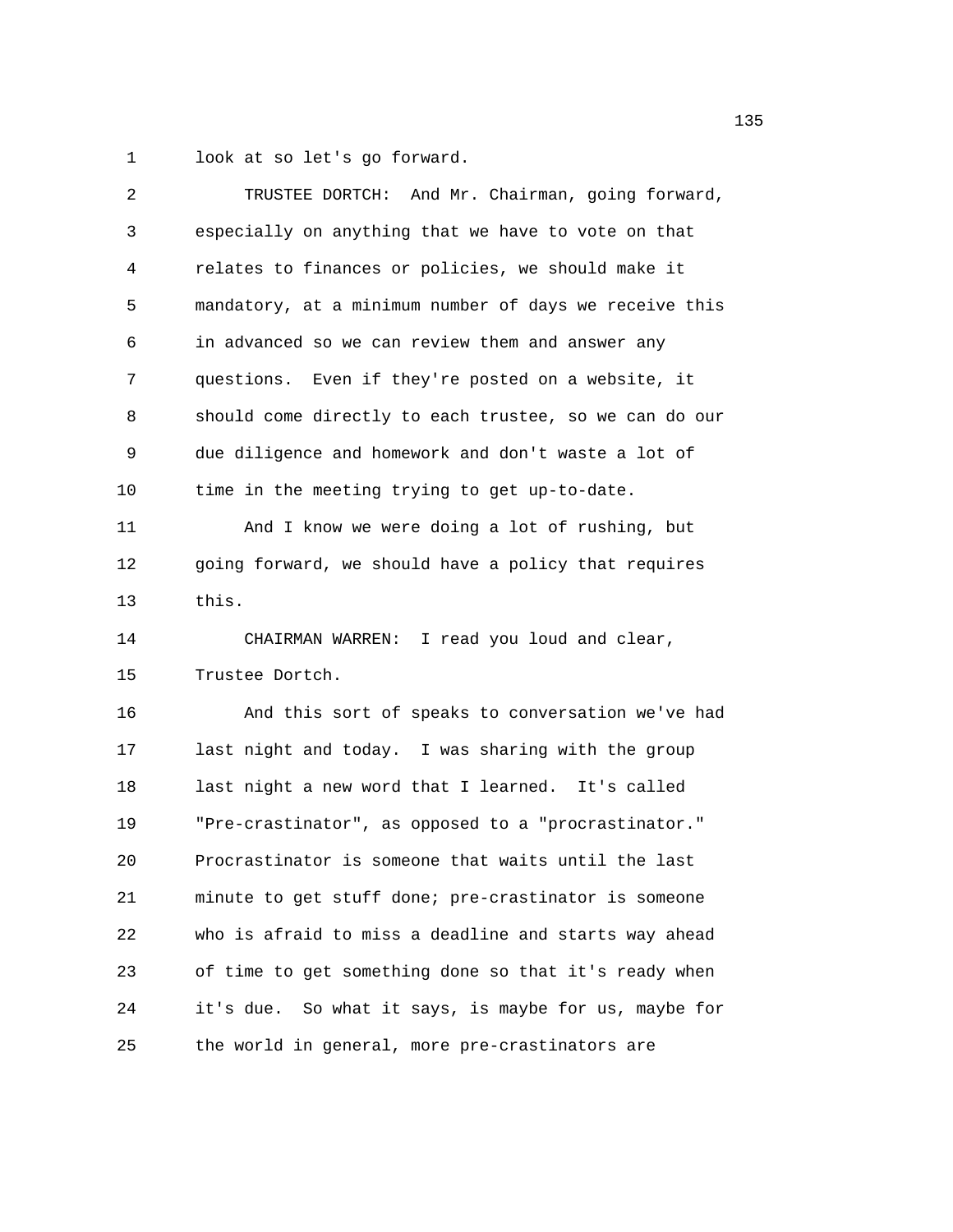1 existent than procrastinators, so we can avoid this 2 type of thing.

3 As we go forward, this is for edification of the 4 whole -- I'm not just talking to the presenters -- but 5 it is, quite frankly, annoying. It gives us the sense 6 of disorganization, when at last minute we're trying 7 to deal with a very significant item with a lot of 8 details here, and we are rushing it forward because we 9 didn't get it done in a committee process or where it 10 has to be vetted before it got to here.

11 So I think I said this in my first meeting as 12 chair: The process that we want to employ is to vet 13 things at the committee process so when we come to the 14 Board, that what we're hearing from the chair and/or 15 representative from staff, are the recommendations, as 16 opposed to vetting it at this meeting.

17 All members have the opportunity to tune in when 18 committee meetings are going on, and in fact, we have 19 the opportunity to chime in as well through the chair 20 of that committee. So for us to, one, to declare a 21 lack of knowledge about something at a board meeting, 22 that decoration usually results from the fact that we 23 have got the information and in an untimely fashion; 24 that we were not pre-crastinating but we were

25 procrastinating.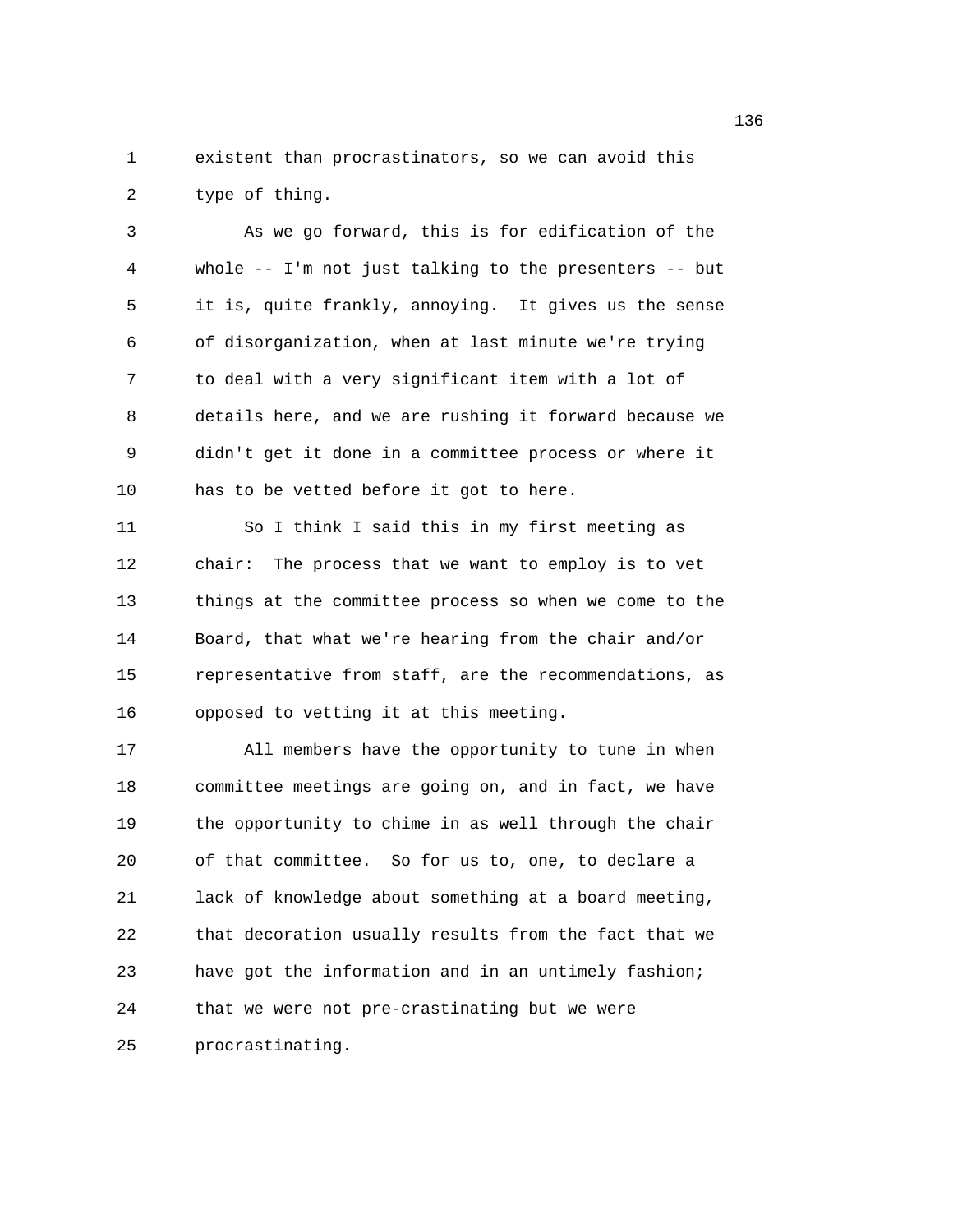1 So it makes it difficult to get stuff done where 2 people feel comfortable with what we're asked to make 3 a decision on. Just take that as instructive, but 4 also this warning that it won't come until it's been 5 vetted.

6 Now, I understand there are lots of things that 7 have to go on to the Board of Governors and on to 8 whomever else after that, but the onus is on staff to 9 do the backwards planning. If something is due on the 10 10th, you can't wait till the 9th to get it done, 11 particularly if the actions of the Board and/or the 12 committee occur on the 12th.

13 So things have to be backed up to get in to the 14 hopper, so to speak, so there's accurate time to be 15 given to preparation and assimulation of that to 16 members so it can be properly vetted before it gets 17 here. Cool?

18 AD OVERTON: Absolutely.

19 CHAIRMAN WARREN: All right. So let's hope this 20 is the last time that we'll have this kind of thing. 21 So with that apology to you, Trustee Dortch, I 22 think we have been instructive enough that we can go 23 on with this, but let's try and move on with it 24 efficiently.

25 TRUSTEE LAWSON: Okay. Are you prepared? Are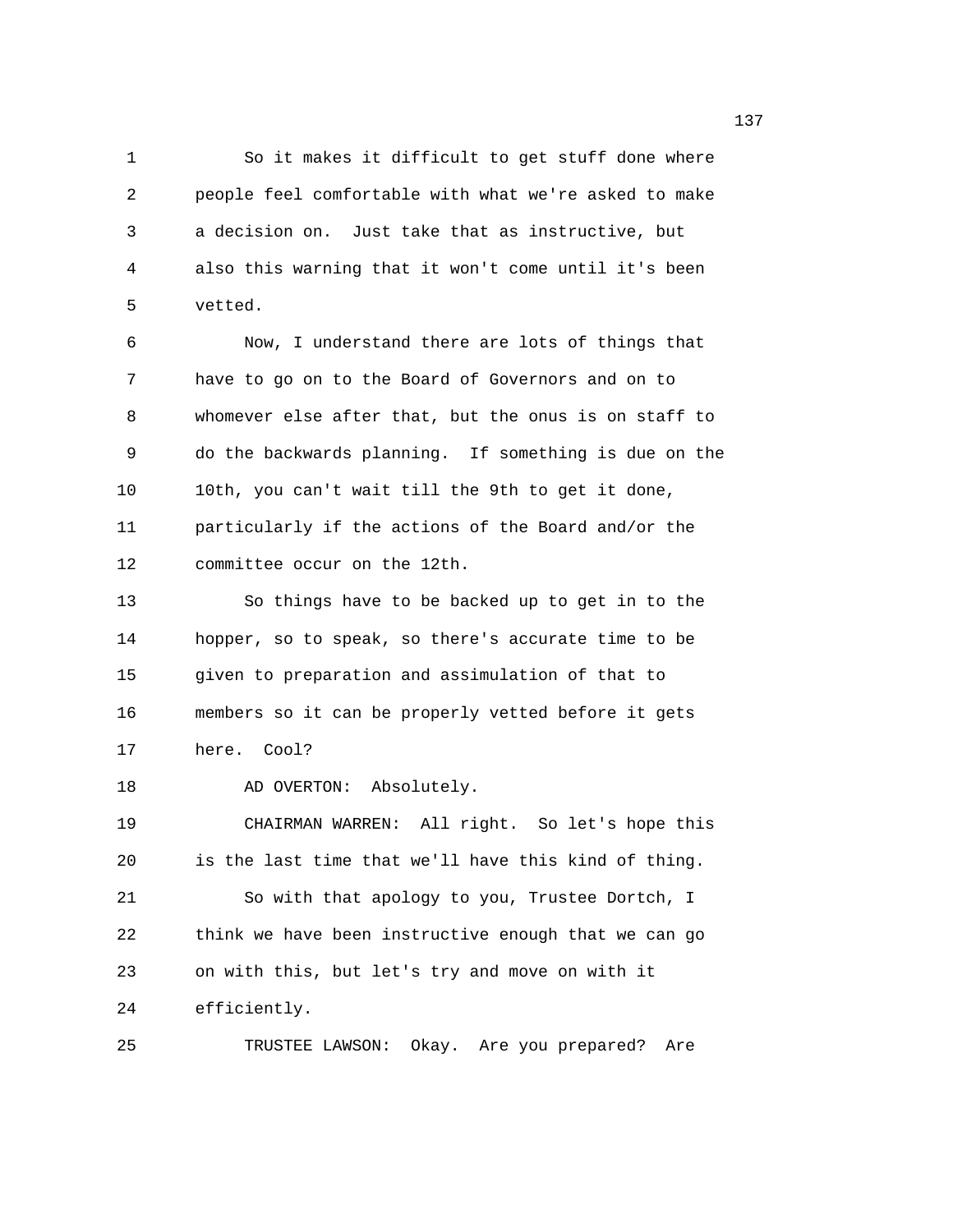1 you ready?

| 2  | AD OVERTON: Yes, absolutely.                           |
|----|--------------------------------------------------------|
| 3  | TRUSTEE LAWSON: Now, again, does everybody have        |
| 4  | this documentation? Okay. Trustee Shannon? Trustee     |
| 5  | Shannon? We'll have to assume she has it.              |
| 6  | TRUSTEE SHANNON: Yeah, I do. I'm sorry, I was          |
| 7  | on mute.                                               |
| 8  | TRUSTEE LAWSON: That's okay.                           |
| 9  | TRUSTEE SHANNON: Yeah.                                 |
| 10 | TRUSTEE LAWSON: So AD Overton, you are                 |
| 11 | recognized, and you know, probably give us a little    |
| 12 | more detail versus less. For those of you that         |
| 13 | haven't been close to this, this may be new or may be  |
| 14 | a second time around seeing it. Some of us have been   |
| 15 | a little closer to it than others, so I would ask AD   |
| 16 | Overton to take a little more time than normal to get  |
| 17 | everybody on the same page.                            |
| 18 | AD OVERTON: Thank you so much for your time. I         |
| 19 | appreciate it. I will make sure that we take heed to   |
| 20 | Chairman's instructions and make sure any additional   |
| 21 | supplements that we provide in advanced.               |
| 22 | One of the things I wanted to do is frame this         |
| 23 | request and this five-year plan in something which you |
| 24 | could see, and this is part of our mission, which is   |
| 25 | building champions. And everything that we're doing    |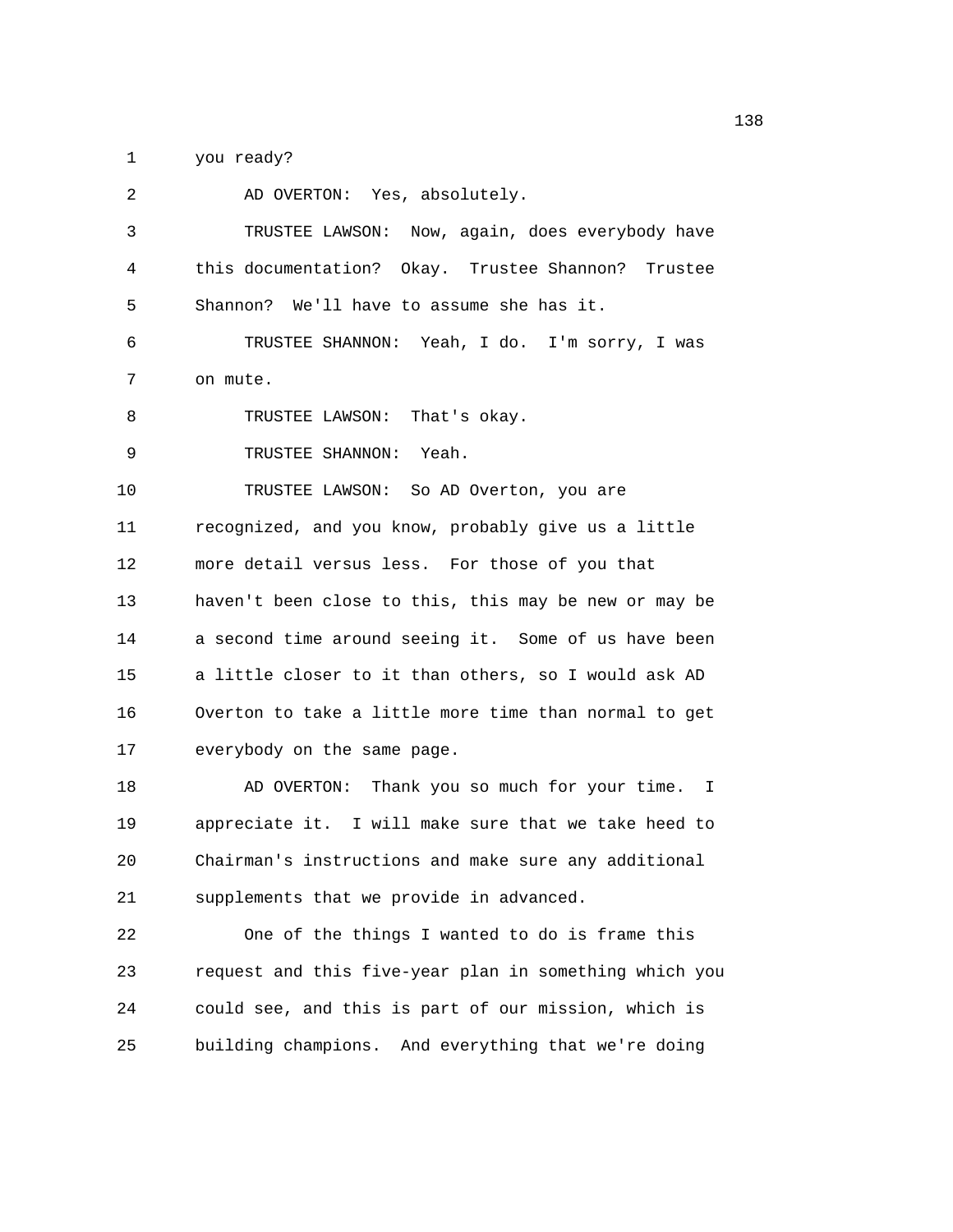1 relative to the budget is focused on that, okay?

2 So we've got obviously got building champions in 3 the classroom, in the field and life, through academic 4 excellence and integrity, but there's a strategic plan 5 and really that plan is to make sure we fill and 6 repair the pillars, because in Athletics we've got 7 major fractures that we're working towards. And I 8 want to make sure that in every action we take, you 9 know, we're operating on the frame work, okay? 10 So what you see right here is this is the stadium 11 leaning a bit because of the fractures. So in college 12 sports, you've got academics, compliance, training -- 13 and training is medical training -- strength and 14 conditioning, facilities and finances. 15 If you want to have a first-class program, you've 16 got to have a great support structure, okay? And so, 17 the first order of business for me was to drill down 18 and see where the holes were, identify those, and then 19 build a business plan to help repair those fractures. 20 Once the fractures are filled, then what you see 21 is division. You see that the Championship Athletic 22 Department stands on a solid foundation, and once that 23 foundation is solid, the expectations, the wins, the 24 victories, all of those things to surface, you can 25 have a program that can sustain that for long periods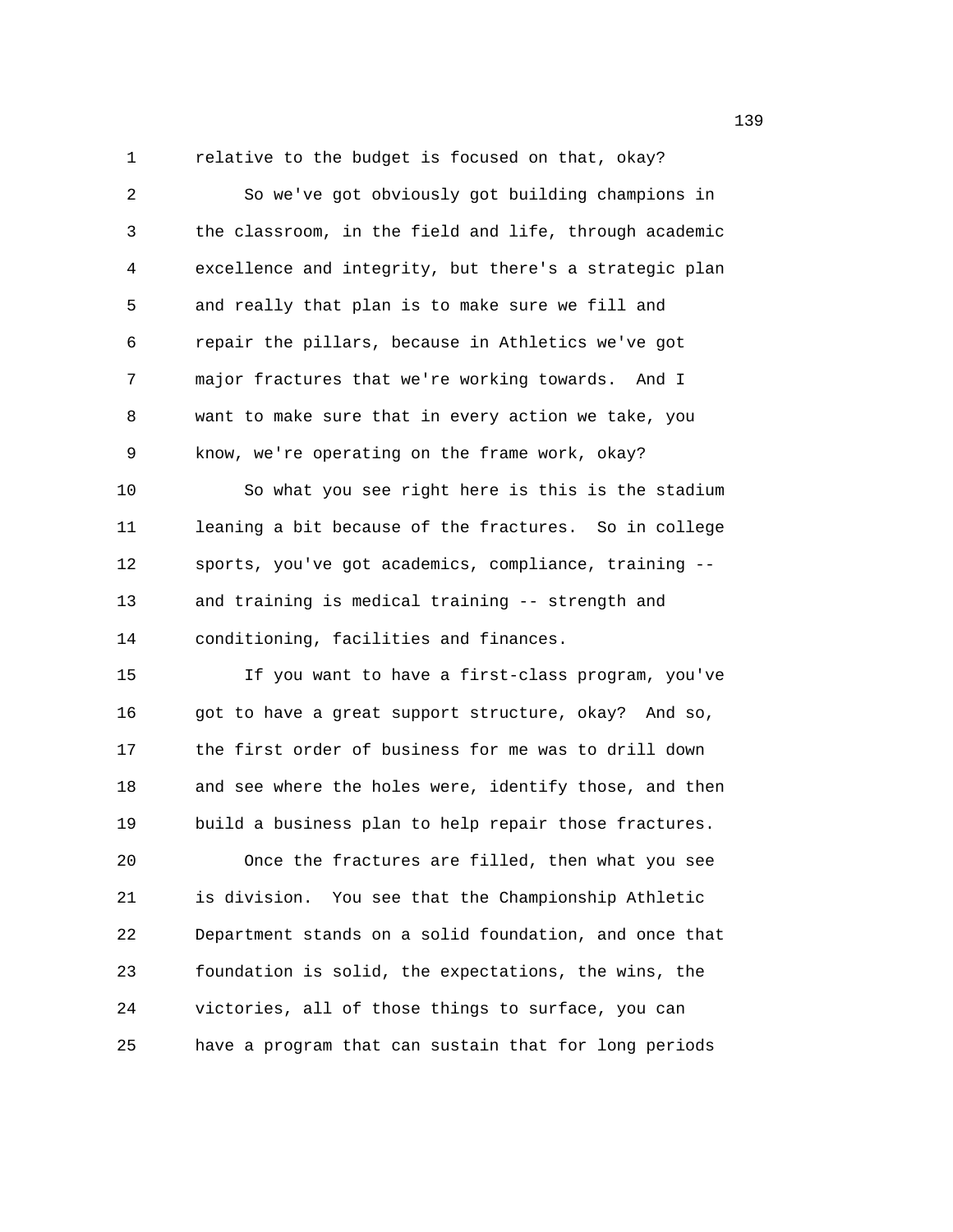1 of time.

| 2  | So the process of building champions starts now         |
|----|---------------------------------------------------------|
| 3  | with repair of the financial pillar, okay? As well as   |
| 4  | academics compliance pillar. Those are things that we   |
| 5  | have to work on. No matter who your coach is, no        |
| 6  | matter who your athletic director is, unless your       |
| 7  | foundation is correct, okay, unless you have a good     |
| 8  | foundation, it doesn't matter. You have to have great   |
| 9  | academics. You have to have great compliance. You       |
| 10 | have to have all of those four structures that coaches  |
| 11 | need and student athletes need in order to be           |
| 12 | successful. So the vision is clear.                     |
| 13 | Now, I'm going to drill down real quick to this         |
| 14 | -- that's a little small, obviously, but in your        |
| 15 | packet you see this. Dale is going to talk a lot more   |
| 16 | about where the funding sources are coming from,        |
| 17 | relative to university support, okay. What I want to    |
| 18 | show you here is going through this document how we're  |
| 19 | going to arrive at the five-year plan relative to each  |
| 20 | category, because we're talking about a pretty          |
| 21 | significant jump in revenue based on each revenue       |
| 22 | So let me give you some information on that.<br>line.   |
| 23 | So student fees, as you see, because we're in           |
| 24 | alignment with the University policies and that is      |
| 25 | going to stay flat or decline just a little bit.<br>And |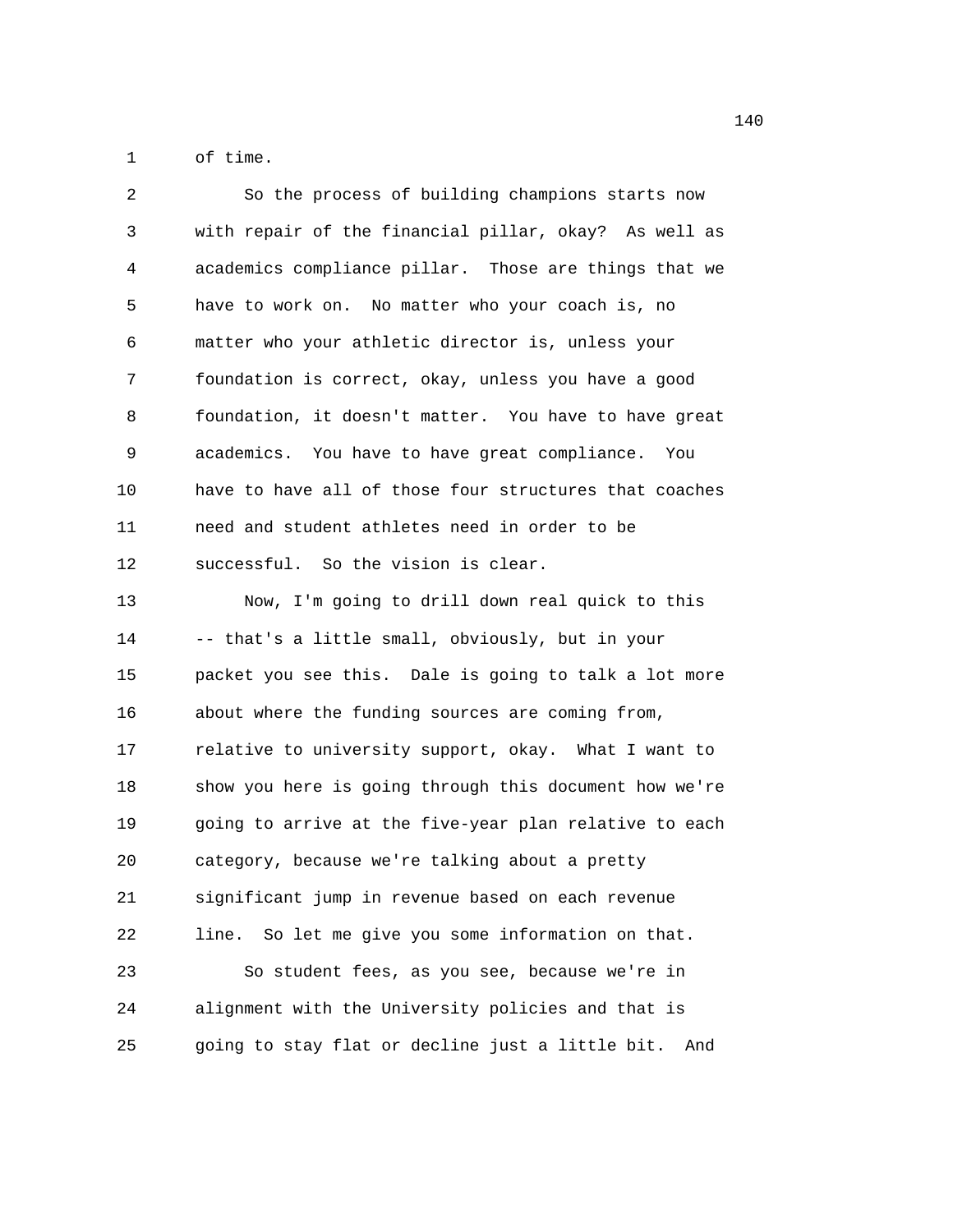1 then, when it comes to football gate receipts, we're 2 expecting an 81 increase -- over five years -- in 3 football gate receipts, and let me tell you how we get 4 there. We've got an "Investing in Champions" annual 5 giving campaign that we want to start, and I'll share 6 that with you as we drill down to the business plan on 7 that, all right?

8 We also have an out and out sales team of folks 9 that are active and they're out selling tickets, okay, 10 and also in the combination packages. Because one of 11 the things we did is we spent a lot of time assessing 12 the fan base. We sent out a fan survey, 2300 people 13 filled out that fan survey. And many of them said 14 that they would like to be able to, just like any 15 other school, buy parking and tickets at the same time 16 and make sure that we were operating in a way that's 17 easier for them to buy, okay? So that's part of the 18 business plan there, so to do that, we're selling 19 about 5,300 season tickets to get to that number. 20 Football game guarantees, so that's a significant jump 21 in revenue over time. How are we doing that is 22 we're --

23 TRUSTEE LAWSON: Milton, I'm sorry. You have all 24 of the background but could you just, for those of us 25 that can't see the numbers and even people in the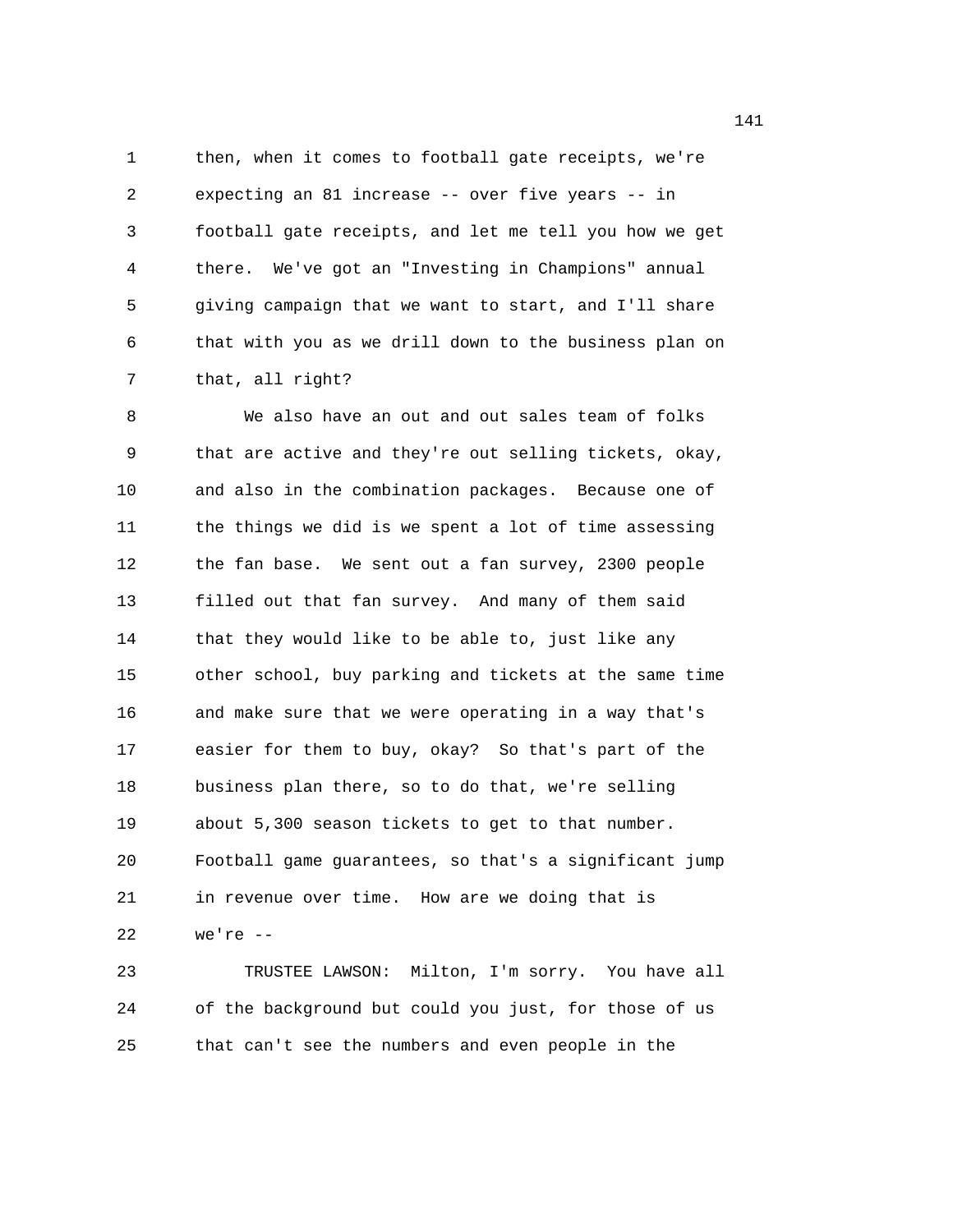1 audience, give us numbers. For example, you were 2 going through game day guarantees. 685 to 1.1, big 3 jump, and I know you have a rationale why. But I 4 would like for you to give us, unfortunately, that 5 level of detail so everybody follows through.

6 AD OVERTON: Sure, okay. So this fiscal year, 7 our game guarantee -- this game guarantee line 8 included both basketball and football, so at 685, what 9 was included in that was \$450,000 for a game guarantee 10 for South Florida, and then the remaining amount came 11 from basketball game guarantees. As Dale and I begin 12 to build a budget, we actually separated that out. So 13 you'll see the line for basketball game guarantees for 14 the next fiscal year, okay?

15 Let me give you the information on how we jumped 16 from 650 to 1.1 million. We actually already have 17 game contracts in hand for 1.1 million. We're going 18 to play, obviously Miami, for nearly \$700,000. It's 19 actually 695. We have a game contract in Mobile for 20 our Classic game in Mobile against Tuskegee, and the 21 base there is 350. We've actually changed our revenue 22 model from the standpoint of ownership, so the 23 difference between our previous philosophy and now, is 24 that any games we inter into, we're going to enter 25 them from an ownership standpoint. And what that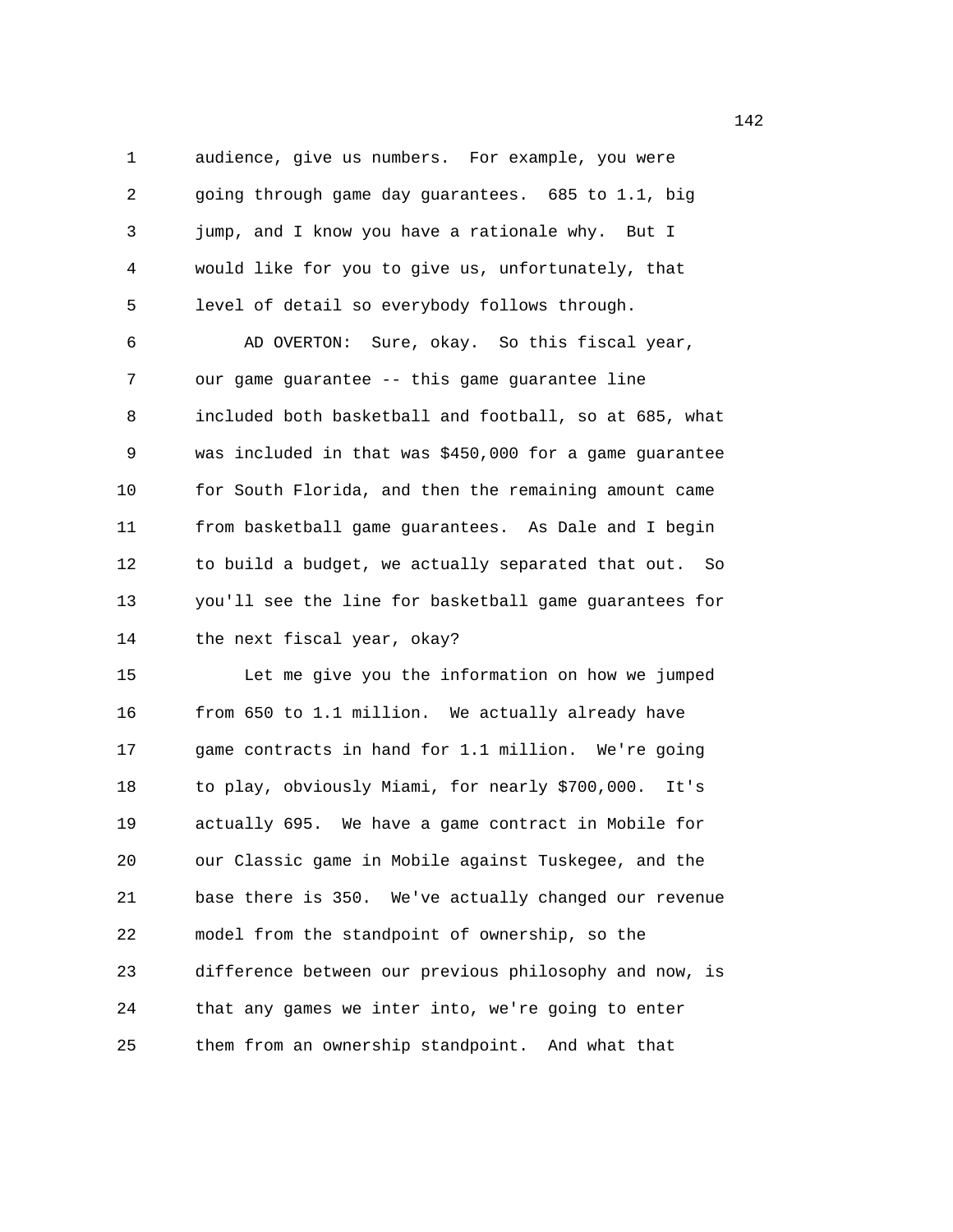1 means is every piece of revenue -- that's radio,

2 that's TV, that's national regional sponsorships -- we 3 get a share of that as an owner, as opposed to a 4 talent fee. So that's how that's happening. 5 The other piece is that we're reviewing 6 contracts. When I first came in, we had a game to 7 game, all home contract against Coastal Carolina. 8 Looking at applying the traditional or looking at the 9 model and the market for that, we bought a system 10 called "Win AD." Win AD is typically used in college 11 sports, so we use that to look at the model and we are 12 able to call them, and say, "Hey, this is a home on 13 home contract; unfortunately, there's some terms that 14 you didn't quite measure up to, so what we need based 15 on what you've paid in the marketplace, is a \$100,000 16 to come play." So that's how you get to 1.1 million, 17 just in football. 18 Now you go to basketball for the next year and

19 you see \$200,000 a year more for basketball. We 20 exceeded that this year, and we'll actually exceed it 21 next year as well. So we've moved from 685 to 22 1.3 million in game contracts, based on applying 23 market principals, utilizing industry standard market 24 technology, so that's how we get there, so there's 25 philosophy changes that comes with that. But again,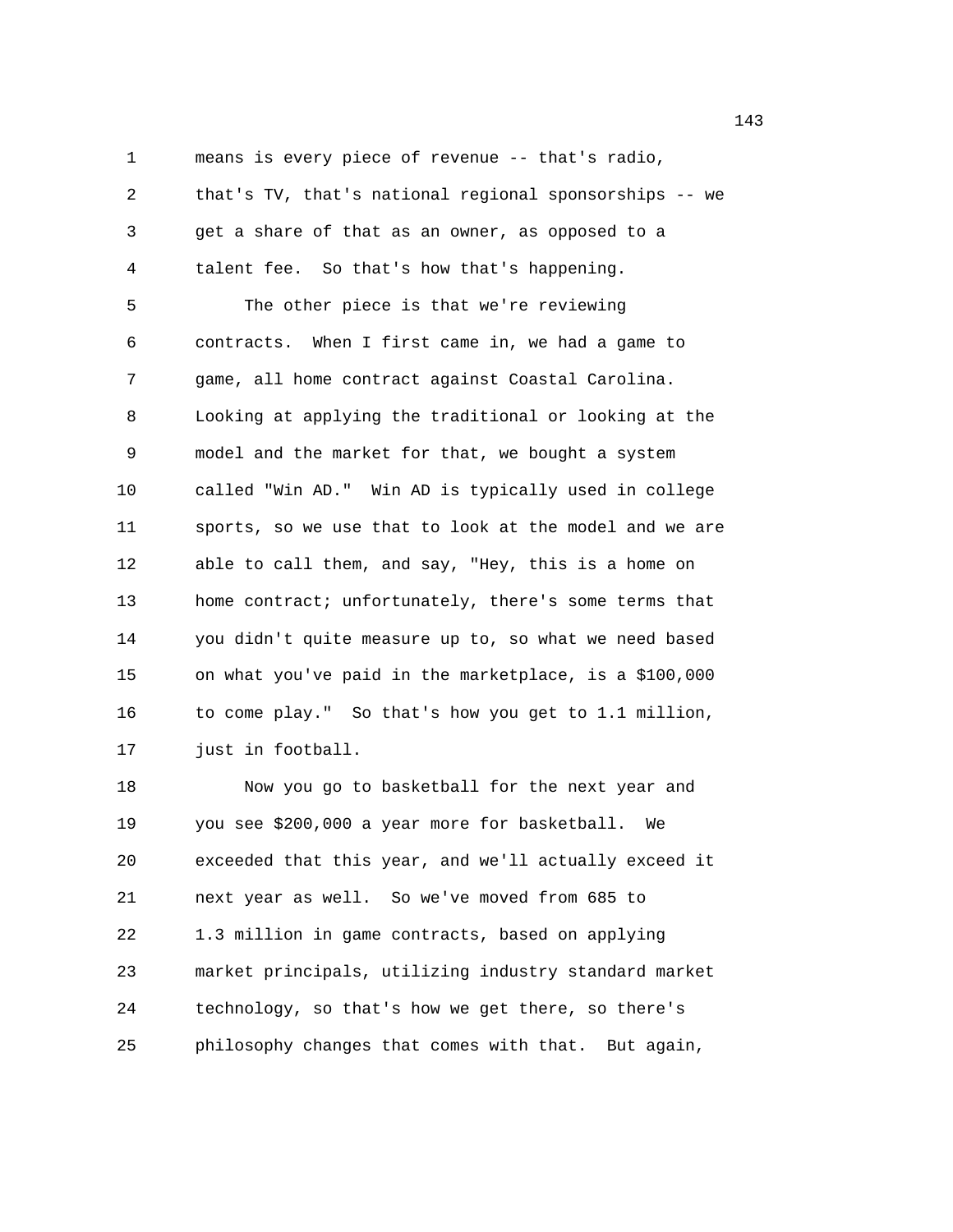1 you can see this plan, we've already started it,

2 because we have game contracts in hand. We've already 3 moved forward with that 50 percent in revenue, net 4 line.

5 The next one we'll spend time on is football 6 season tickets. So football season tickets -- I'm 7 going to drill down just a little bit -- in the past 8 there have been some that have been submitted, and 9 there's not a business plan for each one of those 10 revenue lines. So each revenue line we have here, 11 there's an associated business plan for it, okay? I 12 think you guys can see. Let me back up real quick. 13 Now, when asked the question -- some of y'all can 14 see that, but you do have that in your packet -- how 15 do you increase season tickets and individual game 16 tickets? You increase season tickets and individual 17 game tickets by having a roll-out. And this one, we 18 call it "Investing in Champions" annual giving 19 campaign. You can call it a priority point system, 20 but what it is, is packages. We have six packages, 21 and of those six packages, you have access to multiple 22 amenities as well as your parking, okay? 23 And now, from the revenue standpoint, there's 24 three things that happen as a result of that: You

25 actually increase in your donation, and you also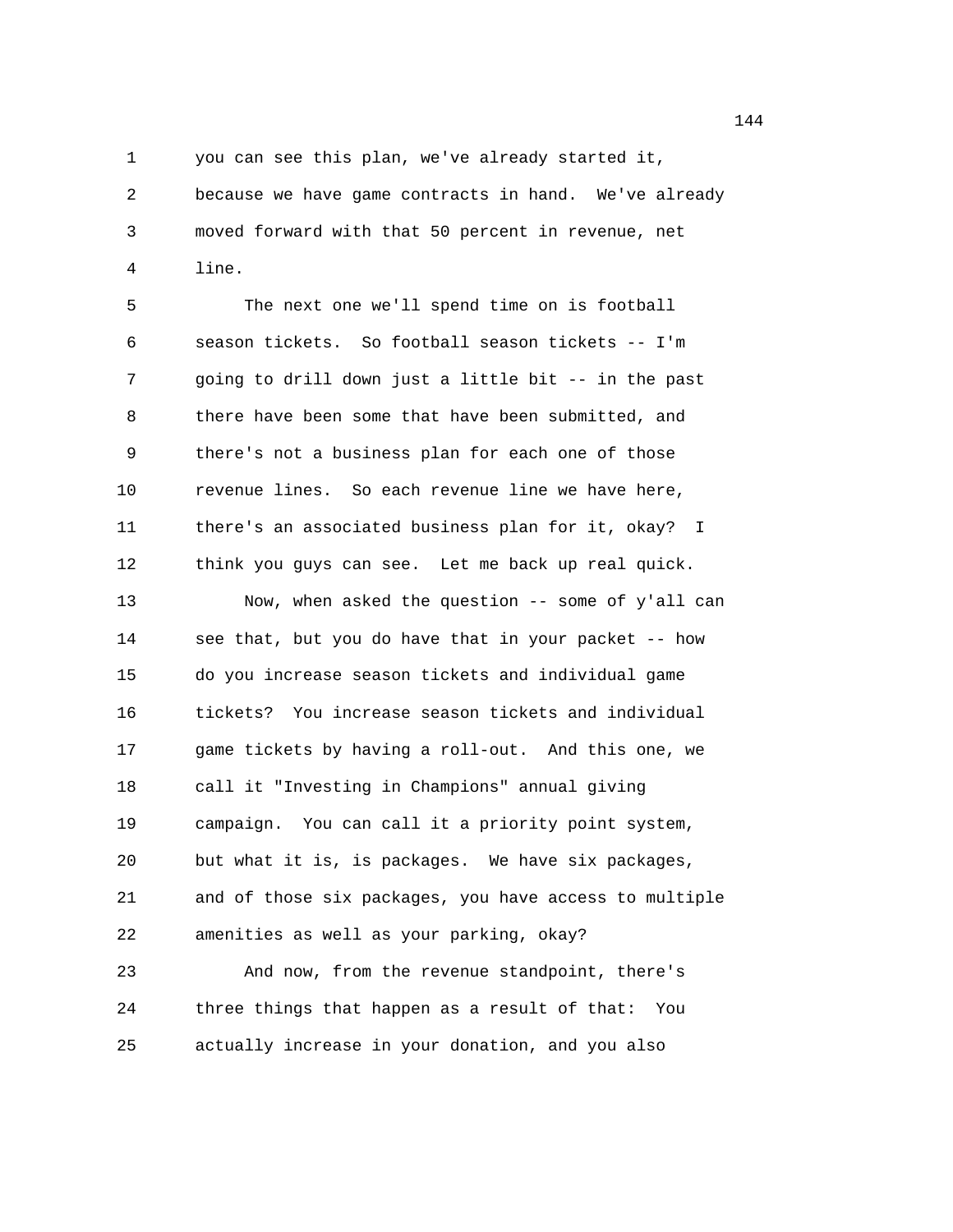1 increase in your season tickets by that amount. So 2 once we're able to roll this package out, what we're 3 expecting is \$1.4 million in new revenue for ticket 4 sales, as well as donations.

5 So as you look at this, sometimes it's kind of 6 hard to -- when you look at this particular revenue 7 bond, we're talking about two of them. We're talking 8 about football season ticket sales and then football 9 game receipts. When we look at game receipts, we're 10 talking about individual game tickets. But what I 11 want you to know is the drill down here is there is a 12 plan that we're executing towards the strategy already 13 that we can obviously quantify today, based on the 14 contracts we have and based on the movement we have.

15 Now, if you want a little more information on it, 16 think about this year. Won one football game, but in 17 every matrix that we have, relative to season ticket 18 increase, individual game ticket increase, attendance, 19 concessions, all of those matrix this fiscal year went 20 up, based on implementation of a plan that we really 21 just started. I think I had two or three weeks on the 22 job in order to make some level of change.

23 But the great news is we actually have, you know, 24 we have a full year to implement this, so what I'm 25 showing you is that we're moving forward in that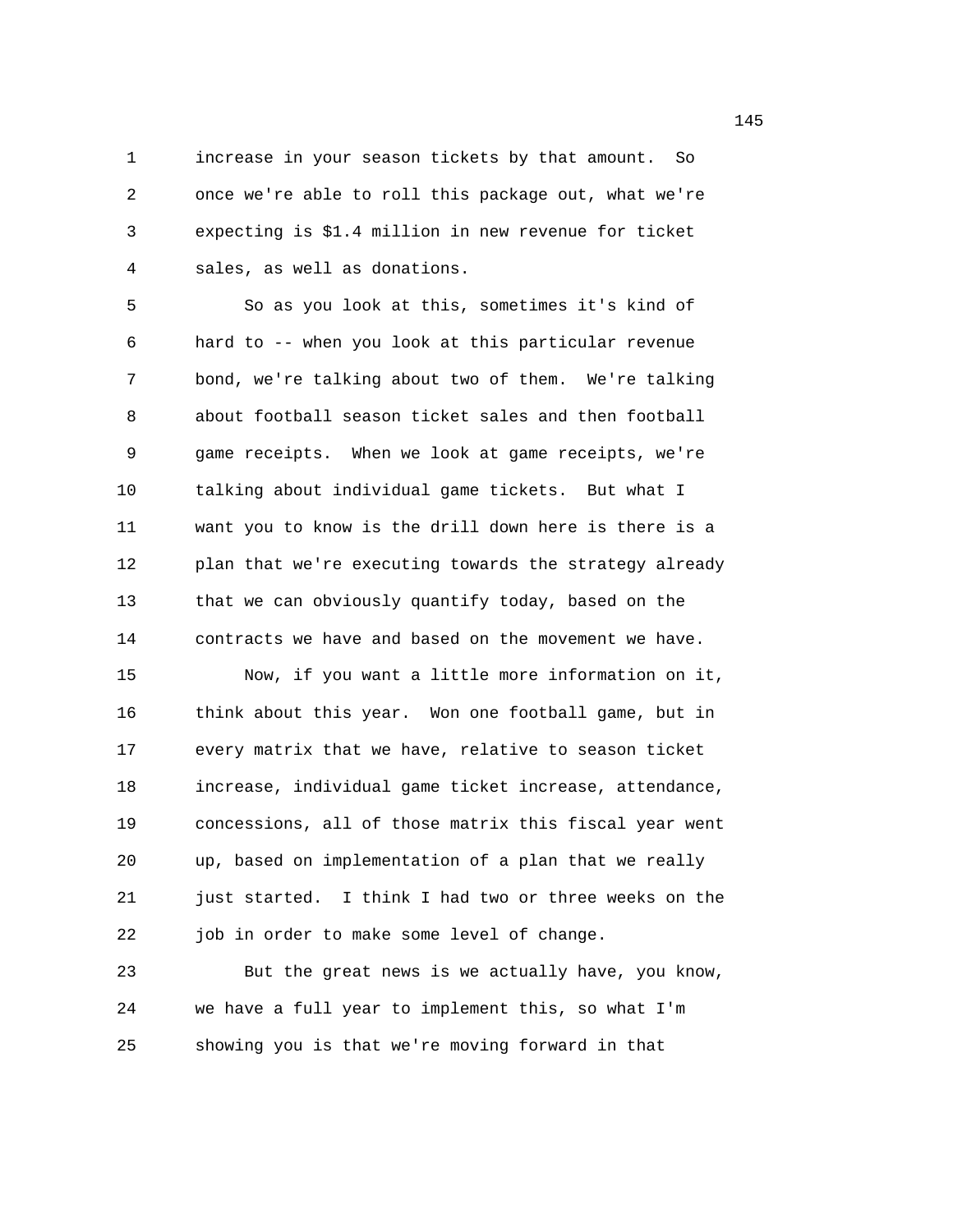1 particular standard.

| 2  | Now, let me go down. Concessions. Not a whole           |
|----|---------------------------------------------------------|
| 3  | lot of money. What was budgeted was the \$75,000.       |
| 4  | Right now, just for football, we're at 76, okay?        |
| 5  | Basketball, we hit \$20,000 in basketball just in       |
| 6  | concessions, so we're over 90. So when we project       |
| 7  | \$75,000 next year for concessions, we know we're going |
| 8  | to exceed that. So each one of these revenue lines      |
| 9  | that we have here, they're really conservative, based   |
| 10 | on what we are looking at and based on what we're       |
| 11 | seeing in terms of increases today.                     |
| 12 | Let's go to the other larger revenue lines that's       |
| 13 | coming in is advertisement. So we have \$200,000 for    |
| 14 | advertising. And obviously, that's sponsorship sales.   |
| 15 | That's sponsorship sales going out in the public,       |
| 16 | local businesses, national businesses and securing      |
| 17 | sponsorships.                                           |
| 18 | Let me give you a baseline for that, okay?<br>So        |
| 19 | the Florida Classic game, one game, we secured          |
| 20 | \$870,000 in sponsorships. One football game. So to     |
| 21 | have a goal for \$400,000 for the entire year, for      |
| 22 | every sport, is very legitimate, okay? It's very        |
| 23 | legitimate. Now, how do we accomplish that? We have     |
| 24 | changed and made adjustments in organizational chart    |
| 25 | to some of the sponsorships, and we've actually         |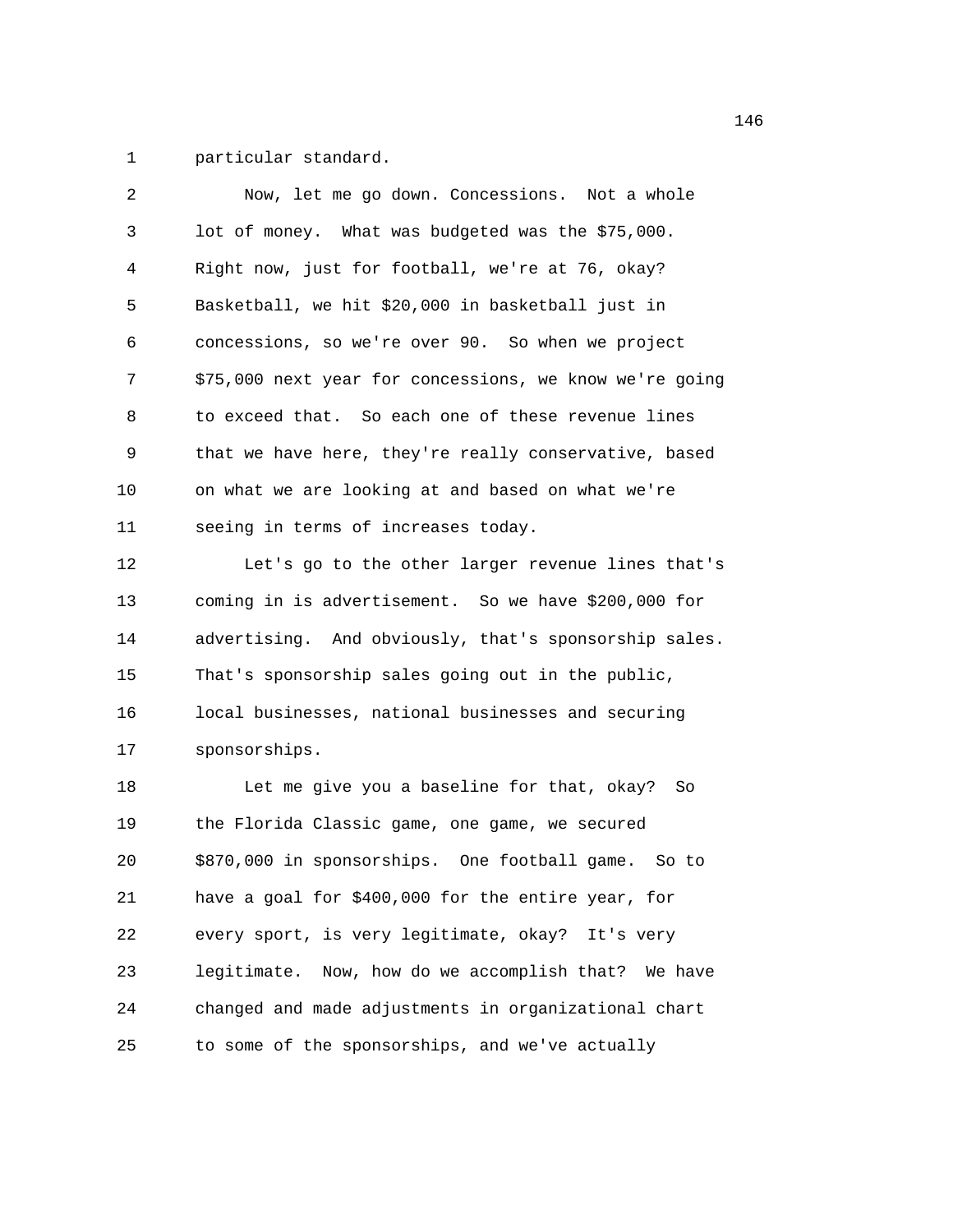1 changed and made an adjustment in how we go about 2 doing that. So why are we asking for asset return? 3 You have to ask for that, because if in the 4 marketplace three or four or five people are selling 5 the same packages -- it's a huge market place. We 6 have actually sold underneath the value that we should 7 be selling.

8 Now, in my experience, working at the previous 9 institutions I've been at, I used to oversee 10 multimedia and \$20 million in multimedia rights. Now, 11 it's a different product, but it's still the same 12 business principles, okay? Is you have to have a 13 singular approach towards fundraising, you have to 14 have a singular approach towards ticket sales, and you 15 also have to also make sure you're managing properly 16 your sponsorship sales. So we feel very confident in 17 that level of increase over the next few years. 18 Royalties. And I won't go down each revenue 19 line, but I am going to hit a couple of larger ones. 20 So royalties. At my previous institution, I oversaw a 21 \$120 million royalty. It actually was the largest 22 college sport royalty revenue in college sports. 23 Here, same thing. The Rattlers are just as 24 passionate about their team and what we wear as any 25 other team -- and I would want say more passionate.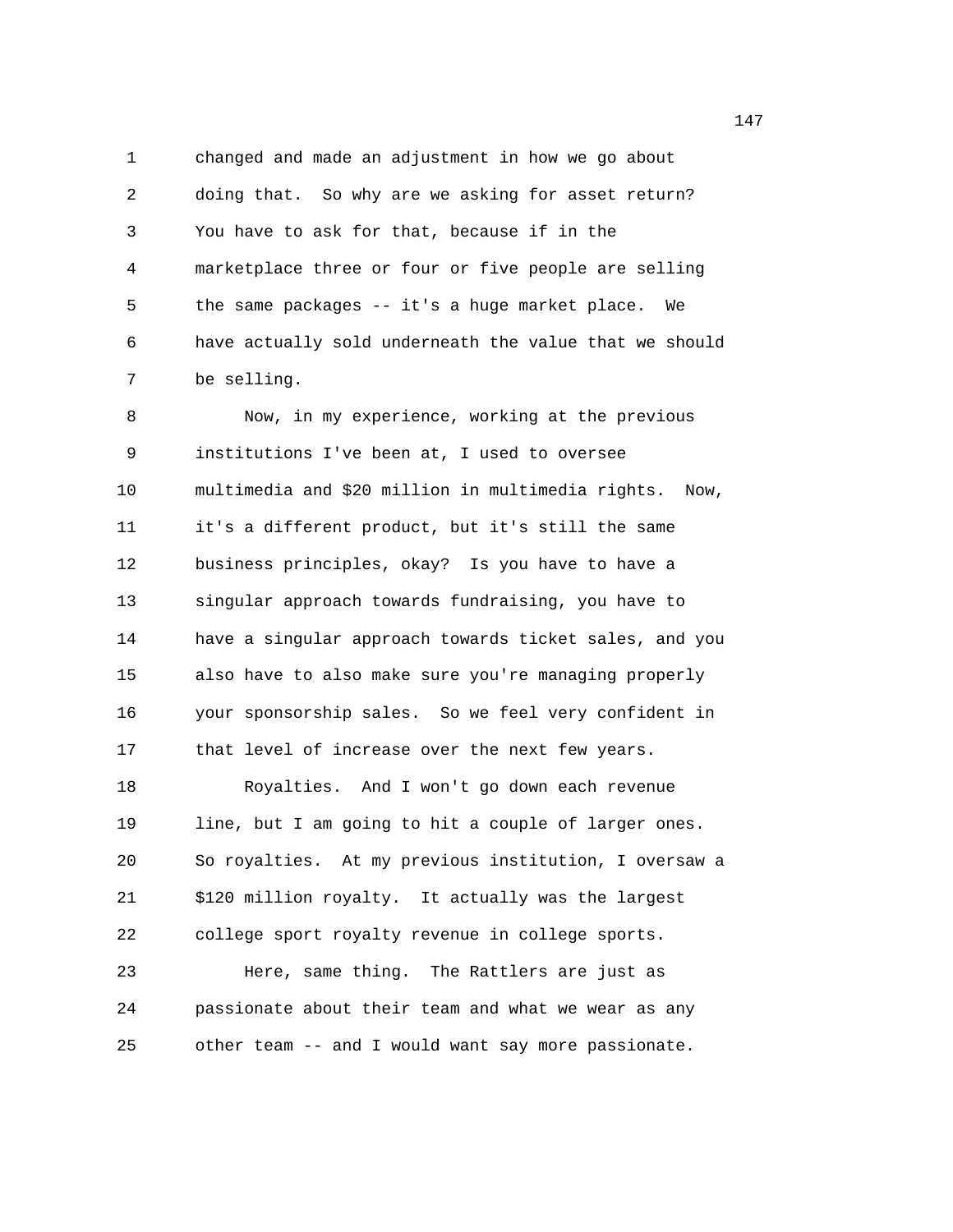1 So we have well over 55,000 people that we have access 2 to, but never had a royalty plan. Never really had a 3 licensing strategy. Now, this will be a very simple 4 one.

5 Of \$100 million last year for my previous 6 institution, 30 percent of that \$100 million was 7 online sales, okay? We had no strategy for online 8 sales. So what we're doing is for Mother's Day, for 9 Father's Day, for Christmas, we're actually going to 10 see a push.

11 The first action, two weeks on the job, I had 12 COCN; that's the company who manages our licensing 13 rights, and we talked to them about what our new 14 strategy is going to be. So as I indicated, a 15 business plan for each revenue line, that's how we're 16 going to get to this new budget. So this is what you 17 look at as a 21 century intercollegiate business 18 approach. It's a new revenue model. It's not new; 19 it's just new to FAMU, okay?

20 Moving forward real quick. Fundraising. So this 21 is another big line. I will explain why this is 22 really important. So this past year, our goal was 23 obviously a half-million dollars. In terms of AD 24 fundraising, I think we're about 236 or something like 25 that, okay?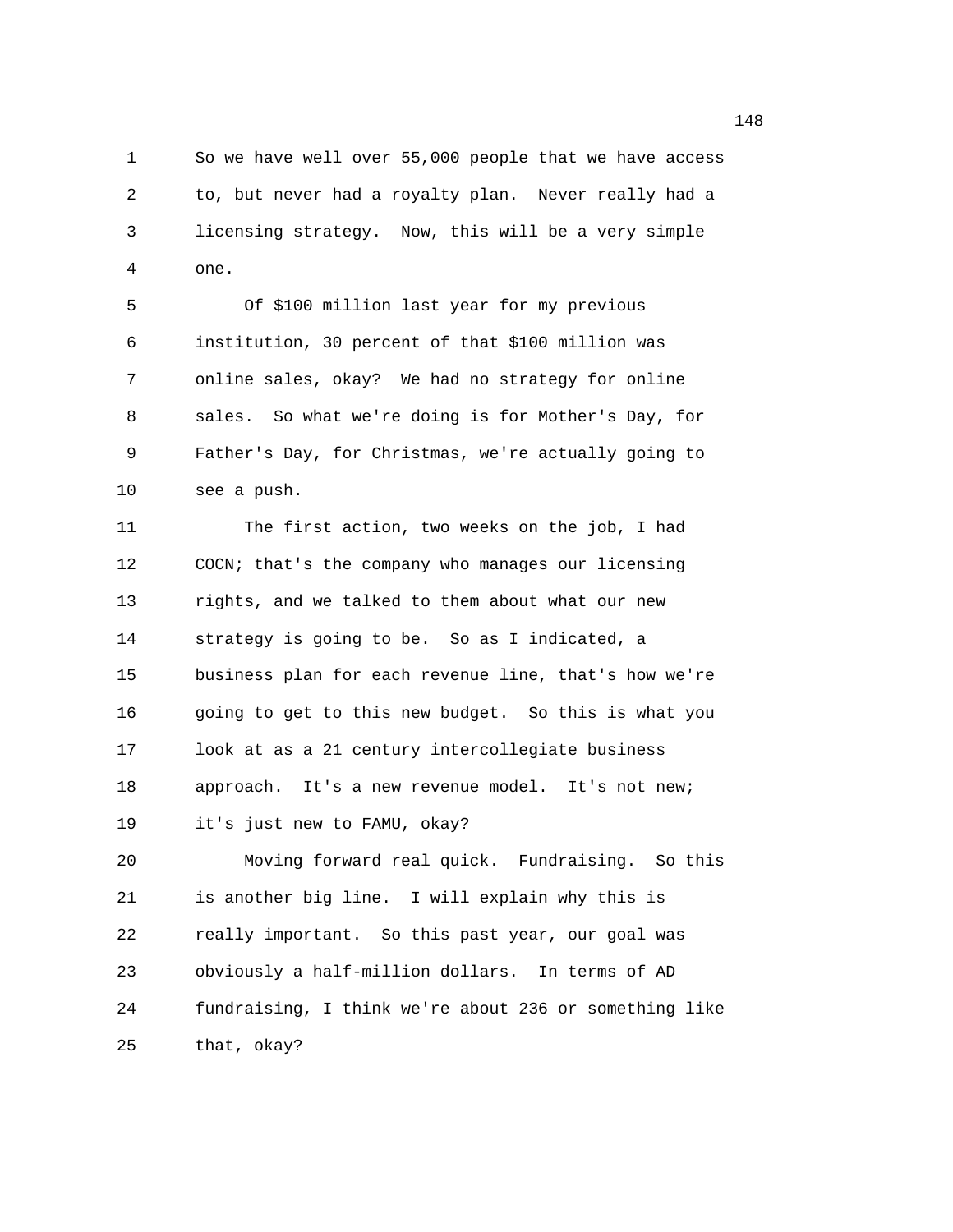1 Previously we've only done \$10, \$20,000, so 2 that's a huge jump. Now, as you see, from 2015, from 3 this year to the next year, we're keeping it the same. 4 We're keeping it the same, but we actually have a 5 fundraising strategy. We have a "Investing in 6 Champions" annual giving campaign that we are holding 7 to launch, and we're ready to go on that. So we feel 8 confident that we'll be able to do that.

9 So again, if you have the chance to get out and 10 talk to many of our support groups, and many of our 11 support groups are doing a fantastic job, whether 12 they're the Boosters, whether they're the 220 club, 13 they all want to help us. We have to have -- if we're 14 going to move this forward, we have to have a singular 15 idea relative to fundraising so that we're actually 16 focusing on large dollars. Philanthropic giving, not 17 transactional giving, but philanthropic giving.

18 So we have to have new field house. I am calling 19 it an all sports duplex, okay, that's complete with an 20 academic center, a new strength and conditioning area 21 for all student athletes, weight room, training room. 22 Go back to the pillars. We have to repair the 23 pillars. The facilities is a very important part of 24 that so we can get the prospects we want. So we have 25 an approach to that.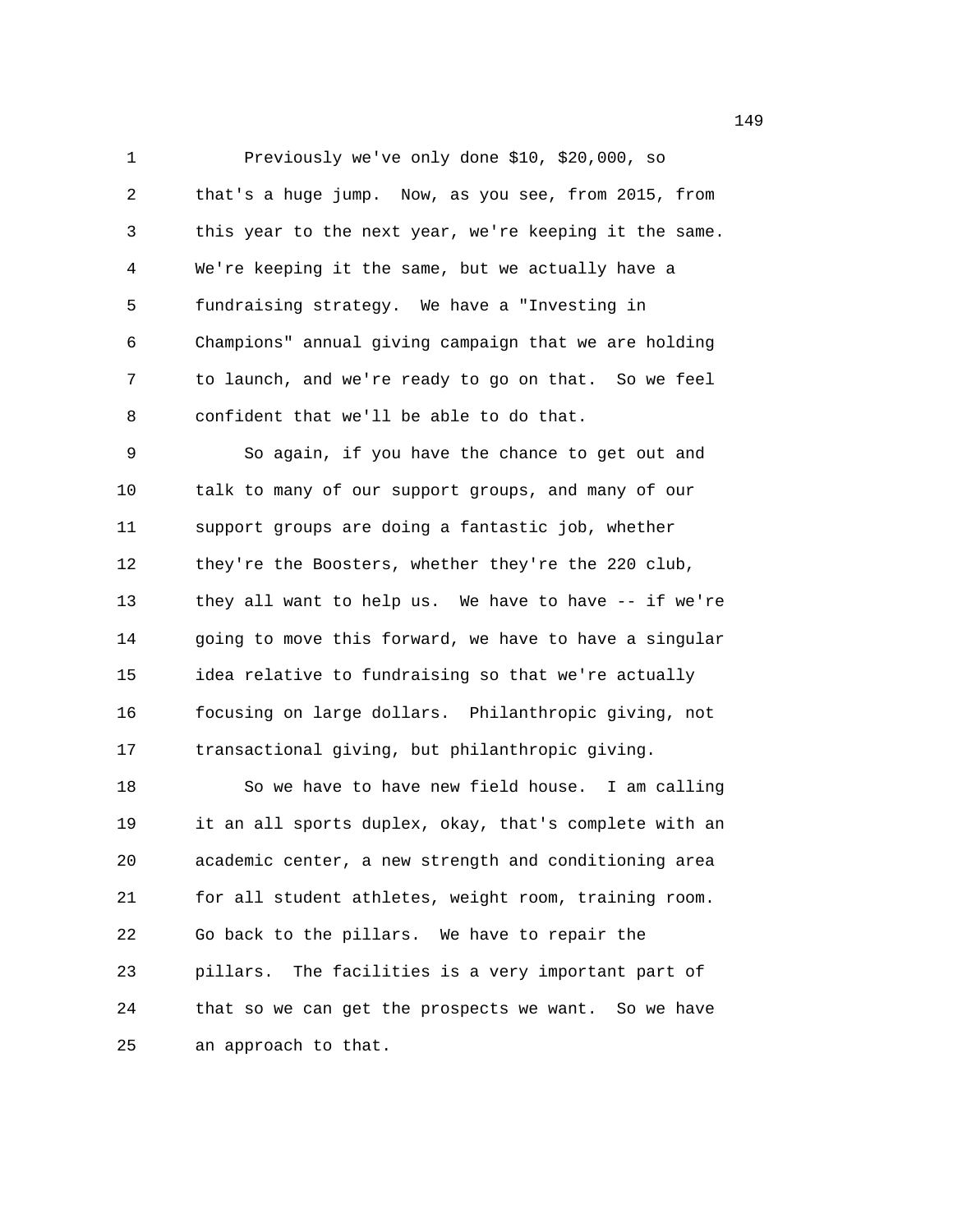1 Obviously, parking, we have put in here for that 2 season and moving beyond. Here's what we have to 3 understand about parking, is that it's standard in 4 intercollegiate Athletics. The Athletic Department 5 utilizes those resources. It's a game day resource. 6 The only reason you have those resources is because of 7 the game, right? So this is just standard. 8 And what we -- I want you to understand, it's not 9 just a \$300,000 that you see on here on this. It 10 actually affects three parts of our business. One 11 third of our projected growth comes from this area, 12 because if we cannot -- we have people that are giving 13 money to us. We have donors who may not be Boosters, 14 may not be a part of the F club, may not be part of 15 220, but they give us \$10,000. When they come to a 16 game, we would like to provide them premium parking. 17 So if you're going to move forward relative to 18 your fundraising strategy, you have to be able to have 19 those assets, okay? Now, same thing with corporate 20 sponsorships. We go out and we sell a \$25,000 21 sponsorship package. When you sell that package, you 22 have to sell that with premium parking. They get five 23 spaces, okay, along with tickets. This is standard 24 intercollegiate Athletics business. This is the way

25 it works. But if we have to peel off that money and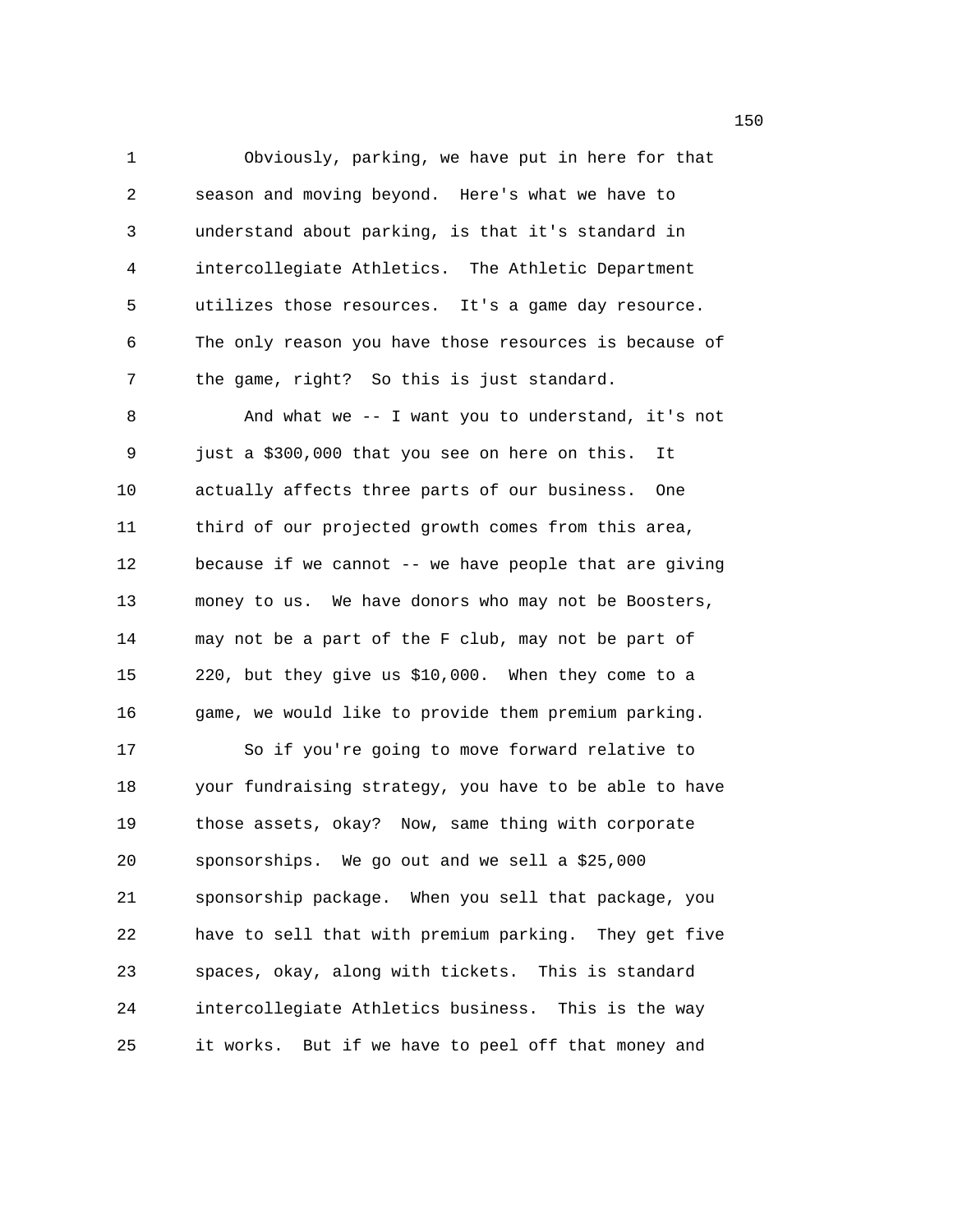1 donate it back to an outside group, you can't do that. 2 You don't even have the resources you need in order to 3 improve that category, and then you have your season 4 tickets.

5 So three categories, huge categories, that really 6 depends on and will help us move forward with 21st 7 Century intercollegiate athletic business model.

8 So that's the drill down in how we get to A to B. 9 And again, when you're talking about, you know, we say 10 the game contracts again. You are talking about 11 moving from let's say \$685,000 to 2.6 in 2021. Not a 12 huge stretch. The reason it's not a huge stretch is 13 if we remember the philosophy relative to football 14 revenue generation and not season tickets and 15 individual game ticket sales. We're talking about, 16 you know, the classic games, okay? My goal is to have 17 three classic games, and in those classic games we 18 already started with one.

19 So, next year, we already have a classic game on 20 the new model, so we're not talking about things we're 21 thinking about doing. We're talking about things 22 we're already making progress towards. Now, once you 23 go back to Atlanta, once you go back to Miami, what 24 happens is we know what we make in our Classic game 25 right now.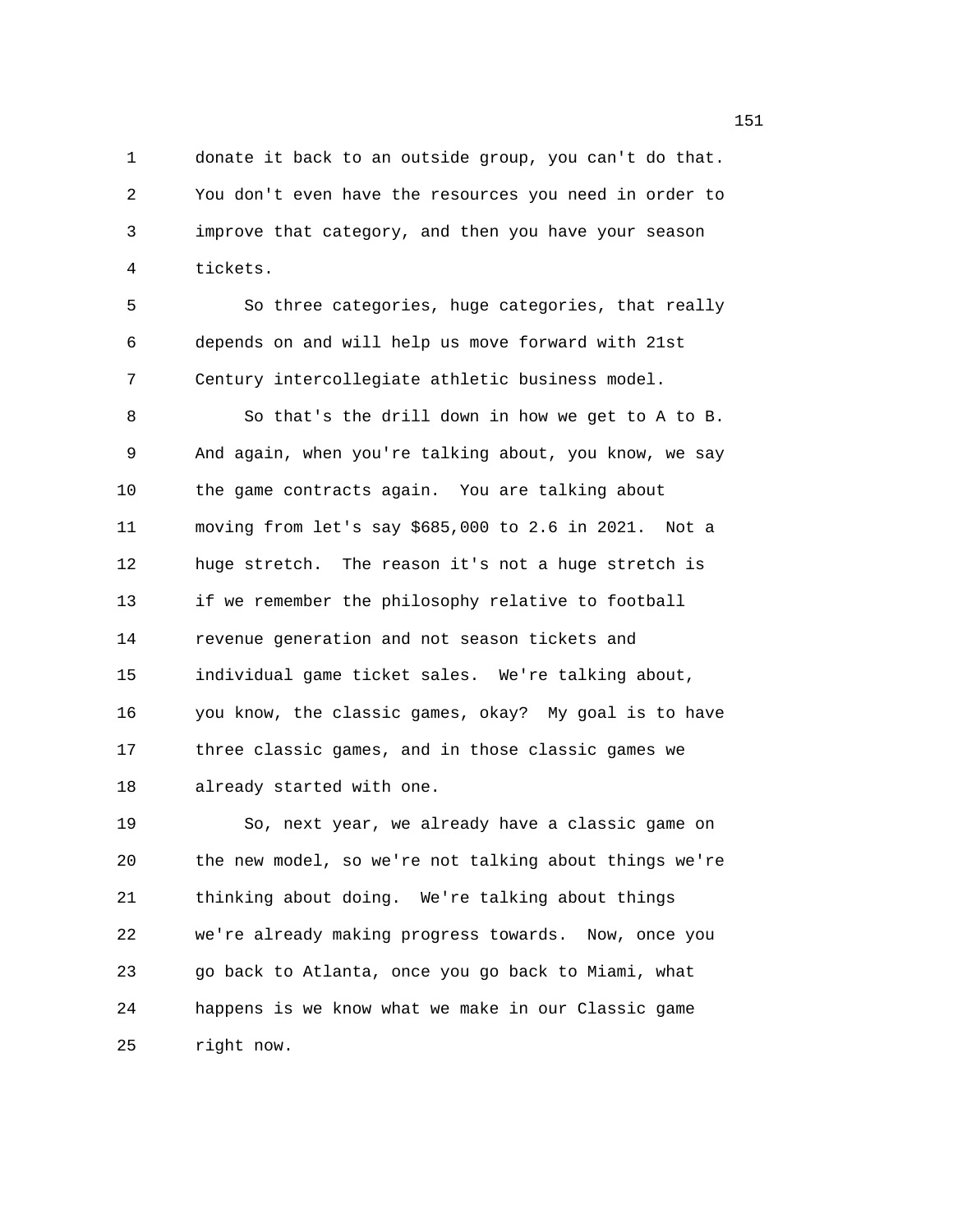1 What's the largest amount of money we've made on 2 a Classic game that we have right now with Betheune 3 Cookman? 1.2 million net. 1.2 million. This is half 4 of net proceeds. I'm going to repeat that. 1.2 5 million after net proceeds. What about this year? 6 \$870,000. So if we are making \$870,000 and the 7 philosophy is ownership as we move forward, then 8 doesn't that mean that we can make 2.2? Doesn't that 9 mean we don't necessarily have to go out and kill our 10 guys, the student athletes, on playing games? And I 11 love playing these larger games, but we need to be in 12 an ownership position. We've got to be in a position 13 of leadership, and this is a beauty of HBCU. 14 So I learned a lot of the business principles 15 from some of the best coaches and some of the best 16 administrators, but never had this asset. I'm so 17 excited about this asset, I don't know what to do. And 18 only FAMU can we do this at this position. 19 So the last thing I'm going to say about this, 20 and again, I'm going to frame it back up. Framing it 21 up, this is where we are. Every single thing that I 22 just talked about, we're hitting each one of these 23 categories. This is the foundation we have to repair. 24 No matter who comes in, no matter who the coach is, 25 you have to make sure those coaches and those student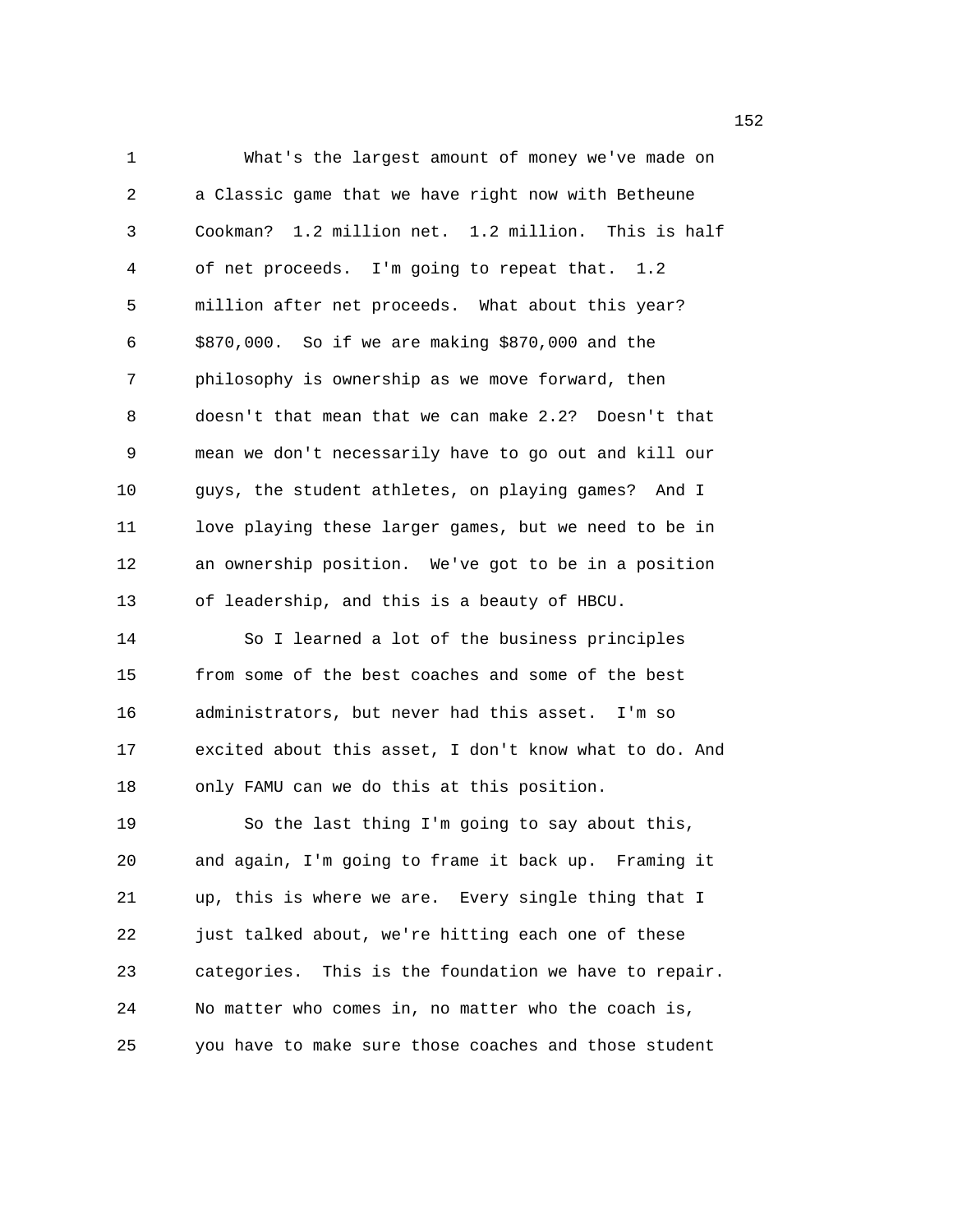1 athletes have the tools they need to be successful. 2 That's just a fact.

3 What are the issues right now with football, 4 okay? Won one game. Now, how many games are we 5 supposed to win if your academics were not correct? 6 So you have APR issues. When you have APR issues, 7 this means you cannot practice at the same time when 8 everybody can; it means you cannot go to a post season 9 play, right; it means you can't even have spring ball. 10 Those are the three negative knocks that are so tough 11 for a coach to recruit against, so you have to fix 12 that no matter who your coach is. 13 One of the other issues is compliance. If we 14 don't fix compliance, no matter how much you win,

15 you're going to go down, back up, go down, because the 16 NCAA is going to pull up. I've been doing this for 17 20-plus years in very, very successful programs. I 18 didn't wear these rings today because I want to look 19 back. I never wear jewelry. I don't care about it. 20 I only do it in recruiting.

21 So I've got three championship rings on: One 22 national championship ring in football, one 23 championship ring in softball, and one in women's 24 soccer. I have a championship ring in every single 25 sport that I've been in, okay?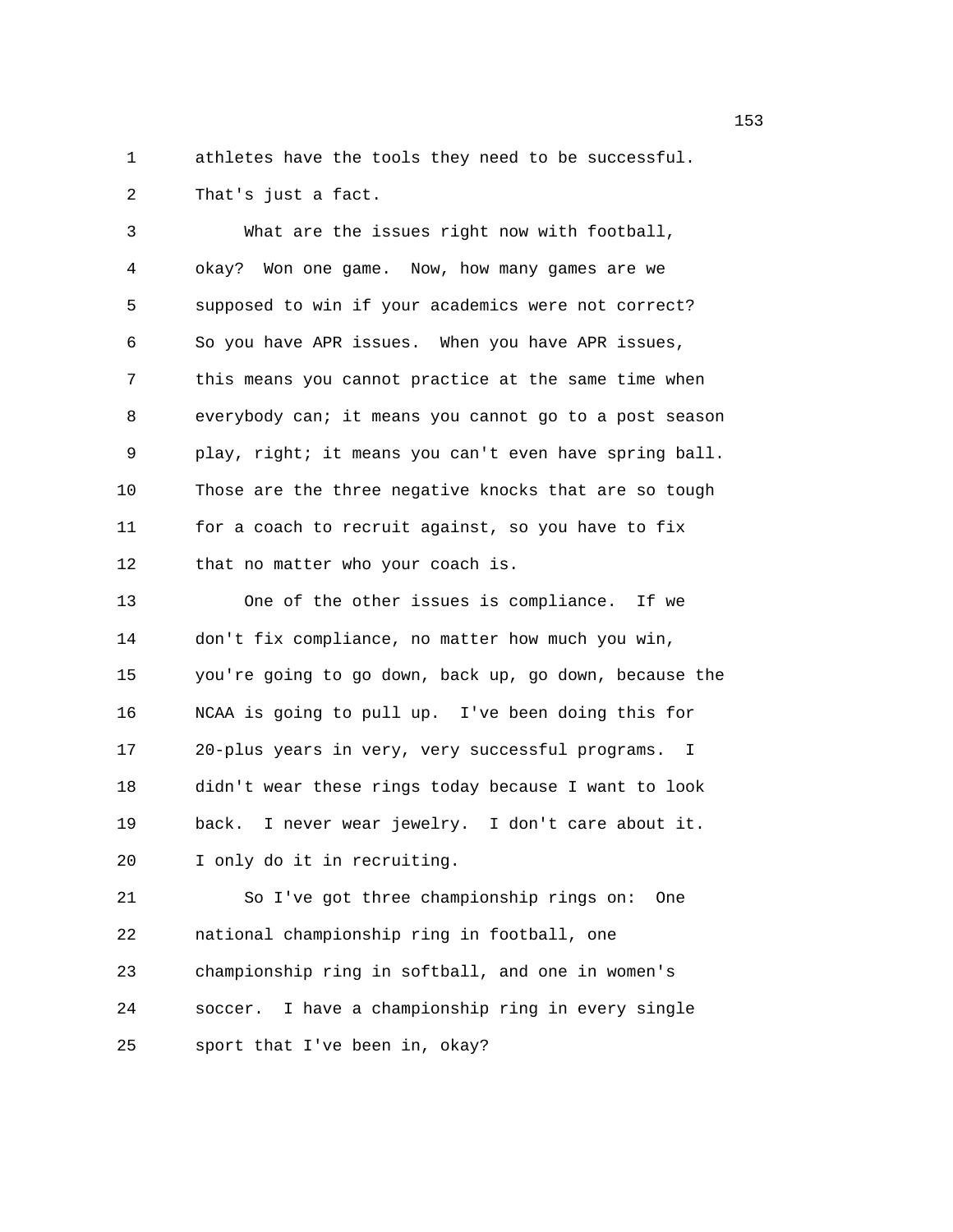1 This has nothing to do, because this is what FAMU 2 is about. This is not about looking back. I wear 3 these rings for one reason and that is to look 4 forward, because this is what I came here for, because 5 this is what FAMU's all about. But to get there, you 6 have to invest in a strong strategy, okay, that have 7 business principles tied to it, based on industry 8 standards, okay? 9 And then you get to this. You have to believe 10 you're going to have a new stadium, because if you 11 don't believe it, we can't get there. You asked for a 12 plan and we have a strong plan, and every single 13 thing -- and I'll go ahead and open this up for 14 questions because I want you to ask me about every 15 single piece of revenue that I just described and how 16 we're going to get there, and there's a business plan 17 for it. 18 TRUSTEE LAWSON: Thank you, AD Overton. We were 19 joking about your energy level up here. 20 AD OVERTON: I'm passionate about this. I came 21 here to win. 22 TRUSTEE LAWSON: But I seriously do want to open 23 the floor to other board members who haven't had as 24 much time on these numbers as I have had and some of 25 the others has had, because I think the general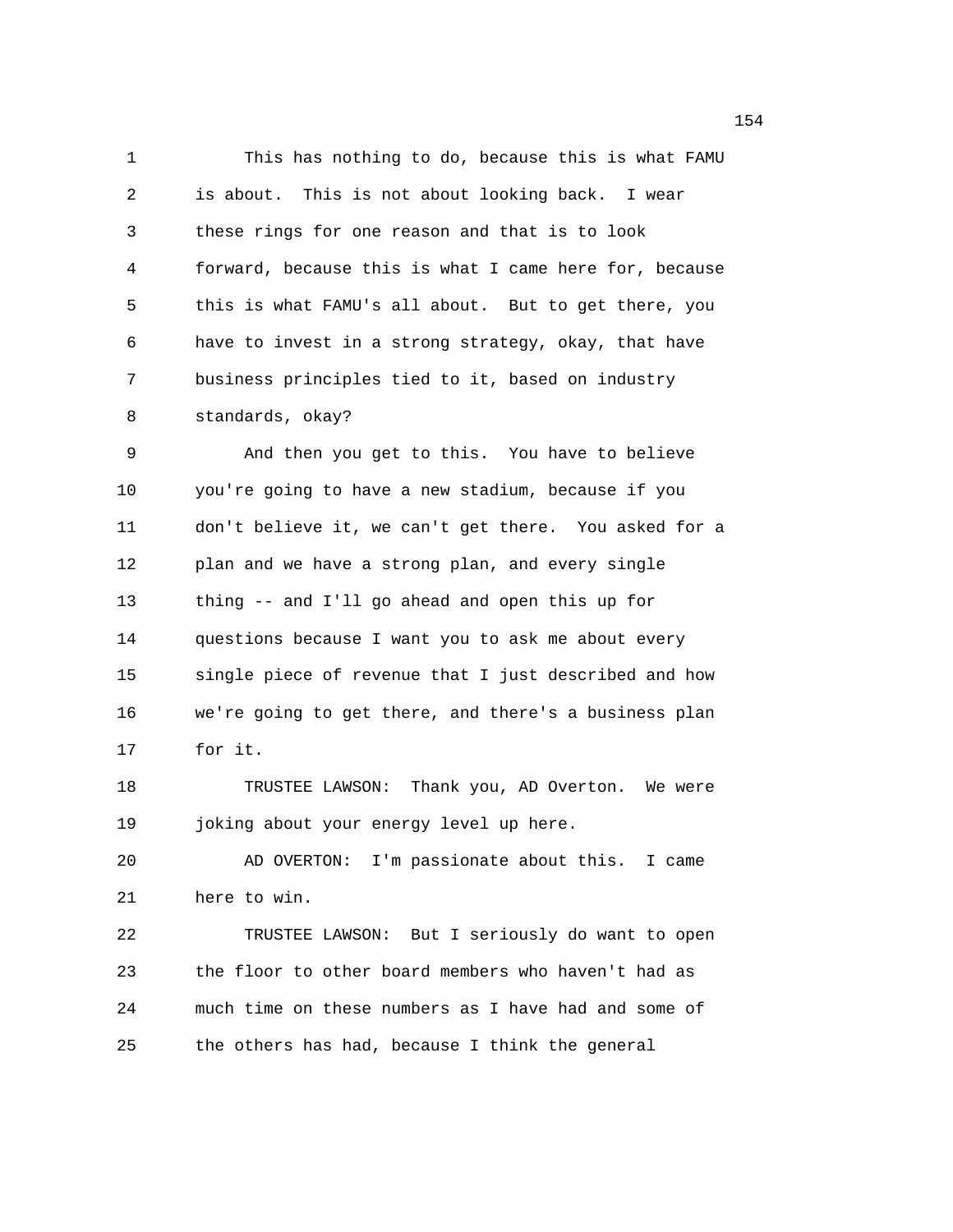1 question is, how do you go from point A to point B, 2 and how do we have some degree and assurance? Nothing 3 is guaranteed. It's a budget and it's not an exact 4 science, but some degree of assurance that the numbers 5 are within reason. So I open the floor, maybe start 6 with Chair Warren and move around.

7 CHAIRMAN WARREN: So we've been talking all 8 morning about implementation strategies and what you 9 have been articulating to us are your strategies for 10 getting there. The reasonableness of them, presumably 11 based on your background in the business, and most of 12 us quite frankly not being engaged in that sort of 13 business, but having that and then having to trust 14 that you have done the research, applied it to our 15 scenario here and find it achievable.

16 So let me ask you three things, and two of them 17 were just related to accounting issue. Mr. Givens was 18 chatting with me earlier about being the accounting 19 type or financing type, so as you go to the numbers 20 that you put together, I just want to understand a 21 couple of things. And maybe this is for the 22 edification of the group as well.

23 The last line talks about DSO and auxiliary 24 support. That's 30 percent of the \$10 million revenue 25 line. Did I read that right?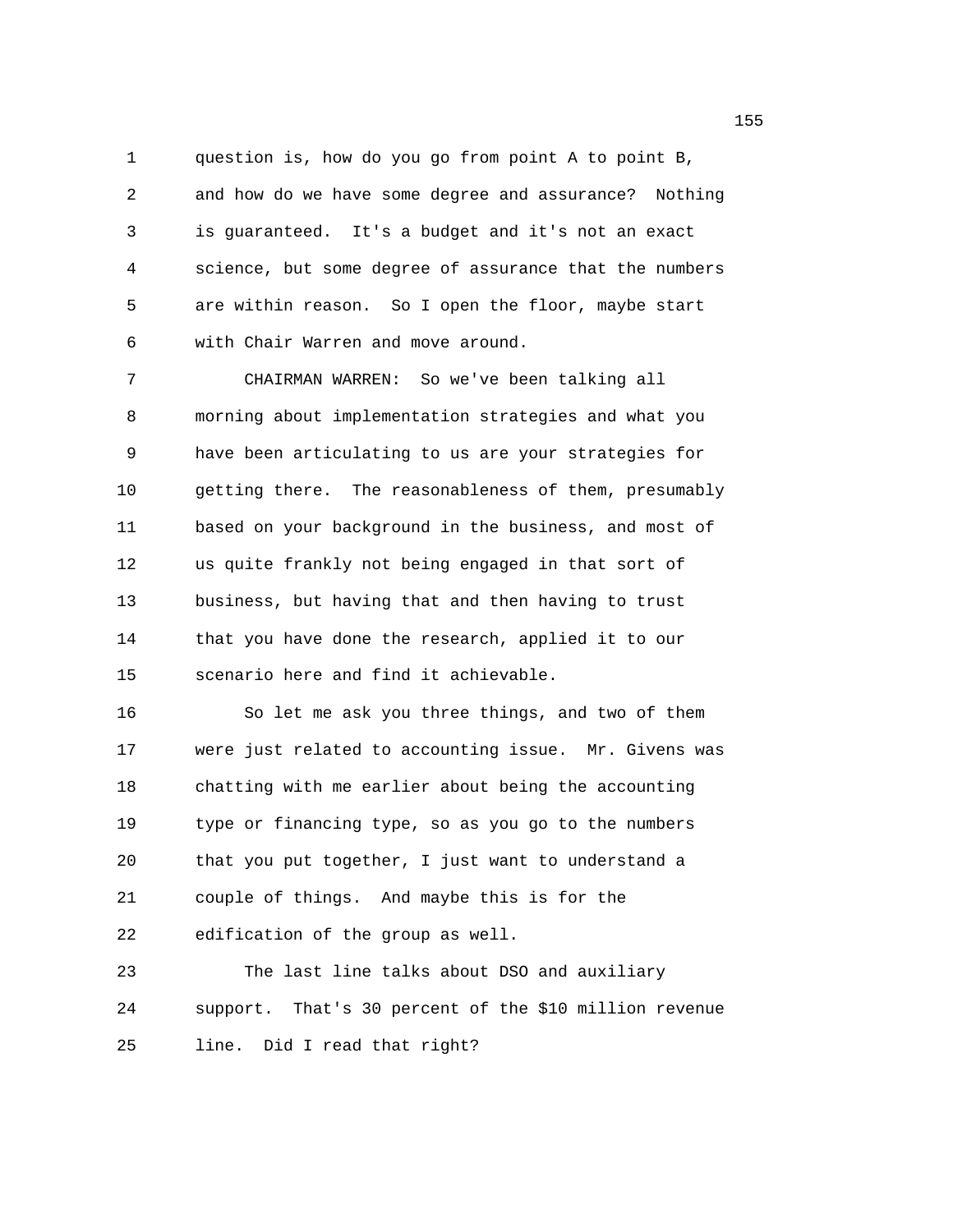1 AD OVERTON: Sure. You said DSO support, yeah. 2 You said 3.1 million. 3 CHAIRMAN WARREN: 3.1 million. 4 AD OVERTON: Yes. 5 CHAIRMAN WARREN: So for edification of the 6 group, explain what that means. 7 AD OVERTON: Okay. So for the group, that means 8 this is the revenue that's coming in this 9 institutional support, and that institutional support 10 may be in way of Title 9 dollars, and Dale is going to 11 be a lot better at this part of it than I am, but it's 12 all institutional support that's not E&G funds. So 13 again, it's resources that we're able to secure 14 through Title 9, through Carrie Ford; any types of 15 dollars that are not auxiliary dollars. 16 Now, let me mention this. Industry standard is 17 that there are -- I want to make sure -- it's probably 18 two percent of college sports programs in the country 19 that are self-sustaining. So every school, including 20 I would say FSU, FIU, FAU; when you look at the NCAA 21 reports, there is institutional support coming 22 through. There is no way to do it without it. 23 CHAIRMAN WARREN: You landed exactly where I 24 would hope you would go with this. For all who

25 understand that the break-even notion on Athletics is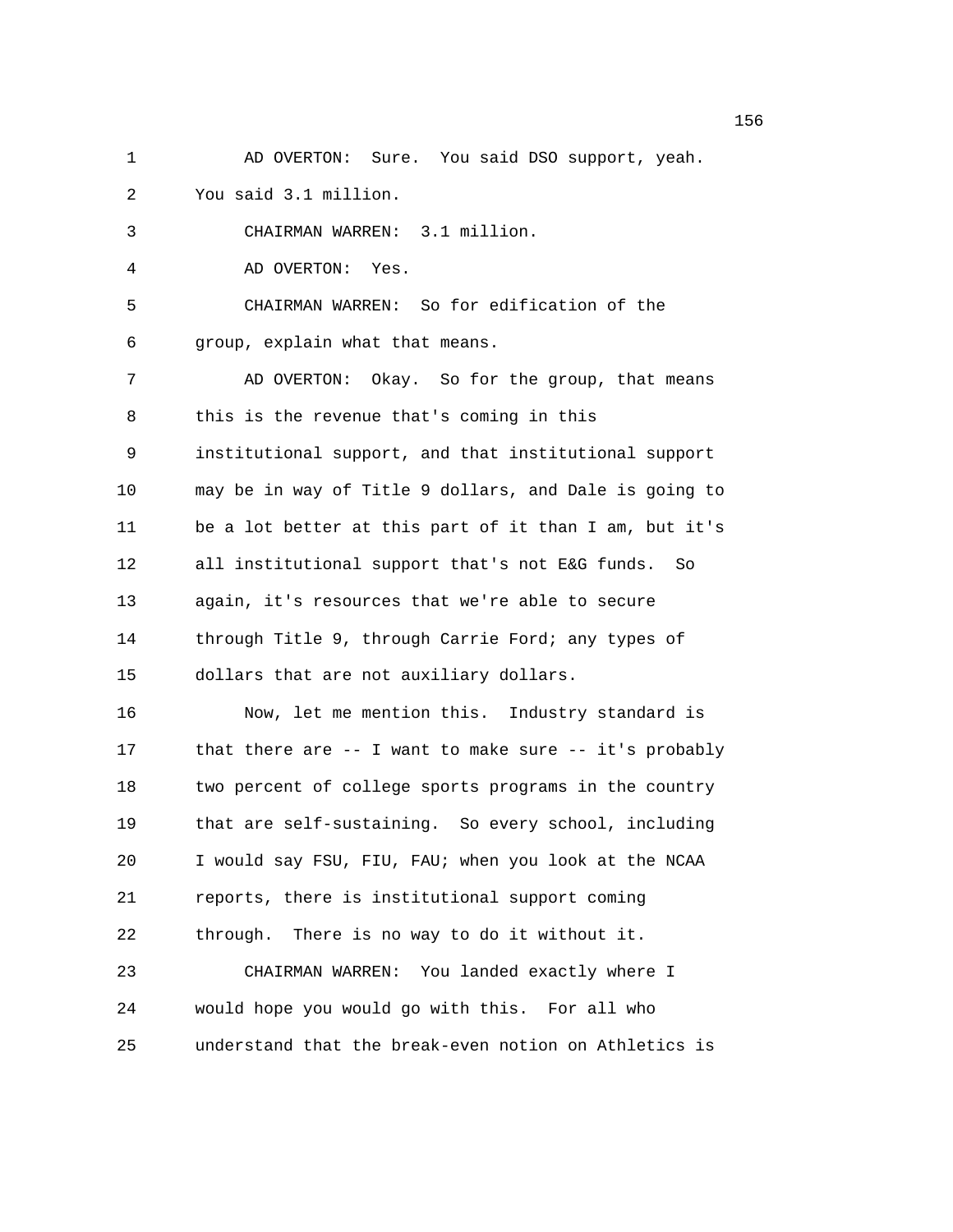1 just that; that without some form of institutional 2 support you don't get there.

3 AD OVERTON: Absolutely.

4 Do you mind if I add one other quick thing? I 5 think this is good for the group is looking at the 6 Athletic Department. What I've seen is there's been a 7 de-valuation of the Athletic Department; not just from 8 campus, but from others because we've said it's okay, 9 and here's what I mean by that.

10 When you look at the assets that the Athletic 11 Department is asked to provide to the institution, 12 previous institution. Whenever we enter into a cash 13 transfer to the University, but we did tickets, you 14 know, for events like student events, recruiting 15 events. The stadium, we lease the stadium out. All 16 of those are assets and values of the University was 17 on a balance sheet as transfer to the University. 18 Here, when you look at in the last 10 years, it's 19 been about three million dollars of value, that when 20 you look at the deficit -- that we're calling it a 21 deficit. I have a hard time using that word because 22 once you apply the \$7 million of resources that have 23 been expended to auxiliaries relative to the DSO, in 24 terms of valuation of multimedia and parking, and then 25 you also look at band support, cheer support. They do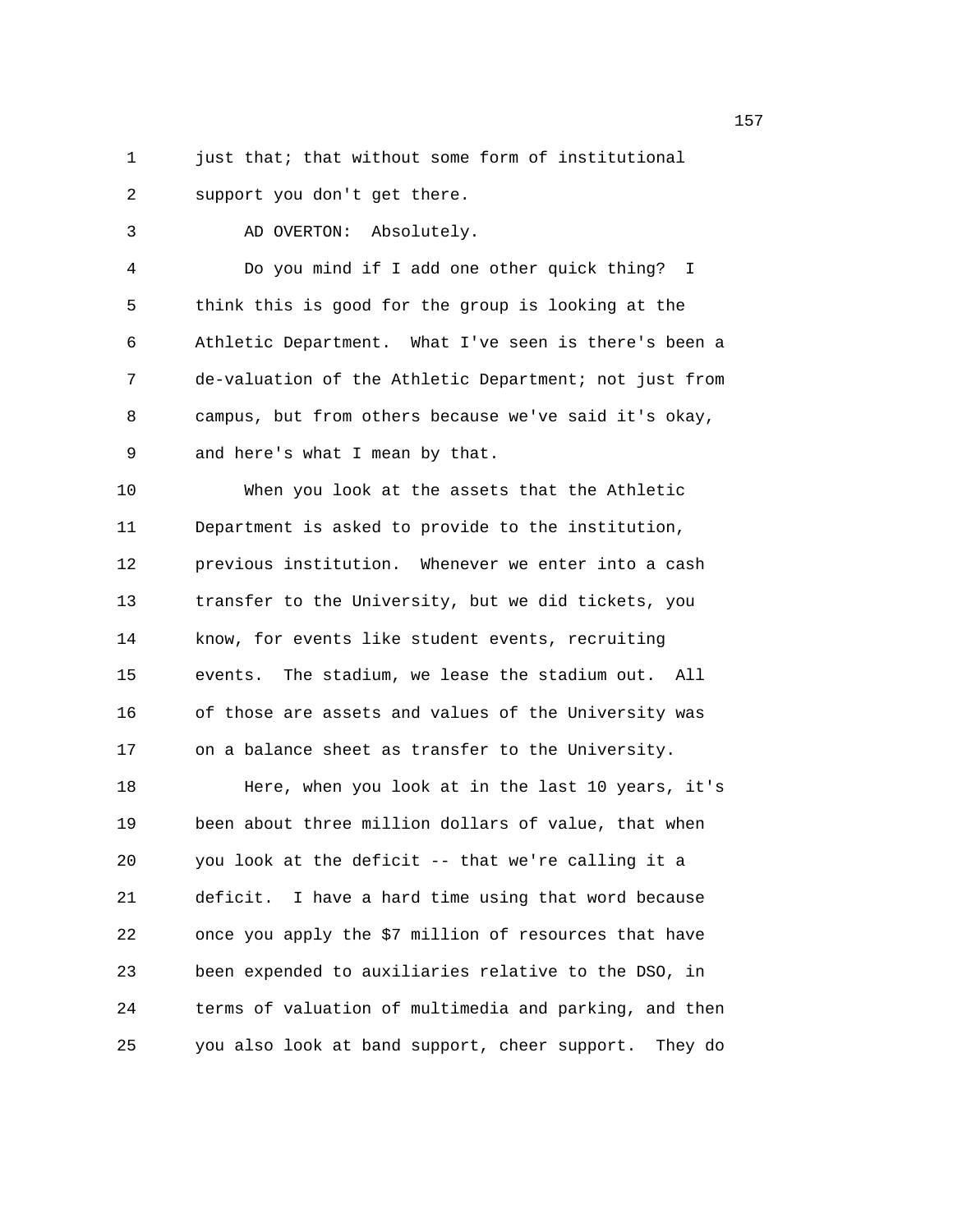1 a fantastic job and we want them to continue to be 2 able to do that, as well as tickets, as well as 3 facilities, rentals, as well as all of those other 4 things. Those dollars actually come up to about 5 \$10 million. 6 CHAIRMAN WARREN: So help me. So this is your 7 valuation of those kinds of things? 8 AD OVERTON: Yes. 9 CHAIRMAN WARREN: That if -- I don't want to put 10 words in your mouth, but as I read it, what it says in 11 2016 is your valuation of what the Athletic Department 12 has done in kind to the college. The valuation on 13 that is about \$3.1 million. 14 AD OVERTON: Over 10 years. 15 CHAIRMAN WARREN: This is year one. 16 AD OVERTON: I was just talking -- this is 17 auxiliary support. I was talking about the notion 18 that the Athletic Department has a deficit, and had 19 the value been transferred back over to the Athletics 20 over time it would have been... 21 CHAIRMAN WARREN: But if we're looking at pro 22 form a budget, and your notion is to recover that type 23 of appropriation, if you will, to the University side, 24 you want to value that as revenue recovery. And is 25 that in this line?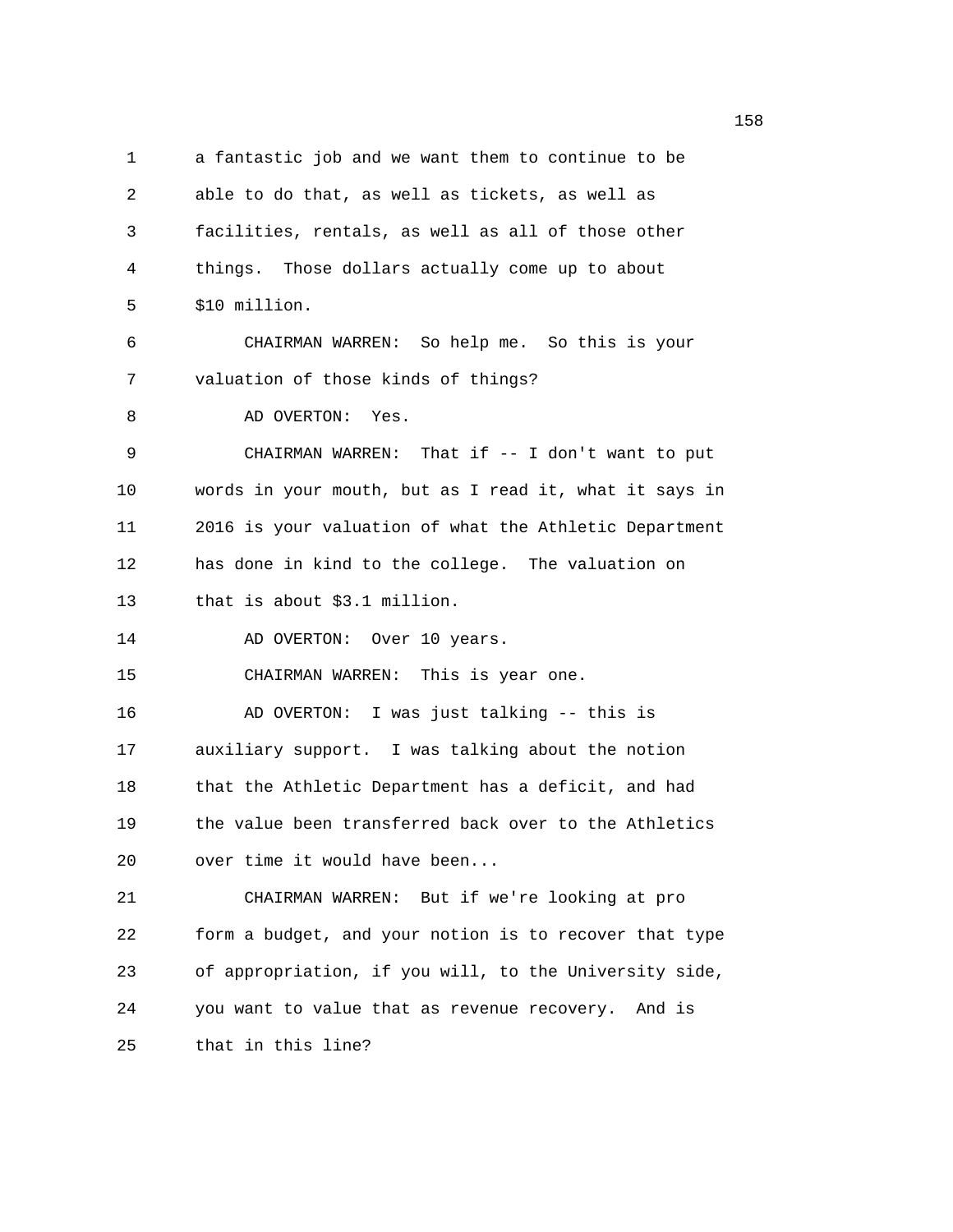1 MR. CASSIDY: Okay. If I can, let me go at this 2 slightly different way. One of the things we've found 3 as we were looking into the history of Athletics 4 spending more money than its revenue, which is our 5 history; one of the things we've found is that kind of 6 going back to what Milton said, is that very few 7 programs were even. What we had done in the past is 8 when we, for instance, take scholarship money and fund 9 it out of Title 3 -- fund it out of Title 9, we've 10 simply made a transfer, but we haven't called it both 11 a revenue and an expense to the Athletic Department, 12 so we've really understated the accounting for the 13 Athletic Department, because the Athletic Department 14 still has the scholarship expense, but it's being 15 funded from the University, right. 16 So most of what's in this DSO and auxiliary 17 support accounts for both sides of those transactions 18 and puts it into both revenue, as well as expenses. 19 So historically, we've kind of understated the amount 20 of support. One of the things I've heard since I've 21 been here and it's another way Milton saying 22 devaluing, is people who say the problem with 23 Athletics is the University doesn't support it enough; 24 well, I would contend that's not true, but we haven't 25 been fully transparent or at least visible about how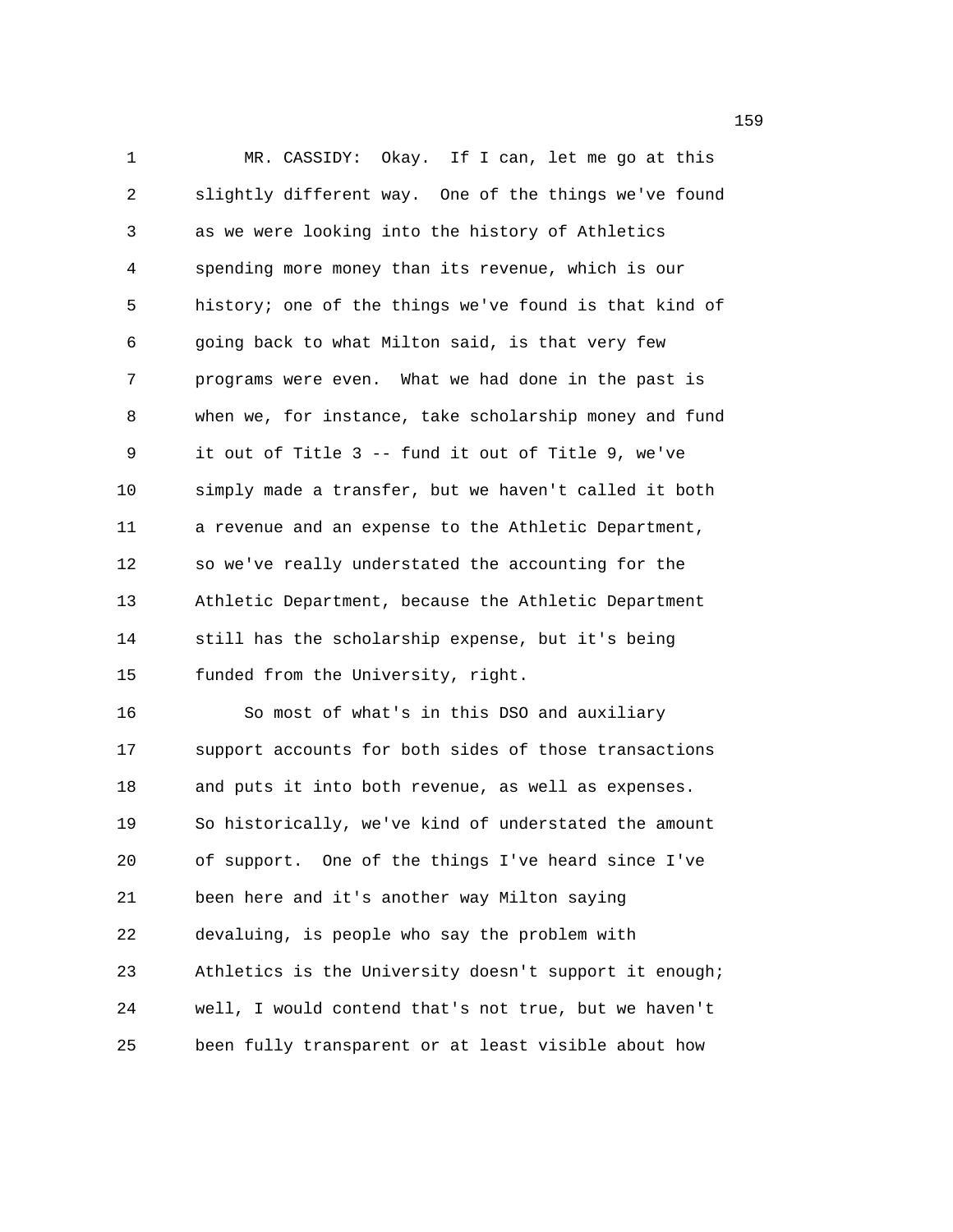1 we've been supporting it. Because as an accountant, 2 you know this is both a revenue and an expense, and 3 we're the ones supplying the revenue in this case. 4 So, much of what's in there are things that have 5 already been happening and will continue to happen. 6 When we get to the detail behind each of this year's 7 schedule, you'll see we're adding some things that 8 have never been accounted for before as revenue 9 because the University has been doing them for several 10 years. So that's kind of brief explanation of this 11 line. 12 CHAIRMAN WARREN: And so you now harken back to 13 the accounting equation for every action is an equal 14 and opposite reaction. Always have the balance. 15 So let me take you to something that doesn't 16 strike me as balancing. In the bottom portion there, 17 the item might be mistitled, but it's something called 18 total expenses. And I took that to mean that it was a 19 total of two things above it, but it's not. So is 20 that to be some other expense line or something? 21 MR. CASSIDY: Where are you seeing? 22 CHAIRMAN WARREN: Third line down, it says "total 23 expenses." It's the same thing that's on the screen. 24 MR. CASSIDY: Yeah, it's been showing this year 25 we expect to break even.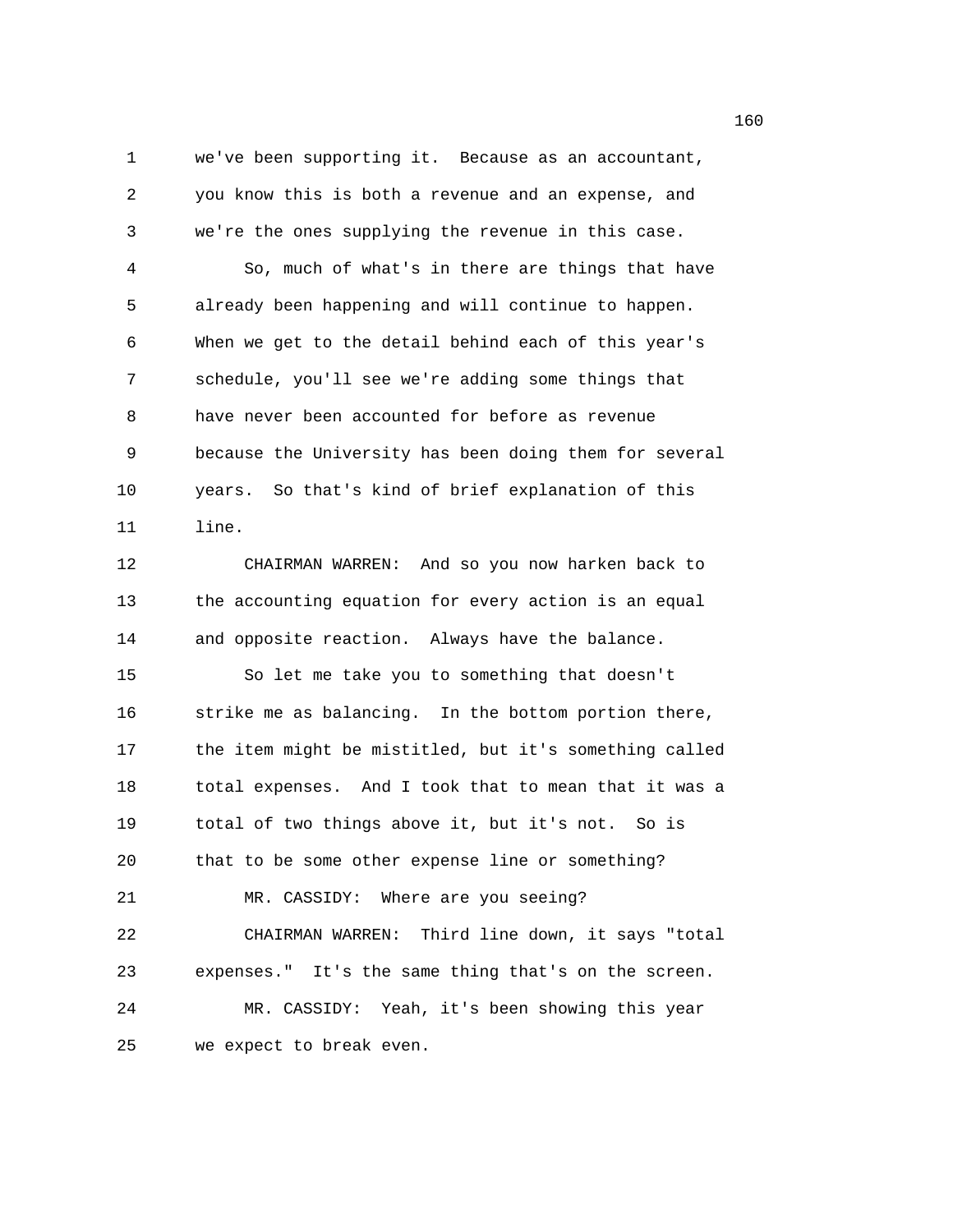1 CHAIRMAN WARREN: No, no, no, no. If you read 2 the expected final column, and you work to the third 3 row, 3,781,199 is titled "total expenses." 4 MR. CASSIDY: I'm not looking at the same 5 schedule you are. 6 CHAIRMAN WARREN: It's right here. On the board 7 here. 8 MR. CASSIDY: Final for this year, right? 9 CHAIRMAN WARREN: Third line down. It's called 10 total expenses. 11 PRESIDENT MANGUM: The fifth page in your 12 document. 13 MR. CASSIDY: I don't see anything that says 14 total expenses. That's what I don't get. 15 CHAIRMAN WARREN: Does Mr Overton have it in his 16 hands? 17 MR. CASSIDY: I apologize. Brain crap. 18 That's expenses other than people and OPS. So 19 that's kind of operating expenses if you will. That's 20 for the phone and the office type of things. So 21 expenses shouldn't necessarily say -- well, it says 22 "total" in terms of it's a number of different items 23 that are considered expenses. Bills we pay other 24 than -- 25 CHAIRMAN WARREN: So it's other operating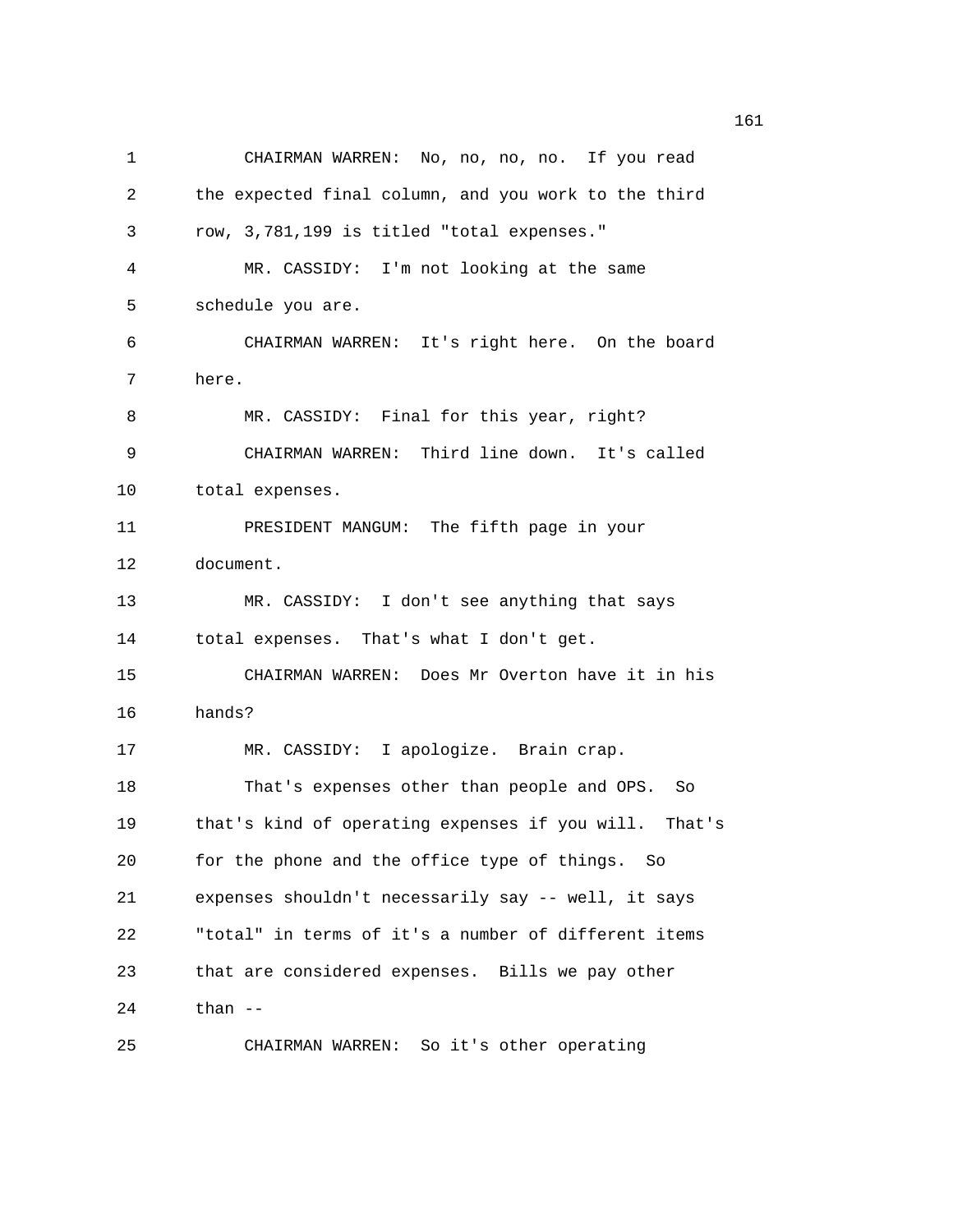1 expenses?

2 MR. CASSIDY: Yeah, other operating expenses, if 3 you will.

4 CHAIRMAN WARREN: Well, with the labeling there, 5 that helps me.

6 MR. CASSIDY: And we can fix that. That's what 7 happens when you have lived with something for a 8 month, you stop seeing something others will see. 9 TRUSTEE DORTCH: Chairman Warren, in reviewing 10 this, I want to commend you for at least being forward 11 thinking. And it appears a lot of the thought has 12 gone into this plan, and I want to commend you based 13 on the orientation I got yesterday, to hear what 14 progress has been made, even in dealing with the NCAA 15 sanctions, and so it shows quality in leadership. 16 But I do have a major concern here, and it's 17 about our bottom line. And let me preface that by 18 saying I understand there are certain sensitivities. 19 I understand the value of what being a Rattler Booster 20 has been to the institution in support over the years, 21 but as a businessman, the bottom line does not gel 22 well for me, is that you've taken assets of the 23 institution. Those assets are managed outside of the 24 institution and I'm trying to see whether the real 25 return of investment is back to the institution.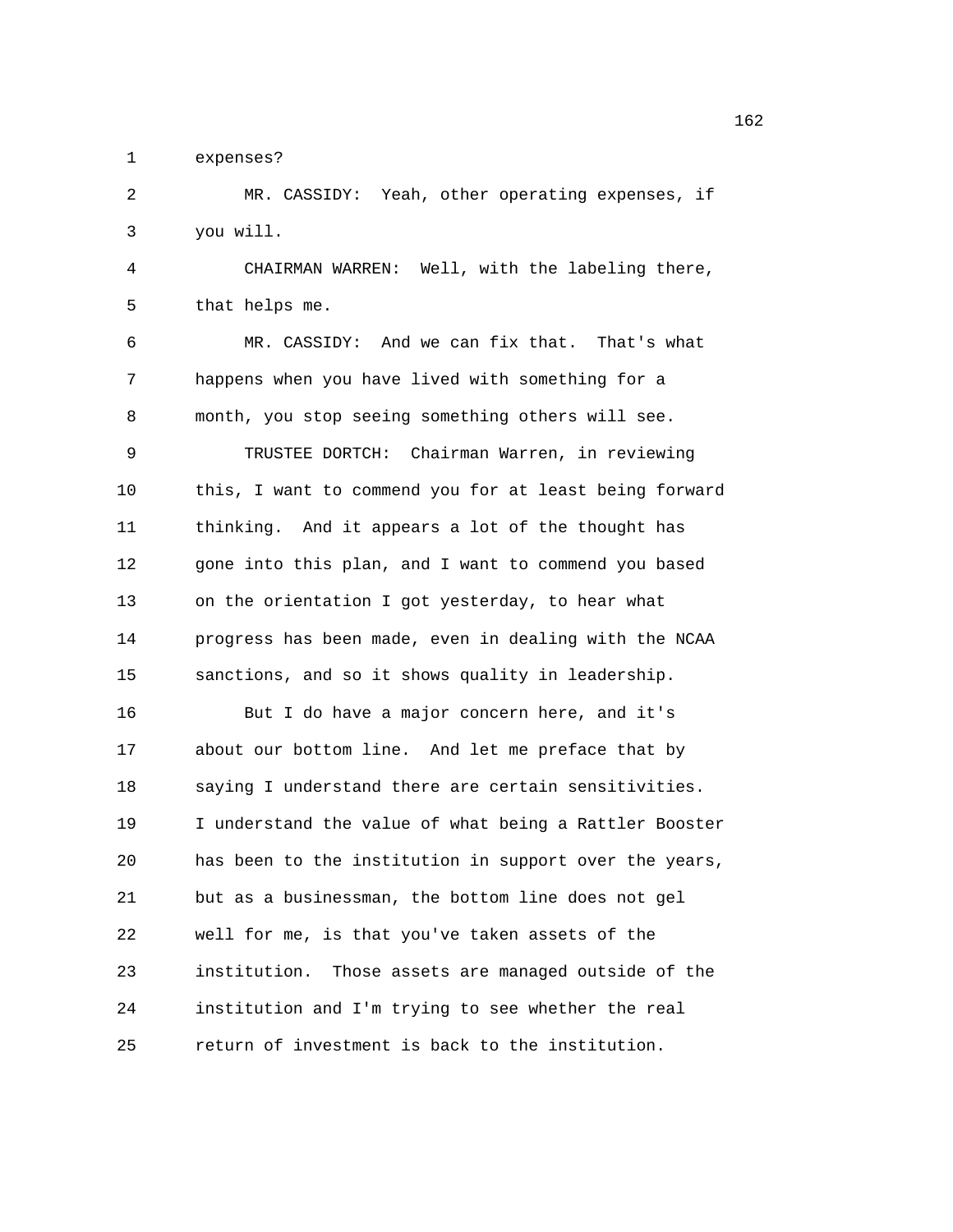1 As I look at the amount of revenue that's shown 2 here that has come in off of parking, and the other 3 thing that was baffling yesterday when I asked the 4 question I asked now from my orientation, is, how is 5 it that we take our assets, and we pay money to use 6 our assets doing our athletic events, when it's our 7 asset as an institution. If we have to buy parking 8 ourselves, that doesn't make sense. It's like me 9 having to pay to park in my garage. 10 But anyways, moving from there, I think it is 11 very critical -- because I did a calculation of 12 overhead for the Boosters and the potential of what 13 that can mean. Even if the Boosters still operated, I 14 count at least a \$108,000 in administrative overhead 15 had that been a part of working together. I'm sure 16 the Athletic Department could use some more warm 17 bodies and if the Booster and Athletic Department were 18 working close and hand in hand, there could be a 19 reduction of costs.

20 I think the efforts that you put forth to address 21 this whole issue of potential deficits is like -- I 22 sat in Athletics Committee meeting and deficits was 23 not brought up to me, but I don't believe in operating 24 in the red. And 22 years business, I would be out of 25 business that way.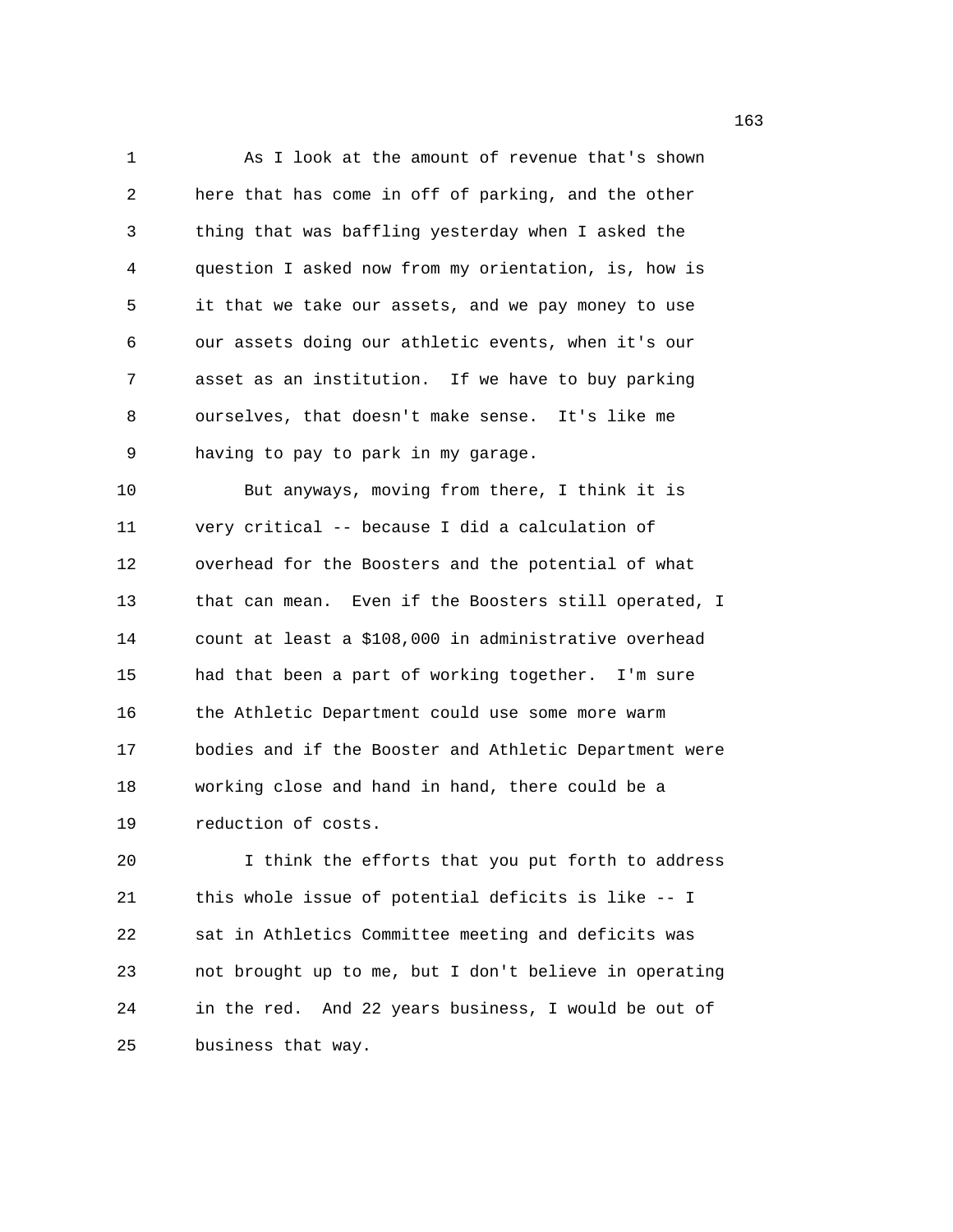1 So I think here, I really think that our Chairman 2 and the President and the head of the Boosters need to 3 sit down and have a real come to Jesus, in terms of 4 how we're going to move -- because Athletics is one of 5 the major recruitments for any institutions. So we've 6 got to have healthy Athletics, we need to play by the 7 rules, and what disturbs me just as much as the 8 revenue going out is these footnotes about potential 9 NCAA violations, and we don't need sanctions or 10 anything else when we're trying to and moving off of 11 those sanctions. 12 When I look, there may be some questionable 13 actions and activities, so as a member or Trustee of 14 this Board, that of itself is enough for me to say 15 that if we're going to maintain our fiduciary 16 responsibilities, then finances and playing by the 17 rules have got to be adhered to. 18 So Mr. Chairman, I think it's very critical that 19 you, and the President, and the Boosters, and whomever 20 else needs to get together and need to address this. 21 But I'm looking at millions that have gone out and I 22 don't see where it's come back in to Athletics, and so 23 that is a major concern. 24 And this being my first meeting, I am no way

25 anti-Booster. I think the Boosters is very valuable,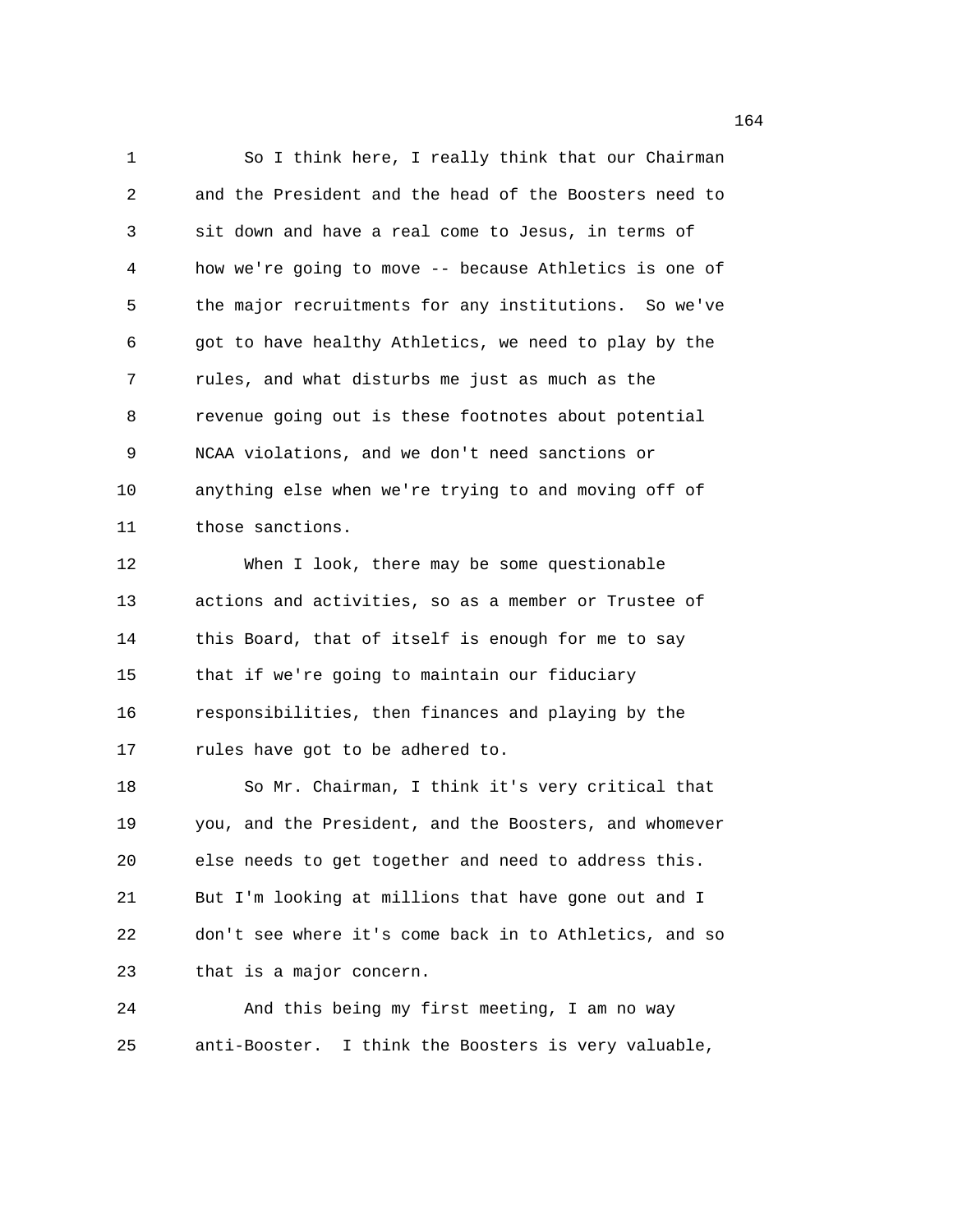1 but this is a business, and so that's got to be 2 addressed. And we've got to now look at what is in 3 the best interest of Florida A&M University, and the 4 Booster has to be supported because that's why the 5 Booster Club exists. That's why Alumni and everything 6 exists for the University.

7 So with that said, I really encourage and think 8 that there has to be a meeting of the minds, and we 9 need to correct this because there's no way, when I 10 look at the revenue coming in and what comes back to 11 this institution, we can have a healthy athletic 12 program and other benefits to our student body.

13 AD OVERTON: Do you mind if I address that real 14 quick in that I'm a big believer in history, because I 15 believe in the Rattler nation, and you do that with 16 your actions and not by what you say. So you look 17 historically at the numbers, and that's why -- I have 18 spent time with Dale and Veronica and say, "When has 19 the Academic Department been healthy?"

20 In 2003, we had a surplus. Coach Riley, I called 21 and talked to him, because between '94 and 2003, we 22 had a \$2 million surplus right here in Athletics, 23 okay? And after, that the budget in 2004 was \$8.8 24 million. Well, we're in 2015, and it's \$8.7 million. 25 Now, during that process, right after Coach Riley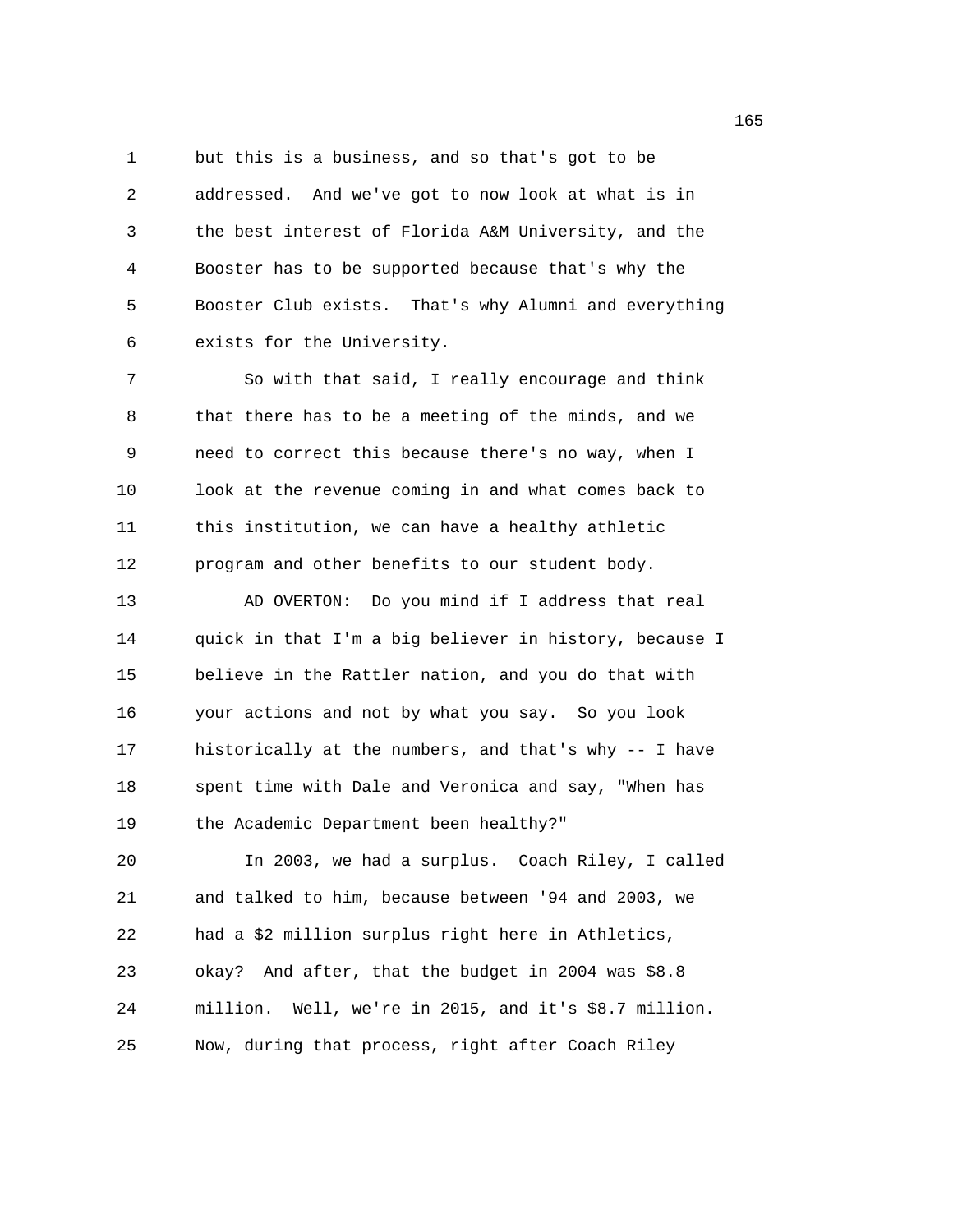1 left, assets were provided outside of Athletic 2 Department's control. It was during that surplus time 3 and championship time the Athletic Department 4 controlled its assets, all of them. So it gave 5 Athletic Director the opportunity to be successful and 6 make sure that the student athletes had what they 7 need.

8 Now, obviously, I've done a performer, because I 9 want to make sure -- I've had a business before and 10 what you do is you just focus on the numbers. And you 11 look at the value, and the valuation is the valuation. 12 The valuation is based on, you know, actual what we 13 sell for. These are a loss. These are the prices for 14 our loss. These cannot be argued with. And as you go 15 down, these are empty lots. So when you look at the 16 actual performance of what the investment has been, 17 and I won't go into huge detail, is that we're \$8.2 18 million out and a one in. That's a negative return on 19 investment.

20 You've just got to look at the numbers, because 21 if you want to have a championship program, you have 22 to apply standard business principles. We have to. 23 And whether NCAA is concerned we have policies in 24 place. 2005-15, I believe. We have two Board of 25 Trustee policies that are on the books. Whoever wrote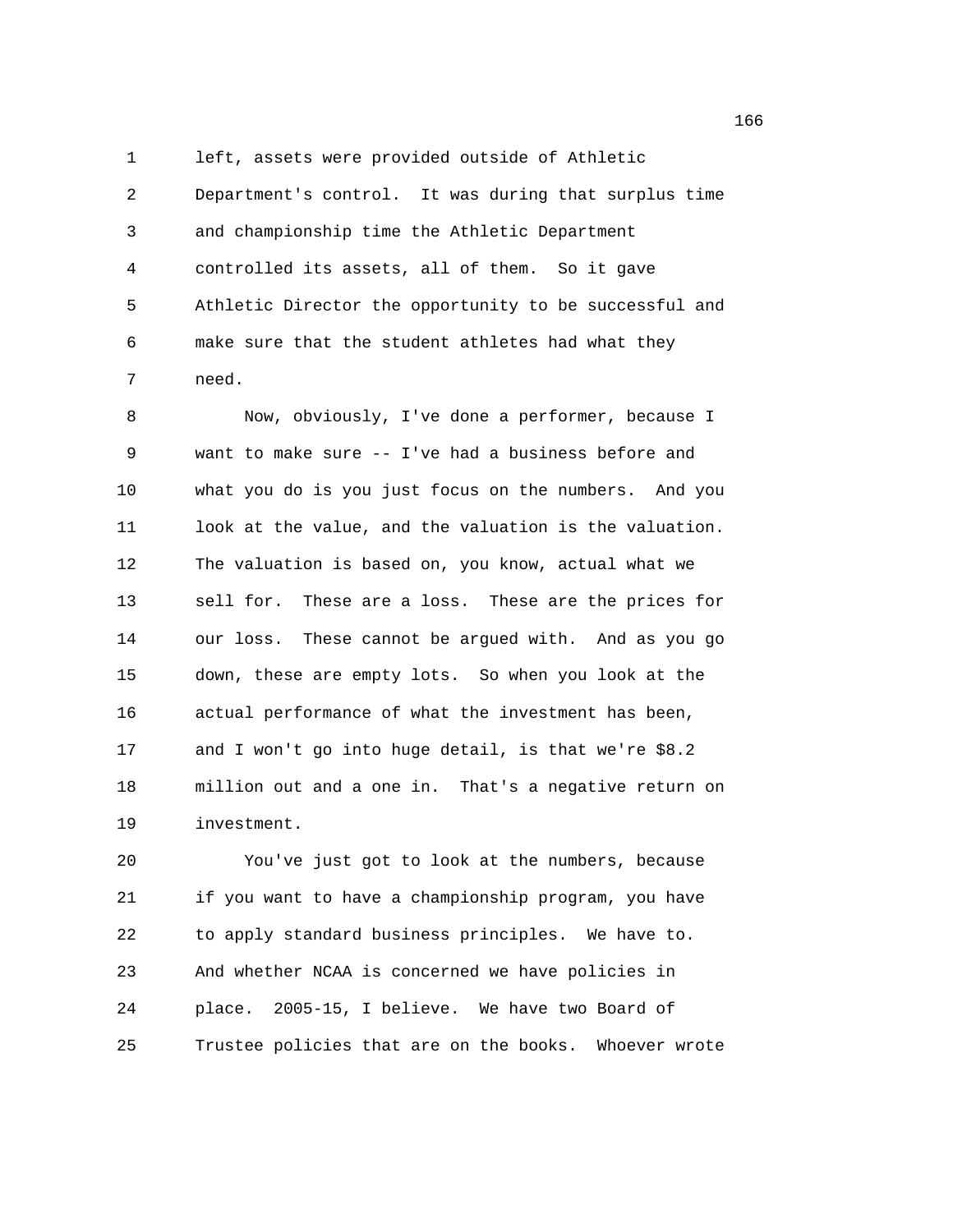1 it did a great job, because what it does is it

2 specifically applies controls to any DSO relative to 3 the NCAA rules. That's why it was written.

4 But for whatever reason that was abandoned, and 5 when you do that, when you reduce the ability to 6 generate income -- what did I say, 7.2 out which means 7 7.2 negative? What's the budget? What's the deficit? 8 7.4 over 10 years. So if you really want to know what 9 happened...

10 CHAIRMAN WARREN: Let me comment for a moment. 11 So as not to lose focus, the most important thing we 12 do here is serve students. And where we set up a DSO, 13 we set up a DSO for the benefit of the University. 14 That includes the Foundation, that includes the 15 Boosters, or anybody else charged with such a title as 16 DSO. It is to support the strategic initiatives of 17 the University. And then the onus is on us to make 18 sure there are adequate controls in place, to monitor 19 the performance of that DSO, the auditing of these 20 activities, et cetera, et cetera.

21 So no DSO is independent, if you will, of the 22 strategic objectives of the University; their 23 objectives should marry into ours. In this case, as 24 we're talking about this parking lot and we've been 25 talking about it for some time, if not today and the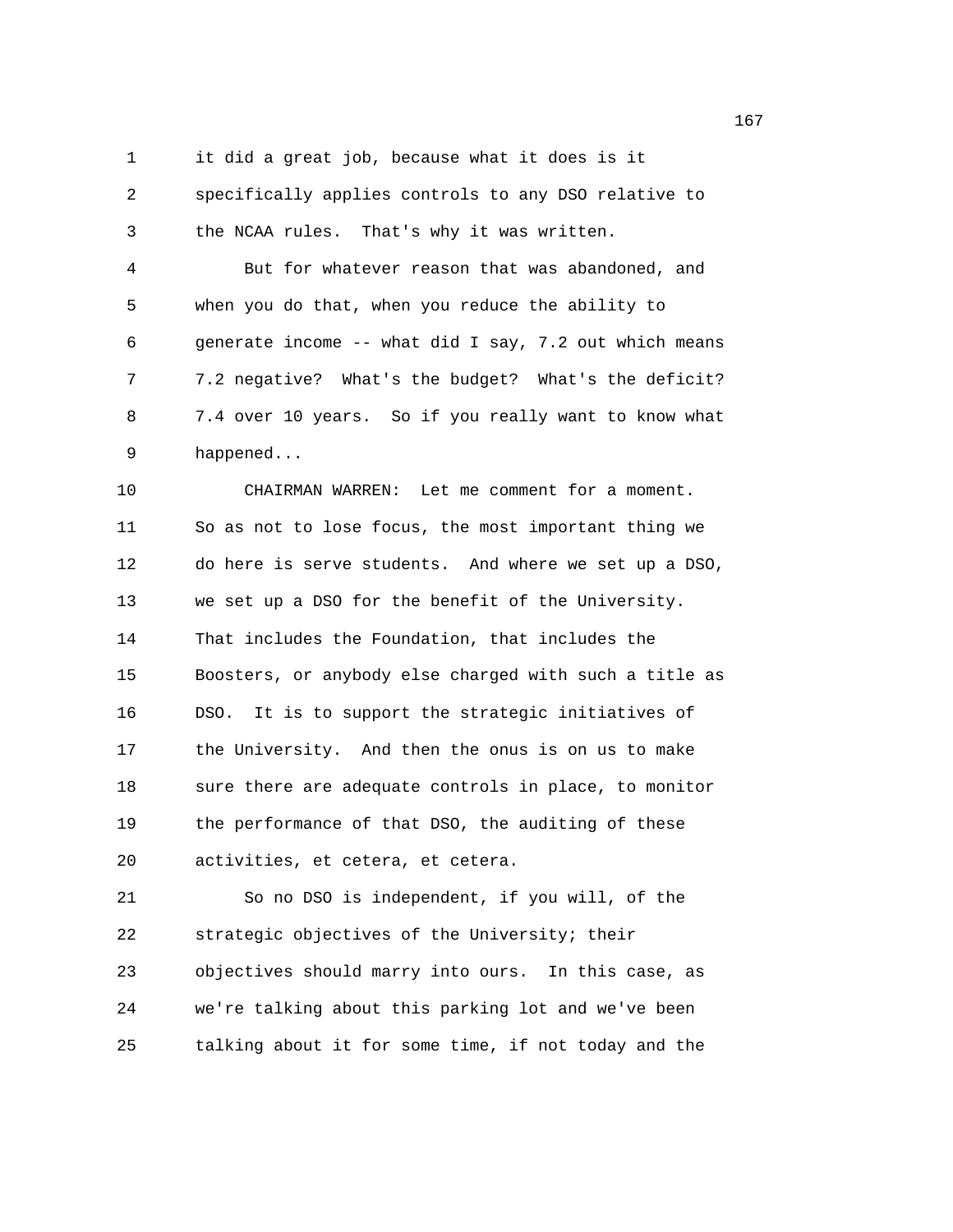1 weeks prior to, about this issue, the Board of 2 Governors in particular, we have an obligation to get 3 back to them for a budget proposal of how we turn 4 Athletics around, and it's important to muster the 5 resources to do that, and if one those resources is a 6 parking lot, if one of those resources is a multimedia 7 signage at the stadium, whatever that resource is, the 8 onus that we have is to make this budget work, and if 9 that's not working through the Foundation or the 10 Booster Club or Cleve's household, then they need to 11 change what they're doing or we take away what their 12 responsibility is so we can manage it appropriately to 13 the numbers we need to turn this operation around. 14 So, without having a lot of debate on the 15 subject, if we can refocus everybody's attention on 16 what we're about here and stay focused on the bottom 17 line so this operation, the Athletic Department. 18 So now, you then would accept responsibility to 19 meet these goals that you set here? 20 AD OVERTON: Absolutely, yes, sir. 21 CHAIRMAN WARREN: We will hold you accountable, 22 and that's what we hired you for, and not to lose 23 faith in you until you prove that you can't do the 24 job. I would say that Coach Riley did it so it must 25 be possible.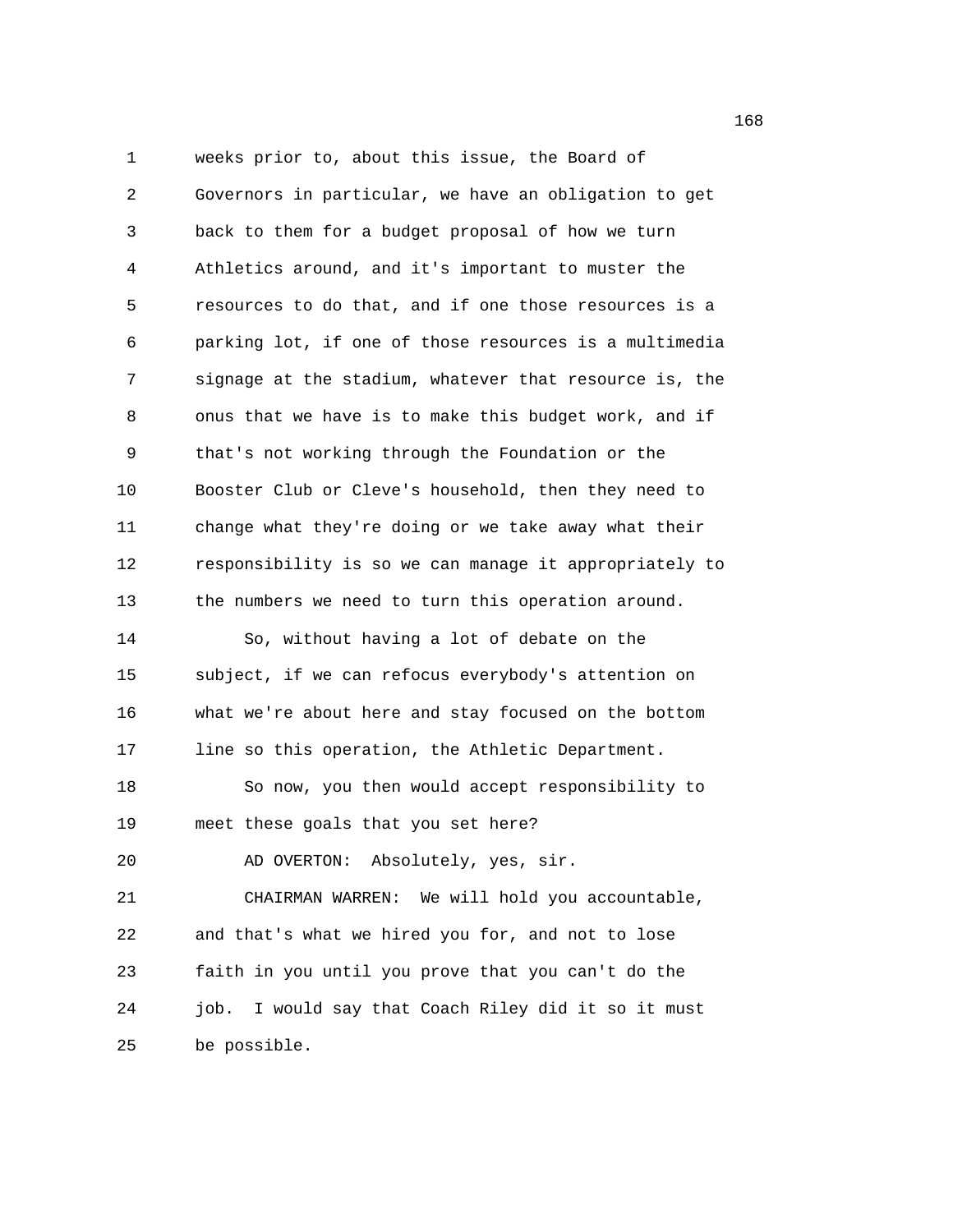1 AD OVERTON: He's a good man.

2 CHAIRMAN WARREN: No offense to Coach Riley. I'm 3 saying there it shows there's a way to do this with 4 professional attention to it, but in no way are we to 5 put the needs of the DSO ahead of strategic needs of 6 the University. 7 So I'm not empathetic to any conversation about 8 how we make room for the survival of the DSO when it 9 adversely impacts the University, and the Athletic 10 Department is a part of the University, so that comes 11 first. Now, if there's room for us to reach some area 12 of compromise and I'm just -- there are 13 of us so 13 you may have 13 different opinions about this but I'm 14 giving you mine, and hopefully there's some consensus 15 around it when I say it. 16 The most important thing we do here, particularly 17 given the attention that's been given externally to 18 the Athletic Department, from the Board of Governors 19 to the NCAA to this Board, is for you to come on board 20 and turn this ship around. As large of aircraft 21 carrier as it is, it still can turn around. 22 And so, that's our expectation, and take no 23 prisoners in the process of doing that would be my 24 point of view about it.

25 TRUSTEE LAWSON: Thank you, Chairman Warren.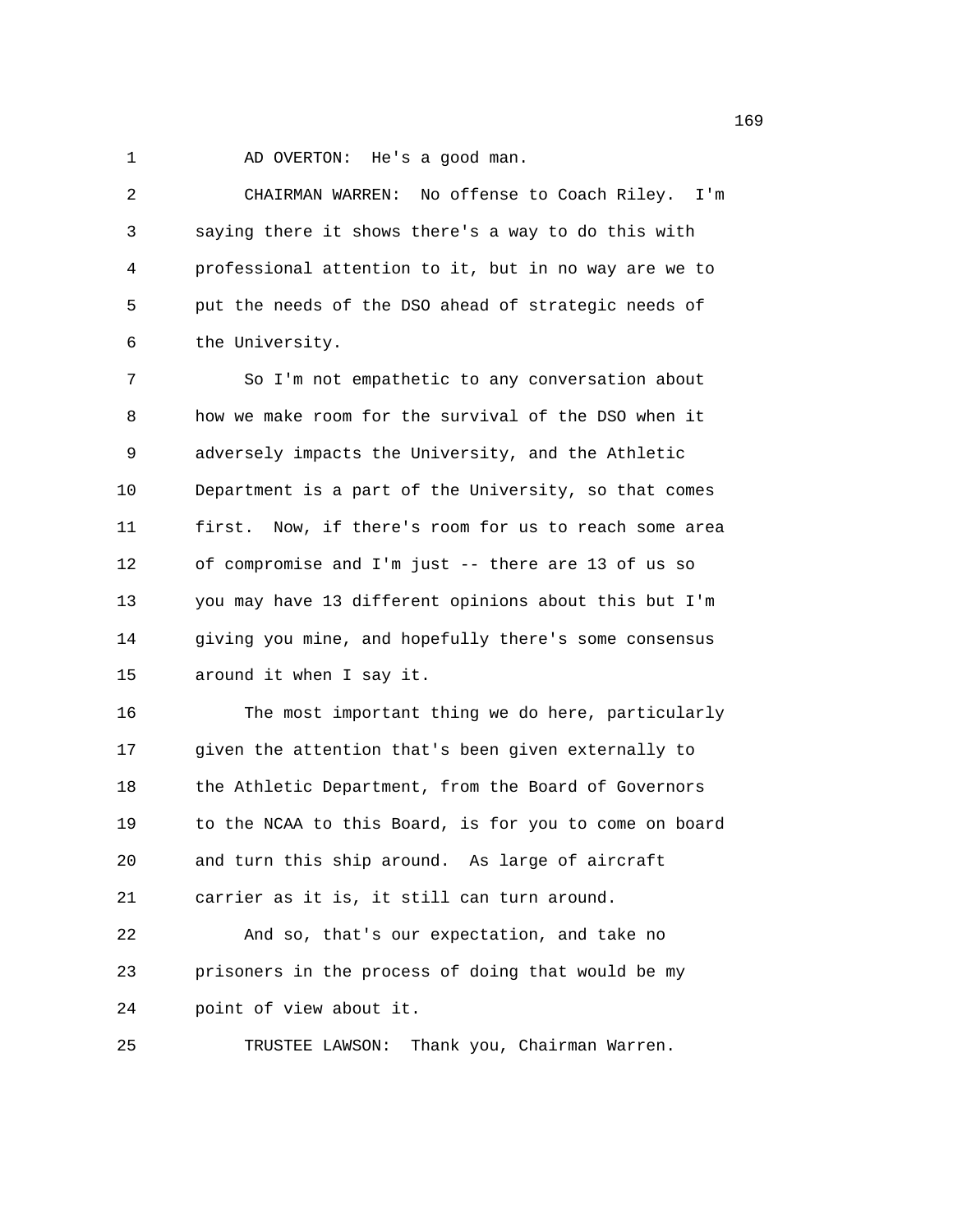1 What I would like to do is, I think there were a 2 couple of other members; Trustee Carter, Trustee Reed, 3 did you have questions? Or Trustee Dortch, did you 4 finish your question? 5 TRUSTEE DORTCH: I'm finished. 6 TRUSTEE LAWSON: Trustees Reed or Carter? 7 TRUSTEE REED: I just had a question regarding 8 the discussion. It was around inappropriate 9 accounting practices, which are one of the four 10 bullets mentioned in the action item. 11 I was first trying to get clarity on what was the 12 action we were supposed to be taking, and I think I 13 got clarity on it now and it sounds like a Board of 14 Governor's request in taking a response to that. 15 So if you can speak to how that inappropriate 16 accounting practices, and then of course the NCAA risk 17 out there. We spoke a lot about the financial, and 18 how they were going to manage pieces of it. 19 MR. CASSIDY: Well, I alluded a little bit to the 20 accounting practices in that we were recording the 21 expenses, for, for instance scholarships. But when we 22 transferred the funding of those scholarships and we 23 did this earlier this year, we took \$700,000 of 24 scholarships for Athletics and we funded it from 25 Title 9. In prior years, we just left that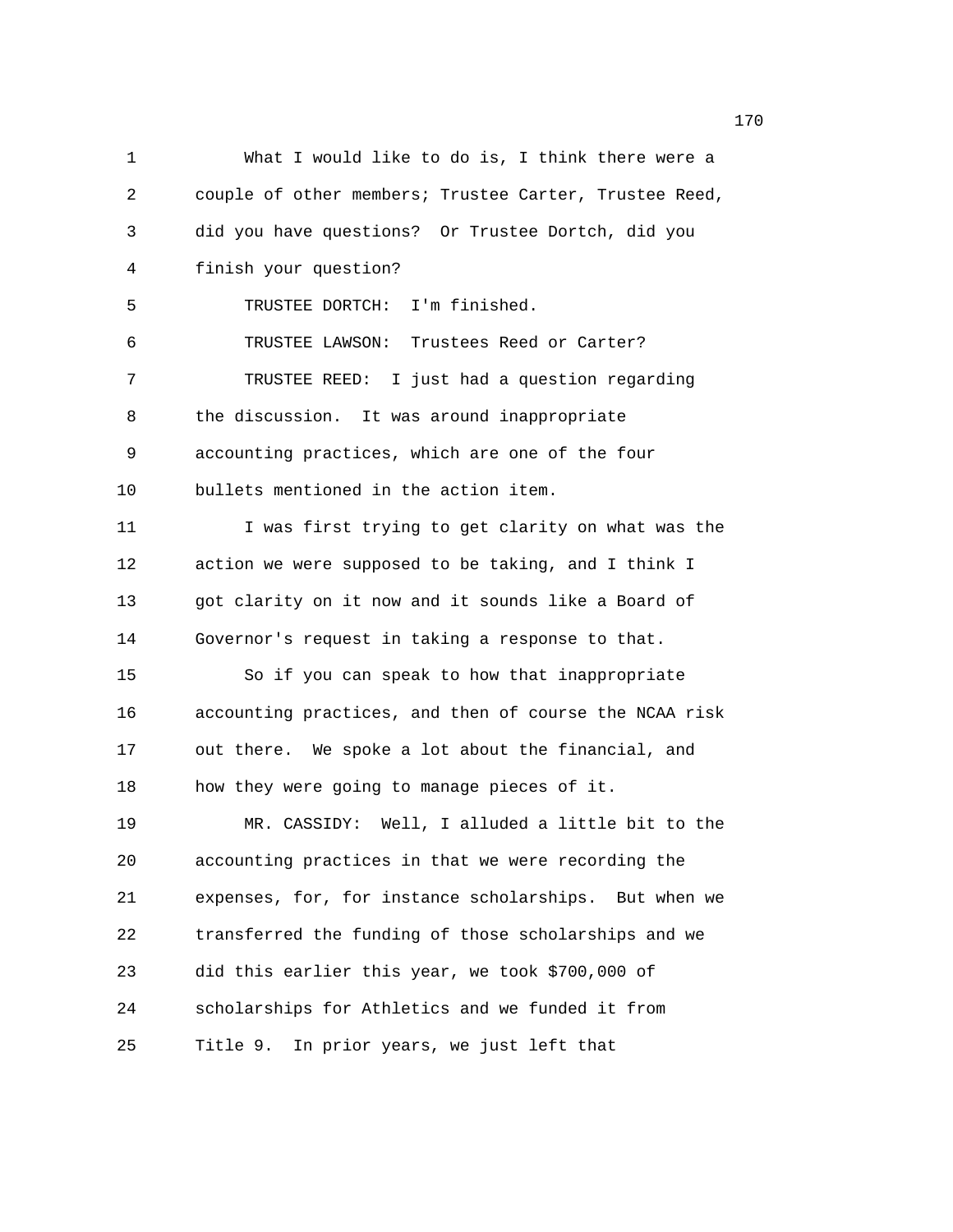1 expenditure there, but we never showed where the 2 revenue came from, okay?

3 Back to the Chairman's question awhile ago, it 4 really needs to belongs in revenue as auxiliary 5 support or University support. So it's not that we 6 were stealing money or anyone was stealing money. 7 What it was, was we weren't recording both sides of 8 the transaction, and I quickly discovered that as I 9 started to look at this, because I knew that we were 10 doing things year to year to support Athletics, but I 11 didn't see it showing up in the net numbers, and in. 12 Some of the context that I wanted to bring in the 13 discussion earlier I go through some of the details of 14 what we found from that. And AD Overton mentioned 15 some of them: The value of tickets that are 16 complementary tickets that have been given out for 17 years to various groups, functions, and others over 18 the years; those have been given out, but we've never 19 recorded the fact that if we're going to call this an 20 expense, then we have to have the revenue, which in 21 this case would be either due from the University or 22 some similar characterization to make sure we're 23 balancing every transaction.

24 So the inappropriate isn't meant to mean... 25 CHAIRMAN WARREN: Malfeasance.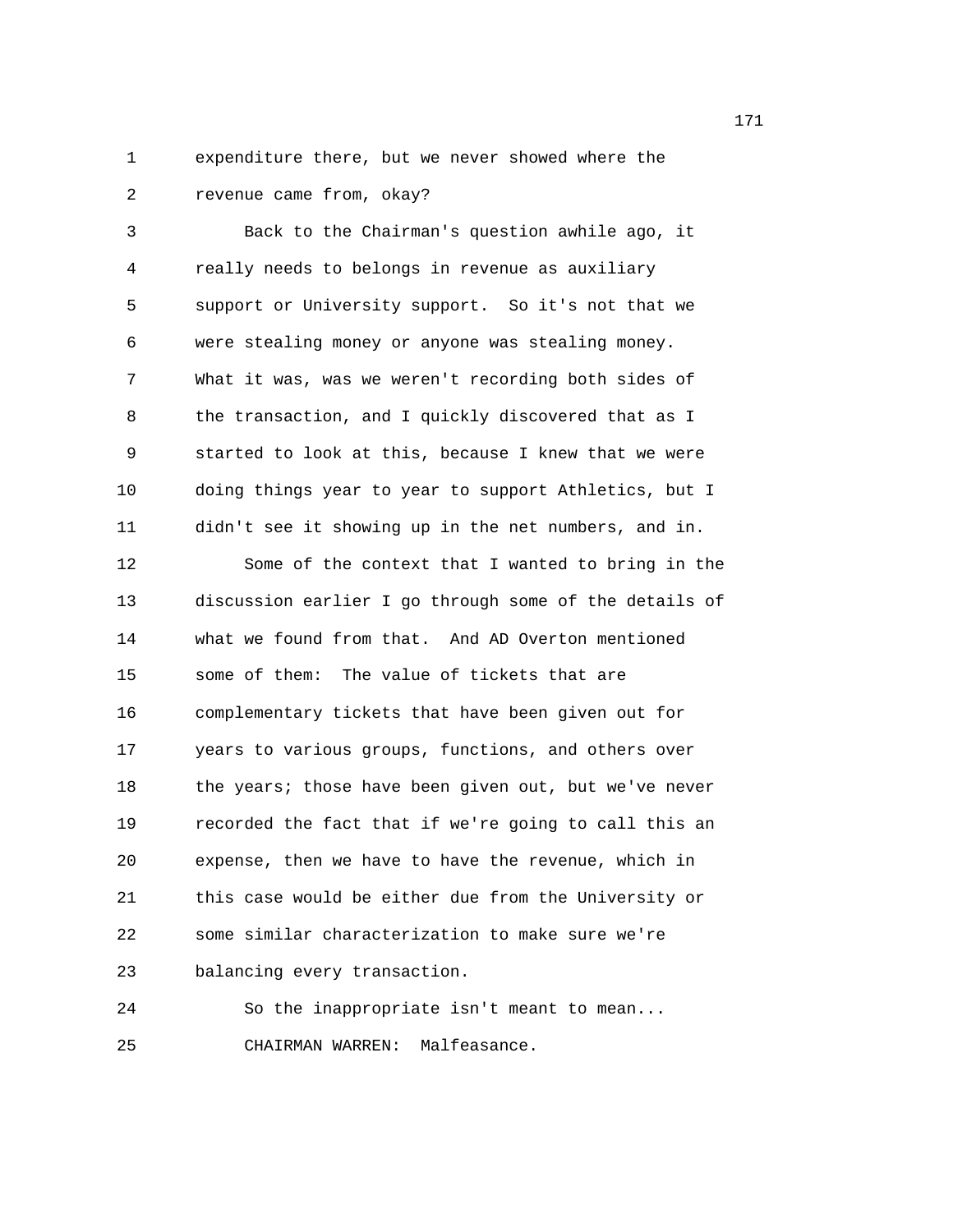1 MR. CASSIDY: Malfeasance. It's meant to mean we 2 don't record both sides of the transactions. And in 3 the narrative here, and I'm sort of getting back to 4 the edge of why all of this matters and who is 5 watching and those kinds of things, and because we do 6 have some new board members, can I spend a few minutes 7 on that concept? 8 TRUSTEE LAWSON: Sure. Are we close to answering 9 your question, Trustee Reed? 10 TRUSTEE REED: So I think my question is more 11 around, so we've changed a policy or process to insure 12 is that we now won't have those issues occurring? 13 MR. CASSIDY: Yeah, and that's why you're 14 beginning to see this line item of auxiliary support 15 being significant, and its DSO, because we're starting 16 to record the second half of that transaction going 17 forward. And we've been doing it this year every time 18 we make a transfer. 19 If we were look at the detail of the 2017 budget 20 or action plan, you would see that we've got some 21 things in there that we've been doing for several 22 years, including -- let me look at the detail here -- 23 and we're recording the value of those. We have three 24 academic advisors that the University is paying for.

25 Their salary and benefits is \$164,000. We have a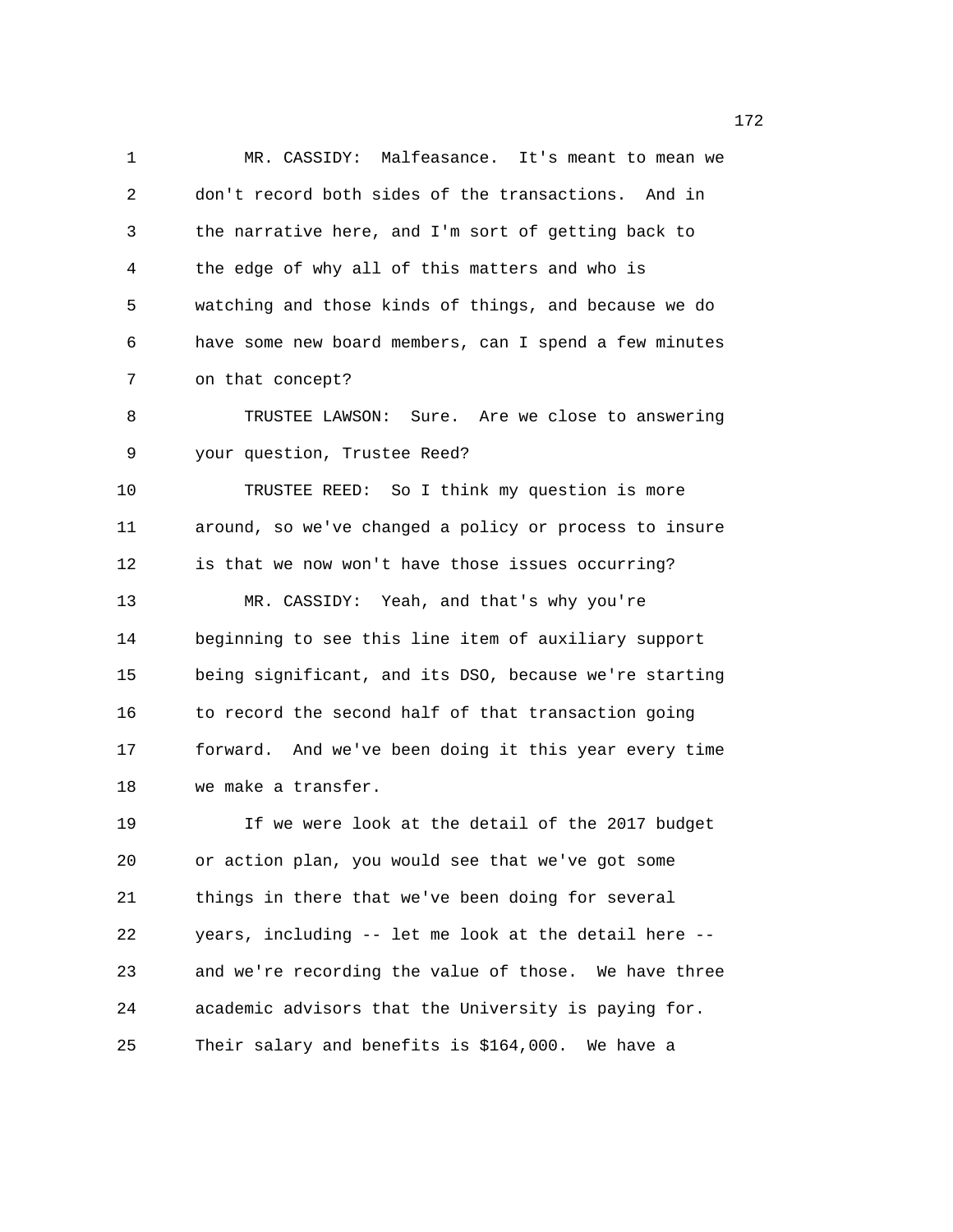1 financial aid person whose salary and benefits 2 \$60,000; four graduate assistants, 81,000.

3 So there alone is \$306,000 of support that the 4 University has been providing. Athletics has been 5 benefiting from that and the key to all of this is 6 have our students, but we haven't been recording the 7 fact that's support that's being given to the 8 University. And then we talk about scholarships and 9 there have been things that frankly as -- the simple 10 concept behind this is, the way we've been recording 11 things, we've been spending more than we've been 12 taking in. And that's where the -- I want to call it 13 the "due to other funds" number, which is \$7.6 14 million, which is what shows up in the audited 15 financial statements all of the Athletics Department, 16 which is the requirement; that's shown as "due to 17 other funds," and it's largely auxiliaries because 18 we've done a lot of support through auxiliary. 19 Bottom line, funding is our most functional and 20 usable resource and so overtime we've given money for 21 that. Other ways we've done it is through 22 scholarships and Title 9 and other places. But the 23 "D" word that floats around here is really a due to 24 ourselves, okay? And the problem with it is we've 25 been -- we, or the auditors have been recording the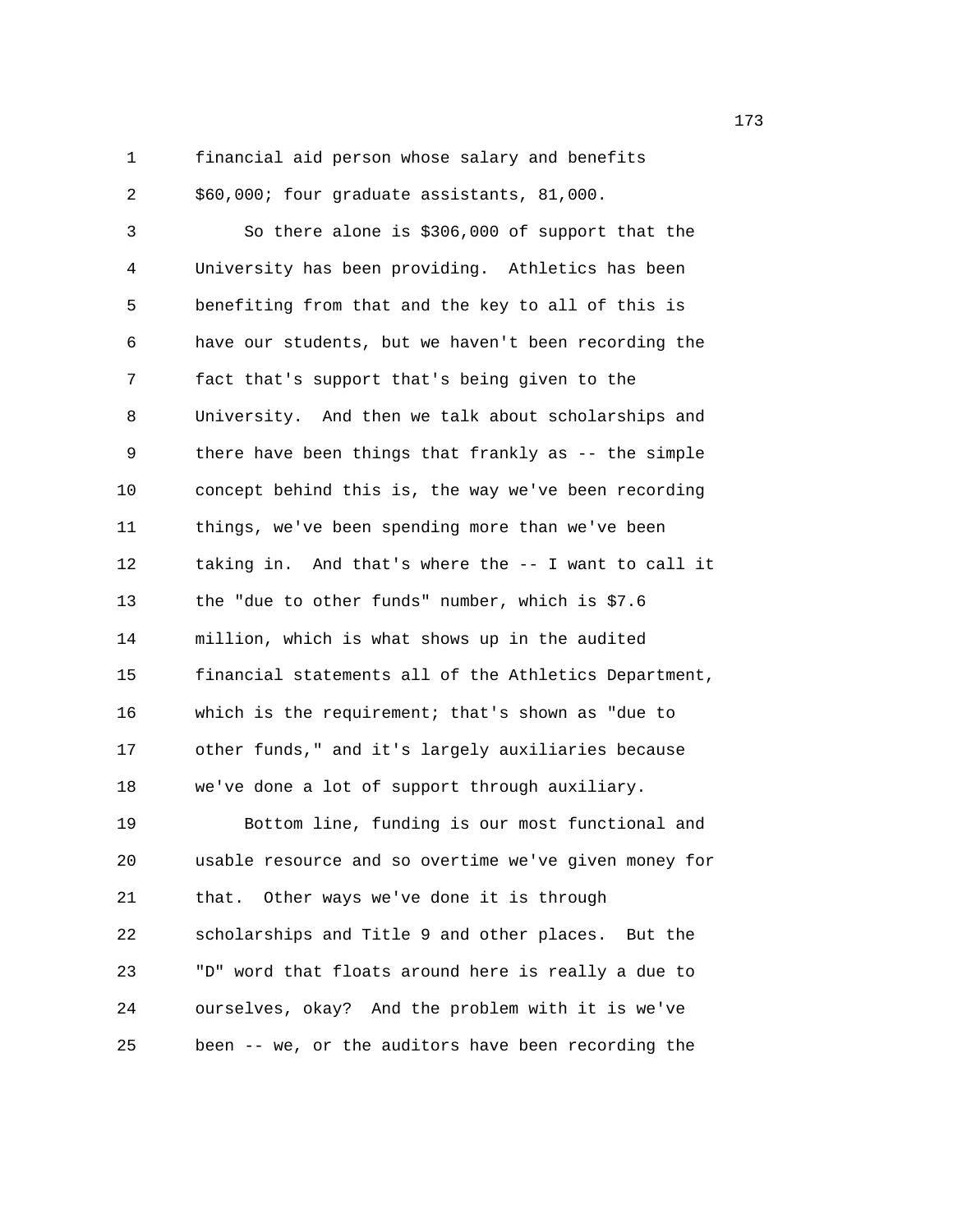1 "due to," but we haven't been showing the "due from;" 2 all of the things that Athletics has been doing for 3 the University that haven't been valued and haven't 4 been recorded either and so it's one of the things 5 that's in this narrative document. The "due to other 6 funds" in our most recent financial statements is \$7.6 7 million. We believe we can identify at least three to 8 four million dollars over that same 10-year period 9 where that "due to" has built up that has been 10 provided to the University but not recorded. 11 TRUSTEE REED: So that actually helps close the 12 gap is what you're saying? 13 MR. CASSIDY: Yes, exactly. 14 CHAIRMAN WARREN: So let's take Trustee Carter's 15 question. 16 TRUSTEE CARTER: I was just trying to get a feel. 17 I see a lot of red here, and I was just trying to 18 figure out, the DSOs are to support fundraising; is 19 that correct? No? I'm not an accountant. I went to 20 law school where red does not mean good. 21 CHAIRMAN WARREN: That's correct. 22 TRUSTEE CARTER: So this 7.2; is that right? 7.2 23 million? 24 AD OVERTON: That's correct. 25 TRUSTEE CARTER: So as presented by the AD is to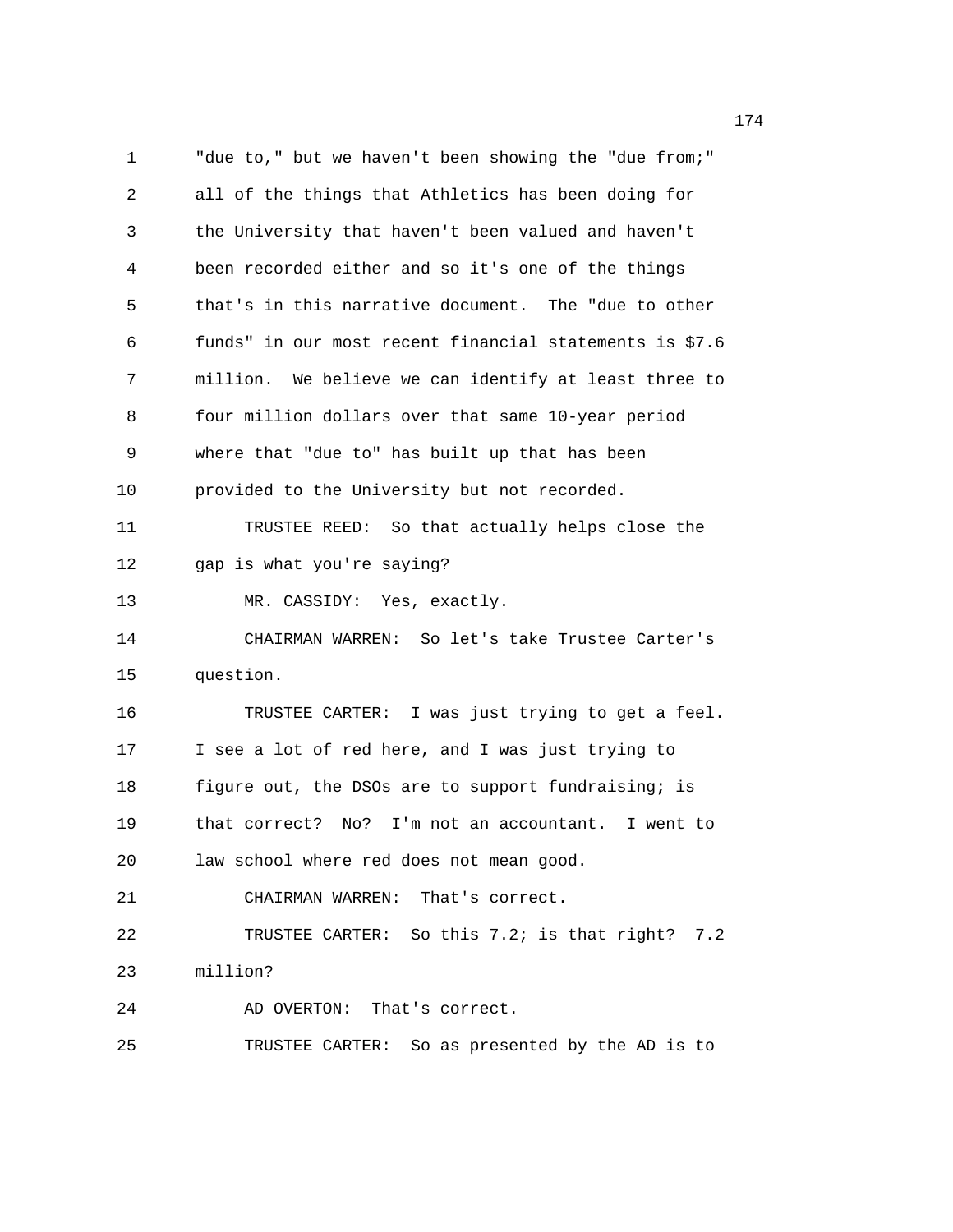1 address this, as well as going forward in building 2 these pillars and solidifying the foundation in terms 3 for the academic compliance, training -- those six 4 pillars that you mentioned. 5 TRUSTEE LAWSON: I'm sorry. Let me get the gist 6 of your question, Trustee Carter. 7 Because I think -- I'll add one piece of 8 editorial to this; it helped me as I was looking at 9 this. Right, wrong or indifferent, most of the 10 programs in the SUS run at a deficit. They are funded 11 through other DSO entities. All of their bills are 12 paid, as all of our bills are paid. What we have 13 looked at is a reclassification of revenue and 14 liabilities to make this picture more realistic than 15 what it truly has been. 16 The third thing we looked at was how much money 17 will we truly bring in the door in '17, and AD Overton 18 took us through these numbers, and as I walked through 19 these numbers a couple of things became apparent. The 20 big numbers around student fees and guarantee games 21 and NCAA revenue, et cetera, the thing that made me 22 feel a bit more comfortable is either they're already 23 existing contracts or close to be existing contracts 24 to support the big dollar numbers and the revenue

25 generation plan.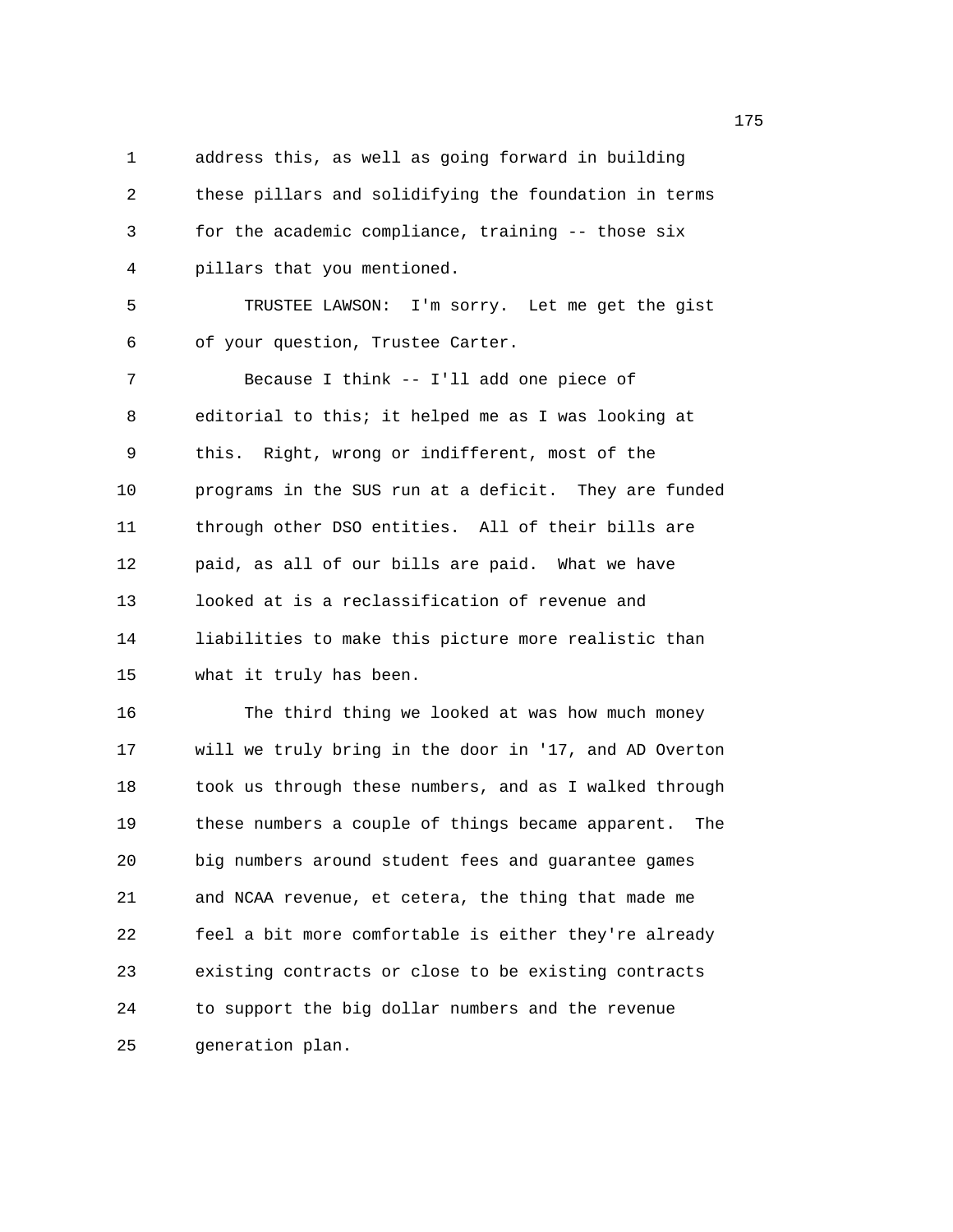1 And like I said earlier, it is a plan. It's not 2 an absolute. It is our best environmental scan and 3 assessment of where we are and where we think we can 4 go, based on what we know. And some of this already 5 has contracts in hand and attached to it. So you 6 don't see numbers here that will say for the 6.8, or 7 whatever the gap has been historically, that that 8 number has been closed, and I think the reality is we 9 will probably -- it will probably take us several 10 years to truly generate that much internal revenue to 11 close that gap.

12 But I will just leave you with the statement that 13 most schools -- right, wrong, or indifferent -- run a 14 deficit, even the larger national powerhouses. Those 15 deficits are funded through the Boosters and other 16 auxiliaries. Which quite frankly, we've been doing 17 the same thing, just not classifying the transactions 18 in a way that's more beneficial to us, and in turn we 19 have to answer question to the Board of Governors 20 specifically around, Do you have a plan that your 21 Board is comfortable and has agreed to.

22 So that's really one of the things that from 23 around this table, after all of the discussion, you 24 know. Mr. Overton has done a nice job of taking you 25 through the numbers and how they hang together.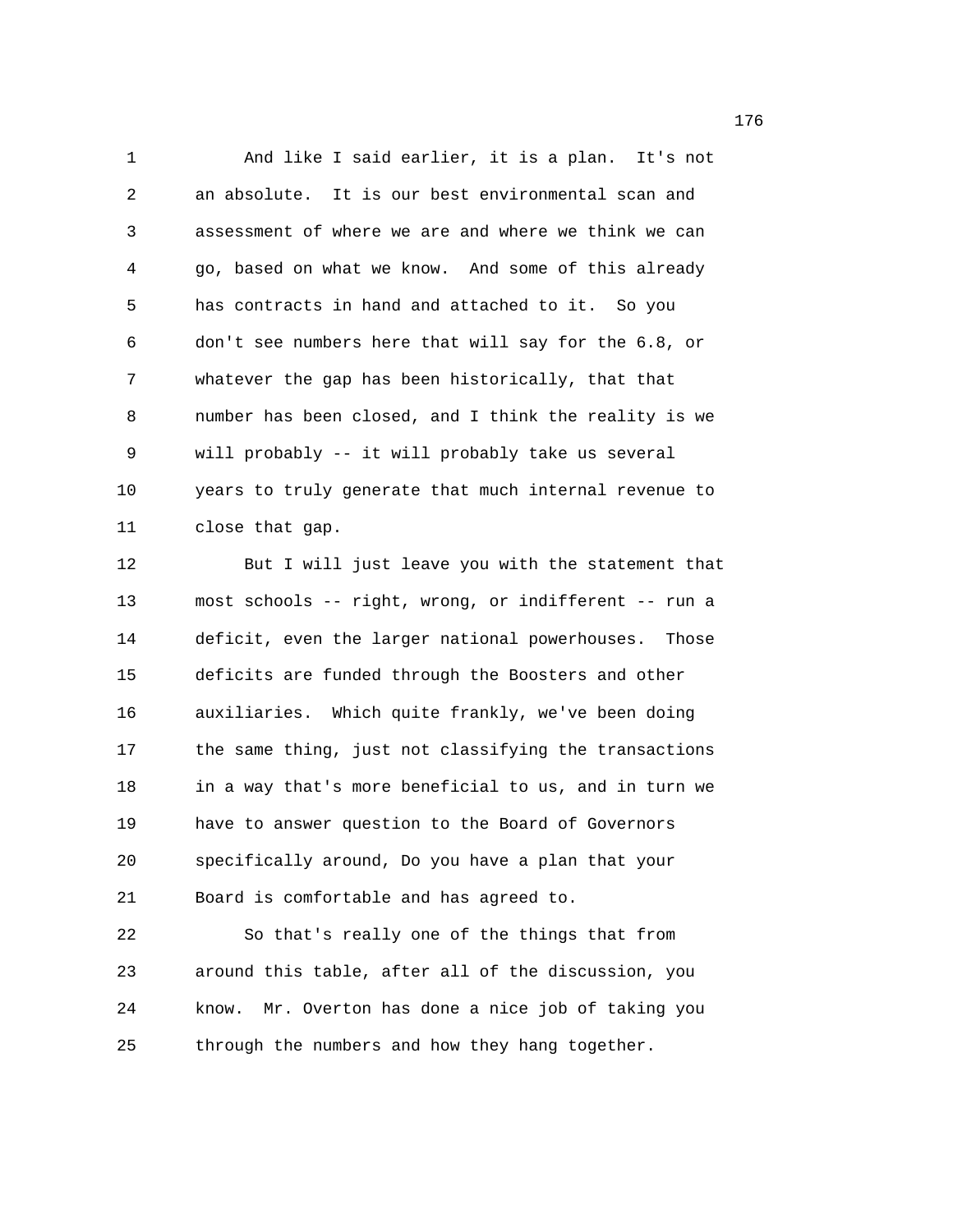1 Mr. Cassidy is going to take you back through Trustee 2 Reed's question around the accounting practices, and 3 then we're going to answer the last question: What's 4 the liveable -- first of all, are we comfortable with 5 everything; and second, what's the deliverable to the 6 Board of Governors, which Mr. Cassidy and I have had a 7 chance to go back through and re-read the minutes from 8 the Board of Governors to be sure we understood what 9 they were looking for, and so you'll clarify that for 10 everyone.

11 We will still entertain other questions. This 12 has been like a year-plus issue, so I don't want to 13 run it through in 30 minutes. So I think Trustee 14 Reed, Trustee Dortch, and in that order. 15 CHAIRMAN WARREN: Hold on just a second. 16 So here's what I would like to do, so we don't 17 just kind of beat the horse to death. Much of what 18 you were going to say, we got into it as Mr. Overton 19 was talking through his presentation as well, and so I 20 don't want to you duplicate that at all.

21 What I want to do is get to a point, to a head on 22 this, so we can take some action on the action item, 23 and then we're going to vote it up or down. So as you 24 have got some direction, if you will, from Trustee 25 Lawson, what I want to do is bring us to a summary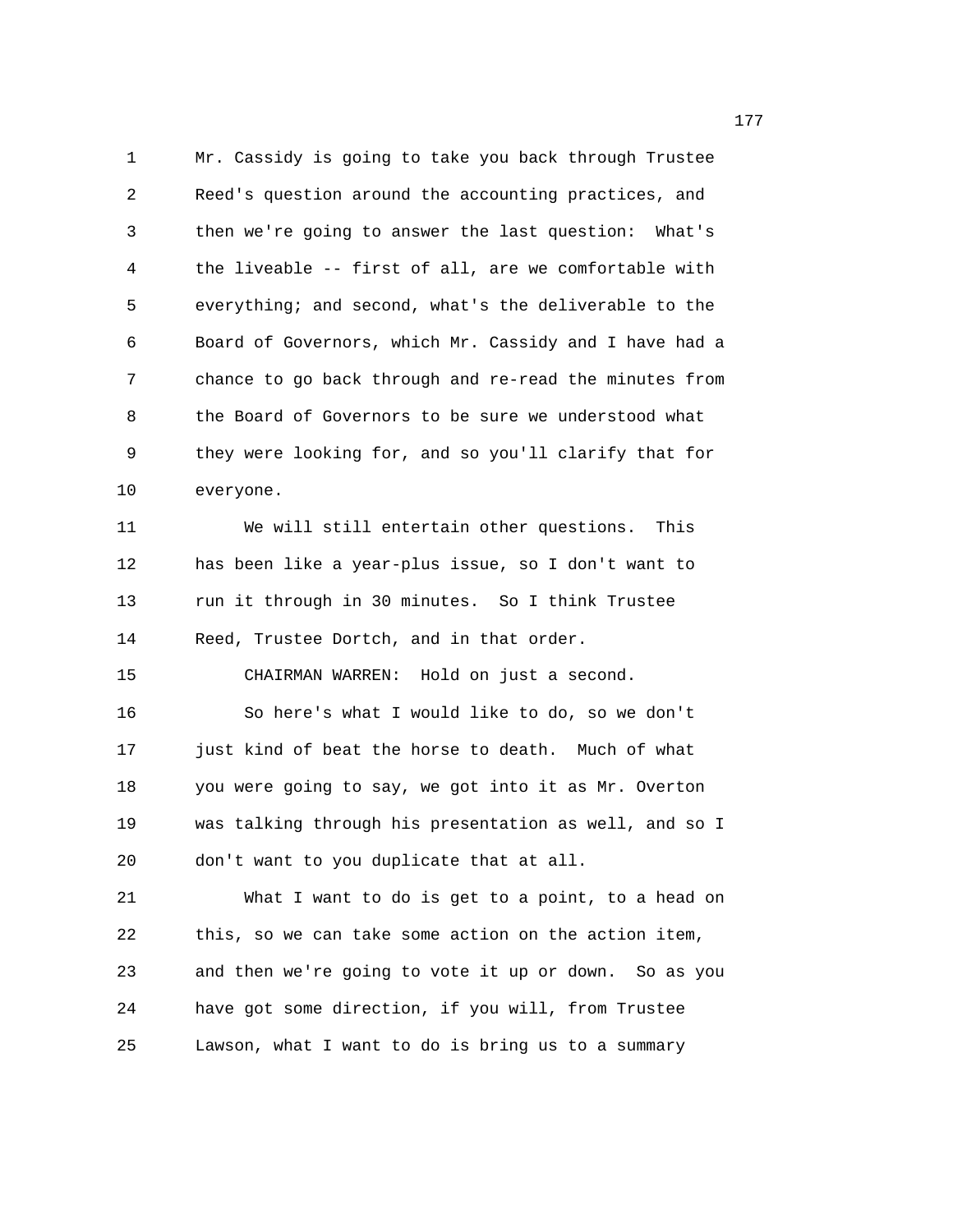1 point and if other members have questions following 2 that, we can deal with those questions, if your 3 summary doesn't resolve them in your summary. And 4 then I will ask you, ladies and gentlemen, what's your 5 pleasure in the action, all right? So let's proceed 6 in that way.

7 MR. CASSIDY: Thank you. That's helpful. One of 8 the things that I would like to point out is this a 9 six-year budget plan. At the June Board meeting, you 10 will be asked to approve next year's Athletic 11 Auxiliary budget as a one-year budget. This is a 12 long-term plan and it, just as you said, we hold the 13 Athletic Director accountable for achieving it. Each 14 year, you will continue to get, "Here's what the 15 budget what we approved," which hasn't happened yet, 16 and here's what was achieved and does the next year's 17 budget make any sense.

18 So we're asking you to approve a plan, not a 19 series of six budgets, okay, so that's an important 20 distinction. And in order to bring that home, if I 21 can, and getting to the Chair's point, about getting 22 to the history -- and this is important, I think 23 especially for new Board members. There's a been a 24 lot of talk about -- I guess I'll use other people's 25 word -- the deficit, and it has built -- and this is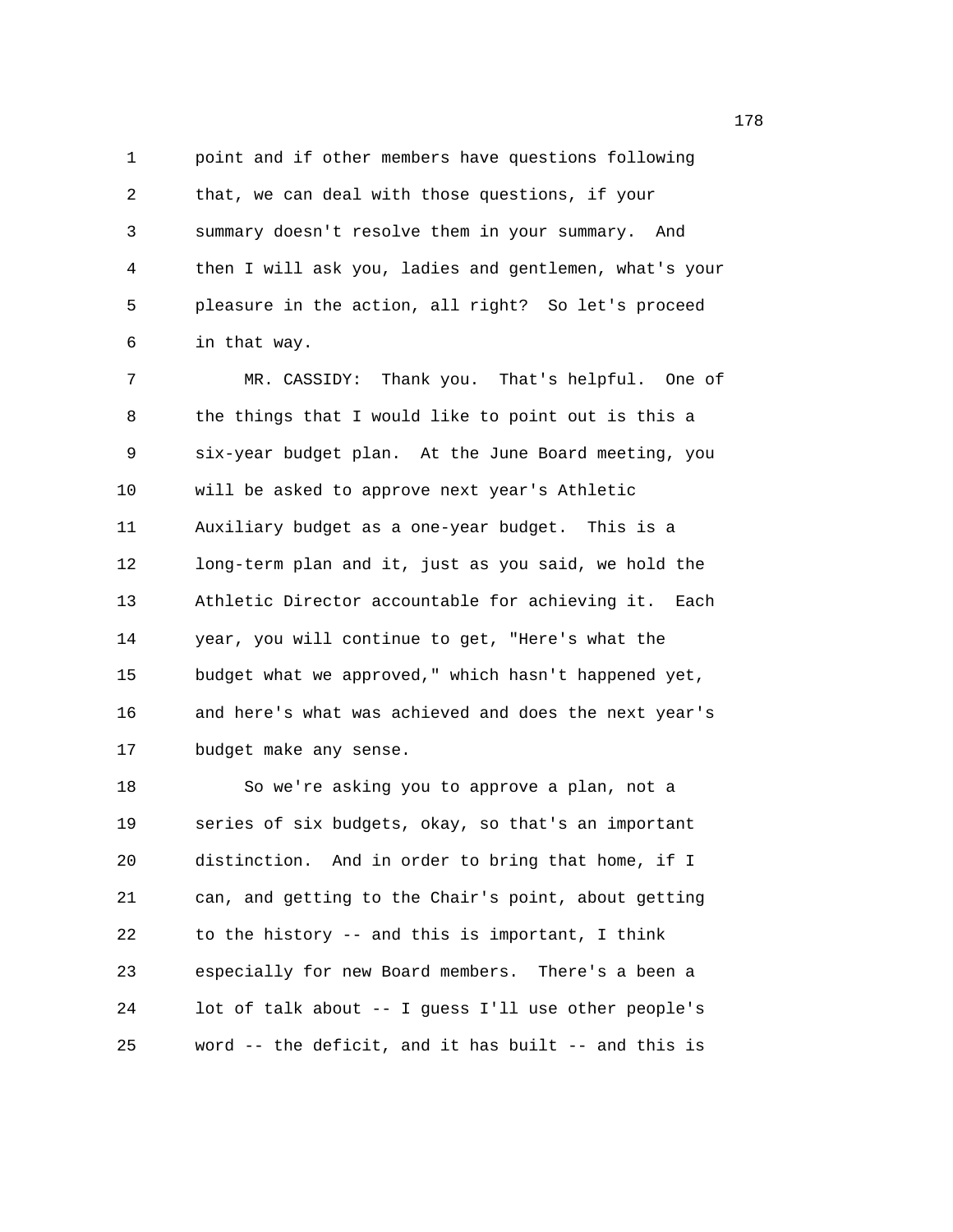1 in the Document A, the third and fourth paragraph on 2 the first page, where in 200,7 the amount that was 3 reflected in the financial statements that was due to 4 other funds; in other words, it's due from one pocket 5 of the University to several other pockets of the 6 University. In 2007, that was \$3.2 million. 7 The last audited financial statements that have 8 been issued, in 2014, is going to \$7.6 million. Not 9 yet issued, but they're finished, and the audit work 10 done for 2015 says it's grown to \$7.68 million. It's 11 about \$58,000 different in '15 than '14, so you can 12 already see a little bit of turn-around. But the 13 financial statements show this as due from the 14 University's Athletic fund to other parts of the 15 University, so that's the first point. 16 The second point is, as we've said, we found that 17 over time, the things that Athletic Department has 18 been providing to the University haven't been 19 accounted for and that's -- we've had discussions. 20 I've had two discussions with the external independent 21 auditor of the Athletics enterprise who records these 22 numbers about the possibility of us going back and 23 trying to the assemble what we believe is easily three

25 the University. Because remember, these are separate

24 to four million dollars worth of "due from" parts of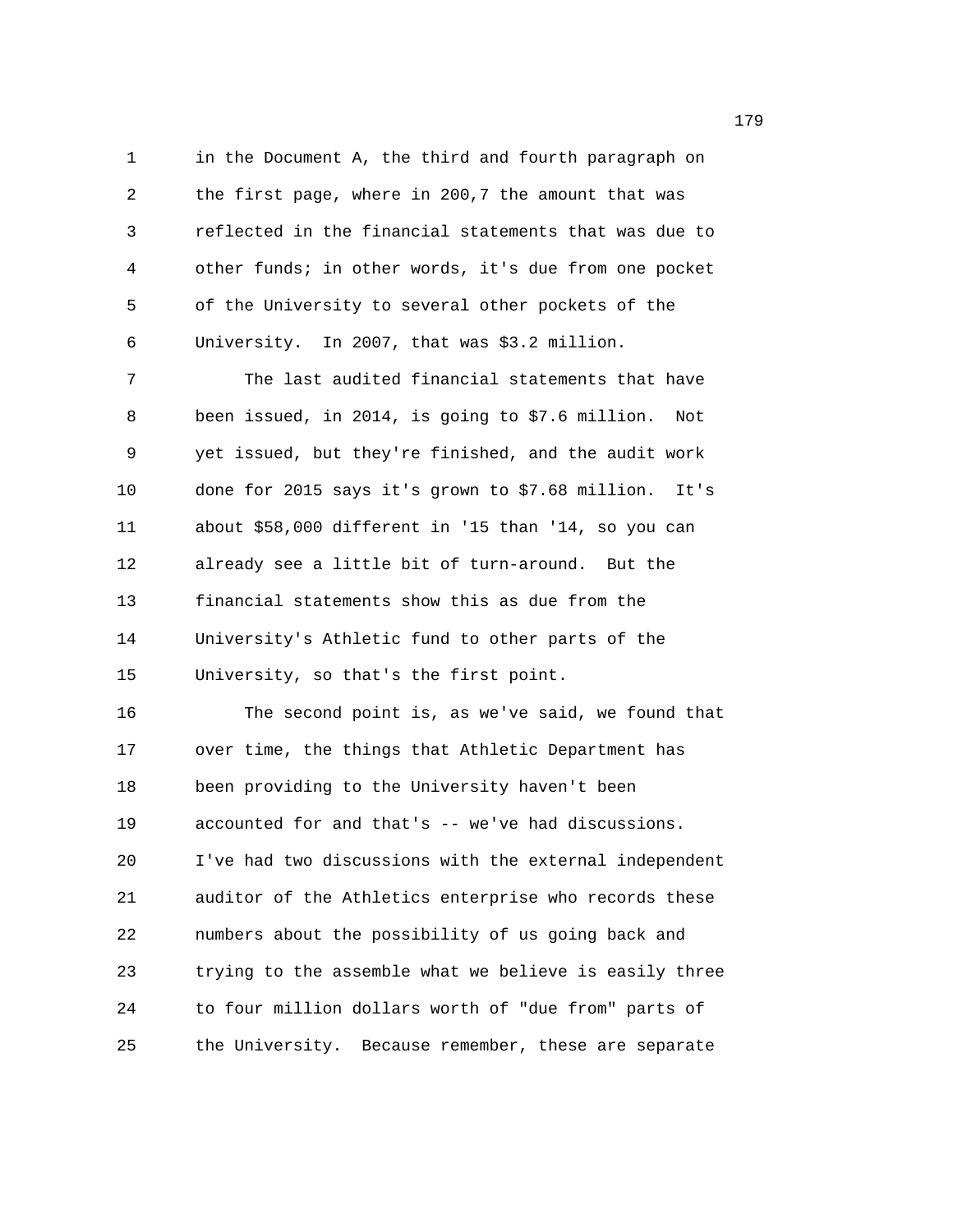1 pockets and ultimately they mesh together. And he's 2 sympathetic, and he's looking forward to the 3 opportunity to go through and to see what we can do 4 about that.

5 So, that's what's being said. I just want to 6 give some more detail to the idea, because I think a 7 lot of people have trouble getting their arms around 8 the fact that Athletics always loses money. I have 9 the report from the NCAA, where they did a 10-year 10 comparison of which athletic programs make money and 11 which don't, and I think the most telling statistic is 12 of what's now called the "Power 5 Conferences," which 13 is essential football and basketball, which is the ACC 14 and the Big 10, the Big 12, the Pac 12 and the SEC; 56 15 percent of those athletic programs are not 16 self-supporting, even though they are the big revenue 17 generators, okay? So they have to be supported from

18 elsewhere within the institution.

19 The difference between us and some of the other 20 schools in the SUS is we don't have a foundation that 21 has large amounts of resources, or it raises a lot of 22 resources because that's where most of the differences 23 get made up, okay?

24 So I just want to give you some of those facts as 25 background. Incidentally, in reviewing what the state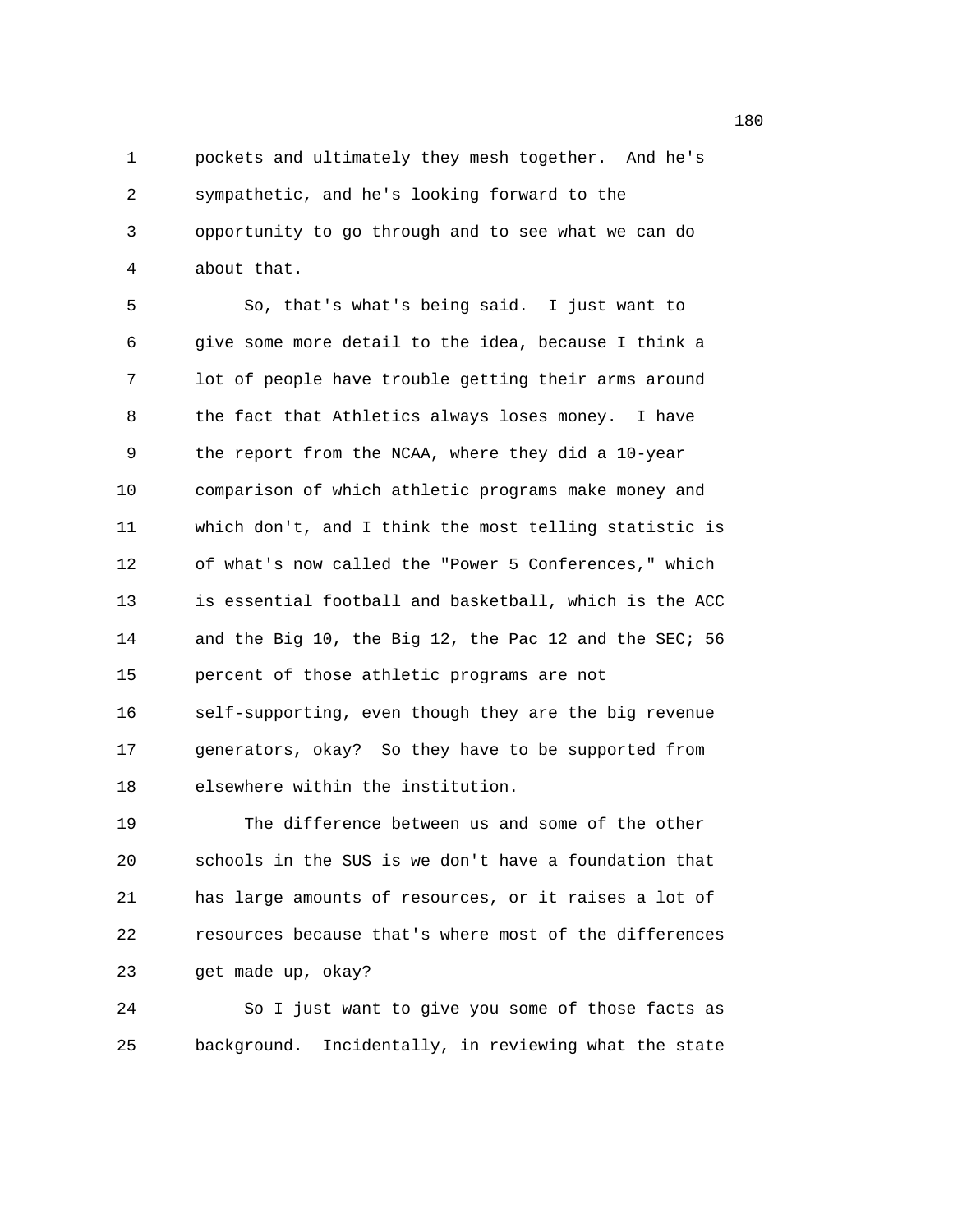1 auditor has been saying to us and confirming their 2 approach to this, there are two other schools within 3 the SUS who have been cited as having a D2. So we're 4 not alone within the SUS. Where we are, is we're 5 cited for it twice and they've only been cited for it 6 once.

7 TRUSTEE DORTCH: I think this is good 8 information, but two things: No matter what other 9 institutions do, it's the standards we set as a board. 10 This institution has proven that it can have a surplus 11 in Athletics, so we should never settle for it's there 12 and others are doing it, others have it.

13 Right now, we are the Florida A&M University, and 14 so going forward, we have to make sure we do 15 everything so that we set the standard and not follow. 16 With all of that said, and I think your plan to go 17 ahead and kind of show what would be, quote, due to 18 Athletics, if you did do that work and bring it back, 19 it's good for PR marketing and good for our knowledge. 20 With all of that said, if I'm not out of order, I 21 would just call the question.

22 CHAIRMAN WARREN: The question has been called on 23 which motion? The motion in the action?

24 MR. CASSIDY: Let me read you the proposed 25 action.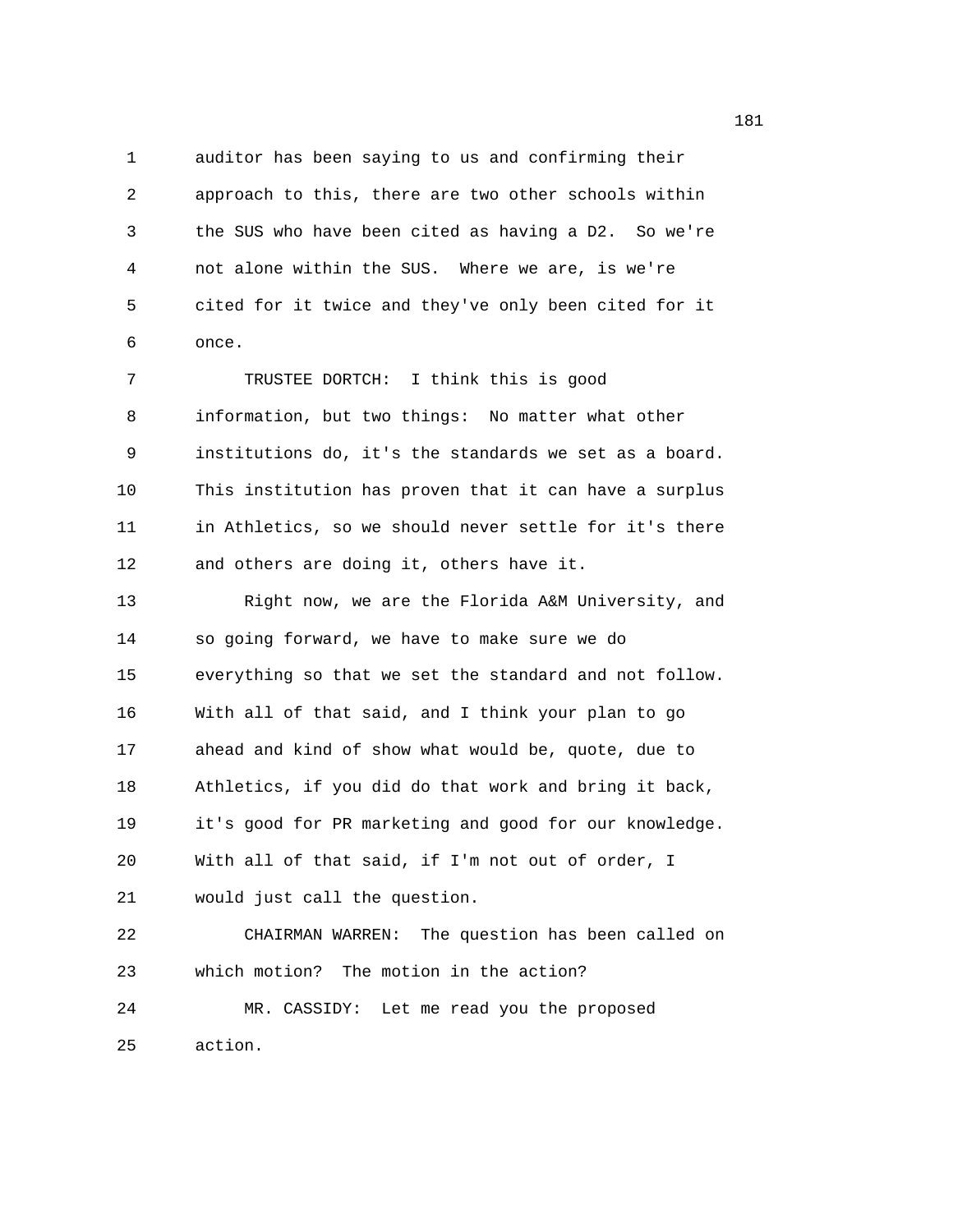1 TRUSTEE LAWSON: Chairman, do you -- 2 MR. CASSIDY: I have it, thank you. We believe 3 that we have presented a comprehensive and reasonable 4 plan going forward, which is what we're asking you to 5 adopt. And the goal is ---the recommendation is based 6 on this five-year financial plan and the spreadsheet 7 that you have seen and the other documents presented. 8 We recommend that the Board approve this five-year 9 financial plan to do two things: Address the 10 financial stability of Athletics; and second of all, 11 to address the finding that was raised by the State of 12 Florida, Office of the Auditor General in their 13 operational report 2014.108, which said that we owe 14 money to ourselves. 15 TRUSTEE DORTCH: So moved. 16 TRUSTEE LAWSON: Second. 17 CHAIRMAN WARREN: It's been moved and properly 18 seconded. 19 Any questions or further comments? 20 TRUSTEE REED: Excuse me. I just have one 21 question, and this is pertaining to the action, the 22 fourth bullet. Is there a requirement or any issues 23 for us to execute that fourth bullet from a 24 contractual stand point or something of that nature? 25 Is there any liability associated with this fourth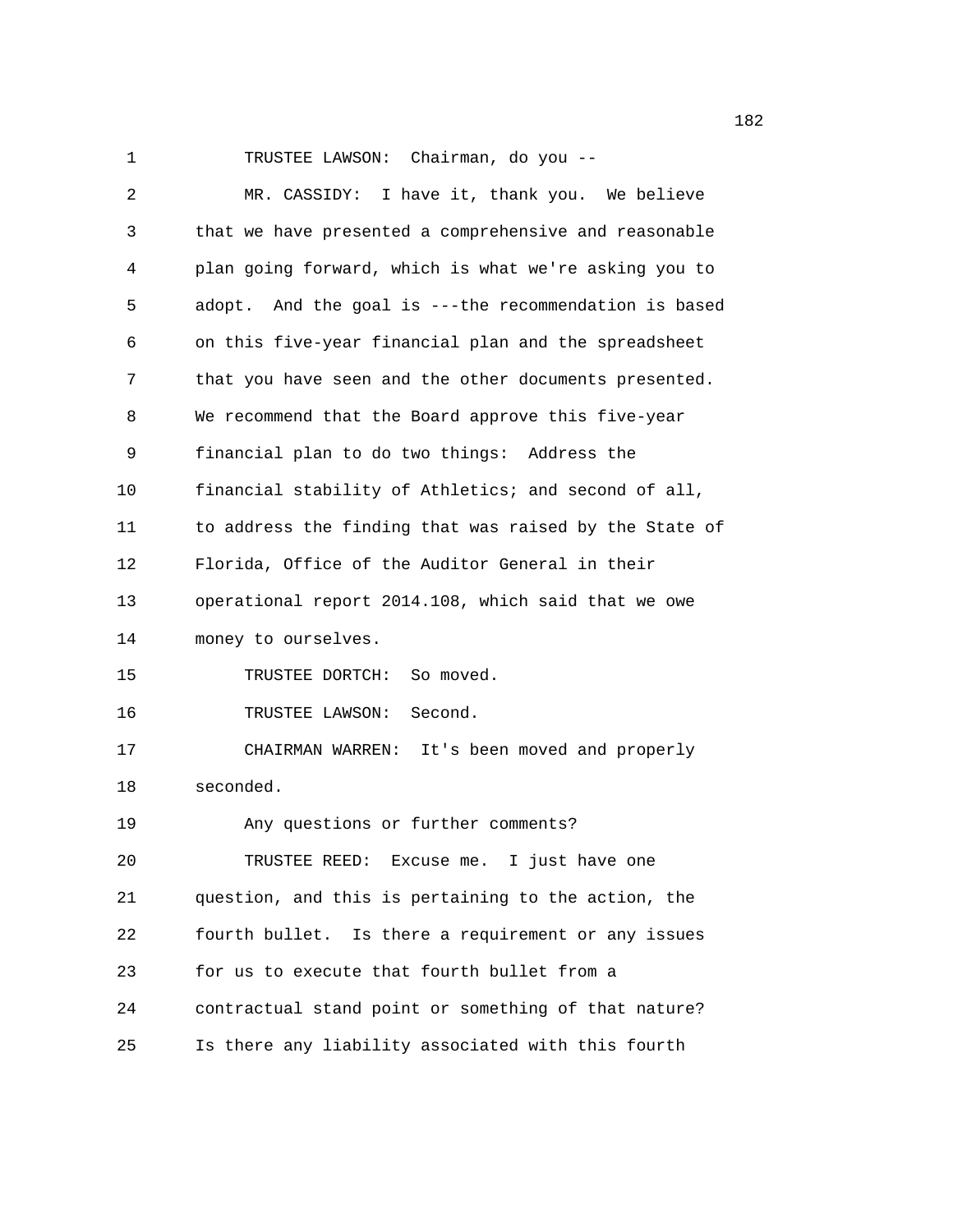1 bullet?

2 CHAIRMAN WARREN: The bullet in the rationale or 3 recommendation? 4 TRUSTEE REED: The management of the University-5 owned assets that are included in the revenue. 6 CHAIRMAN WARREN: So Mr. Cassidy, do you want to 7 read the recommendation verbatim? I think you just 8 tried -- the bullet is in rationale but taking the 9 action that's at the bottom. 10 MR. CASSIDY: Yeah. And the University's -- 11 well, the Board of Trustee's Policy Number 2005-18 12 gives the authority for these assets to the Athletic 13 Department, and so, the policy already exists. It 14 wasn't being followed for a number of years, and then 15 not following it got codified in a document, but we're 16 really asking that you take it back to where the board 17 policies says it should be. 18 TRUSTEE DORTCH: But Mr. Chairman, to that end, I 19 would encourage, and I would like to actually offer a 20 motion, because I'm not disagreeing. I think we 21 should, but we're one family and I don't think it 22 should be "this is it," and not have communication and 23 dial-up with the Boosters. 24 And so, my motion is that the Chair and the

25 President, working with Finance and the Athletic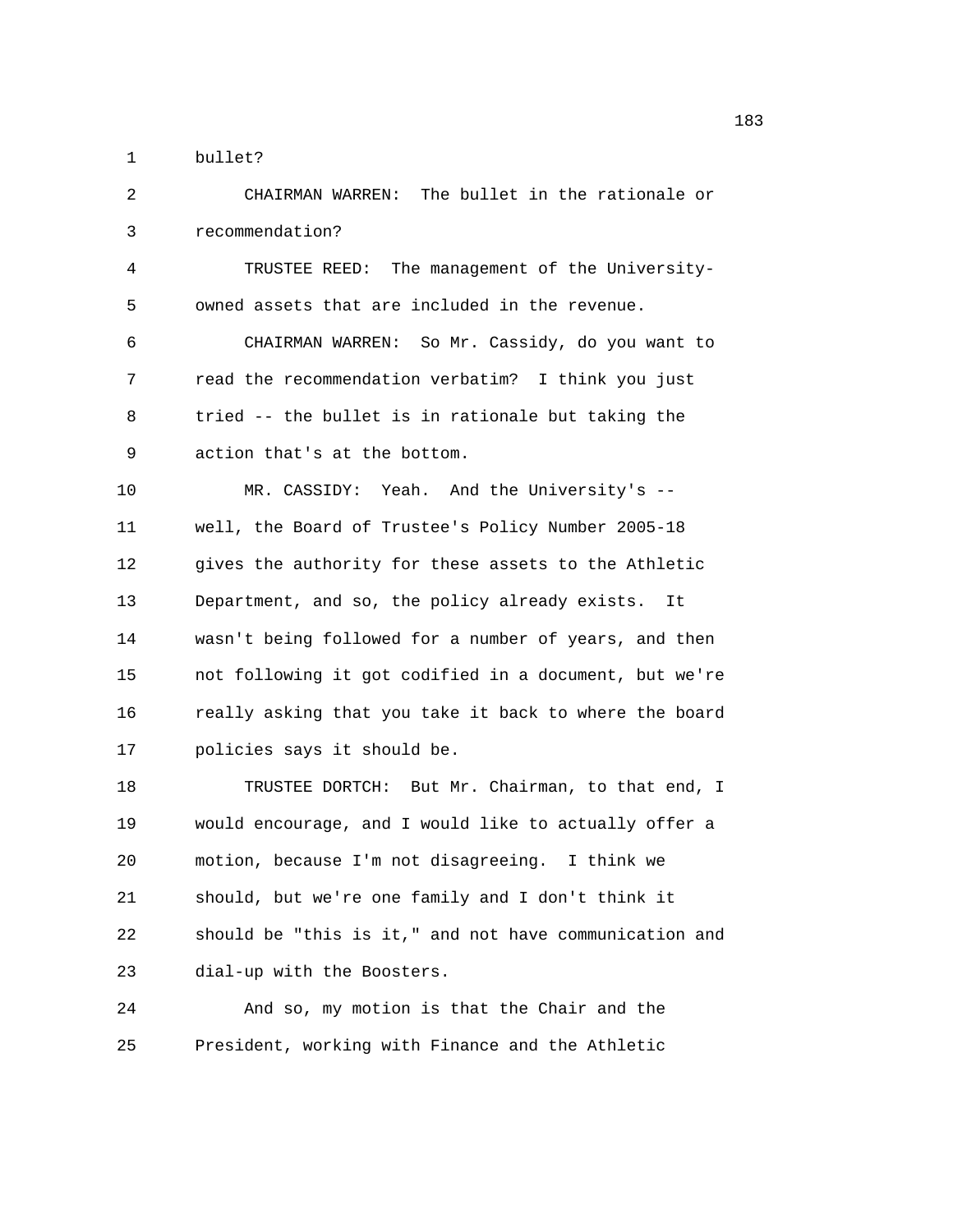1 Department meet with the leadership of the Booster, 2 work hand and hand so that there is an amicable 3 friendly working effort to inform of the intentions of 4 the University but to work so at least to keep them 5 engaged, so there's no alienation between what they've 6 done over the years and try to do. But still, at the 7 same time, we know what the ultimate decision has got 8 to be and that's what's in the best interest of 9 Florida A&M University. So I so move. 10 TRUSTEE WOODY: Second. 11 CHAIRMAN WARREN: I think there's an existing 12 motion on the floor. 13 The first motion. 14 TRUSTEE LAWSON: Allow me to amend this motion? 15 TRUSTEE DORTCH: I'm sorry. I'll wait for the 16 first motion -- 17 TRUSTEE CARTER: I think we should do the first 18 motion since there's more discussion there. 19 CHAIRMAN WARREN: So we're back on the first 20 motion. It was properly seconded. All in favor of 21 the first motion? Unless there are further questions. 22 TRUSTEE LAWSON: Question. As the originator of 23 the motion, he can amend his own motion if he so 24 desires to? 25 TRUSTEE WOODY: It's a separate motion.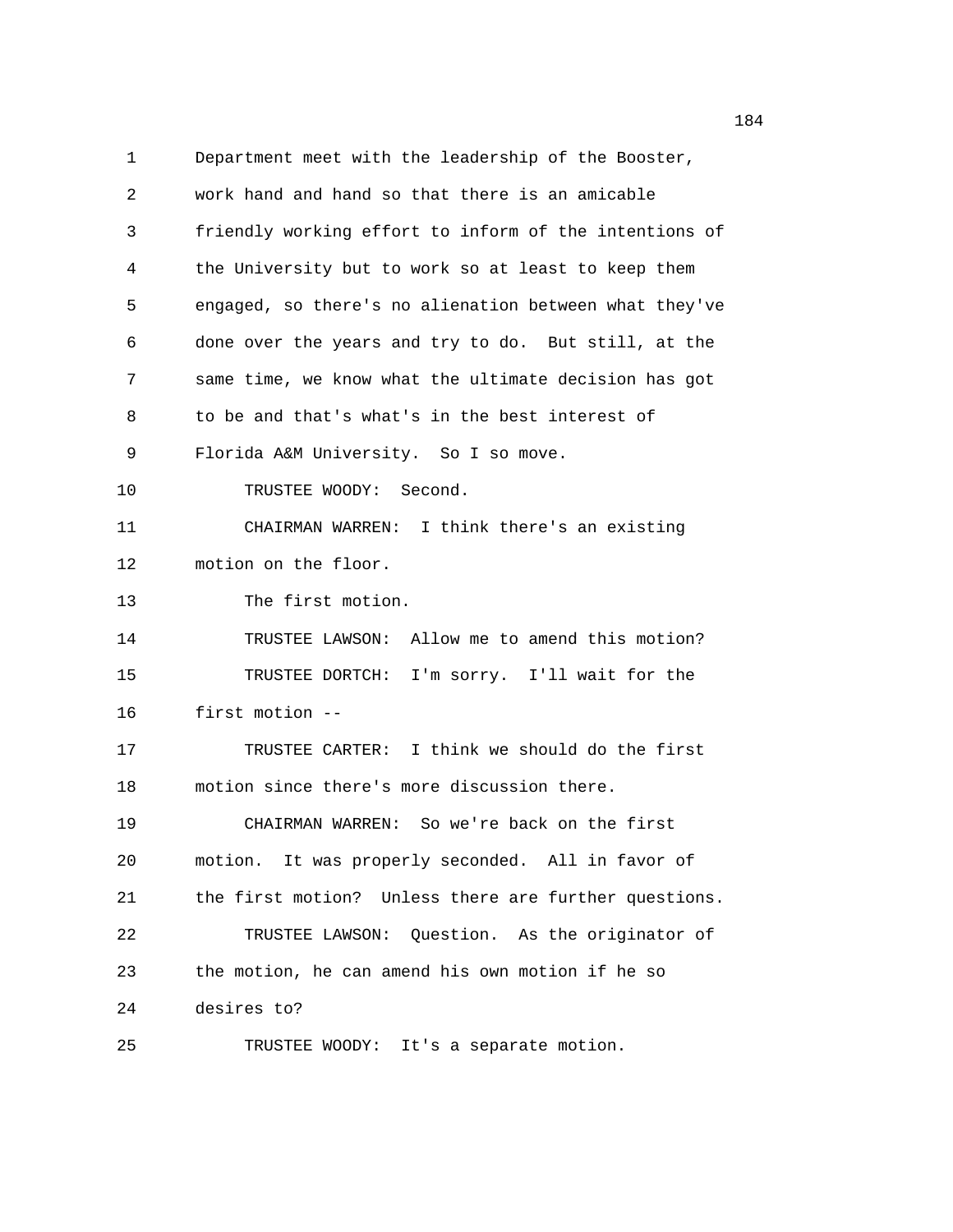1 TRUSTEE DORTCH: I will amend the motion to 2 include the second part so that it is approved, the 3 program, and direct that the President and Chairman 4 with the Athletic Department, Finance, and the Booster 5 come together to work out a workable plan to 6 transition the assets. 7 TRUSTEE LAWSON: I will second that motion. 8 CHAIRMAN WARREN: All right. Any further 9 questions? 10 TRUSTEE CARTER: Mr. Chairman, since that's from 11 your committee... 12 TRUSTEE LAWSON: Actually, essentially, it's now 13 a committee of the whole. 14 TRUSTEE CARTER: All right. 15 CHAIRMAN WARREN: All in favor. 16 (All answer affirmatively.) 17 CHAIRMAN WARREN: Those opposed? The "ayes" have 18 it. Thank you, Mr. Cassidy. 19 MR. CASSIDY: Thank you. 20 CHAIRMAN WARREN: Thank you, Mr. Overton. 21 Are there any other action items to come before 22 the board? 23 (Trustee Dortch exits meeting.) 24 CHAIRMAN WARREN: So that rolls them up so to 25 speak. Before we lose a quorum, I just want to be

n 1852 - An Dùbhlachd ann an 1852. Tha 1853 - An Dùbhlachd ann an 1853. Tha 1854 an t-Òiteann an t-Òiteann an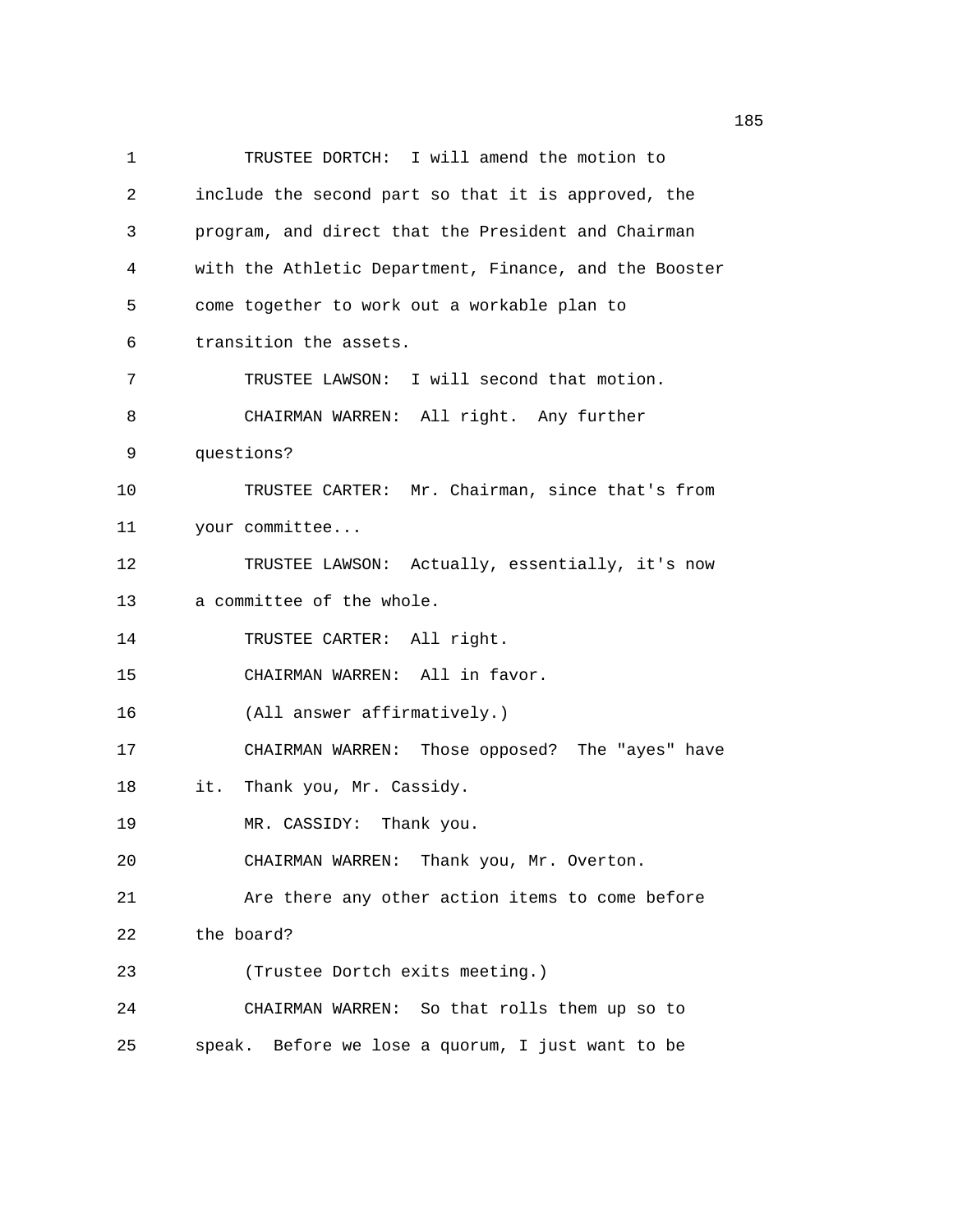1 sure we are done with the action items, so let's go 2 then, if we're done with action items, to the status 3 updates.

4 First of those is Faculty Senate. 5 TRUSTEE GRABLE: Thank you, Mr. Chairman. The 6 Faculty Senate is the highest legislative body in the 7 University. With that said, the Faculty Senate meets 8 on the third Tuesday of every month. We will be 9 meeting on this coming Tuesday, March 15th. We are -- 10 our agenda right now will include a report from 11 Faculty Senator Latinwa regarding an ad hoc committee 12 that the Senator developed to help suggest activities 13 that the faculty can participate in, in an effort to 14 help the University with this performance matrix. So 15 we're excited that. That has been going on. 16 And also, we will have an update from several 17 different departments, including Dr. Hudson's shop, 18 the Division of Research and a couple of others. And 19 that's all I have. 20 CHAIRMAN WARREN: Thank you, Trustee Grable.

21 TRUSTEE GRABLE: I'm sorry. I did want to make 22 one other comment. I want to publicly thank the 23 President and the Provost for their, during the last 24 couple of months, have made a Yeoman's effort and 25 showed up for our Faculty Senate meetings. That is

n 1862 - An Dùbhlachd ann an 1862. An t-Iad an t-Iad ann an 1864. Tha an t-Iad an t-Iad an t-Iad an t-Iad an t-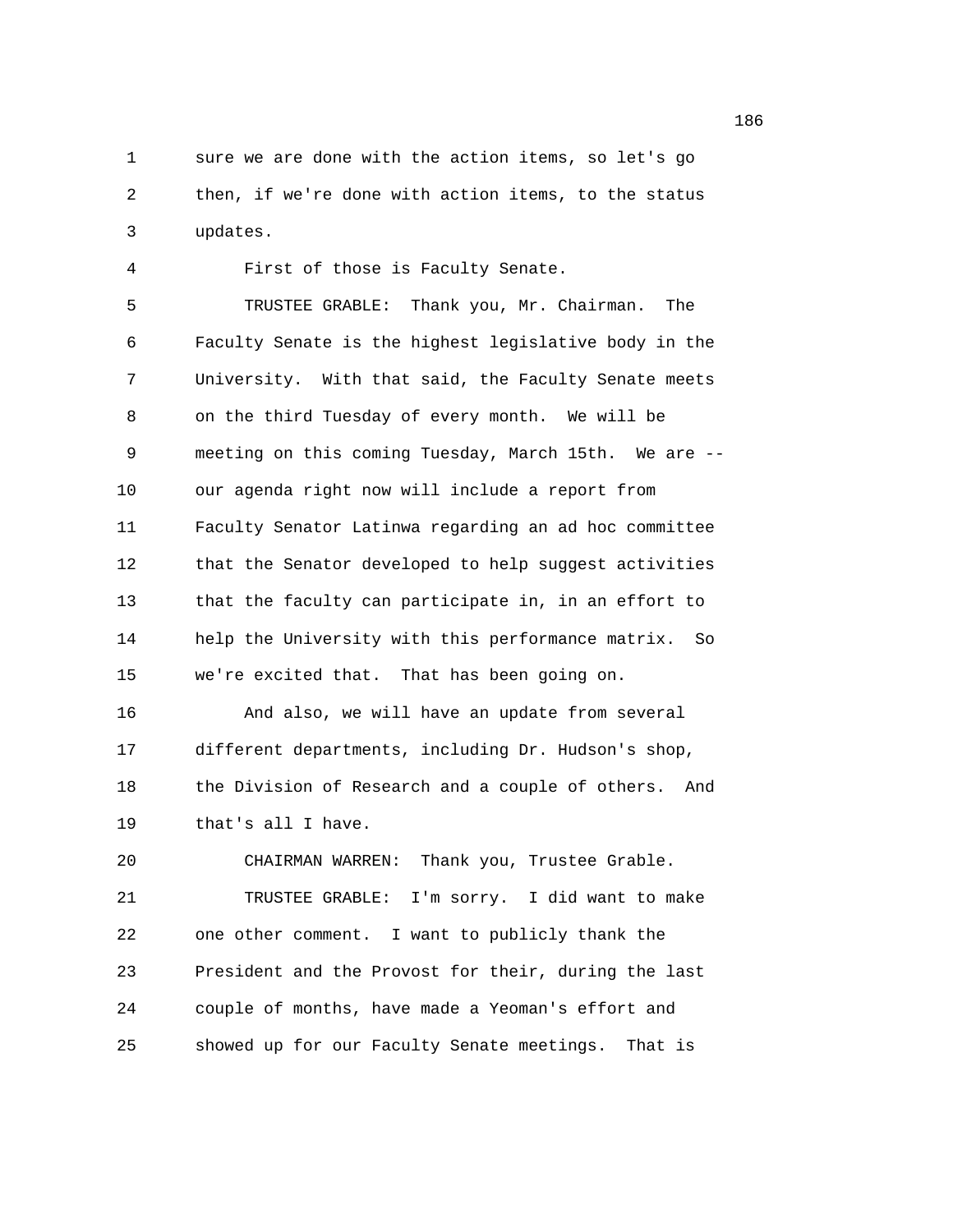| 1  | really important, and we appreciate your presentation |
|----|-------------------------------------------------------|
| 2  | last month, Madam Provost, as well as President       |
| 3  | Mangum. Thank you. And we look forward to seeing you  |
| 4  | on Tuesday.                                           |
| 5  | CHAIRMAN WARREN: Thank you again, Trustee             |
| 6  | Grable.                                               |
| 7  | The Student Government Association, Trustee           |
| 8  | Graham.                                               |
| 9  | TRUSTEE GRAHAM: Mr. Bruno, the person on the          |
| 10 | agenda will do it.                                    |
| 11 | MR. BRUNO: How is everybody doing?                    |
| 12 | Greetings, Board members and members of the           |
| 13 | audience. I'm here to provide the Student Government  |
| 14 | report. For those of you who I haven't had the        |
| 15 | opportunity to meet yet, my name is Justin Bruno. A   |
| 16 | little bit about myself: I'm a third-year computer    |
| 17 | engineering student from Orlando, Florida. I'm over   |
| 18 | at the FAMU-FSU College of Engineering. I am one of   |
| 19 | the recipients of one of the University's Life Gets   |
| 20 | Better Presidential scholarships, and I'm currently   |
| 21 | the Student Body Vice-President alongside Trustee     |
| 22 | Tonnette Graham.                                      |
| 23 | First off, Student Government recently -- first       |
| 24 | off, actually I want to welcome all of the            |
| 25 | newly-appointed trustee members. I'm glad to see you  |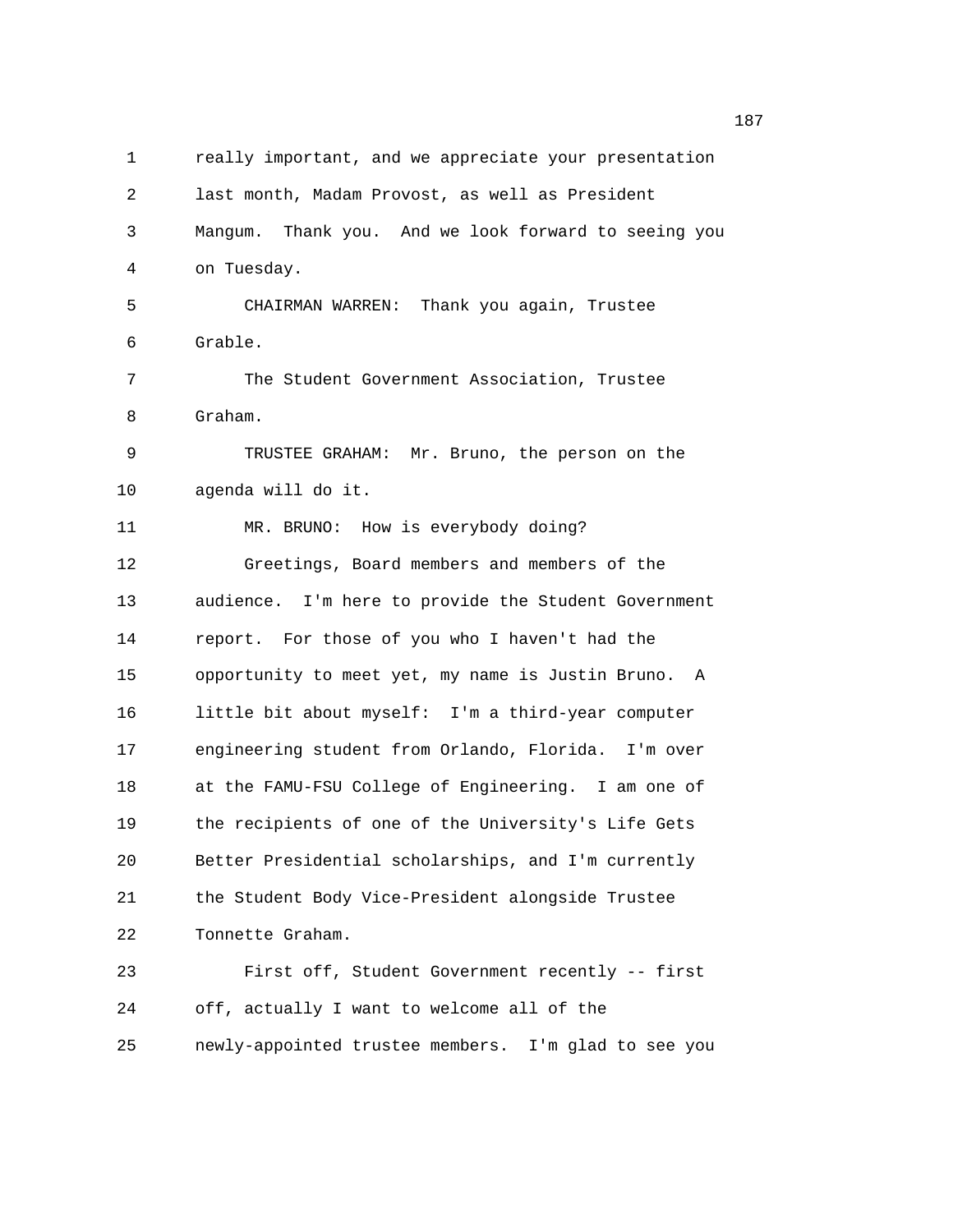1 guys are here serving the University.

| 2  | For the report, first off, we have Student             |
|----|--------------------------------------------------------|
| 3  | Government recently under went an election last month, |
| 4  | on February 16th, for the positions of Student Body    |
| 5  | President, Vice-President, Mr. and Ms. FAMU, the       |
| 6  | attendance of the Court, continuing third-year         |
| 7  | Senators for the Student Senate, and Class Presidents  |
| 8  | and Vice-Presidents.                                   |
| 9  | I was actually one of those elected in that            |
| 10 | election, and as such, I will be the new Student Body  |
| 11 | President and the student representative on the Board  |
| 12 | of Trustees for the upcoming year. So I'm happy.       |
| 13 | My Vice-President, Devin Harrison, was my running      |
| 14 | mate, and he's a second year public relations student  |
| 15 | from Tallahassee, Florida, and we will be executing    |
| 16 | transition period for building up our administration   |
| 17 | in the coming weeks. So at the next meeting we should  |
| 18 | have an update for our progress and forming that       |
| 19 | Cabinet and the administration.                        |
| 20 | Mr. and Ms. FAMU also elected. Ms. FAMU is Amber       |
| 21 | Lee Williams (phonetic.) She's a junior from           |
| 22 | Tallahassee, Florida. And Mr. FAMU is James Rosier     |
| 23 | (phonetic) from Orlando, Florida.                      |
| 24 | The attendance for each class that will serving        |
| 25 | on the University's Royal Court were also elected, and |
|    |                                                        |

n 1882 - An Dùbhlachd ann an 1882. Tha 1882 - An Dùbhlachd ann an 1882. Tha 1882 - An Dùbhlachd ann an 188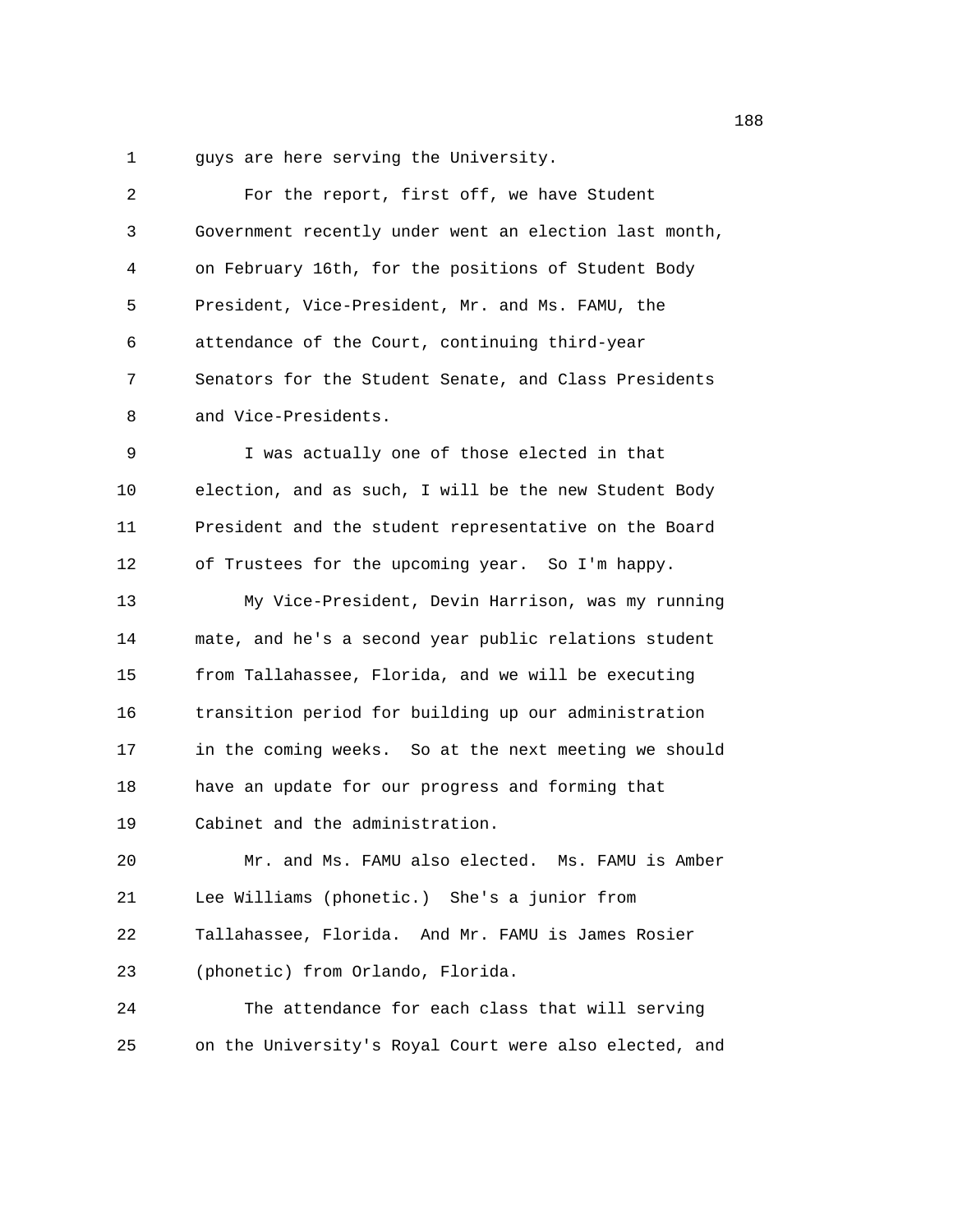1 their Royal Court is currently undergoing an

2 application process for selecting the royal escorts 3 for those attendance.

4 Next up, last month, the SGA sponsored a number 5 of student leaders to attend the 2016 New Orleans 6 Student Government training conference hosted by 7 American Student Government Association. Just a 8 little bit about the conference so you all have an 9 idea of what came out of it. The purpose of the 10 conference was to give student leaders from all over 11 the nation an opportunity to improve their student 12 government network with peers from other universities. 13 A few of the features were access to more than 20 14 intensive workshops and round tables designed to 15 address specific needs of individual Student 16 Government Associations, workshops for all levels of 17 student government, very evolved and strong student 18 governments, new student governments starting out, and 19 SGAs just trying to improve, and experience and 20 knowledgeable speakers from across the nation, all of 21 whom are former student government leaders and 22 advisors themselves.

23 SGA also sponsored students to travel abroad and 24 participated in a conference in both South Africa and 25 Dubai during Spring Break. That trip is currently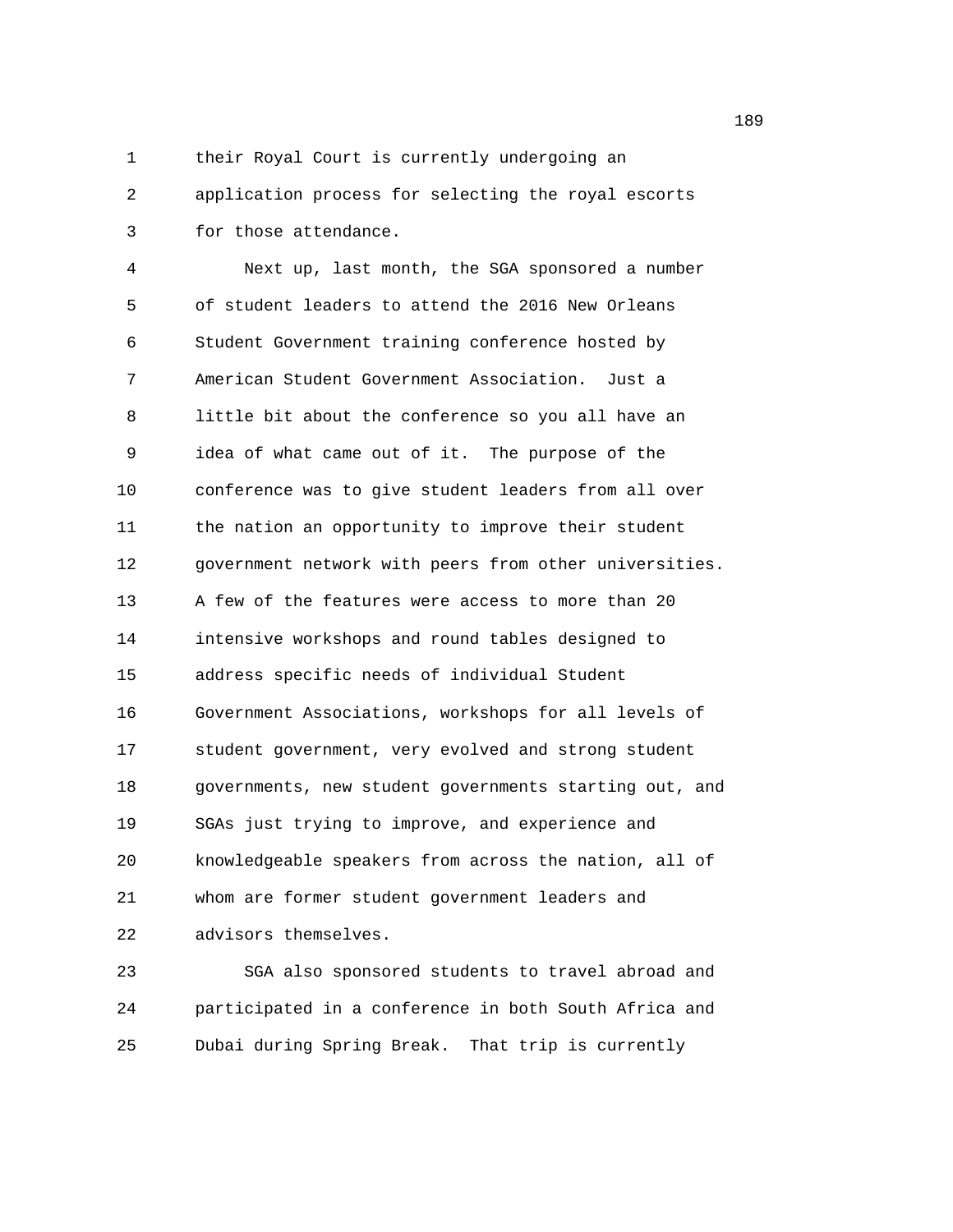1 going on as we speak. One of your colleagues, Trustee 2 Graham, she actually traveled with the group to South 3 Africa and just returned early this morning. She 4 reported that she had the opportunity to meet 5 university officials in Durban for future partnerships 6 with FAMU students, between FAMU students and their 7 students, so that should be something very beneficial 8 to the University coming up.

9 In terms of programming SGA, we have the FAM 10 Fest, which is somewhat of a remix of the what used to 11 be called the "Be Out Day." That is scheduled to take 12 place -- is being planned currently and is scheduled 13 to take place in April.

14 Renovations for Student Government are taking 15 place right down the hall. As you all know, this is 16 the second phase of the use of the CITF funds. The 17 first phase was the renovation of the SBI lounge. The 18 initial vision of the renovation and corresponding 19 construction are scheduled to be completed by the 20 second week of April, but there's an extension of the 21 initial vision that will extend the total completion a 22 bit beyond that deadline. But as I said, the 23 instruction as associated with the initial vision will 24 be completed by the second week of April.

25 Just a brief point on Homecoming. Homecoming,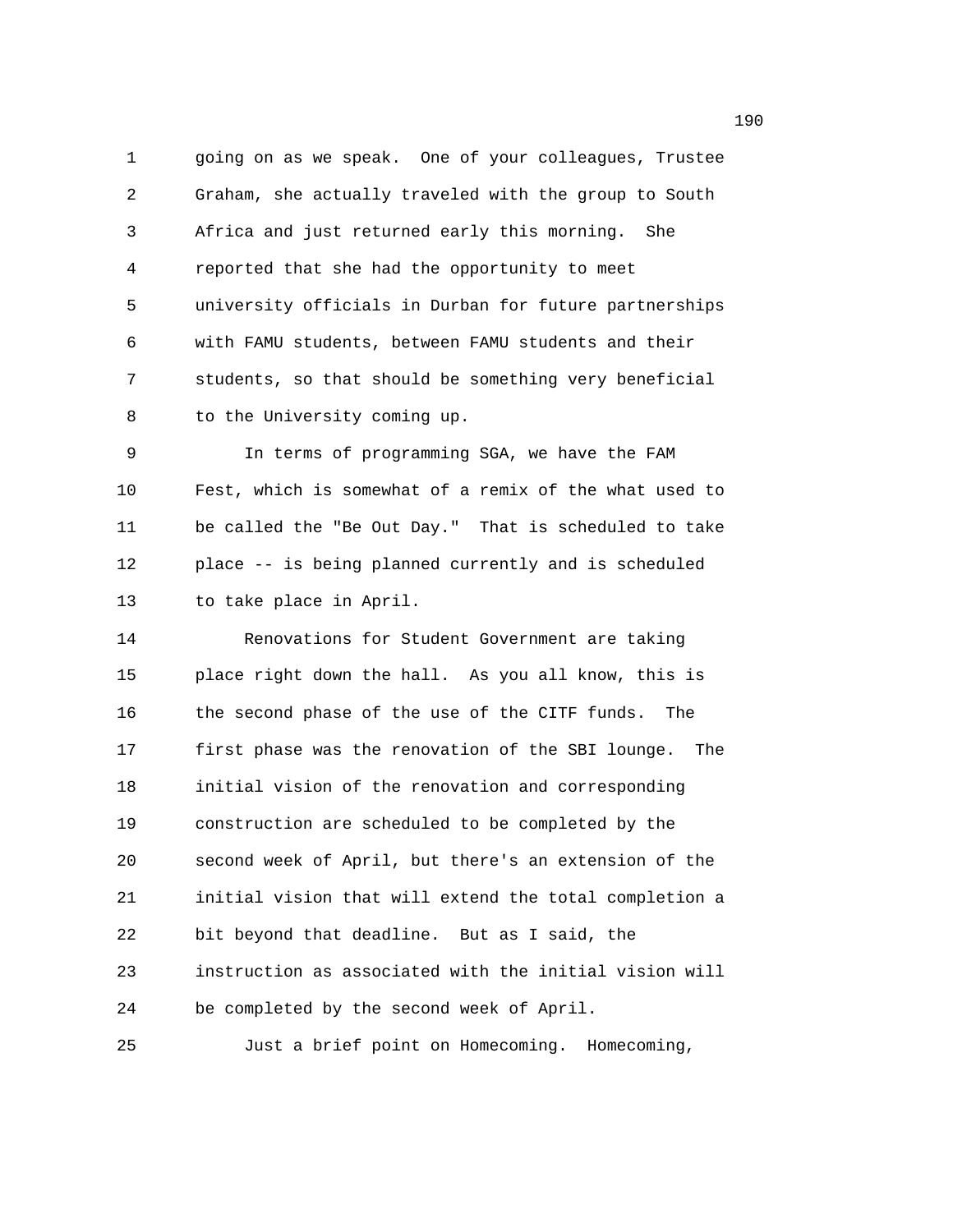1 2016, the planning process is under way. Dr. John 2 Lee, he's been doing an excellent job thus far in him 3 leading the effort of planning and doing the committee 4 endeavors.

5 We have recently appointed some student 6 representatives to serve on that committee and have 7 already seen signs of productivity on the committee 8 that should lead to a more effective and enjoyable 9 Homecoming experience for students and alumni.

10 I will continue to make myself available to the 11 committee in that process for support, but my Vice-12 President elect, Devin Harrison, is set to serve as 13 the overall student chair person for the Homecoming 14 planning processes as we move forward.

15 And lastly, the Florida Student Association of 16 which Trustee Graham serves as the chair had a 17 successful rallied here in Tallahassee this past month 18 on February 10th. Many students joined in on that 19 rally from across the state, and the Florida Student 20 Association is also planning to launch a state-wide 21 student campaign to address mental health coming up 22 next week.

23 So that is all I have for you all, and I would 24 like to say I appreciate the opportunity to address 25 you all, as you all will be my colleagues on the Board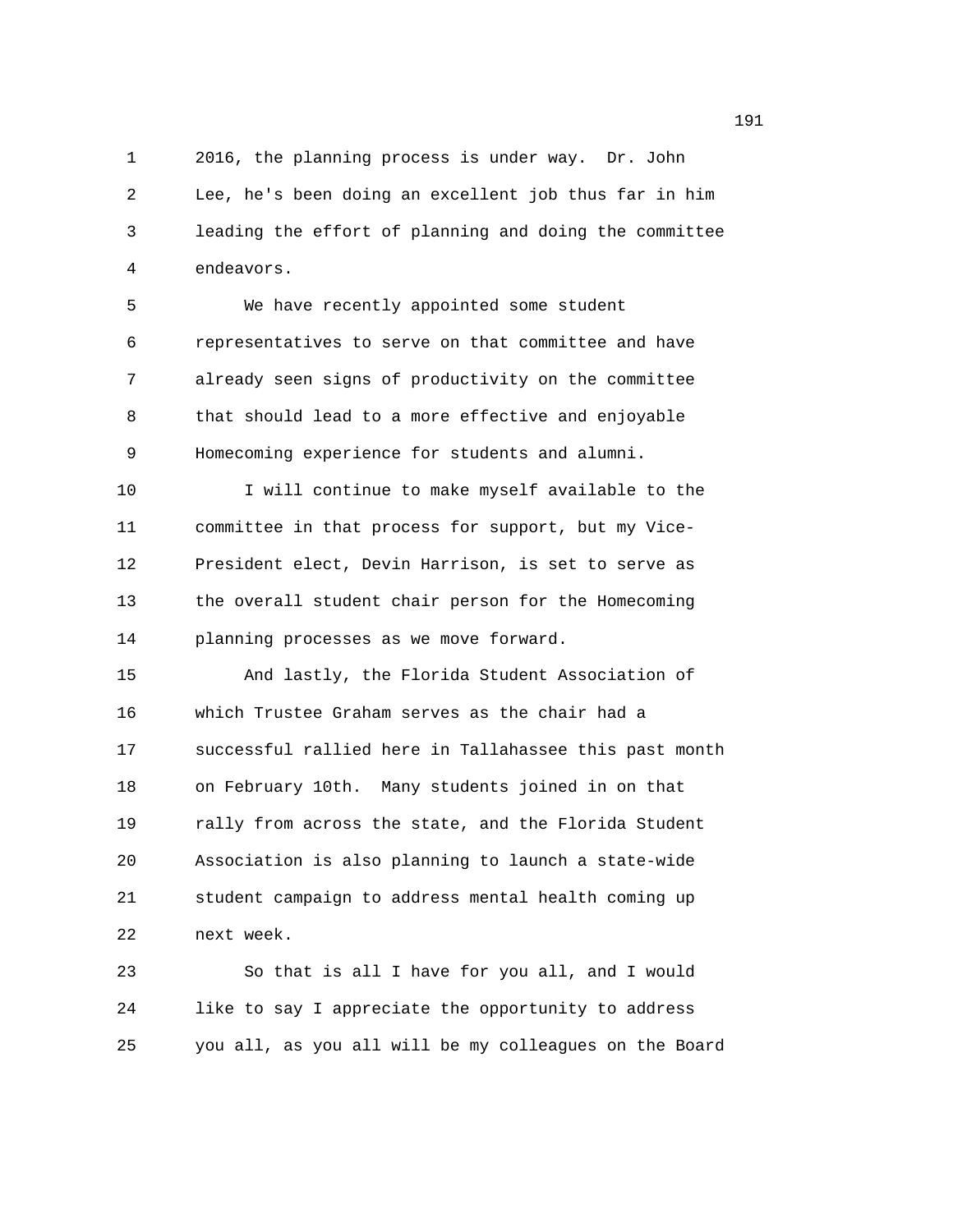192 1 in our meeting in June when I take my seat as the 2 student representative on the Board of Trustees. 3 So I thank you and I look forward to working with 4 you all as we continue to serve the University. 5 CHAIRMAN WARREN: Mr. Bruno, thank you for your 6 presentation. And I would say to you that you fill 7 some big shoes following behind Trustee Graham. This 8 is -- I don't know if it's my fourth or fifth year, I 9 can't remember -- on the Board of Trustees, and it's 10 been my experience that the representation from the 11 student body has been strong. 12 So I give you that as a warning that our 13 expectation is you will be strong. 14 MR. BRUNO: Yes, sir. 15 CHAIRMAN WARREN: We've had nothing less than 16 that from Trustee Graham. In fact, Trustee Graham, we 17 didn't think you would be here today, so it's good to 18 see you. And with 49 days left, I think there's more 19 than 49 days between the next time we may see one 20 another, so it's also an opportunity to say thank you

22 and to the University. 23 TRUSTEE CARTER: And to the Board of Governors.

24 CHAIRMAN WARREN: And to the Board of Governors. 25 Thank you. So fill the wagon, partner.

21 for your service to the Board, and to the student body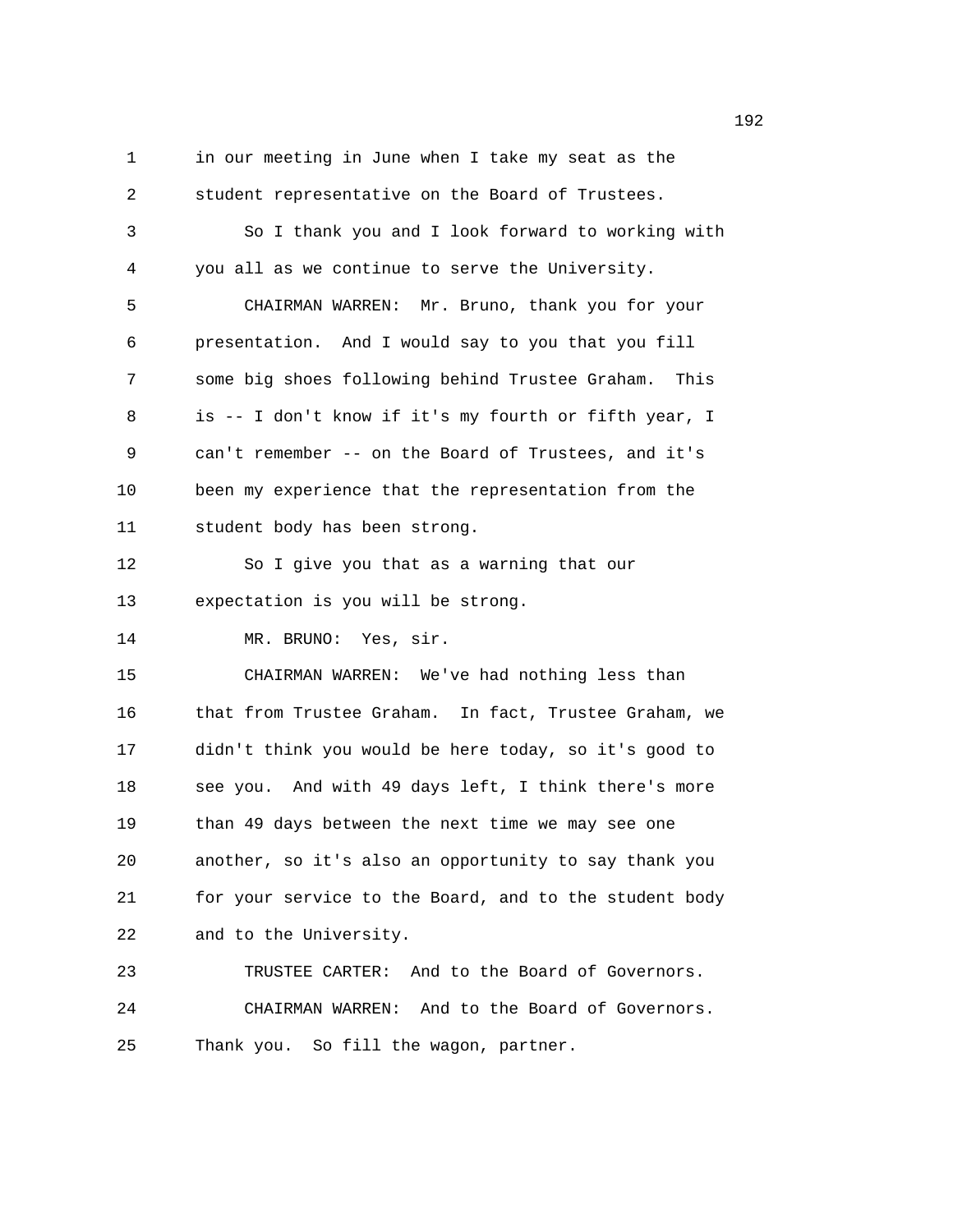1 University Advancement and Alumni Affairs.

2 VP Cotton.

3 VP COTTON: Good afternoon, Mr. Chairman, Madam 4 President, and members of the Board. I will be brief 5 in any comments because much of what I intended to 6 report on, quite frankly, has been alluded to by 7 Trustee Grable earlier.

8 I would like to point out several successes that 9 I think bear mentioning. The first thing I would like 10 to say is after my almost 30 years of development I 11 have learned that success and advancement is 12 surrounding yourself with talented people who know 13 what they're doing. So let me begin by talking about 14 the fundraising aspect, which I began to refer to as 15 the "English plan." And for those of you who have not 16 had a chance to meet my Associate Vice-President For 17 Developing, Michelle English, michelle leads to 18 strategy and comprehensive vision for fundraising for 19 university advancement.

20 To-date, fundraising -- as a matter of fact, I 21 pulled the numbers up -- we have raised \$4,760,000 and 22 some change; with roughly \$353,400 in the pipeline, 23 and pipelines are gifts that we have pledges for that 24 we feel relatively sure that we're going to get within 25 the next 45 days. So they're not just pledges where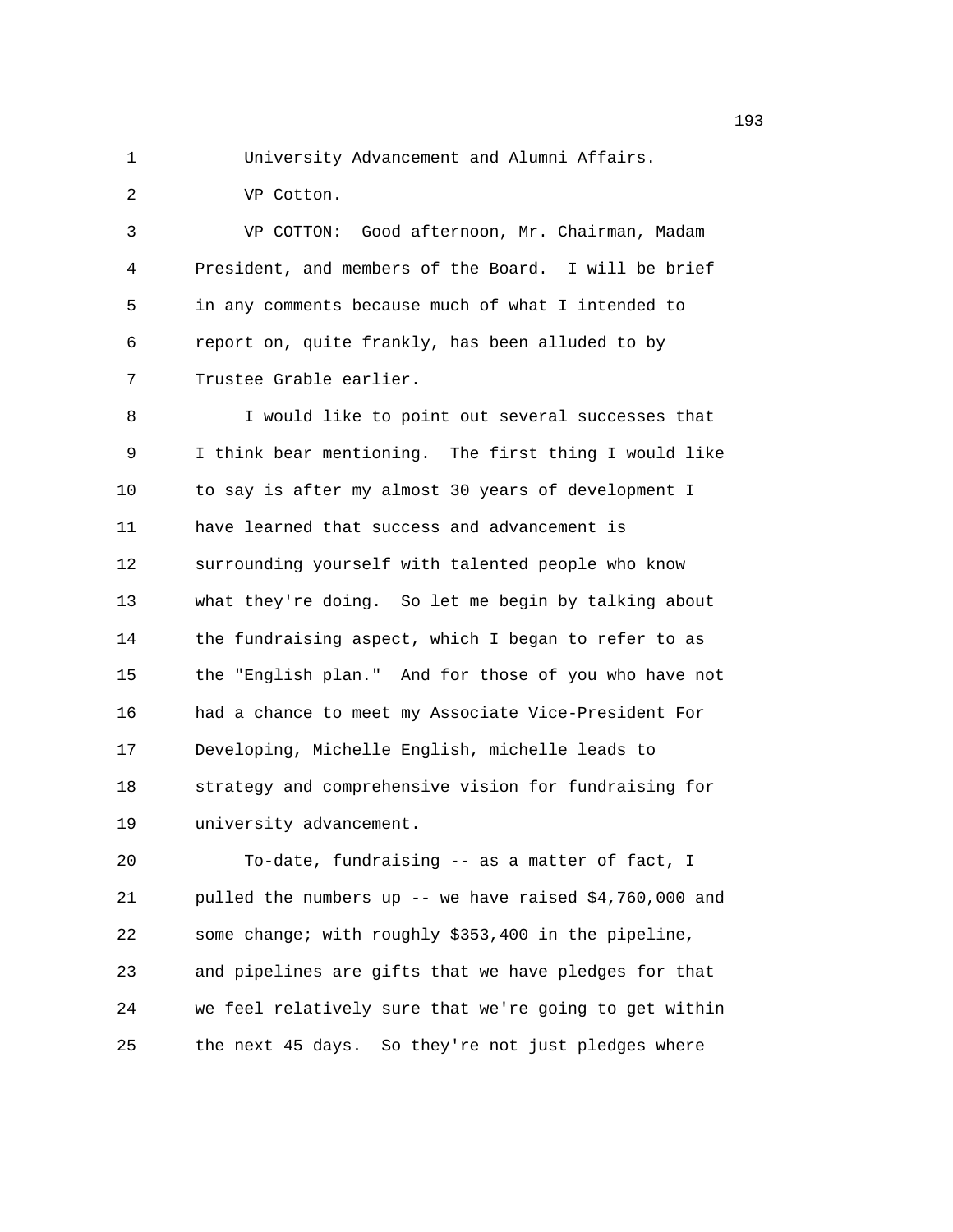1 people say they're going to give money; they're gifts 2 that we've already talked about the gift agreement and 3 we've already met with them.

4 So when you put those two together, we're sitting 5 just south of \$5,117,400, but 4,764,000 already in 6 hand. And just in case you're wondering, this time we 7 were sitting at last year was 4,255,000, so we're 8 about 12 percent above where we were last year. And 9 one thing I want to point out is we're doing that with 10 a smaller staff, a smaller staff focused on raising 11 larger gifts. We're focusing now on major 12 fundraising, less events, and less individual annual 13 giving. We were focused on \$25,000 and above. 14 The other thing, Dr. Mangum mentioned this 15 earlier, the average gift is up from \$797 last year to 16 \$1500 per donor this year. And again, we're doing

17 this year with fewer donors.

18 The other thing I would like to mention is one of 19 the things that I take great pleasure in is we have 20 more than \$1.5 million in gifts this year from people 21 who have never made a gift to FAMU before. That is an 22 outstanding achievement, and that is something that 23 again I have -- I love to take a lot of credit for, 24 but I have to give the credit to Ms. English, because 25 she came in and put a focus on that.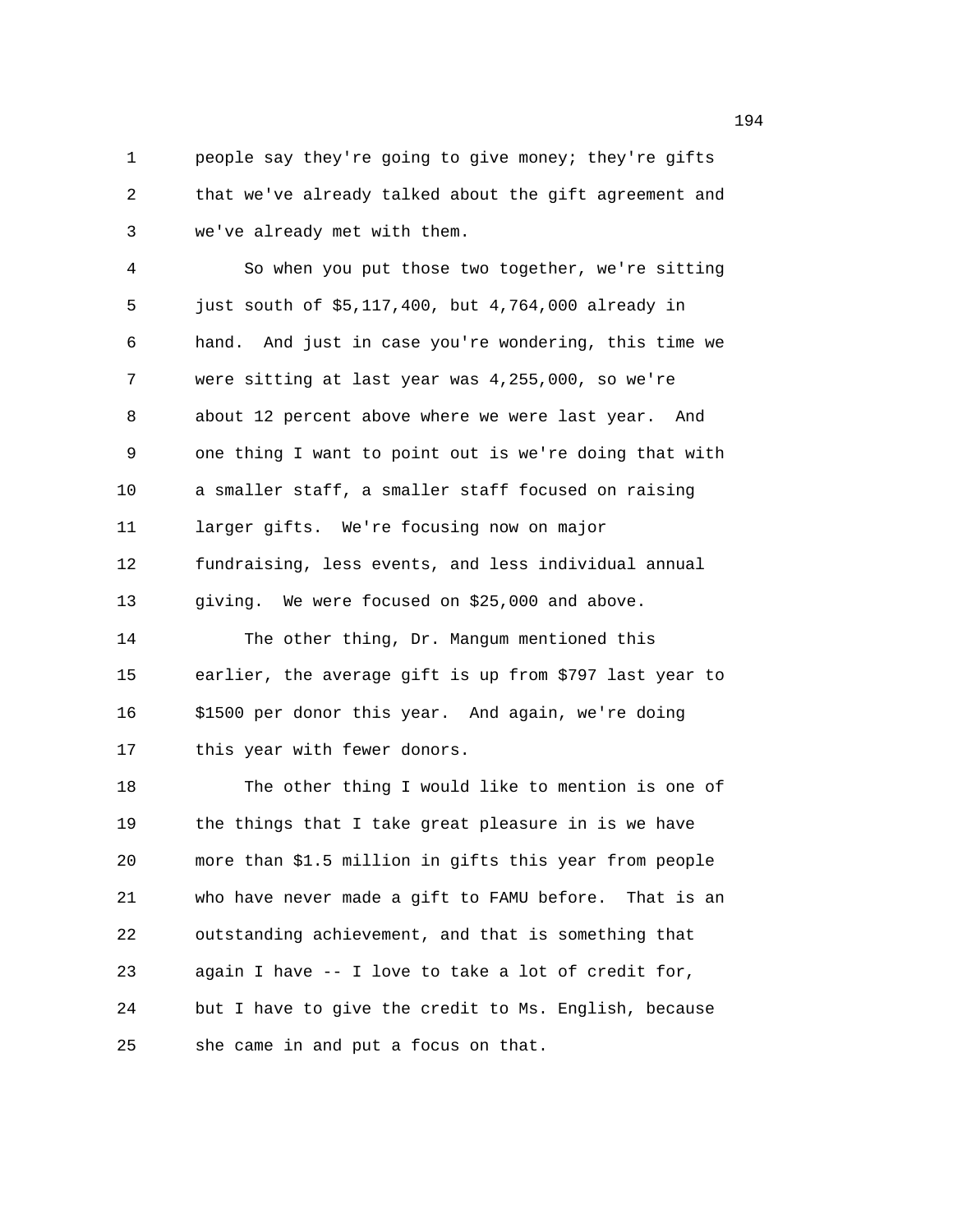1 The other responsibility I have is working with 2 very talented group of people who supervise the Alumni 3 Affairs Department, and I refer to this section as the 4 Lee model. If you met Dr. John Michael Lee, Dr. Lee 5 is a data nut, and I mean that with all degree of 6 sincerity. He's constantly pushing us to focus on 7 data and results.

8 Our alumni engagement numbers stands roughly at 9 nine percent. And John and I were talking about this 10 earlier and he knows that I want to be at 12 to 15 11 percent category, and if we are successful in getting 12 to that 12 to 15 percent category, we'll be at the 13 average for HBCUs.

14 I would like to echo something that was mentioned 15 earlier. A person who I have had a chance to meet and 16 have a lot of respect, your colleague, Lieutenant 17 Colonel Greg Clark, is the new President of the 18 National Alumni Association. I am extremely excited 19 about that. Lieutenant Colonel Clark has agreed to 20 sit with us and has accepted the responsibility of 21 raising \$500,000 to assist in FAMU students moving 22 towards graduation and eliminating debt, so we're 23 really excited about that. That's something that the 24 NAA has decided to do and something we're very excited 25 about.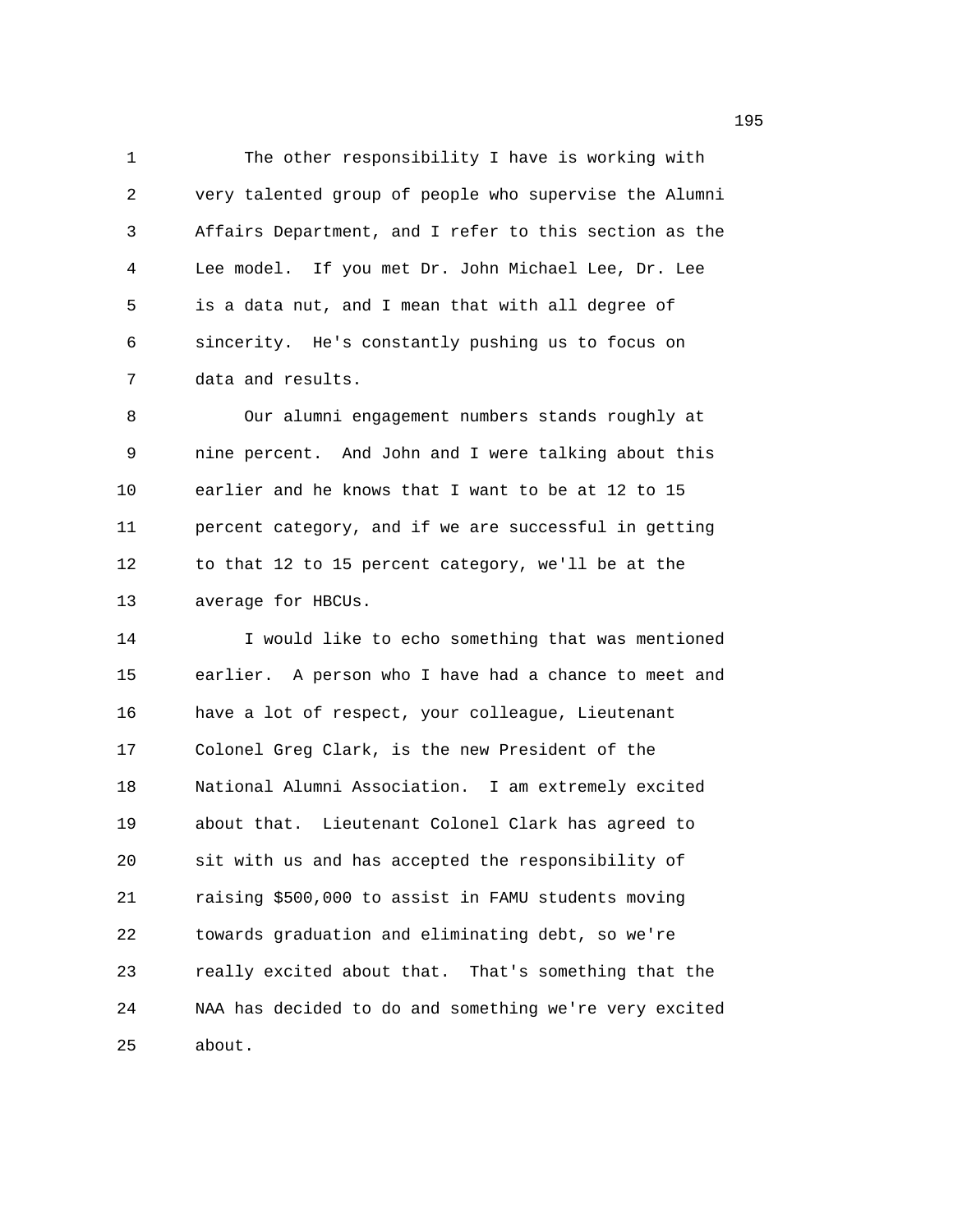1 The other objective that I want to focus on is 2 the fact that I'll be challenging our Alumni Director, 3 Dr. Lee, to take a look at moving us from our current 4 numbers which are roughly four to five million 5 dollar -- 4 to 5,000 active alumn, to 6 to 7,000 6 active alumn on a annual basis. If we're able to do 7 that, Lieutenant Colonel Clark, that will give us 12 8 to 13 percent average. 9 So for Lieutenant Colonel Clark and Dr. Lee, 10 that's the challenge that we're going to be trying to 11 get at that 12 to 15 percent category. The last 12 category I will mention in my role is to also serve as 13 executive director of FAMU Foundation, and that 14 section I refer to as the "Poole Philosophy." 15 Associate Vice-President Angela Poole is responsible 16 for working directly with the Foundation and managing 17 investments. 18 The FAMU Foundation endowment stands roughly at 19 \$125 million. We lost roughly \$4 million last year, 20 but even with that loss, FAMU Foundation remains the 21 largest foundation of all public HBCUs. 22 As a matter of fact, not only does it stand as 23 the largest for all public HBCUs, even when it's 24 compared to all HBCUs nationwide, FAMU is 4th or 5th, 25 even when we consider institutions like Howard,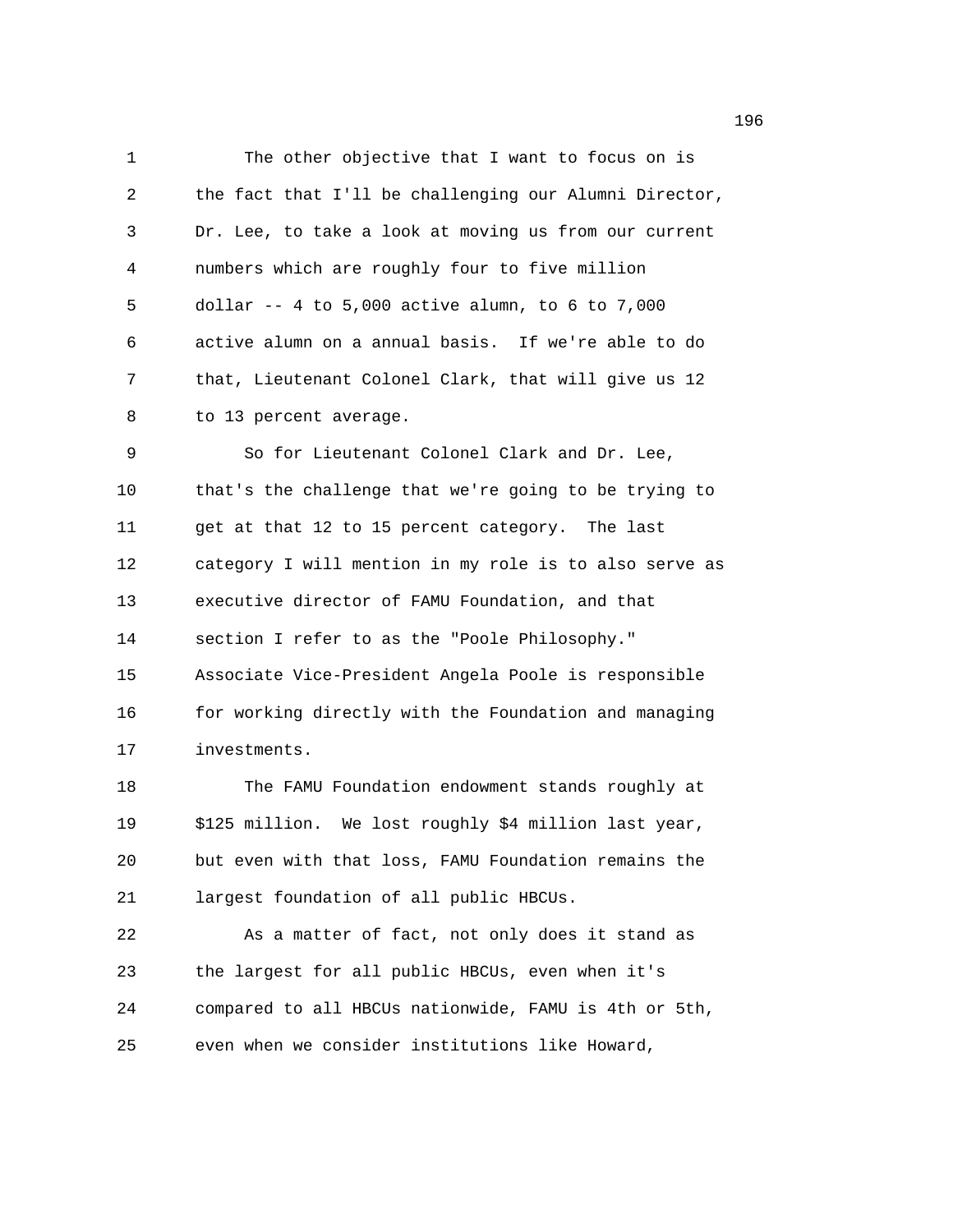1 Spelman and Hampton. FAMU stands at 125 million and 2 the next closest to us is 50 million, which is 3 Tennessee State.

4 So quite an impressive legacy that we stand on to 5 begin, even though we lost four percent. And just for 6 the record, we're currently reviewing our investment 7 philosophy, and we'll be meeting in May to take a look 8 at plan forward that would add strength and stability 9 to our endowment because we most certainly need to 10 grow that endowment.

11 Last thing I want to mention and I'll take my 12 seat, is the Office of University Advancement just 13 completed our organizational retreat last week, and 14 part of the President's vision we are beginning to put 15 meat on the bones to talk about that hundred-million-16 dollar Capital campaign that we mentioned earlier, and 17 we will be coming back to the Board later with some 18 touch points, because it will be the President and the 19 Board that will have to give us both vision and 20 marching orders in regard to that.

21 Mr. Chairman, Madam President, that concludes my 22 report, unless there are questions.

23 TRUSTEE CARTER: Were you by chance here this 24 morning when the man from SACS was here?

25 VP COTTON: I was taking copious notes, yes.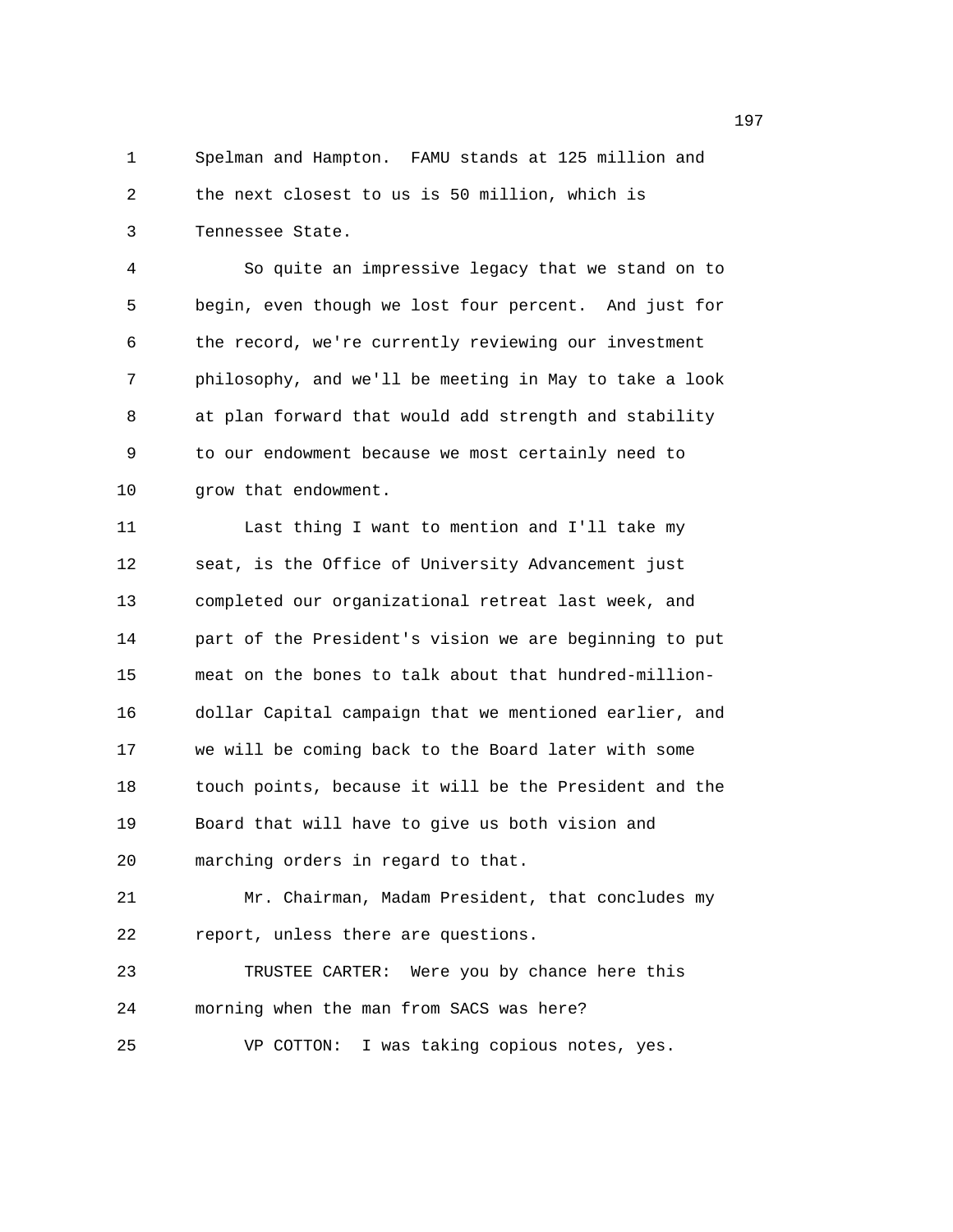1 TRUSTEE CARTER: About the money matters. You 2 know I'm totally focused on the performance metrics, 3 so I try to tie everything into that. So he didn't 4 have -- I guess we're talking apples and grapefruits. 5 For every million dollars that we raise, how does that 6 impact our graduation rates? Do you see how I'm 7 trying to relate those two? 8 VP COTTON: I do, and I think he gave a very good 9 answer which is similar to the answer I would give. 10 He said it's almost impossible to put a dollar matrix 11 on that. On one hand, I understand his point. 12 Years ago, I was talking to someone who was 13 trying to make the case that money wasn't is answer to 14 education, and money isn't what will solve the 15 educational crisis. One of the things that I've 16 always said is people who say that money isn't the 17 answer usually are people who have plenty of money. 18 So my thing is, money does matter. It makes a 19 significant difference, but the reality is, here at 20 Florida A&M University, we have to raise more. And if 21 in fact we raise more money and we're able to get to 22 that 10 to 20 million a year matrix that we should be 23 raising, a lot of those gaps will be filled because we

25 career center that Dr. Hudson was talking about

24 will be able to channel discretionary dollars to the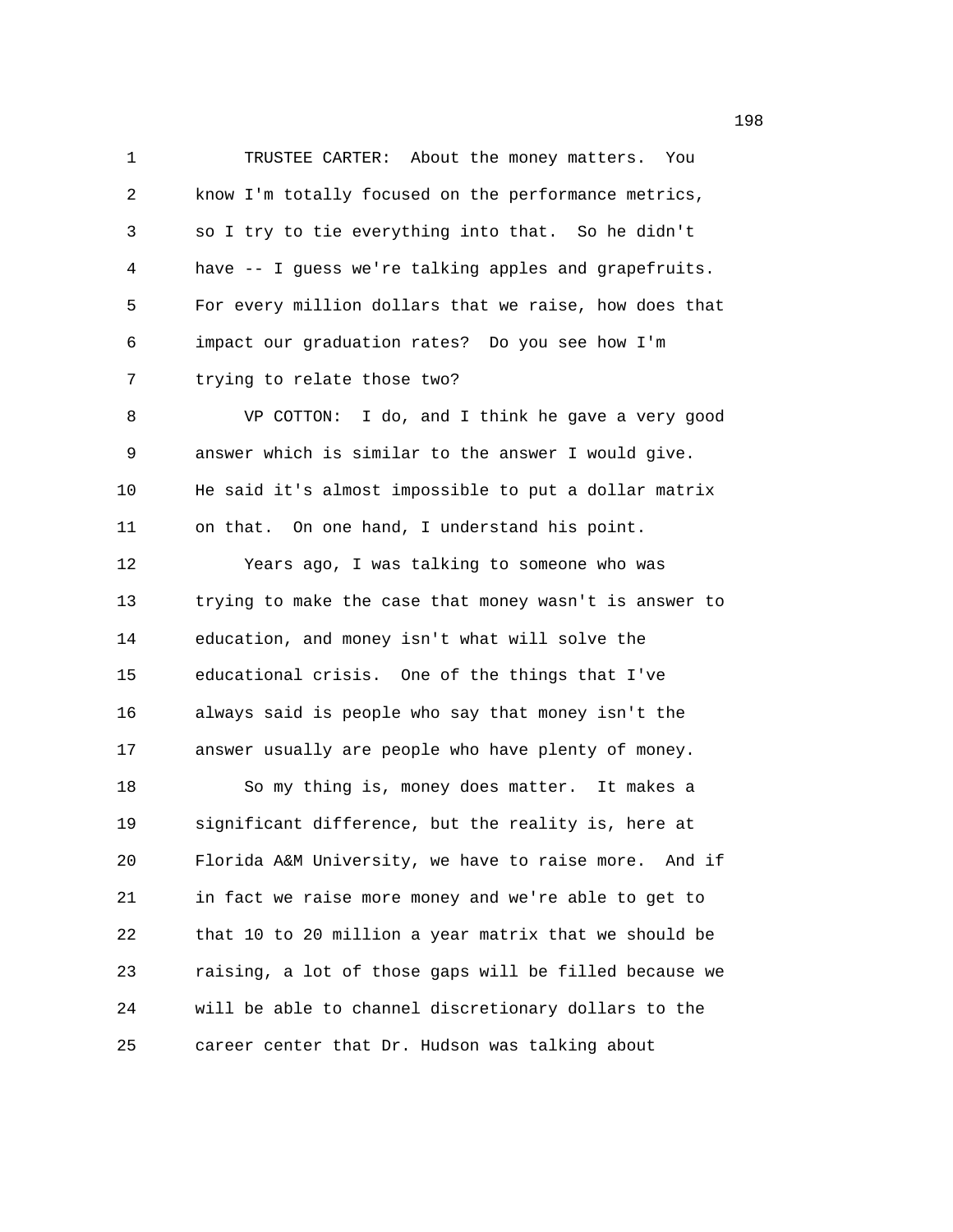1 earlier. We will be able to channel two to four 2 million dollars a year into those support services for 3 students who come in and need ancillary to catch up. 4 We would be able to hire innovative faculty and put 5 challenge dollars for recruitment and research. 6 All of that are the types of things that would 7 happen if we had additional money. So yes, money does 8 matter, but we need more discretionary dollars. 9 Scholarship funding is wonderful and traditionally 60 10 to 70 percent of all funds that are raised go to 11 scholarships, but we need for discretionary dollars. 12 That would allow faculty and leadership to fund those 13 areas that truly would help move students move 14 academically. 15 CHAIRMAN WARREN: President Mangum? 16 PRESIDENT MANGUM: I just wanted to add one 17 comment about the resources and the value of the 18 endowment and the degrees of freedom and flexibility 19 that one has with it. Many of the larger resource 20 institutions that you saw on those slides, especially 21 the private ones, one of the core uses for those 22 resources have to do with faculty, faculty research, 23 and faculty investment through professorships, endowed 24 professorships that allow faculty to pursue and to 25 support graduate students to build out that research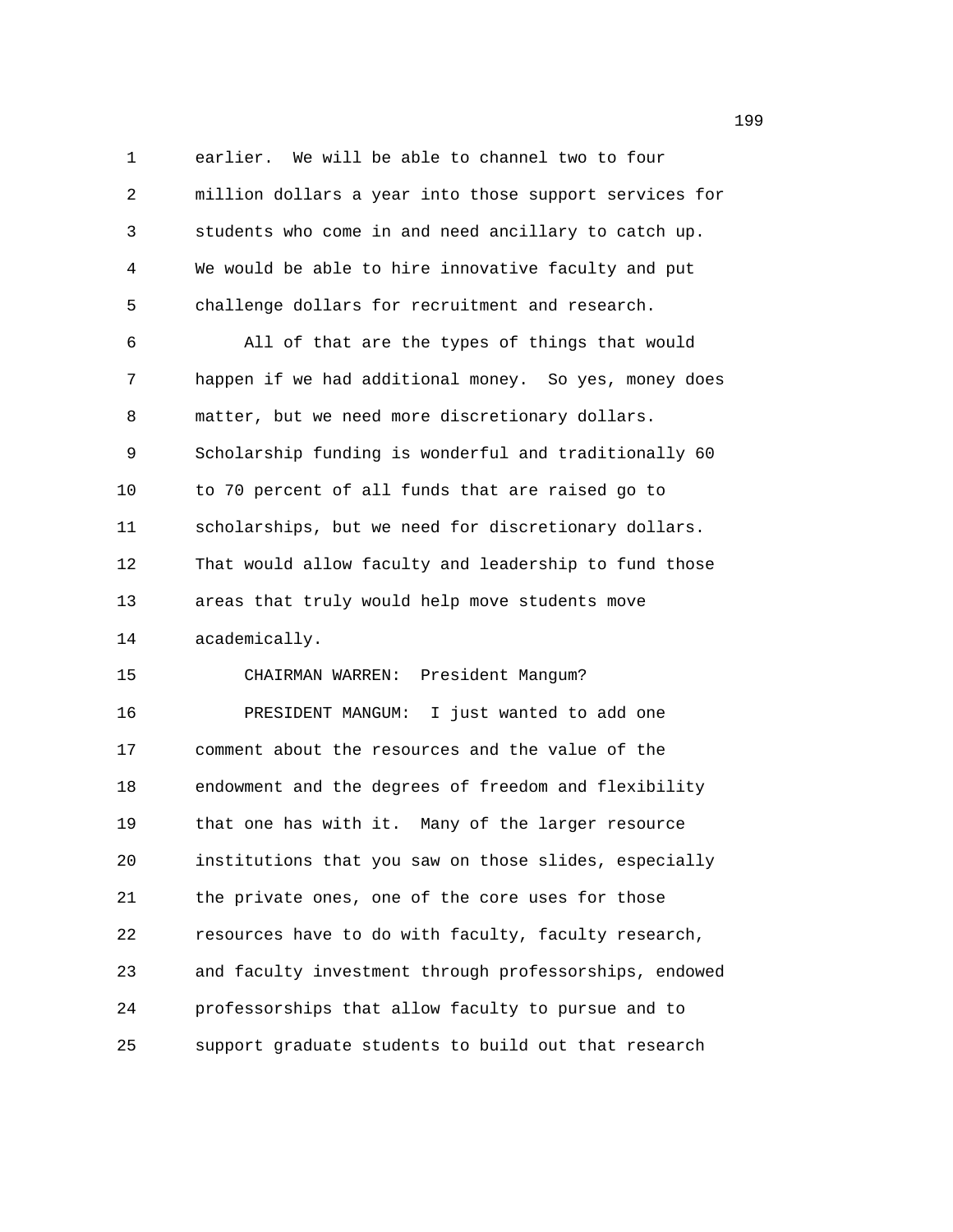- 
- 1 portfolio, increases the attraction to your

2 institution and also allows you to fund facilities 3 that you wouldn't normally be able to fund through our 4 normal public channels.

5 So the funding does matter, but it matters most 6 when it comes to faculty excellence, I think in 7 research.

8 TRUSTEE CARTER: So is there -- it makes a lot 9 more sense to me. You see where I'm going with this, 10 because I think if we look at that and say, "Okay, 11 where is the value at for the resources?" I mean, 12 we're going to bring in new faculty that will bring in 13 the new students; two, we're going to enhance the 14 quality of life for the current faculty; that's going 15 to help us with the students.

16 But the other thing, too, is it's going to 17 enhance our perspective in terms of being able to 18 build and build and build and get in the mode of 19 building and staying in that mode. So we have to 20 fundraise one year and drop off, but have a sustained 21 program, and I think that will get us to where we need 22 to be. And I think that on those matrix and all, I 23 think for Dr. Mangum to have the discretion to move 24 forward, when she's talking to some professor, who his 25 and the latest Silicon Valley thing who wants to do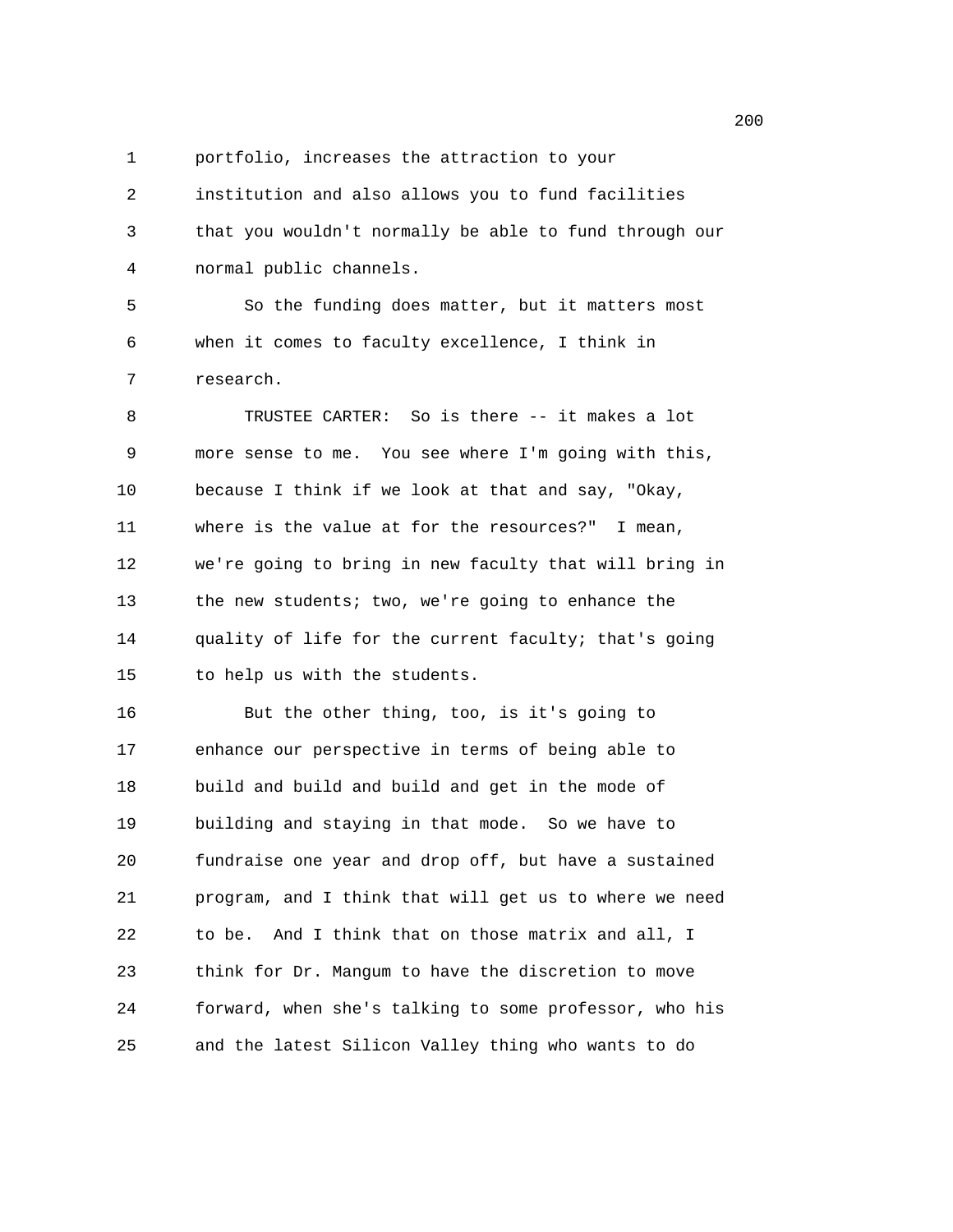1 research, and say, "Well, I'm going to bring my 2 graduate students, but hey, this is what it's going to 3 cost is \$500,000." 4 We don't want her to say, "We'll get back with 5 you," because those resources need to be there because 6 when you do that and you're bringing in first-class 7 folks, and you take care of the first-class people 8 that are here, then you are more likely to have a 9 student population and particularly one in graduates. 10 I think that's one of the charts on there talked about 11 how the rates and everything improved on a graduate 12 level. 13 So I'm really excited about that and I think 14 probably all of us could get excited with our 15 fundraising and assistance to the program. 16 Thank you. 17 LIEUTENANT COLONEL CLARK: First, I want to make 18 sure that I can introduce everybody to some of my 19 executive board members back there. I see Mr. Moore 20 back there, and more executive board members and make 21 sure they're introduced. They're here to support us 22 and I'm so happy they are here today. 23 I also want to personally invite each and every 24 one of you to the 2016 National Alumni Convention. 25 It's on the board right there in Tampa, Florida;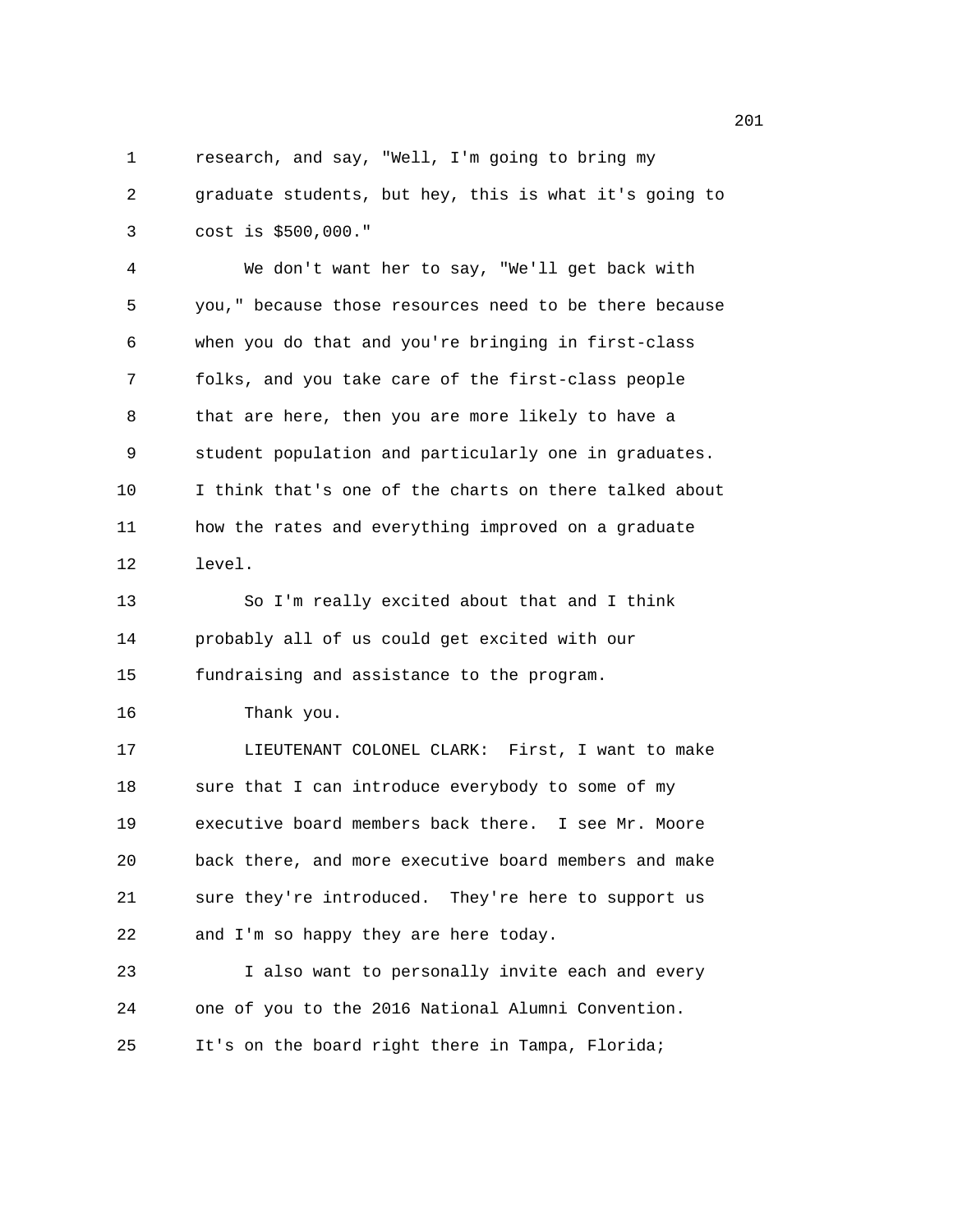1 May 25 through the 29th. We will also be meeting the 2 FAMU Foundation will be a part of this meeting and the 3 thought process would get two of the DSOs up under the 4 same umbrella at the same times so we can kind of talk 5 this thing out and move this thing forward.

6 So I personally invite you to the convention. 7 We're going to have a good time, but we're going to 8 meet and raise some money. We are committed to 9 raising half-million dollars. It will culminate on 10 that breakfast, that Friday morning, the 27th. I 11 think that is the date -- the 28th, I'm sorry -- and 12 we will raise this these dollars, and we're going to 13 use them right away, okay? We'll pull together a 14 scholarship committee along with members of the 15 University and figure out which students that need 16 help right away. So that's step one.

17 And then we'll go on to whatever next project the 18 University needs our help with, and we're committed 19 with VP Cotton and making that work.

20 Last thing is membership. We're going to drive 21 the membership. I'm going to ask each and every one of 22 you to become members of the National Alumni 23 Association. So I'm coming to you, so I'm going to 24 publicly say that today, and we're going to have to 25 get those numbers up.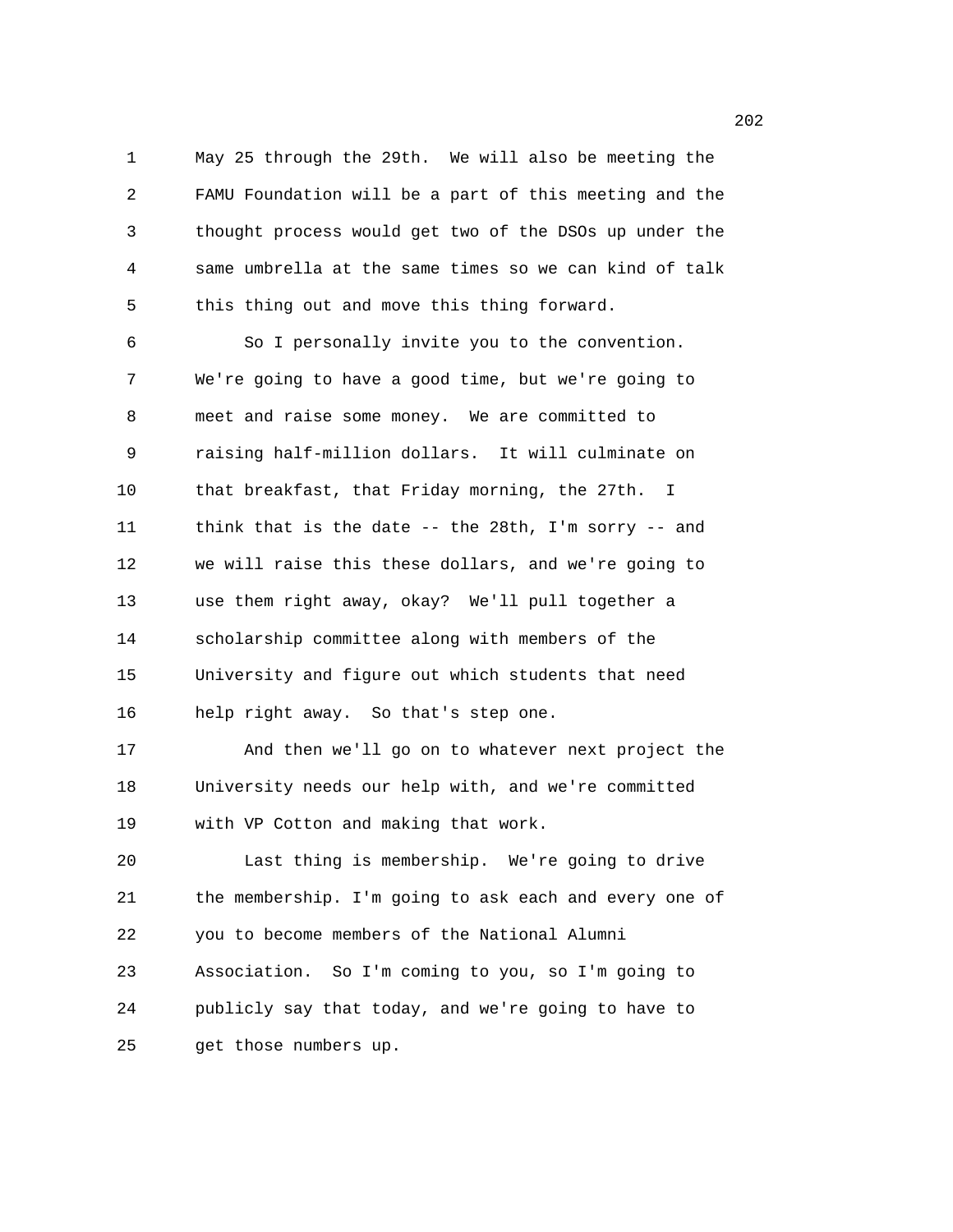1 Thank you so much for all the help you do. 2 CHAIRMAN WARREN: Trustee Graham. 3 TRUSTEE GRAHAM: Thank you, Mr. Chair. 4 VP Cotton, wait a minute. You mentioned 5 scholarships earlier. I wanted some clarification on 6 the Strong Finish Scholarship from the President. How 7 do you determine the merit or priority for students 8 for funding throughout the school year? 9 VP COTTON: I think that's probably a question 10 more appropriate for the President and Dr. Hudson. 11 PRESIDENT MANGUM: The Strong Finish Scholarships 12 are scholarships that we have raised funds for 13 students that finish Florida A&M University in four 14 years, that came here without any scholarship or 15 merit-based funding. That's to say they have paid 16 their way and they did it in four years. They came 17 and they primarily financed their way through loans. 18 I have an additional set of criteria that deals 19 with the income level. These are all Pell and Pell 20 eligible students. That's for the Strong Finish 21 Awards, and that was provided through the gift 22 agreement from the philanthropist who provided the 23 resources. So we are string finish awards to those 24 students in that income level.

25 We have a High Achievers Award. We have two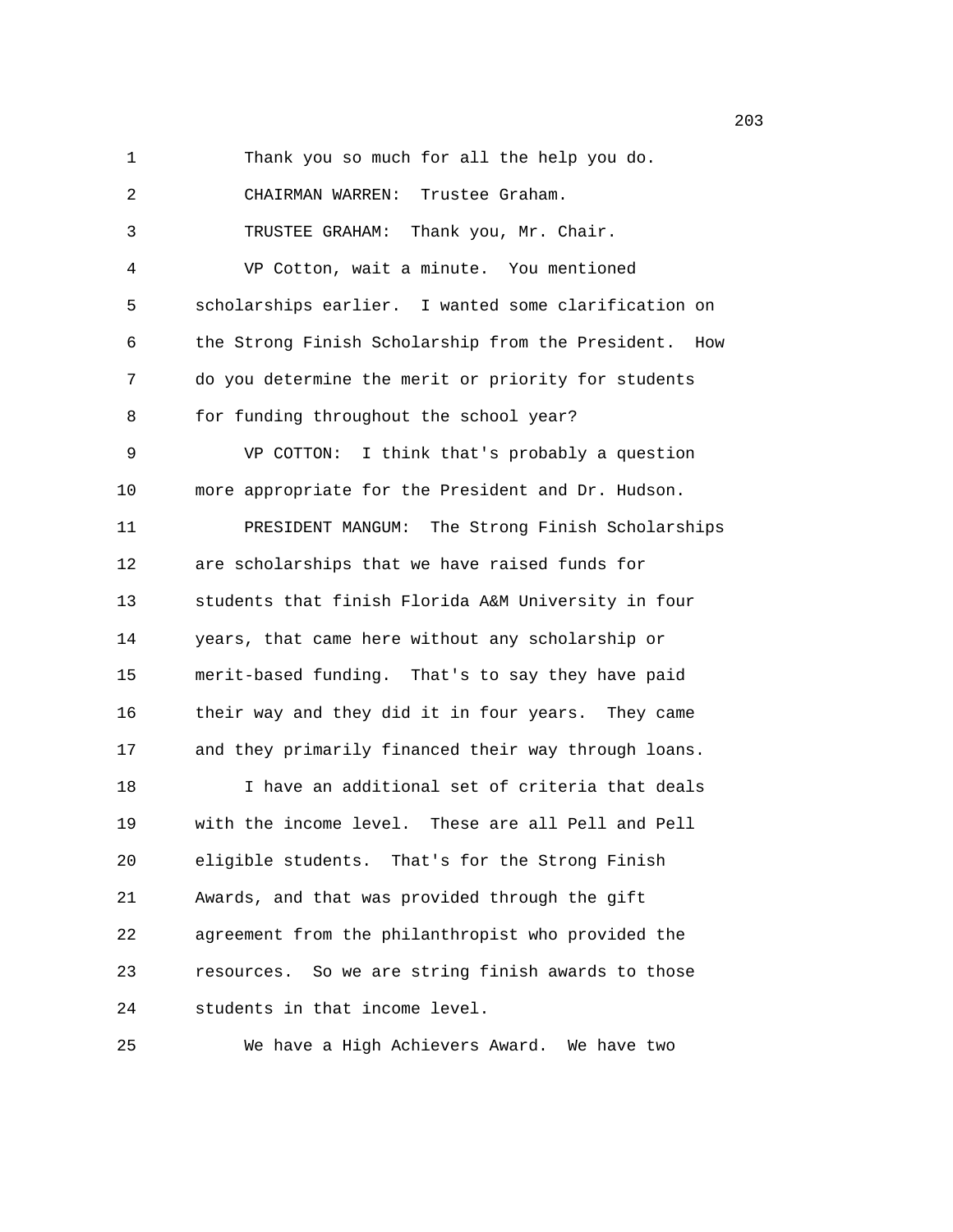1 levels of high achievers that are primarily -- awards 2 used for retention. Those are also restricted based 3 upon donor requests. One set of High Achiever Awards 4 has to do with rising sophomores and rising juniors; 5 the primary purpose is to increase our retention 6 rates.

7 The Board of Governors performance criteria 8 suggest that students that are retained and have a GPA 9 over 2.0 counts for our matrix, but the students that 10 are able to transfer are the students that typically 11 have a 3.0, 2.75 and higher GPA, so we provide awards 12 to those students in the year that they're coming back 13 to pay tuition. That is also moderated by income, 14 Pell-eligible students. And I have another donor that 15 provides, and that's under \$40,000 in household 16 income.

17 We also have another donor that provides 18 scholarships to students that household income goes up 19 to \$80,000, because they're trying to effect some of 20 the middle income students that might be right on the 21 edge, and they're provided with the same type of 22 criteria. Students with 2.75 or over, and those 23 awards are based upon the amount of money we have 24 availability in the pool, and we award them based upon 25 the level of GPA.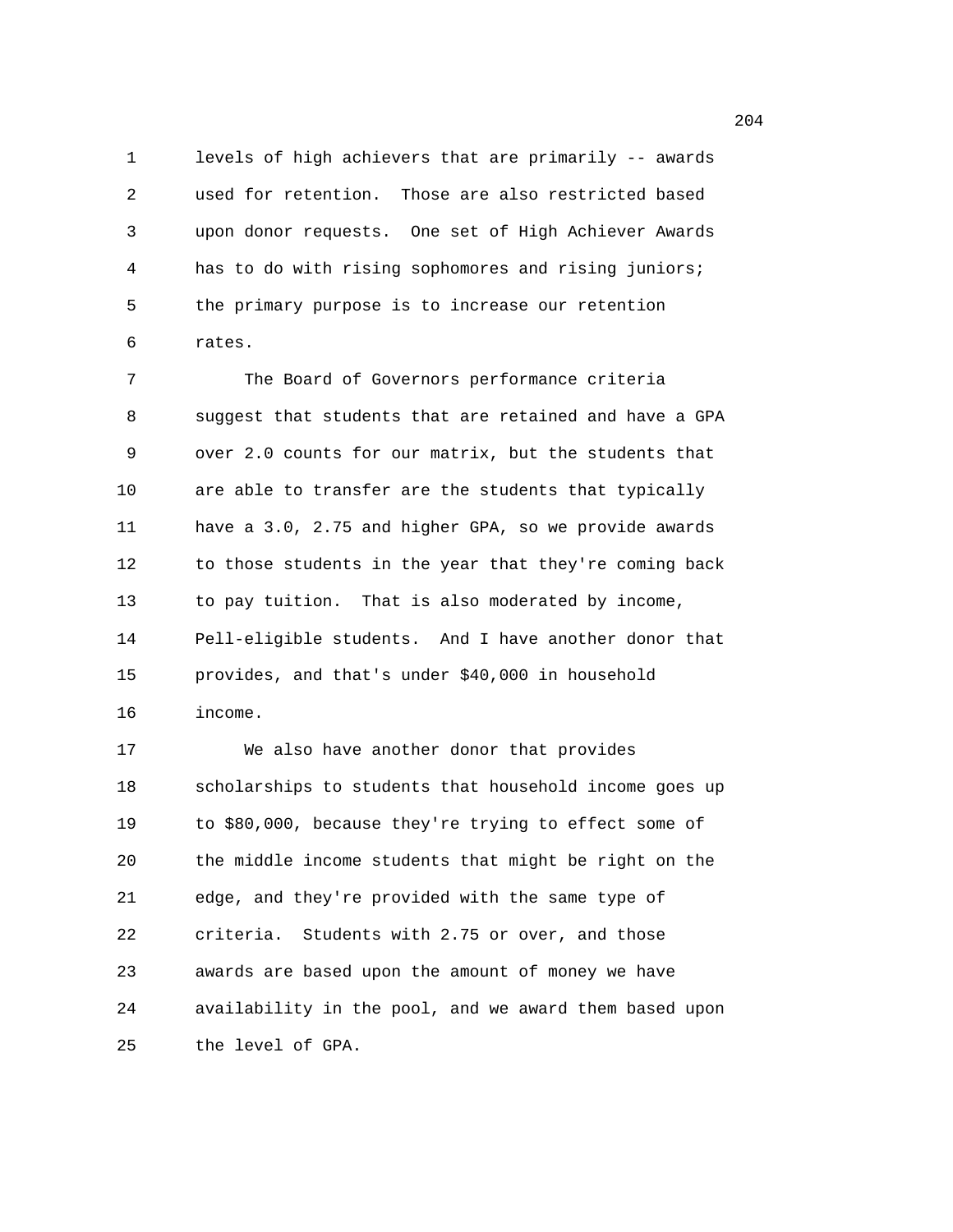1 So for example, last year, a student with over a 2 3.5 GPA would have received \$5,000. Student that was 3 3.0 may have received four. And 2.75, so it's a 4 graded scale, so we give out all of the money we get 5 out every year to the students that meet those 6 ccriteria for retention.

7 TRUSTEE GRAHAM: Thank you, Madam President. 8 Maybe I should reset my question or share the 9 scenario. I was asking on how it's divvied out or 10 given throughout the year, because I know in the past 11 I've sent some students to your office for assistance, 12 and they're saying they can't get it at this time or 13 they'll be placed on a priority list. More 14 specifically, one of the young ladies working in the 15 President's dining room today was eating with some of 16 my colleagues on the Board, and they were just having 17 a conversation with her, and she shared how she has 18 one more semester left but she has a couple of 19 thousand dollars owed so she can't register to 20 complete her last semester.

21 And a similar situation has happened to a former 22 FAMU student leader, with a resume probably second to 23 none in the history of student leadership. But he 24 graduated in December and can't get his diploma to 25 start his job because he has a balance. So what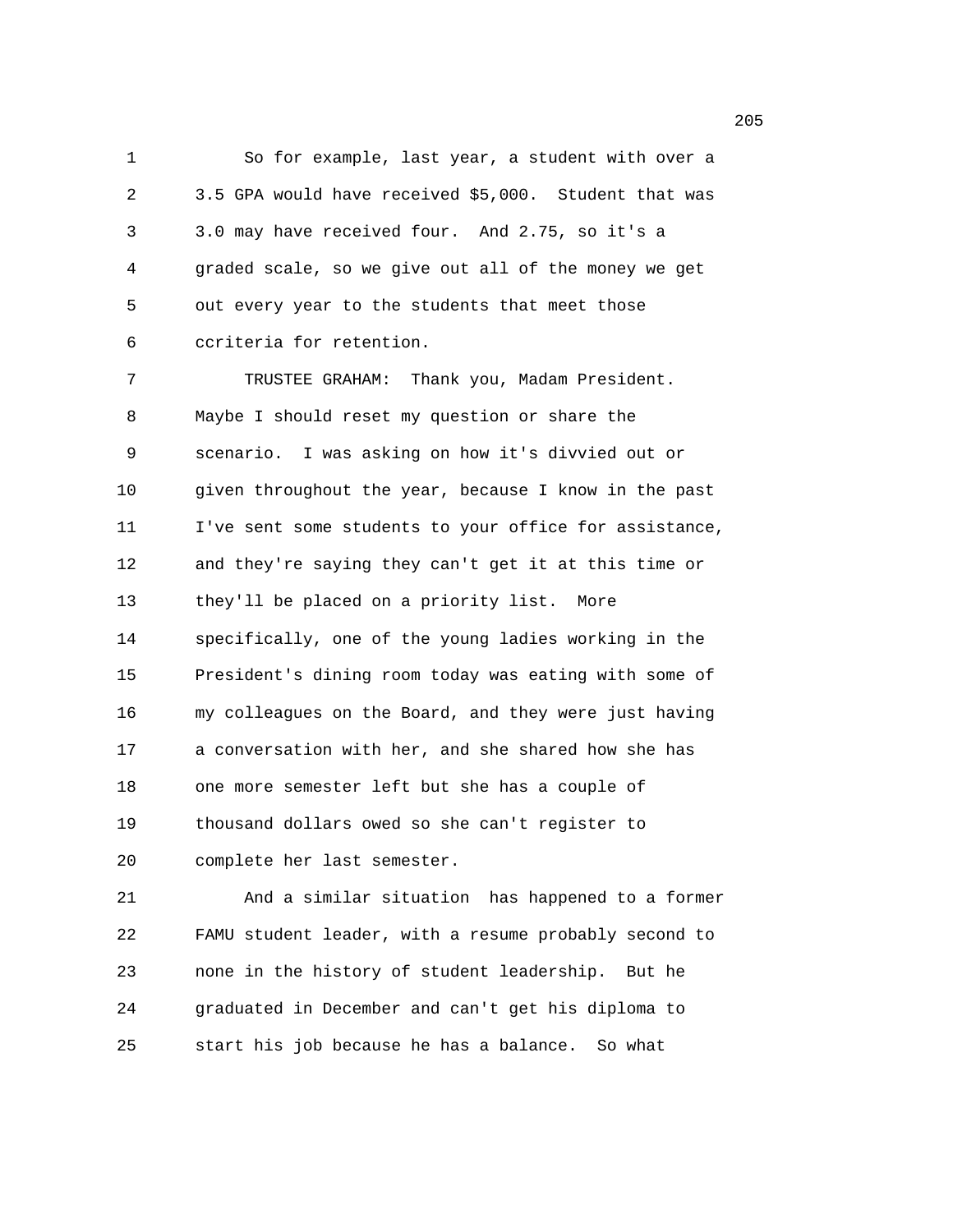1 systems are in place, or how can these students get 2 these scholarship funds so they can move forward? 3 VP COTTON: One of two ways -- one is I would 4 invite and I would be glad to talk with you 5 specifically about that as soon as the meeting is 6 over.

7 But in general, as you are probably aware, as 8 long as the student has at least a 2.0 GPA, we have 9 numerous scholarships that are available throughout 10 the year and that are administered at different times 11 of the year. But by and large, as the President 12 implied, the overwhelming number of our scholarships 13 are dictated by the donor intent, and as long as the 14 qualifications is there and as long as the funding is 15 there, we try to work directly with the students. 16 But without dealing specifically with what, I 17 would recommend in this particular situation is you 18 and I talk. I was going to say, Dr. Hudson and I talk 19 almost weekly about situations, because we get calls 20 almost every day from parents who say, "My child is 21 eligible for a scholarship. Why didn't my child get a 22 scholarship?" And there's always a back story.

23 But where it's possible we try to work as 24 intimately as we can if the money is available, and if 25 the money is available. but specifically, Dr. Hudson

en de la construcción de la construcción de la construcción de la construcción de la construcción de la construcción de la construcción de la construcción de la construcción de la construcción de la construcción de la cons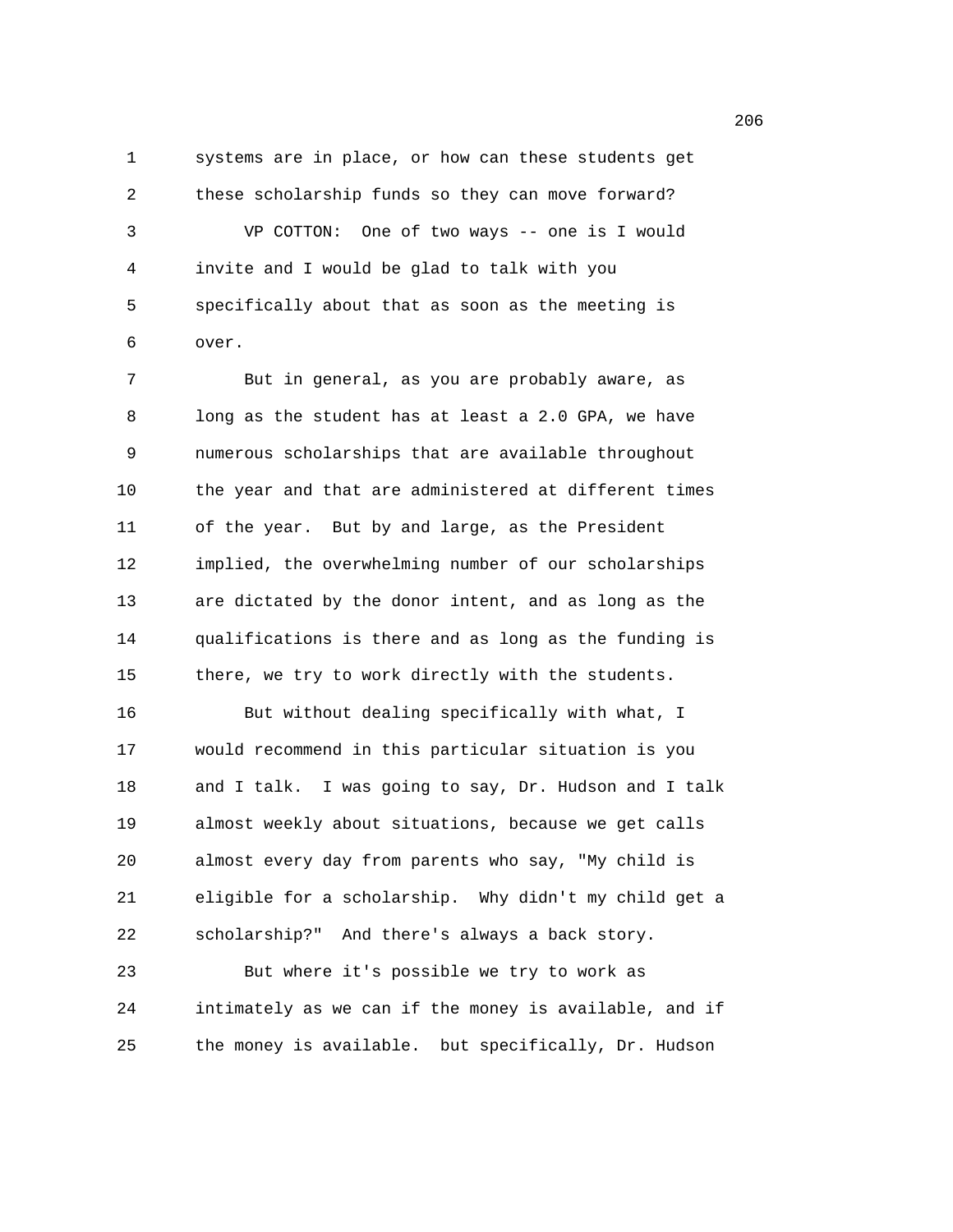1 probably has a better understanding.

| 2  | DR. HUDSON: Specifically with students, there is       |
|----|--------------------------------------------------------|
| 3  | a variety of why students won't get scholarships. And  |
| 4  | we're talking about scholarships, but in many cases it |
| 5  | financial assistance. There's a very big difference    |
| 6  | between scholarships and financial assistance, and a   |
| 7  | lot of our students may not fit what the criteria what |
| 8  | the donor money had specified it for. But the          |
| 9  | University does a great job in providing financial     |
| 10 | assistance, and that's through the Office of Financial |
| 11 | Aid or through the Foundation.                         |
| 12 | It also depends on the amount, because you have        |
| 13 | some outstanding amounts that could be up to \$11,000, |
| 14 | and there's not financial assistance or Foundation     |
| 15 | scholarships that's going to cover \$11,000 for a      |
| 16 | student.                                               |
| 17 | So it depends on the scenario and the situation        |
| 18 | that the student is in, whether or not we can be able  |
| 19 | to help them. Through financial aid, you know there's  |
| 20 | a cap. We can't exceed that cap, and so many of those  |
| 21 | students have exhausted the financial aid to be able   |
| 22 | to assist them because they have taken out loans,      |
| 23 | specifically our out-of-state students, and have       |
| 24 | exhausted their budget or their budget for that year.  |
| 25 | So we don't want to go back down that path of          |

207<sup>2</sup>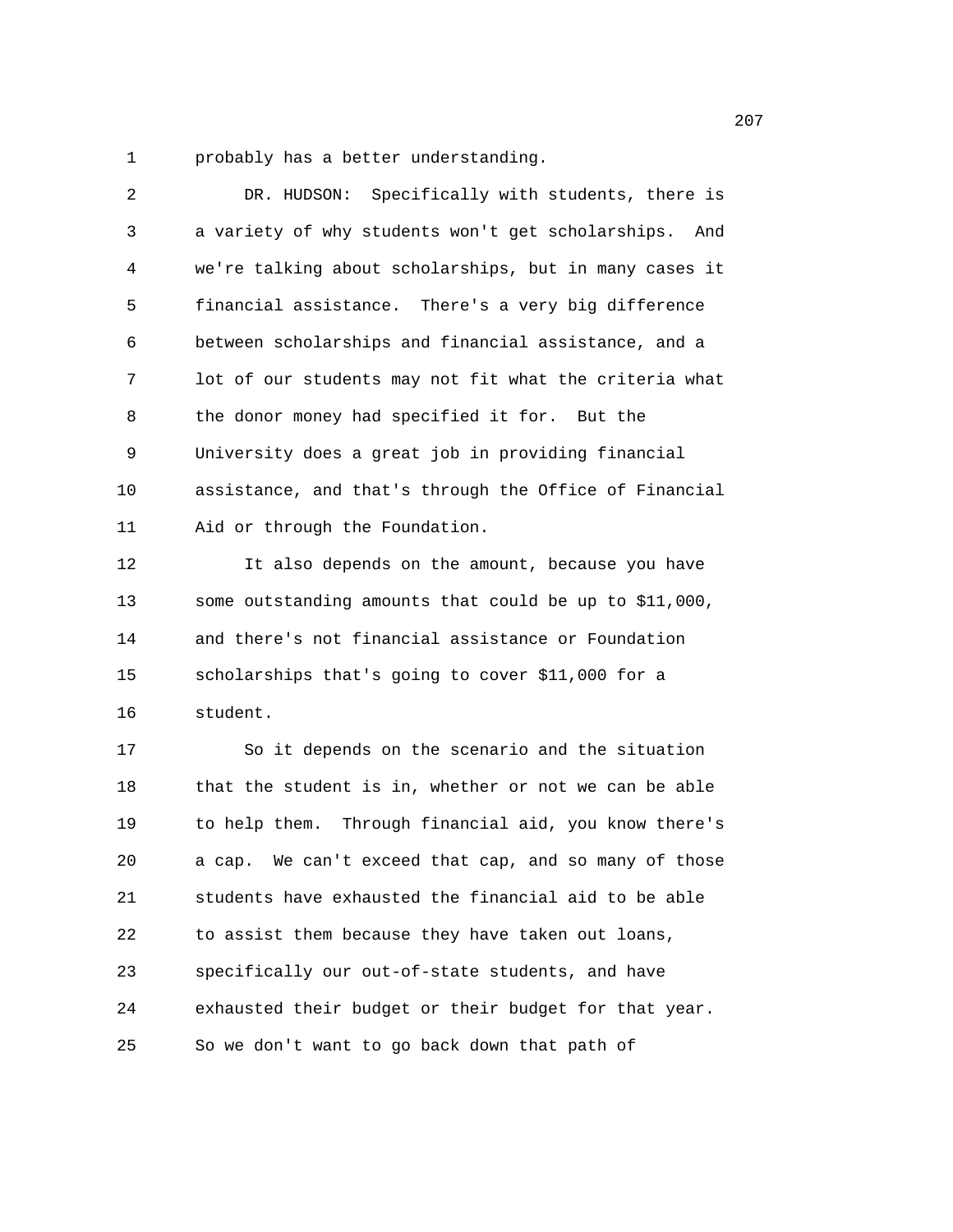1 assisting those students and have to repay that money.

2 CHAIRMAN WARREN: So Dr. Hudson, let's see if I 3 can help in the answer to Trustee Graham.

4 In the same way that you receive federal dollars 5 for financial aid to students, they come with some 6 constraints for rules of distribution of those 7 dollars. Similarly, when you get a dollar from a 8 donor with restrictions but restrictive funds, the 9 donor typically articulates how the money is to be 10 spent or disbursed based on a certain criteria. It is 11 what you were talking about earlier, the discretionary 12 dollars or unrestricted funds, that would allow you to 13 respond to a student request that comes through VP 14 Hudson's office.

15 And then he talks to you about the resources we 16 can use to help the student out. Those are the 17 discretionary powers. And also, let's be clear about 18 this: The Foundation is not the maker of financial 19 aid. They don't make scholarships. They fund them at 20 the request of the donors.

21 So your role, Mr. Cotton, is to, in raising 22 money, to satisfy the strategic objectives of the 23 University; one of those is financial aid and/or 24 scholarships to students, but you're not a 25 decision-maker on who gets it, nor should you be the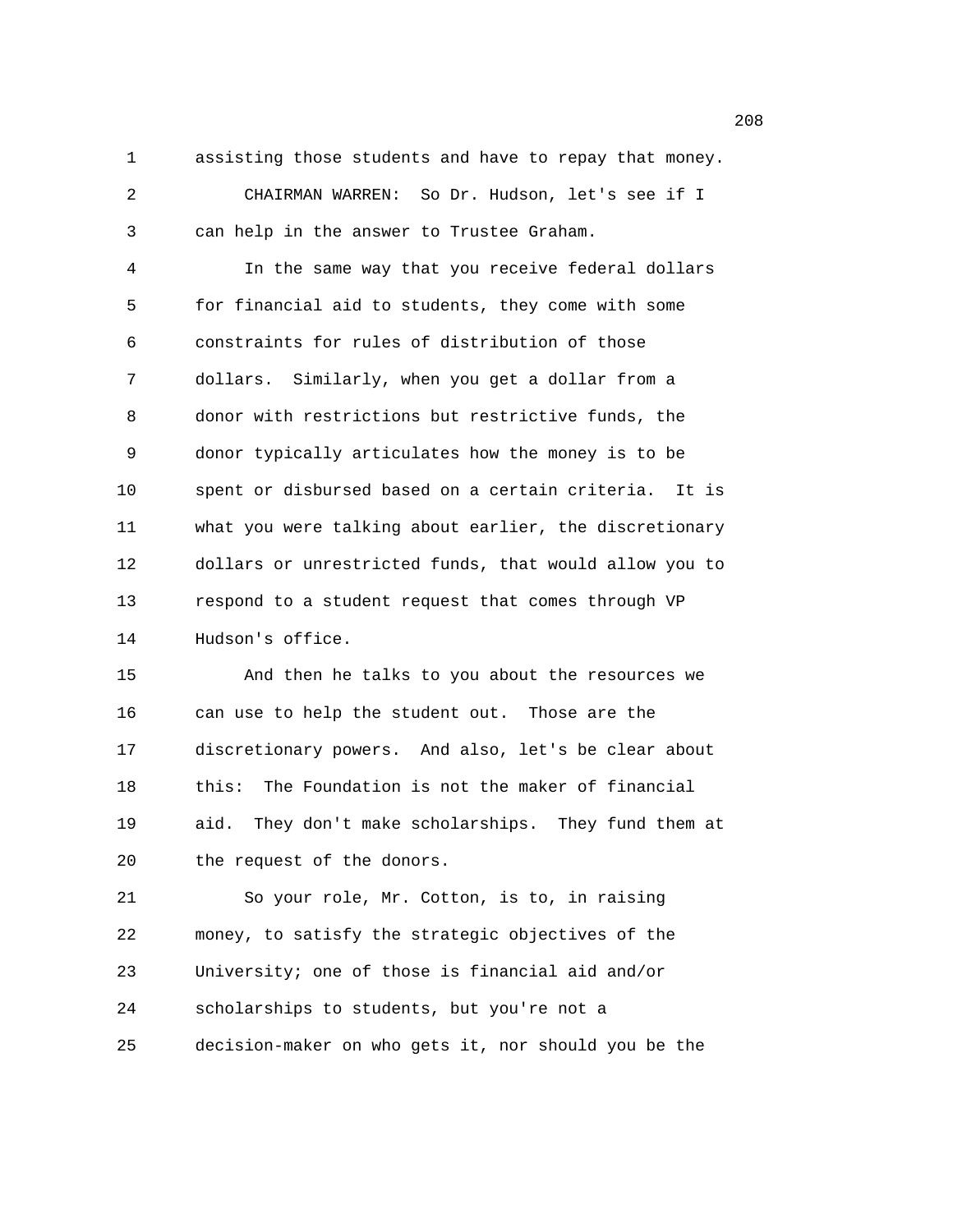1 conduit for which they come. And if you did get one, 2 hopefully what happens is you refer it back to 3 Dr. Hudson. That's his role with financial aid and 4 financial assistance to students. But for clarity 5 purposes, donors -- you know, it was an interesting 6 point over here. If Colonel Clark is successful in 7 raising this half-million dollars, this half-million 8 dollars is going to come as restricted funds. It's 9 for students of a certain type.

10 You will have the audit type that walk in the 11 door that says, "I need \$11,000," and have no fund, 12 unless you have discretionary funds, to be able to 13 address that. In my first year on this board, I meet 14 a student who can't get back in the school because a 15 student owed \$9,000. In listening to that story that 16 just happened to be myself and another trustee hearing 17 the story and had the resources in the Foundation to 18 address that need, but that was the donor deciding to 19 use those resources to address that student's need so 20 the student could get back in school.

21 So again, you're the gatherer of the eggs, but 22 you don't decide when they get scrambled.

23 VP COTTON: Let me say this, Mr. Chairman, and 24 I'm glad you said that because it helps people 25 understand. The President and I talked about it, and

<u>209</u>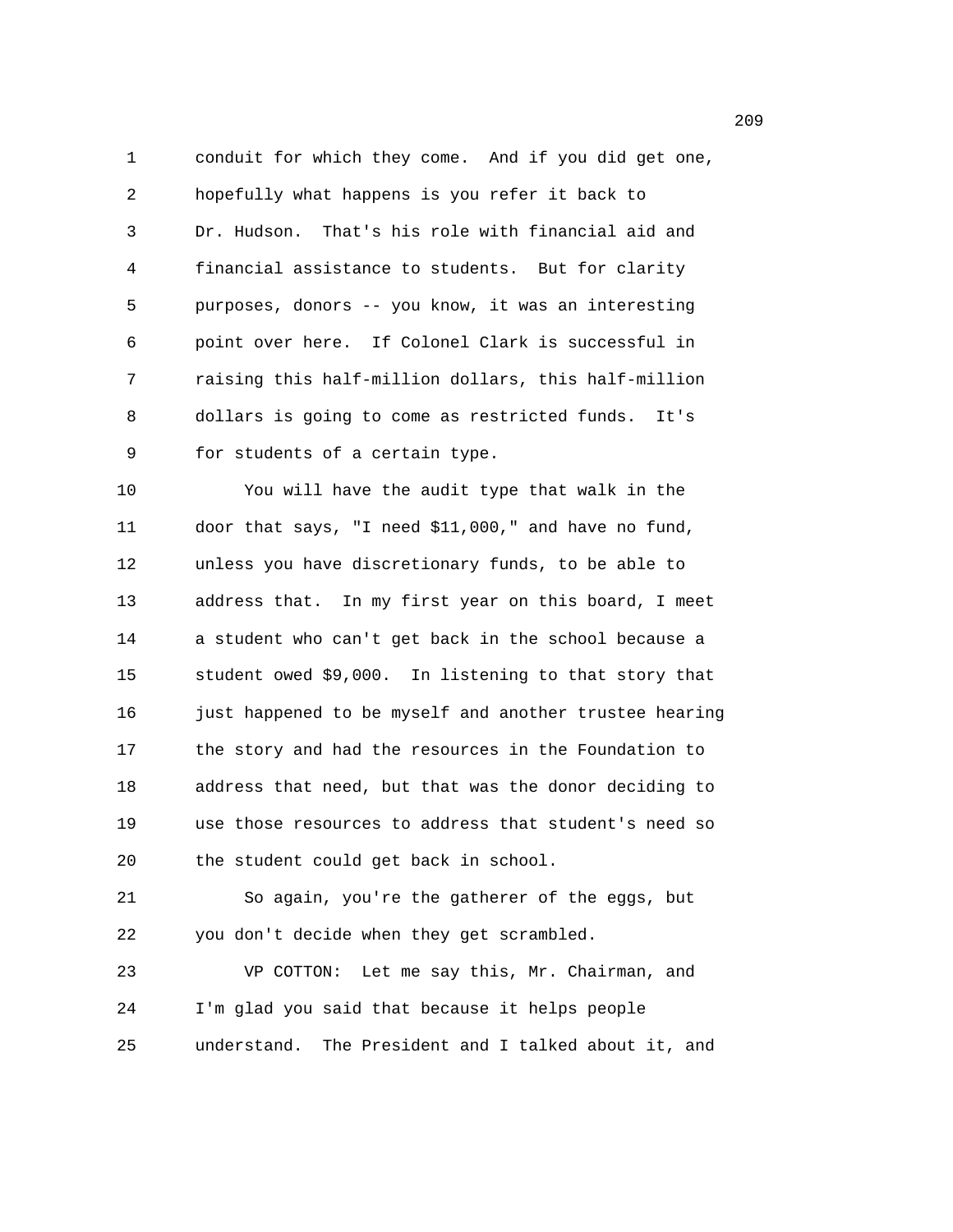1 she made it clear to me, one of the things, one of the 2 challenges we have as a Foundation is to make sure we 3 understand what you just said.

4 When people say, "Oh, wow, \$125 million, we try 5 to make people understand that this -- Ms. Poole and 6 Ms. English and I don't sit around and receive 7 proposals and fund proposals. That's not what we do. 8 Donors give us money, it's specified what the purpose 9 of that money is for, and then we have to respond to 10 what the donor says. It's not to the major and the 11 focus of the donor and the gift, okay?

12 TRUSTEE LAWSON: So one quick question. How are 13 the students made aware of the respective criteria? 14 So if a person puts money aside for students from a 15 certain geographical area, how do the students become 16 aware of what's available to them?

17 DR. HUDSON: The Foundation has a portal where 18 students can go and apply for scholarships, and it 19 lists was the criteria area for those scholarships. 20 TRUSTEE LAWSON: So the student has to take the 21 initiative to go to the portal if they're looking 22 for -- 23 VP COTTON: And one thing we are doing, Trustee

24 Lawson, is we have improved the scholarship portal, 25 and to the credit of people like Trustee Graham who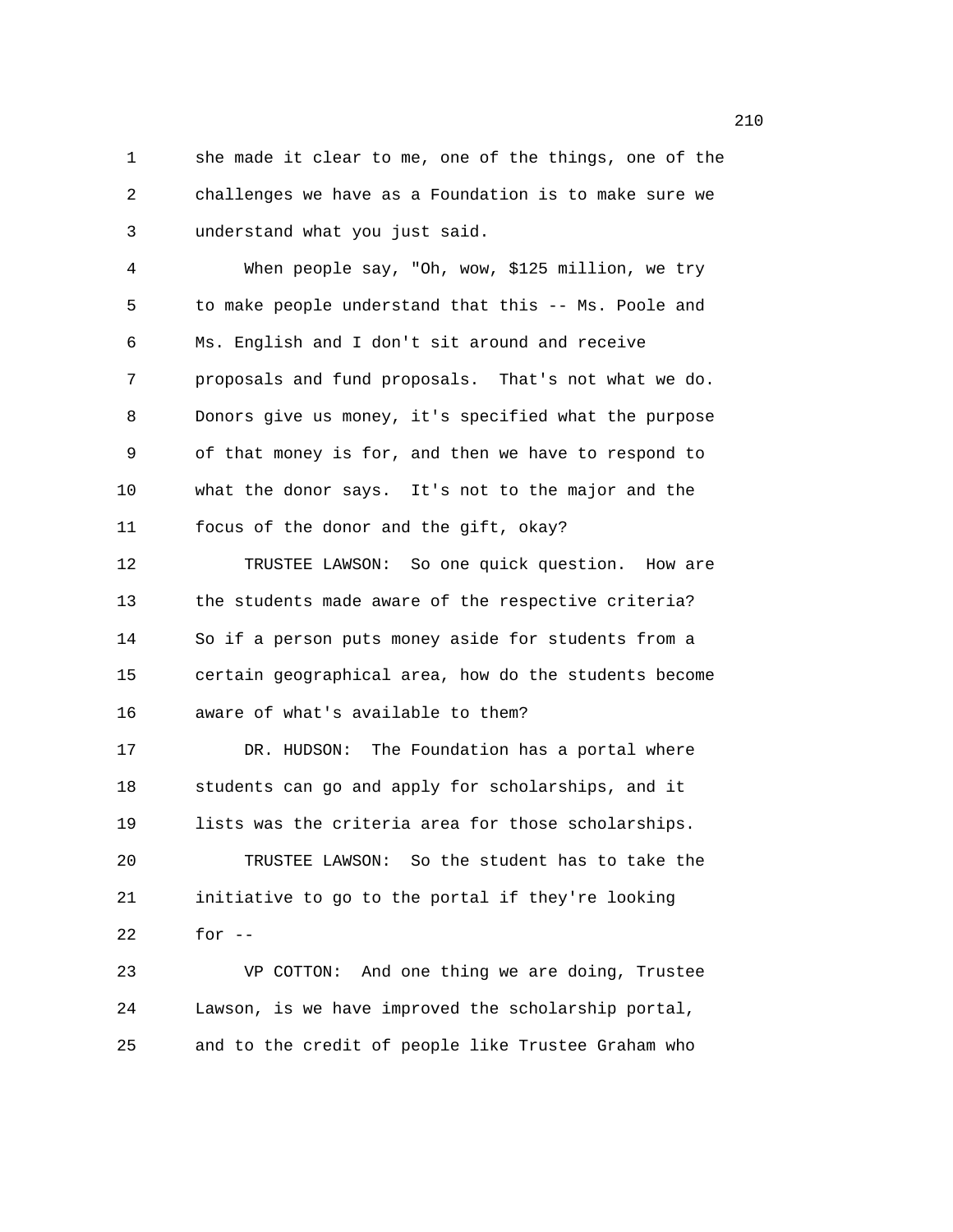1 has held our feet to the fire, we are doing a much 2 better job of making sure the students are aware of 3 the portal. The portal will talk to you about 4 eligibility, it will talk to you about what types of 5 scholarships are available, and what the application 6 dead lines is and what the criteria is. 7 PRESIDENT MANGUM: I would like to add, though, 8 for the Strong Finish Awards, that we give at 9 graduation that pays down portion of the students 10 loans, there is no application process, other than 11 they apply for graduation. We run the records and see 12 if they've been here and completed in four years, and 13 if they have outstanding loans, based upon the 14 resources we pay down up to 50 percent of those loans, 15 directly to the bank. 16 TRUSTEE LAWSON: But that's different than where 17 a donor has earmarked their dollars to go to a 18 specific type of student. 19 PRESIDENT MANGUM: That's correct, right. 20 TRUSTEE WASHINGTON: Just a quick recommendation. 21 Is there a way to put on the portal, also, on the 22 financial aid or student services page as well, so 23 students don't have to take an extra step as they're 24 already applying for financial aid. 25 DR. HUDSON: It's on the financial aid website.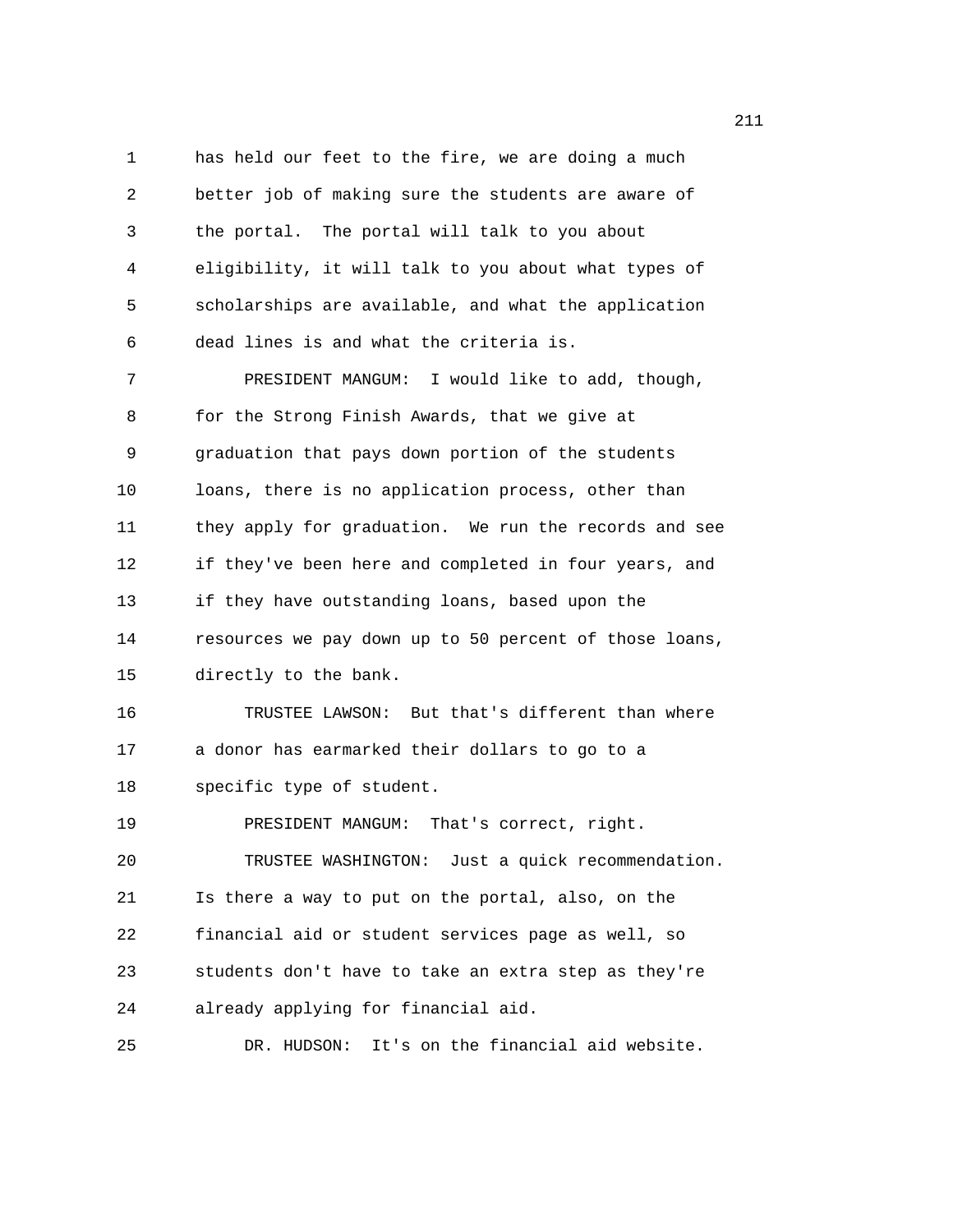1 CHAIRMAN WARREN: Thank you, both.

2 TRUSTEE GRAHAM: Is the portal up and running? 3 VP COTTON: Yes. 4 TRUSTEE GRAHAM: Okay, because I heard it wasn't. 5 What's the link for it? 6 VP COTTON: Why don't I send that information 7 directly to -- assuming it goes to the Board, I'll 8 send it to the Board Liaison and make sure we get that 9 out. 10 Dr. Hudson just said we'll send it out FAMU info, 11 okay? 12 CHAIRMAN WARREN: Okay, thank you. 13 Government Relations and Research. VP Moore. 14 VP MOORE: Mr. Chairman, Madam President, members 15 of the Board, new members of the Board. I'm Timothy 16 Moore, Vice-President of Research. It's a pleasure to 17 be before you today. I actually have two hats on 18 today. I have a government relations hat, and I have 19 other responsibilities for research enterprise, which 20 includes intellectual property as well as our overall 21 research goals for the University. 22 What I would like to talk about first -- and I 23 didn't put it in my slides, I apologize -- is just an 24 update on our legislative activities within the state.

25 At present, we're in the final couple of days of our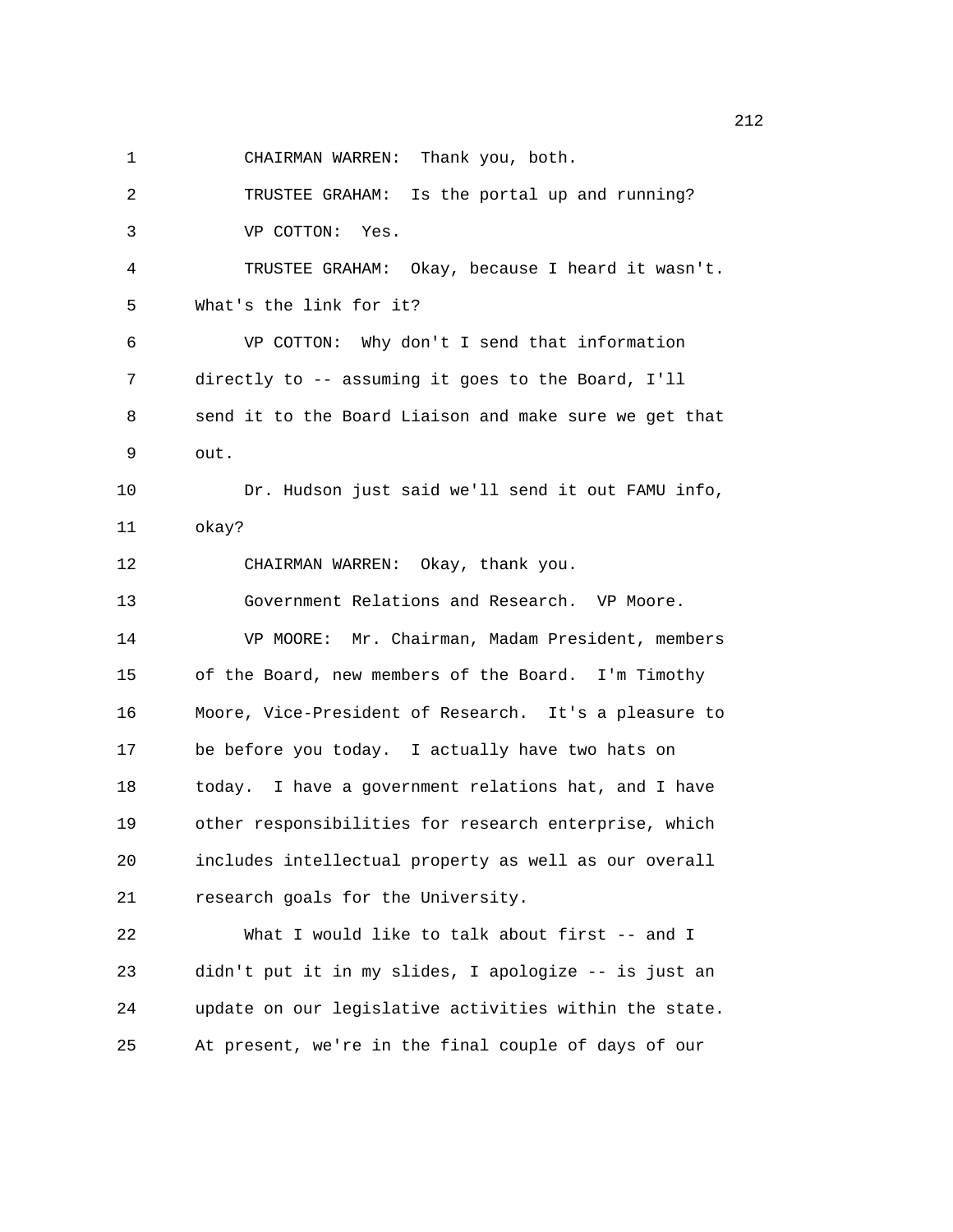1 state legislative session. We are very thankful to 2 our legislators for the help they have given us this 3 year, although we're a little bit disappointed we're 4 not getting all that we asked for.

5 Right now, we have 6.5 million dollars in PECO 6 funding that has been added to last year's amount for 7 our Student Services building, which we believe will 8 accelerate the work of Dr. Hudson and others around 9 the university to insure that our students have one at 10 one point stomping for their activities as it relates 11 to student support.

12 We also have been able to convince legislators 13 \$1.5 million in recurring funds for our Crestview 14 campus, so that our pharmacy program there will remain 15 whole and intact going forward. One other piece of 16 legislation that is in place, is a discussion around 17 industrial hemp research. The universities that have 18 land grant programs, ourselves and Gainesville, 19 Florida, have land grant missions. We are being 20 granted, looks like if the language goes through 21 and the Governor does not strike it, will be approved 22 to be engaged in that kind of research, and we'll talk 23 about that in just a few moments.

24 I would like to, with your permission, Mr. Chair, 25 go into my slides here for the committee and then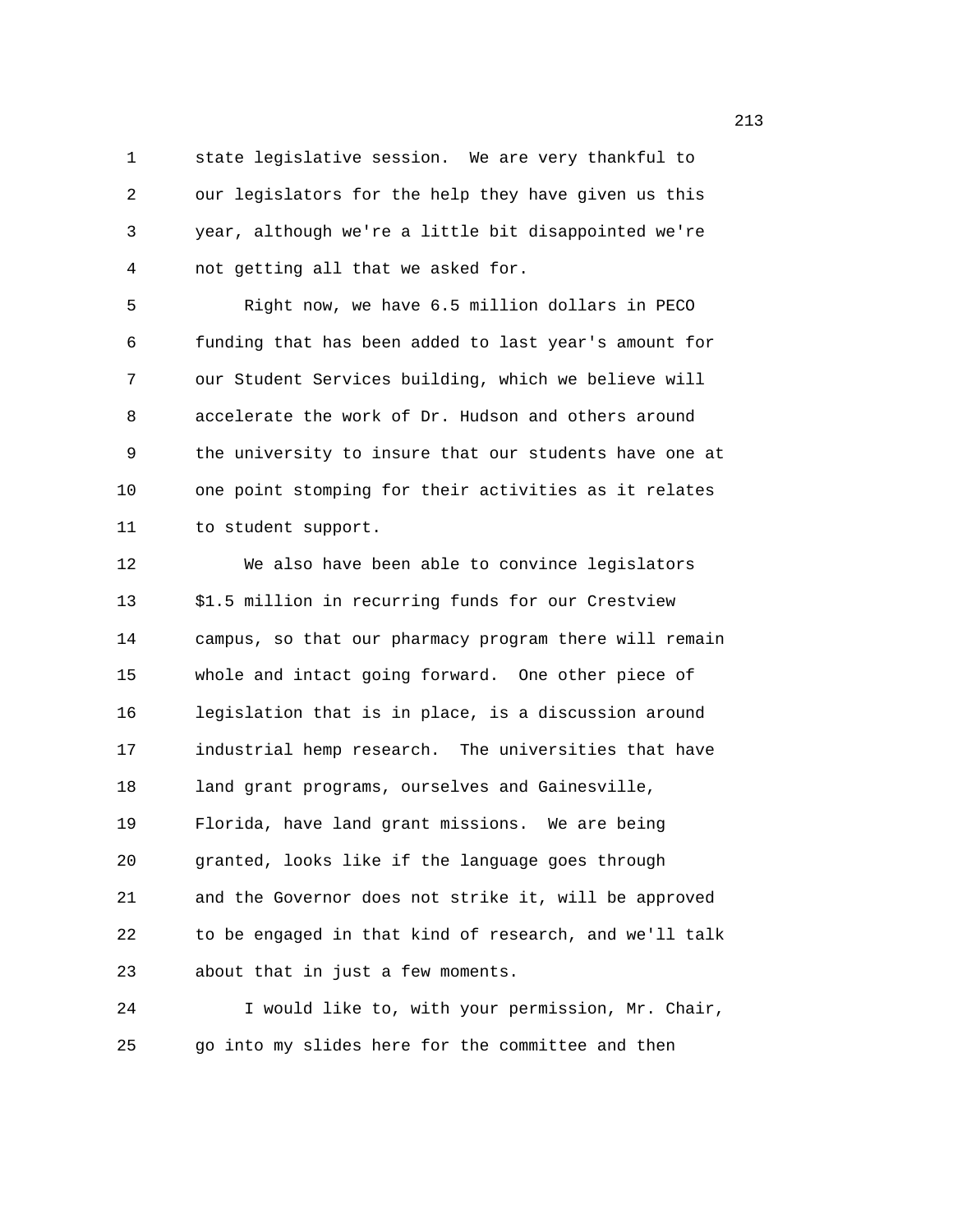1 answer any questions you might have. So let me see if 2 I can get this running.

3 All right. My job today is to give an update on 4 research enterprise here at Florida A&M University. 5 Busy slide, but I want to give a couple of trends. 6 I'm a big believe in data, and so I want to make sure 7 where we are and where we're going.

8 Prior to my arrival, going back two fiscal years, 9 we were essentially flat in our research awards at 10 approximately \$42 million. Last year, we had a 11 significant uptake of almost 10 percent to 47 million, 12 and I've drawn a dash line to show we're projecting 13 right now around the 49 to 51 million range for this 14 coming year, and that would be a very sizeable jump 15 for us.

16 But the most important part of this is like 17 commodities futures. As you look through our future 18 activities -- i.e. our proposals -- our proposal 19 volume is exploding out of the gate. Right now, we're 20 sitting at approximately \$121, \$122 million, in 21 proposal volume to date. That should put us on track 22 for 140 million-plus in proposals. With a wind break 23 of 43 percent on average you can do the math, and we 24 will be in the high fifties or the next year and the 25 year after upon award of these contracts.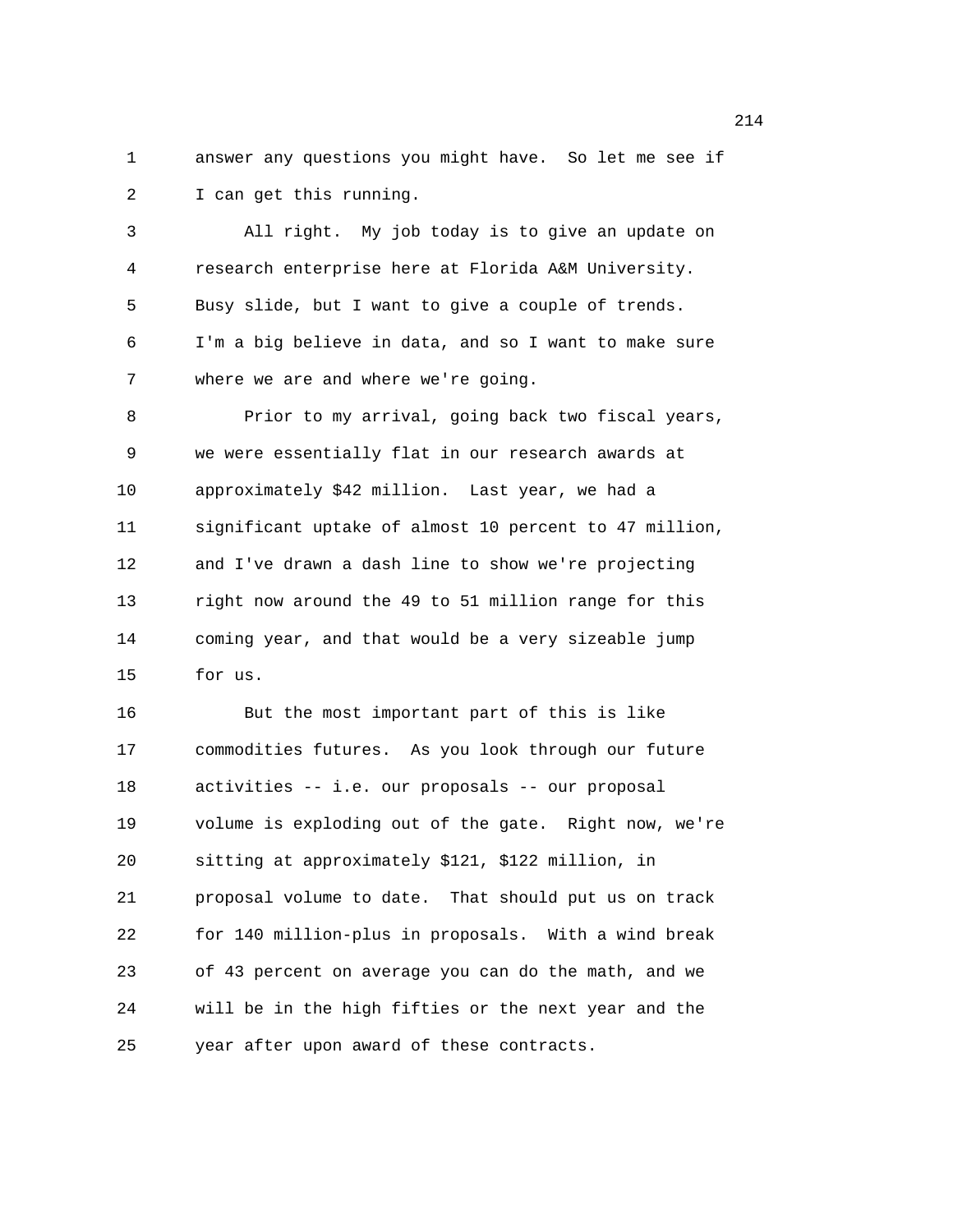1 That's very, very important, because what that 2 significants is two things: One is that we're highly 3 competitive. The second thing is that our faculty are 4 becoming very much engaged in writing proposals. And 5 I want to credit the President, the Provost, and 6 members of the Board of Trustees for considering some 7 ideas that I have put forth awhile back for finding 8 supplemental pay activities for our faculties to 9 conduct research and engage in scholarly activities. 10 With the help of the Provost's office, we think 11 we will have that to the Board for vote for 12 consideration and review in the June time frame. 13 That's important. What it will do is allow our 14 faculty to generate additional income based on buying 15 out time on some other salary lines by buying project 16 work. 17 I want to pause for a second, Mr. Chair, and talk

18 about the synergy between what Mr. Cotton does and 19 what Athletics do and what we do in research.

20 For every \$12-and-a-half million of donation we 21 receive, it goes into escrow account, that Mr. Cotton 22 will tell you, we draw a certain percentage that we 23 can use. For every faculty member, that generates a 24 million dollars of fully burdened research work here 25 at this University. We generate the equal amount of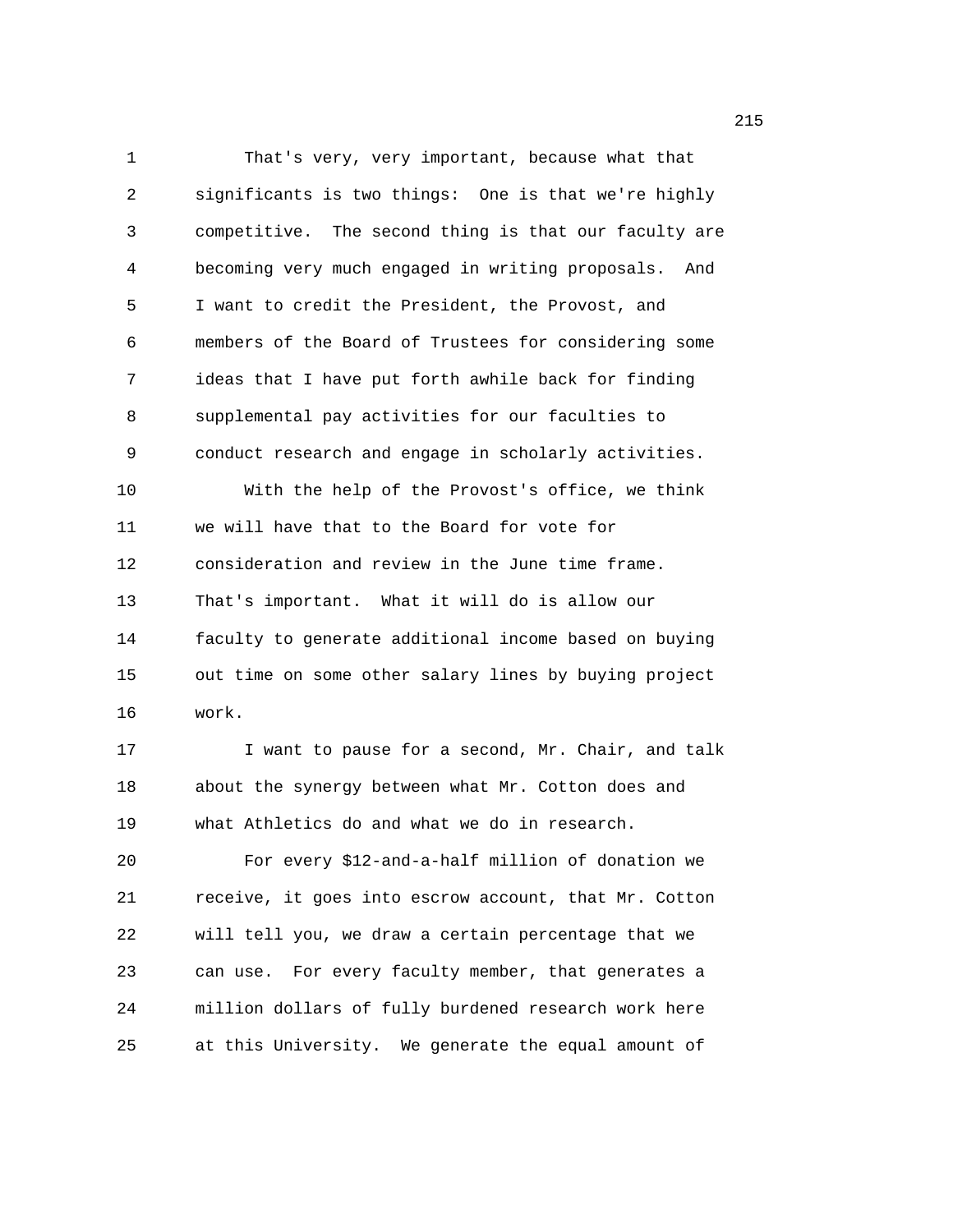1 money, the \$12-and-a-half million dollars that 2 donation money generates.

3 So what you're seeing there is the research 4 enterprise, and the donation enterprise to come 5 together and to compliment each other. That's why 6 when you look at the policies of this University, you 7 can't segregate Research from Foundation, from 8 Athletics, because all of these things intertwine and 9 interplay.

10 I want to also touch on another point, which the 11 Foundation is very, very important, because the more 12 endowed chairs we receive, the more state money we can 13 actually redirected into other areas and activities. 14 Trustee Grable and I have talked on a number of 15 occasions about the start-up packages for new faculty. 16 For an engineering faculty to come in with some note, 17 you're looking at half-million-dollar starting 18 package; biological sciences, a quarter-million 19 dollars. Those are dollars that do not exist right 20 now at this university and we're going to have to find 21 ways to be very creative, both at enterprise and 22 research, as well as the Foundation, to find ways to 23 sponsor that, because that's critical to our 24 sustaining success and march towards research 25 preeminence.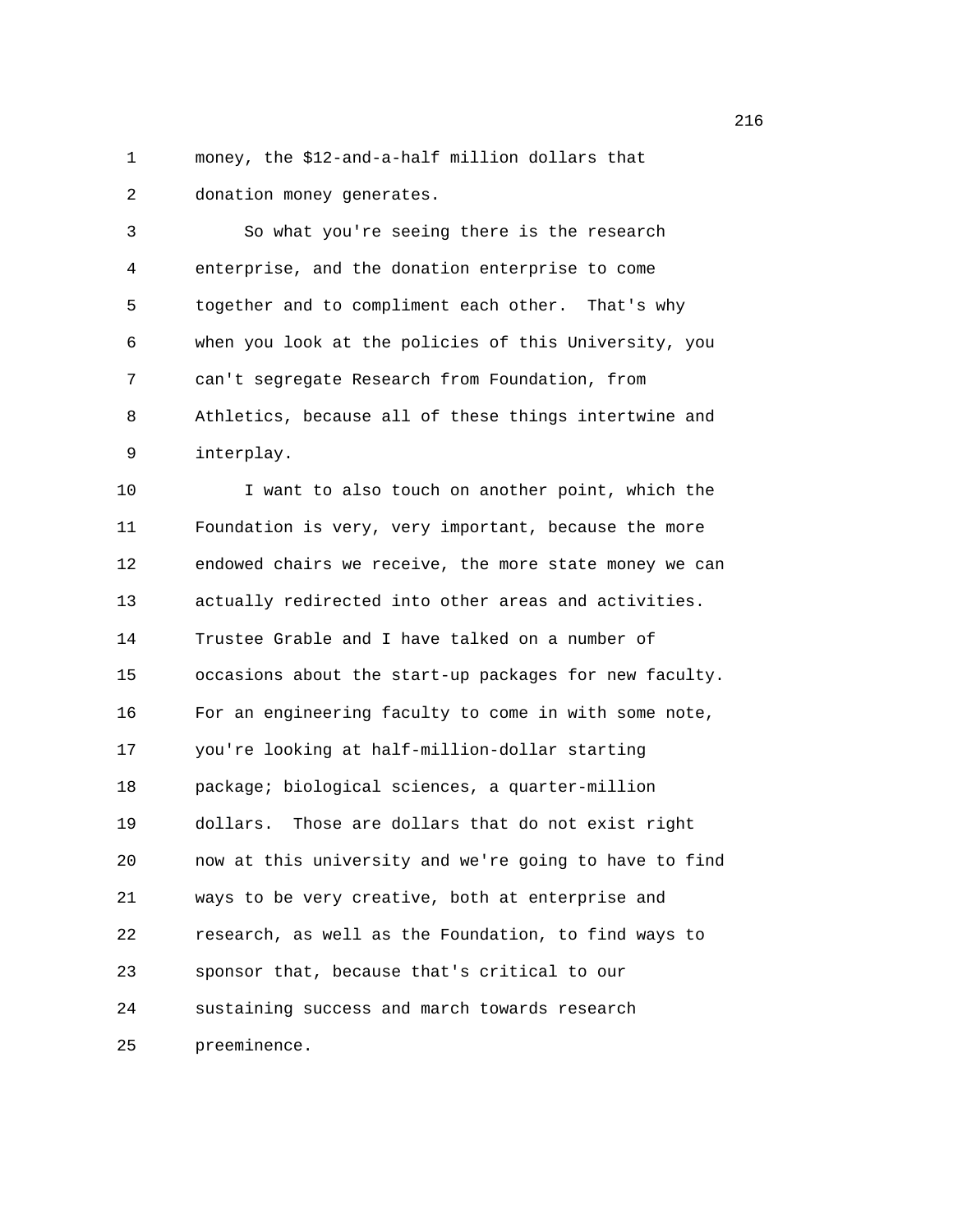1 I also want to point out to you, early in January 2 of this year -- I'm sure the Provost has already 3 shared it with the Board, but I think with the new 4 members it's worth noting.

5 This year, we moved from our Carnegie Level 3, 6 R3, ranking, to our Carnegie Level 2 ranking. There 7 is only four total HBCUs in that category, and with 8 the Number 1 HBCU in terms of research across the 9 United States, that's a significant event. Our 10 Number 2 competitor within the HBCU is \$20 million 11 behind in annual work rate, so we're doing very, very 12 well. And our faculty are exemplary, but we're going 13 to try and clean the obstacles out and make sure the 14 process of getting proposals in goes forward very 15 smoothly.

16 Intellectual properties, another indicator of the 17 health of the University. One of the things I would 18 like to point out to the Board is this. I'm not a big 19 fan of tracking patents. The reason for that is 20 they're very expensive and they take time. I think 21 the greater indexes of success is the area of 22 intellectual property disclosures. That's where a 23 faculty member or a staff member says, "I have an idea 24 and I want to go ahead and file it protective," and we 25 can do provisional filings. We had a drop-off for a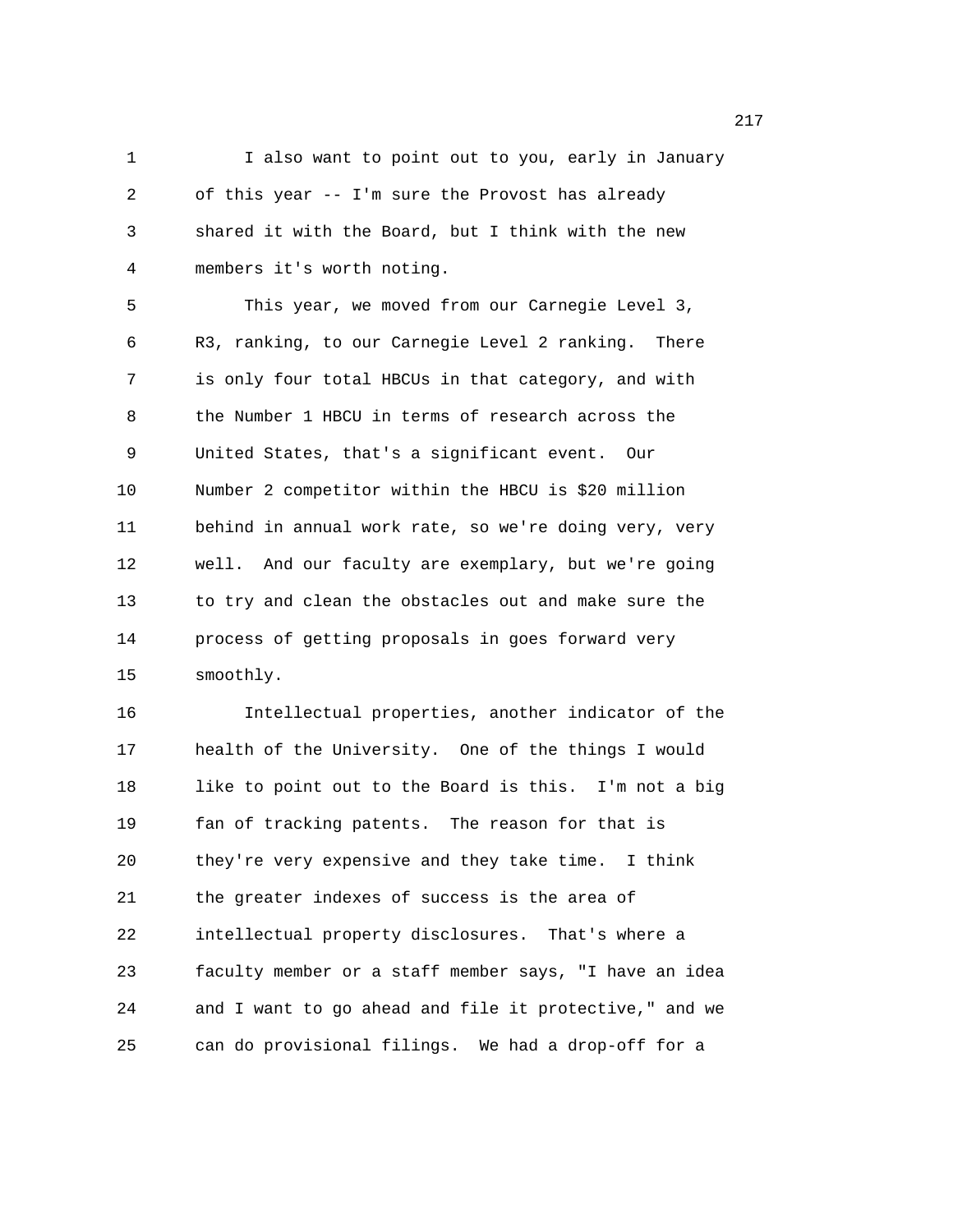1 couple of years, and this kind of U-shaped graph in 2 that we had nobody in our tech transfer office.

3 This past August, I hired Mr. Reece Salisbury, 4 (phonetic), who has been very introduced to The Board 5 previously and has been very energized to go out to 6 our faculty to make sure they're beginning to report 7 their discoveries. We expect that number to grow. 8 Just to give you a thumbnail for the Board of 9 Trustees, for every 10 IP disclosures, we usually 10 generate one patent. So we usually have this one 11 draw down in a funnel shape. So for every one of 12 those disclosures, we get a patent out of every 10. 13 So what that means for us is, as we grow our 14 invention disclosure pool, we have more ability to do 15 license agreements, we have more ability to 16 commercialize, we have more ability to protect what is 17 rightfully Florida A&M's intellectual property. 18 As I indicated earlier, I have a couple of points 19 I'm going to walk through. I apologize for the busy 20 slides. 21 Faculty supplement plan. This is very, very 22 important. I think it's another reason our faculty 23 are taking off on writing proposals; they're 24 anticipating that the Board will support this measure,

25 and I would urge you to give it full weight and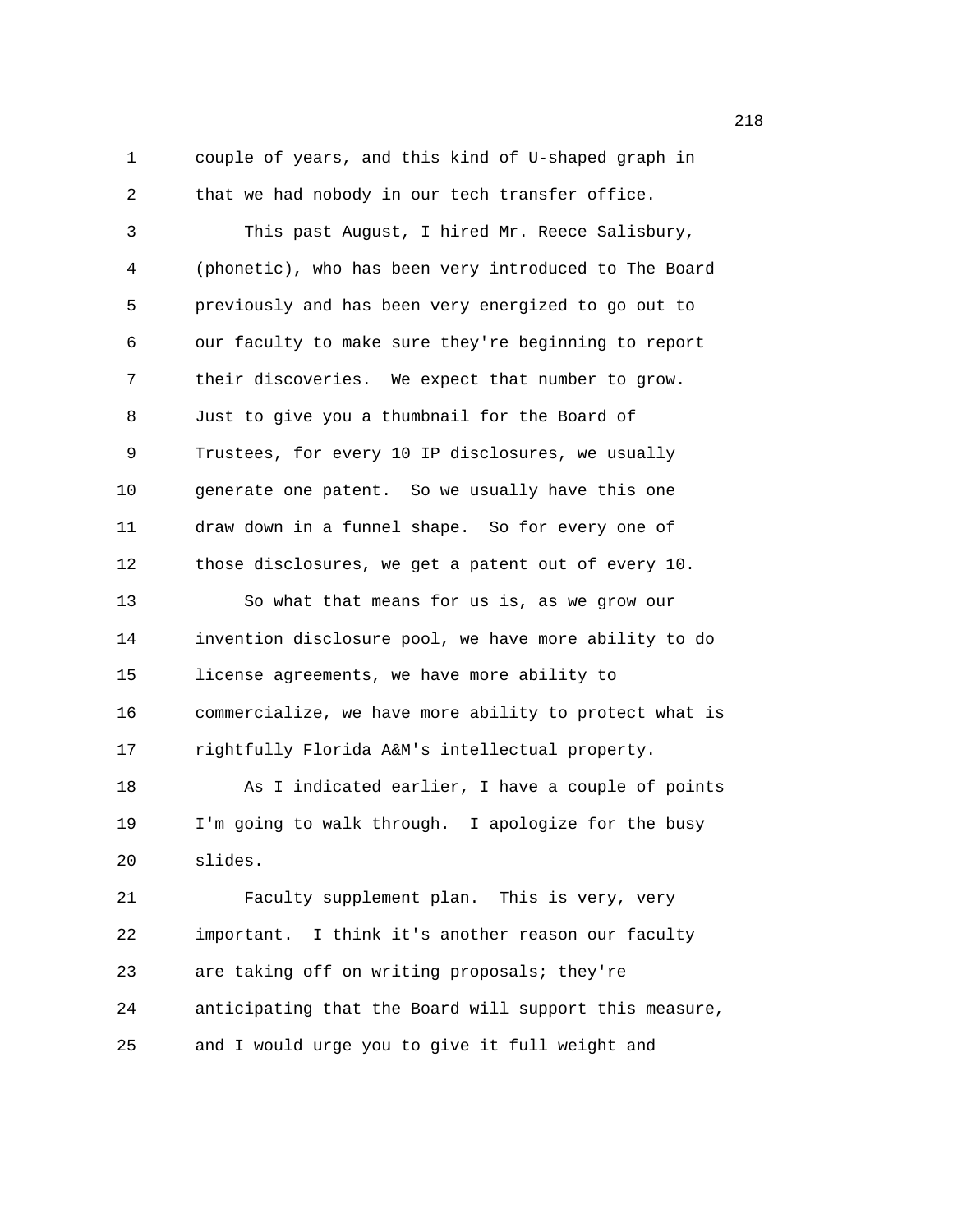1 consideration. It's an innovative mechanism.

| 2  | What I would also like to point out to you is my       |
|----|--------------------------------------------------------|
| 3  | colleagues, in the research phase at Florida,          |
| 4  | University of South Florida and Central Florida have   |
| 5  | all contacted to find out if this passes, how they can |
| 6  | copy Florida A&M University, which is a good thing.    |
| 7  | Other thing I would ask our new board members to       |
| 8  | do is to take some time to the Provost and tour around |
| 9  | some of our research facilities. You will see they     |
| 10 | range from outstanding world-class, to things that are |
| 11 | probably third world, and we need to make sure we      |
| 12 | address that, particularly in our biological sciences  |
| 13 | research space. There's some real gaping holes there   |
| 14 | and we need to make sure we find ways to infuse        |
| 15 | capital there.                                         |
| 16 | One thing that I've been very committed to is our      |
| 17 | DRS program. For the members of the board that don't   |
| 18 | know, we have one of three Developmental Researches    |
| 19 | School in the state. That gives us a K-12 research     |
| 20 | school here at Wahnish and Orange. I'm very much       |
| 21 | committed to that. We're working with our partner at   |
| 22 | Bellamy Station to actually put together a code        |
| 23 | education summer camp. The intent of that is to make   |

25 begin to learn how to write multiple device coding

24 sure our young minds in the 6th, 7th, and 8th grade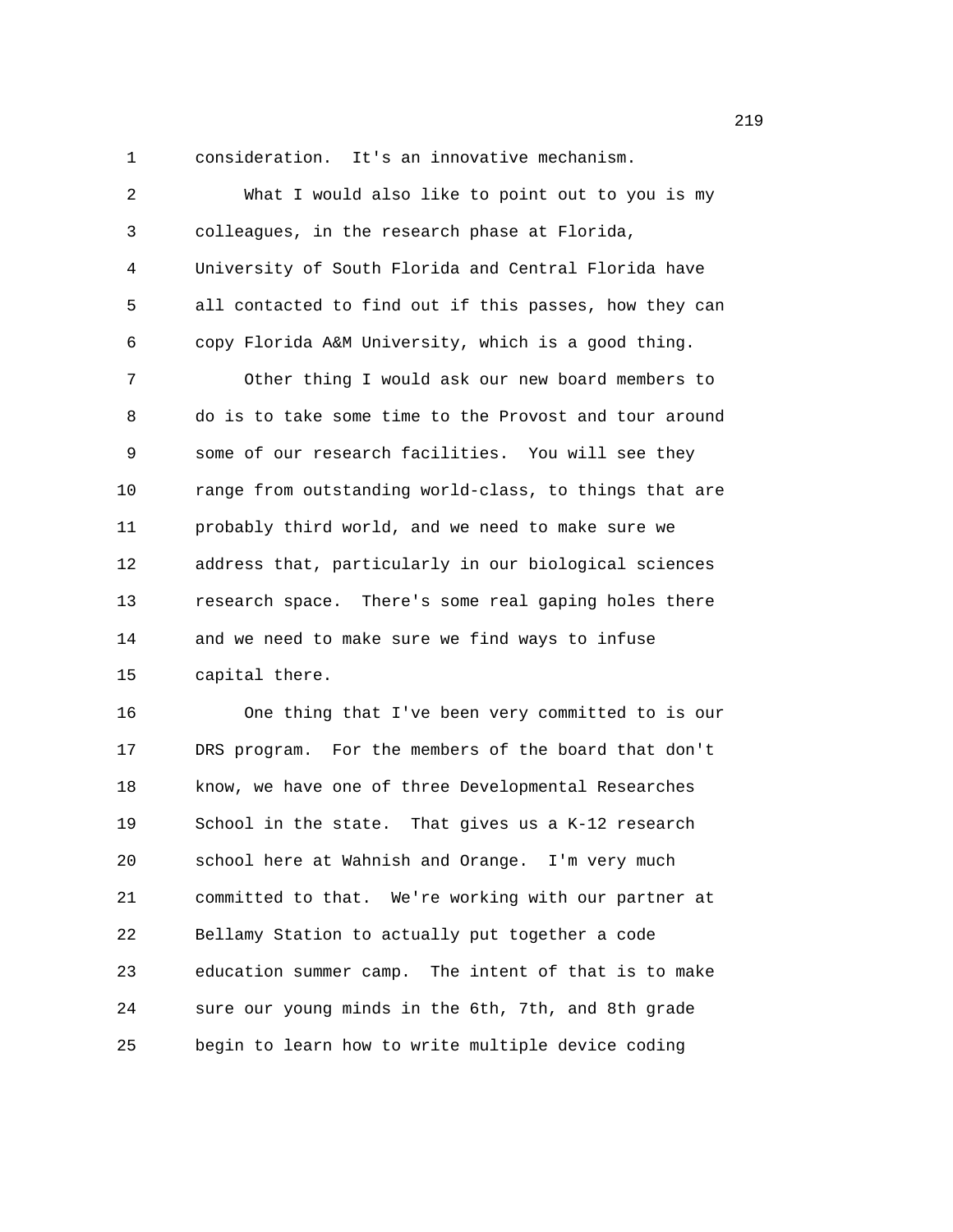1 applications so they can actually participate in the 2 IT community. We think that will be our stellar stars 3 coming forth in the next five to ten years.

4 New faculty recruitment and start-up packages. 5 We already touched on this, but again, in order to 6 maintain best in class, we're going to have to make 7 sure we engage the best faculty that are out there, 8 and they want to come. We've just got to be able to 9 clear the pathway for them.

10 Last point of order, Mr. Chairman, is this. We 11 have a NOAA contract renewal coming up where the 12 actual proposal will go at the end of this month. 13 This will be the fourth five-year contract that we 14 seek. That's \$15,000,000 for every five years we've 15 had it. We're the largest contract recipient from 16 NOAA. We're in the midst of doing STEM and workforce 17 diversity.

18 For those of you who don't know, 800,000-plus 19 federal employees are retiring each year for the next 20 three years. It is a massive brain drain going on in 21 the federal government and NOAA is turning to us in 22 full partnership to try and help staunch that blow of 23 brain and knowledge out the door.

24 One of the things coming up in the June time 25 frame will be a formal designation of a new center so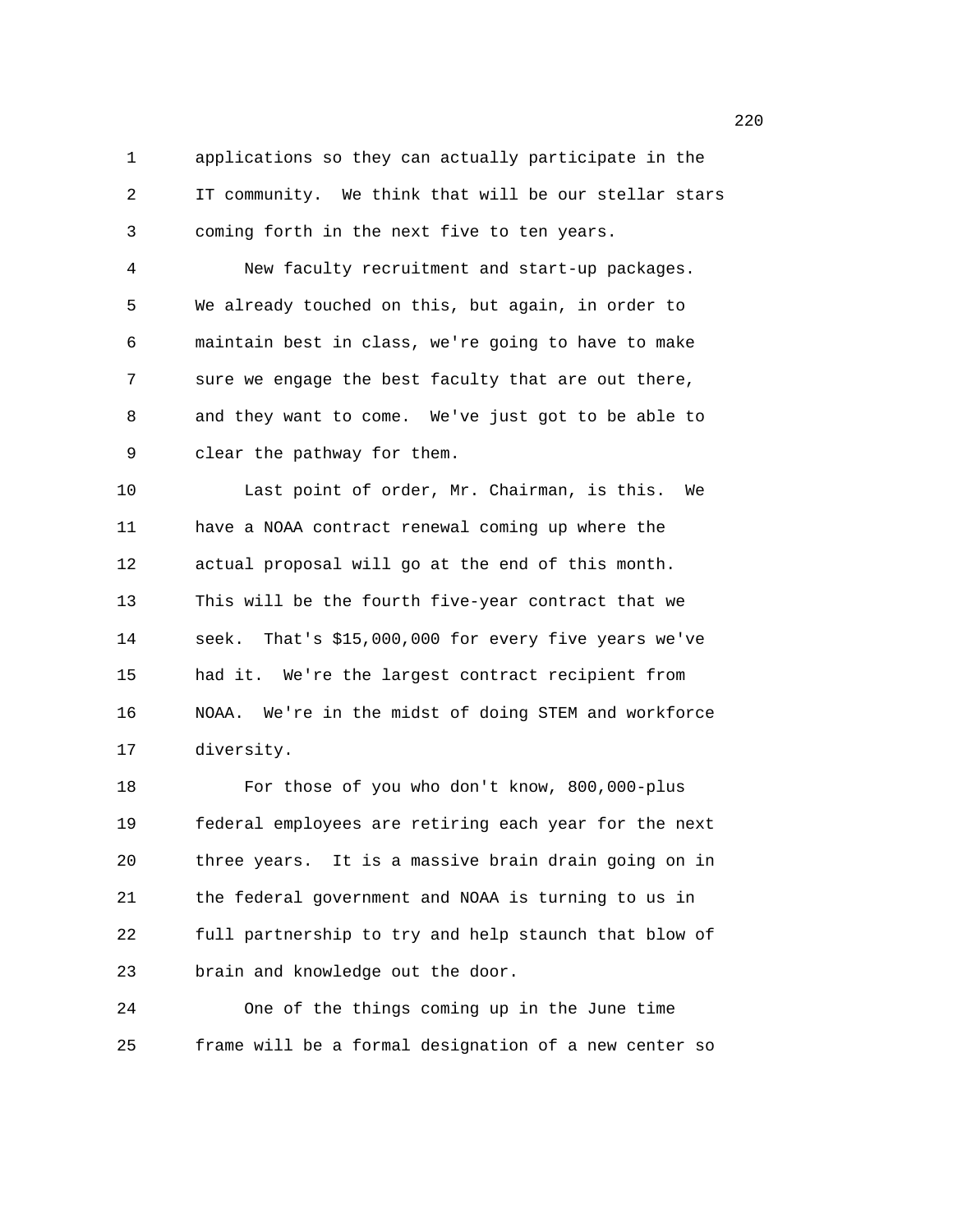1 we can show that partnership with NOAA to be clear and 2 forthright.

3 Subject to any questions you might have, 4 Mr. Chair or Madam President or others members of the 5 Board, that concludes my comments. 6 CHAIRMAN WARREN: Are there any questions of VP 7 Moore? 8 TRUSTEE CARTER: First of all, thank you for 9 doing the correlations of what I was asking, those 10 correlations. Secondly, what you put up there, the 11 slide about recommendation, can you put that up again? 12 You know, people talk about recruiting faculty, is the 13 best way to recruit faculty is to treat your current 14 faculty well. Because it's a small community of 15 faculty all over the country and they talk to each 16 other. So obviously, we want to have the best in 17 class, so I'm really looking forward as we go through 18 that, Mr. Chairman, when we get to that point, I 19 really want to be in the process of supporting this 20 whole-heartedly.

21 Because research -- as a research institution if 22 you think about it, part of our we performance matrix, 23 the one chosen by the Board and Trustees for this 24 University has to do with research. So we need to be 25 going gun blazing working on this whenever humanly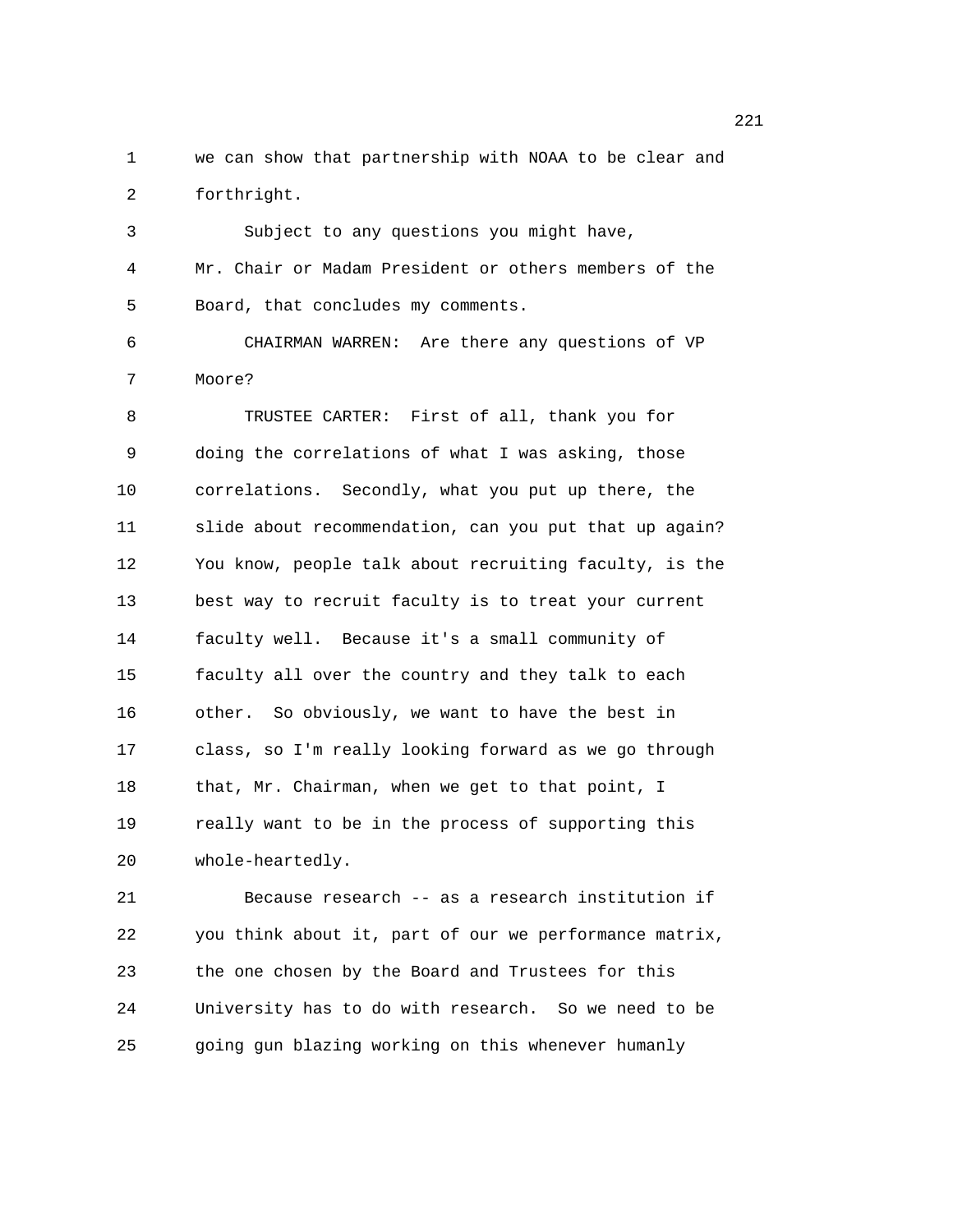1 possible, because I see how the correlation between 2 those research dollars; how it impacts on the 3 Foundation; how it impacts on the quality of life; 4 recruiting quality faculty and also providing research 5 space.

6 But really, we can't do that unless we treat our 7 current faculty well, because it's a very small 8 community, and in fact, on the Board of Governors, a 9 lot of times, talking to different Provosts and others 10 that both talk to one another, and I remember 11 talking -- it's semi-related, but we were talking 12 about the preeminence for the University of Florida 13 and Florida State, and they were talking about, "Hey, 14 are we going after of these professors or researchers, 15 they packages and all like that." They reach out to 16 folks on our faculty and say, "Hey, did they come 17 through for you? Did they this?"

18 So that's going to be very, very important, so I 19 think that should be running on bifurcated tracks: 20 One is going after new faculty get those things taken 21 care of, but also taking care of the current faculty, 22 because that's going to be the easiest way to do it 23 is, is having the current faculty doing research to 24 bring in those dollars as well as attracting faculty. 25 VP MOORE: Yes, sir, I would also like to make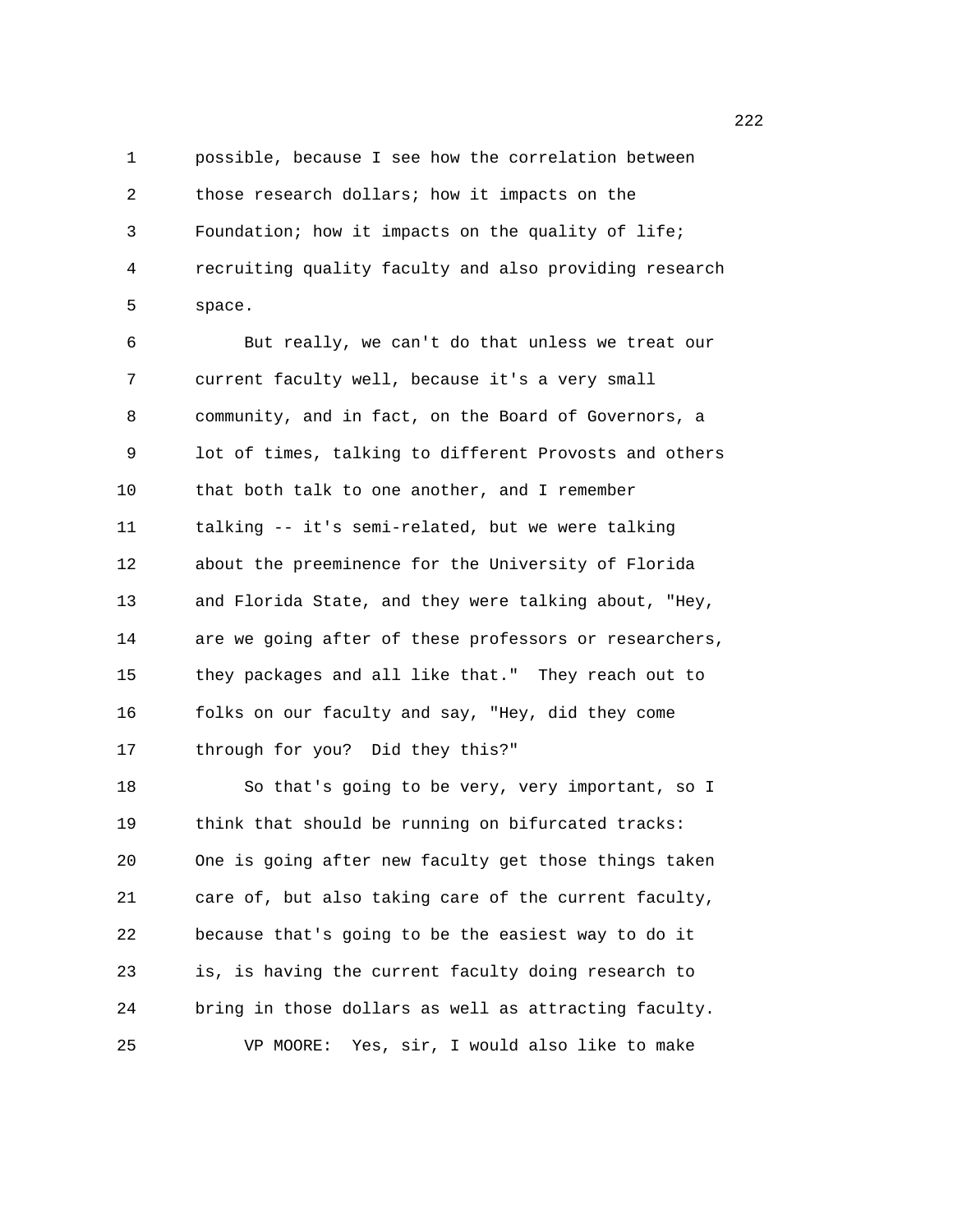1 another point for the Board to understand.

| Right now there are about 3,000 colleges or             |
|---------------------------------------------------------|
| institutions of higher learning in the United States.   |
| Of those, approximately 620 do research. From the       |
| billion dollars a year, John Hopkins, down to a few     |
| thousand dollars a year. We rank 199th in the           |
| country. We're in the upper third of everybody in the   |
| US, and our next nearest HBCU competitor is over a      |
| hundred spaces behind us. Okay?                         |
| Second of all, for us to make the next leap up,         |
| to move up to the 150 range, is only another nine       |
| million dollars of research. So if we're in the         |
| \$60 million a year range, we're moving up in some very |
| rare space and some space that we've never operated in  |
| as a University. That's my desire is to get us there    |
| and blow through that ceiling.                          |
| I don't want to be the best of an HBCU class.           |
| It's important but that's not going to be our matrix.   |
| What's going to distinguish this University is the      |
| ability to be up there in the big dog world and         |
| competing and winning on big levels.                    |
| The other point I want to bring out to this board       |
| is this. When you look at federal research dollars,     |
| sequestration and all of the other things we hear from  |
| this political campaign this year, the one thing to     |
|                                                         |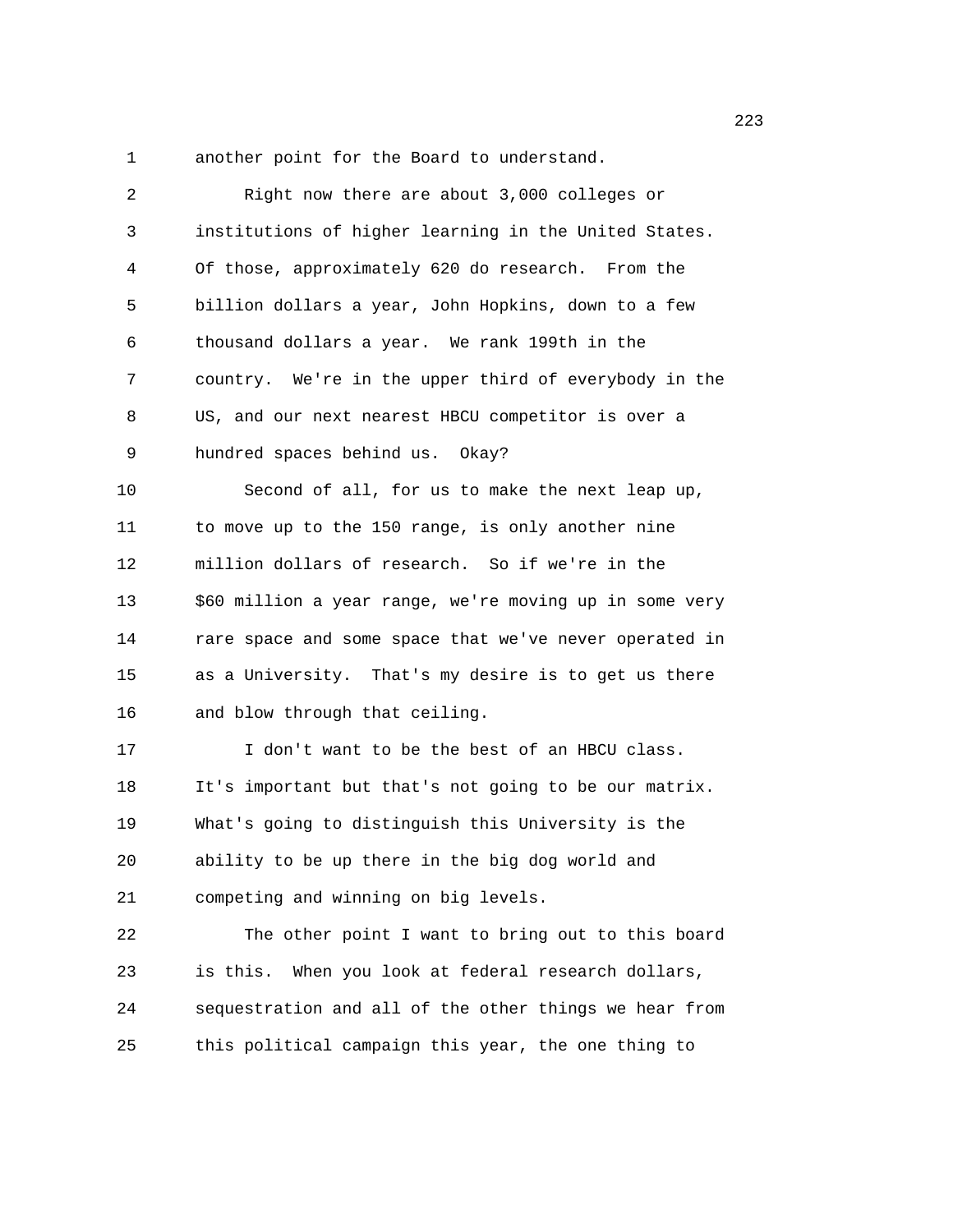1 bear in mind is 10 percent of all research money is 2 federally-mandated as set aside dollars for minority-3 owned small businesses, minority serving institutions 4 and HBCUs. Quite frankly, there's more money in the 5 federal sector that goes unclaimed than are mouths to 6 chase it.

7 When I was a federal program officer in the 8 Department of Energy, my number one dilemma each 9 fiscal year was finding qualified small and 10 disadvantaged and HBCUs that could actually understand 11 the need that I had, meet the deliverables, and be 12 qualified to execute the work. We stand in a very 13 rare area where we can drag a lot of the SUS along 14 with us, but we become the prime. Instead of feeding 15 on crumbs, we're actually going to be sitting at the 16 table driving the equations.

17 So I want to make sure that's very clear. Very 18 good points here. Thank you.

19 TRUSTEE GRABLE: And Mr. Chairman, could I follow 20 up on that? And I would like to thank Trustee Carter. 21 I know in our work plan narrative last year, I know 22 that the Provost added in a statement at my request, 23 that we if think about treating the faculty the way we 24 have expect to treat new faculty that we bring on; 25 Florida A&M must address the work and course load that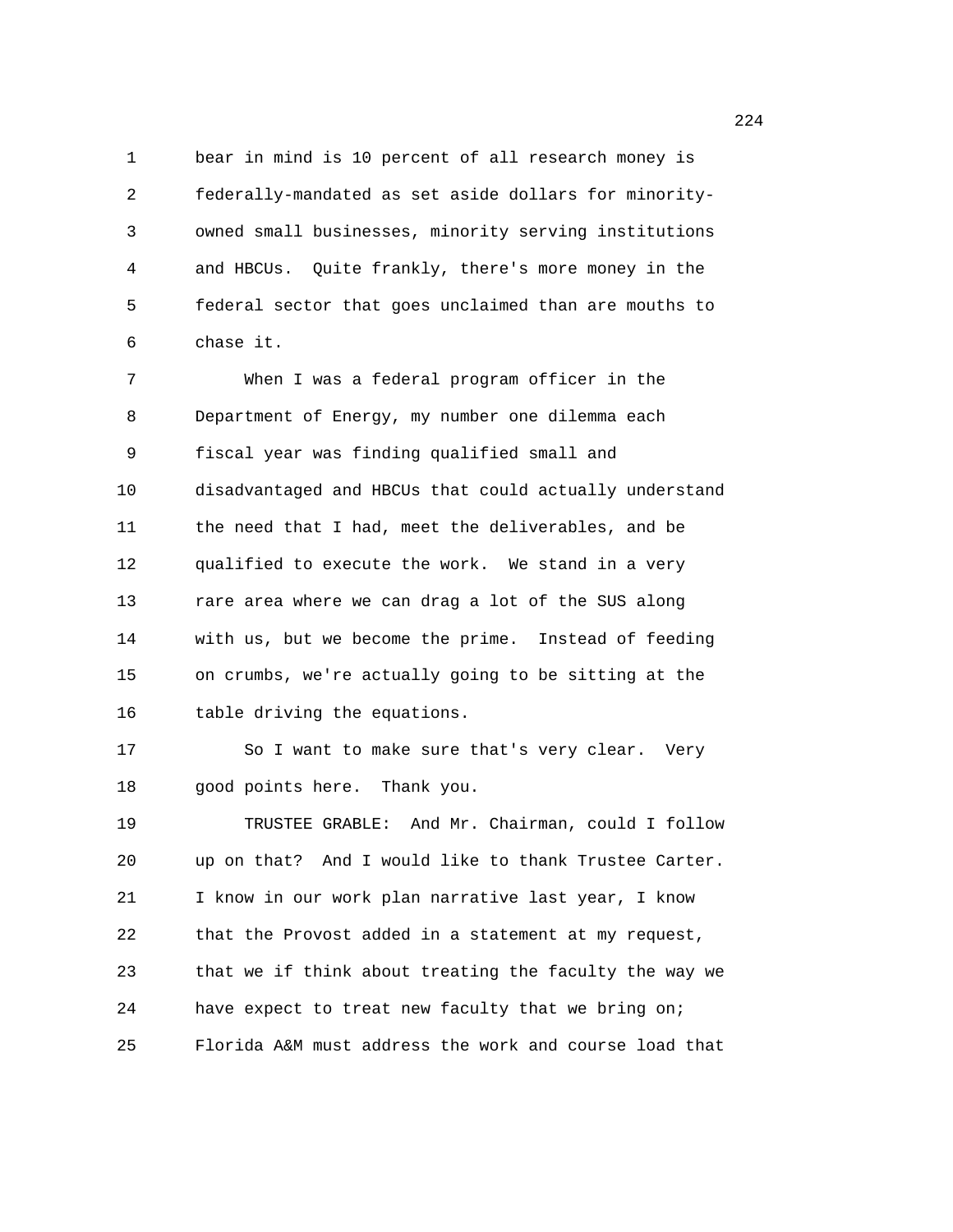1 the current faculty is dealing with.

| 2  | We teach more courses, have larger credit hours,      |
|----|-------------------------------------------------------|
| 3  | per faculty member than any other state university.   |
| 4  | With that being the case, you could almost understand |
| 5  | why it's very difficult for faculty to be able to     |
| 6  | spend more time on research. We are also being asked  |
| 7  | to spend more time with students. I will tell you     |
| 8  | right now, many faculty here on this campus, we spend |
| 9  | our spring break dealing with student issues. I've    |
| 10 | had several calls this week, myself, and I'm sure     |
| 11 | other faculty members do. We give students, a lot of  |
| 12 | us, our personal cell phone numbers. We do a lot of   |
| 13 | things to assist students. We are their parents while |
| 14 | they are here.                                        |

15 So beyond the teaching and the service and 16 whatever else is out there, potentially, on our 17 assignments of responsibilities, we need to make sure 18 those assignment of responsibilities allow for time 19 for research. It is terribly unfair -- and I'm going 20 to quote as close as I can a former president -- 21 that's just wrong to ask a group of people, like 22 faculty, highly-educated people to do research while 23 you're overloading them with more courses over many, 24 many years here at FAMU than any other university 25 faculty has. We have got to address this problem.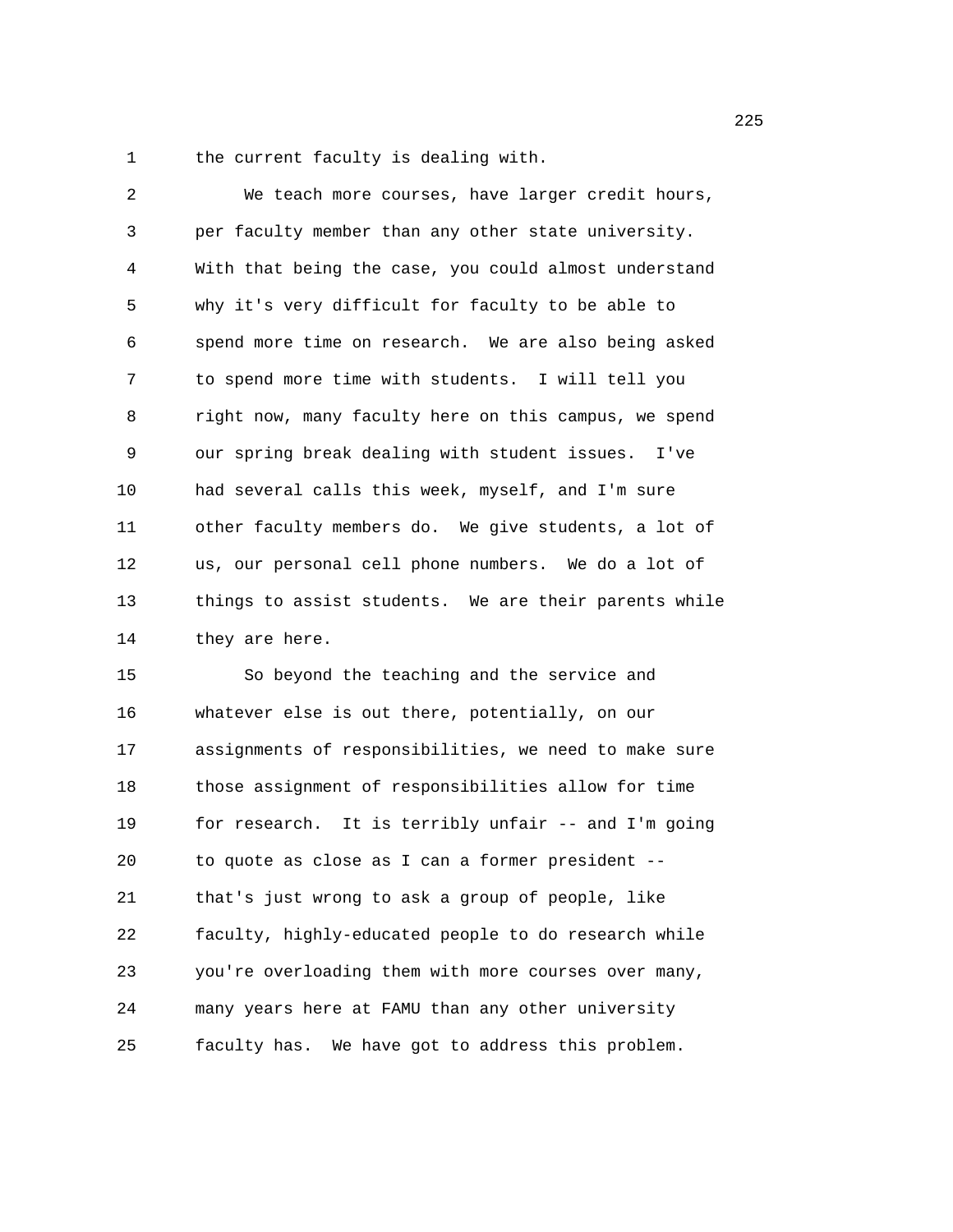1 And I know that I've discussed this with the 2 President, and I do believe there is some interest in 3 making that happen, but we must move quicker on that 4 or we will be here with faculty who have given their 5 lives -- 35, 37, 38 -- lots of years, mostly just 6 teaching, because we didn't have time to do other 7 things. 8 Thank you for bringing that topic up to the 9 table. 10 CHAIRMAN WARREN: Thank you, Trustee Grable. 11 LIEUTENANT COLONEL CLARK: I want to commend you 12 for the job well done in research. I think we are 13 headed in the right direction, and as Trustee Grable 14 said, we've got some issues we need to take care of, 15 but we expect to go the direction as you're taking us 16 right now. We're FAMU. We expect to be good and play 17 in that ballfield. So job well done. 18 VP MOORE: Thank you, sir. I appreciate that, 19 but as one ex-Army guy to a current Army guy, I'll 20 tell you this. I'm very fortunate to be sitting at 21 the top of the organization. A lot of people make me 22 look really good. I've got folks in sponsor programs, 23 tech transfer contracts and grants, my lab addible 24 component that don't give me a moment's worry, so I'm 25 able to do the big idea piece and not worry about the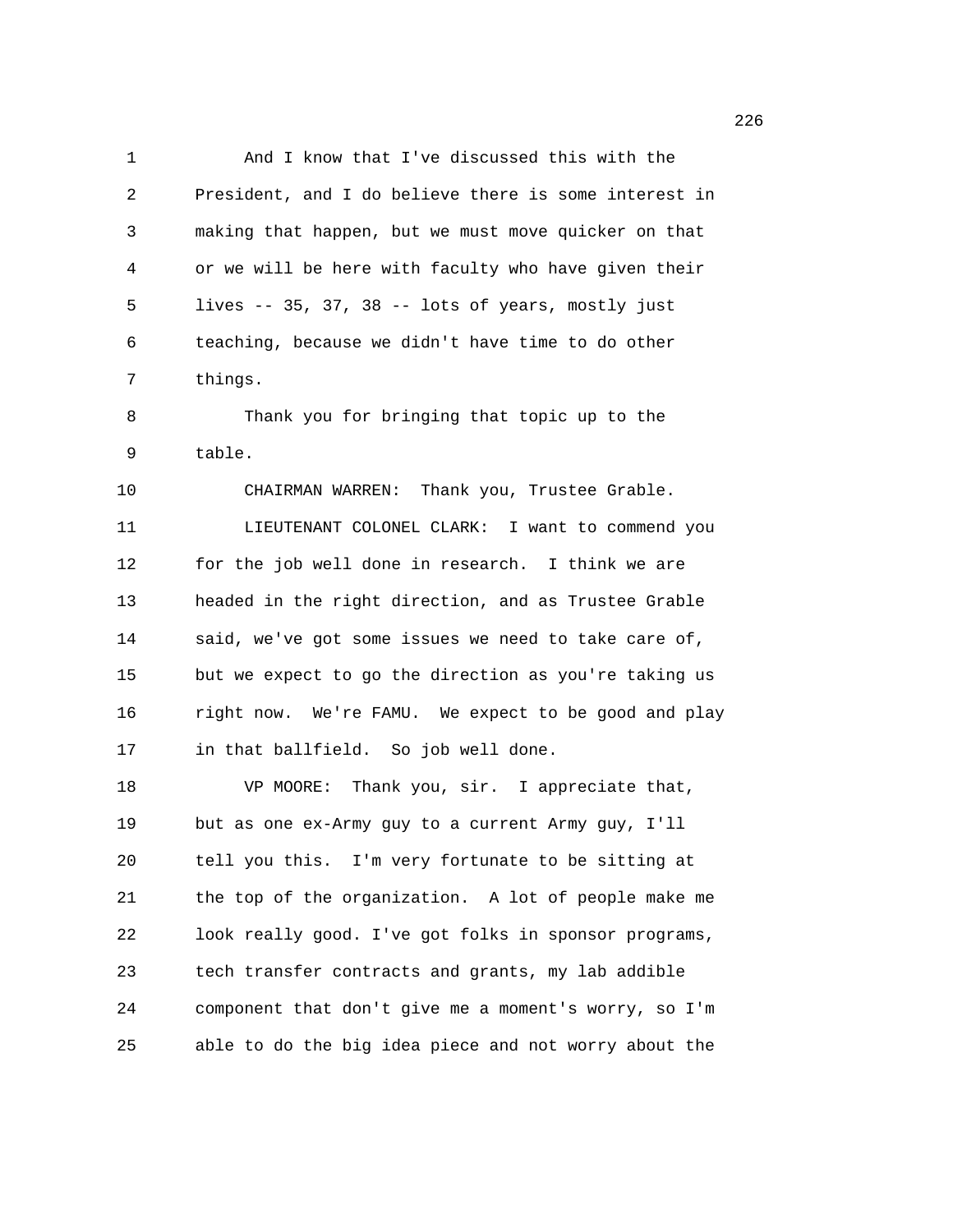1 day-to-day operation. I couldn't do what I do without 2 them and this University wouldn't function without 3 them.

4 I want to just segway for just one second, 5 Mr. Chair, back to the fact of the teaching load. 6 That's a very vital issue Trustee Grable brings up. 7 Right now, it's the primary way in which our teaching 8 can earn additional income, is by teaching overload. 9 And so that's the whole purpose behind this agenda 10 item that will be coming up before you in June, is to 11 give an alternative pathway for faculty to earn more 12 income. We want to make sure the teaching mission is 13 primary here. We also want to make sure the 14 scholarship is primary here and research is primary 15 here. We should be allowing our faculty within the 16 guidelines of the President, the Provost and their 17 Deans, to pick and choose which pathway they choose to 18 go based on their creative intellectual and personal 19 pursuits. I think right now, we just don't have the 20 tools in the tool box and this is what this whole idea 21 is about.

22 So sir, I would kindly ask the Board give it its 23 full weight and consideration when it comes before 24 them later this year.

25 CHAIRMAN WARREN: Thank you.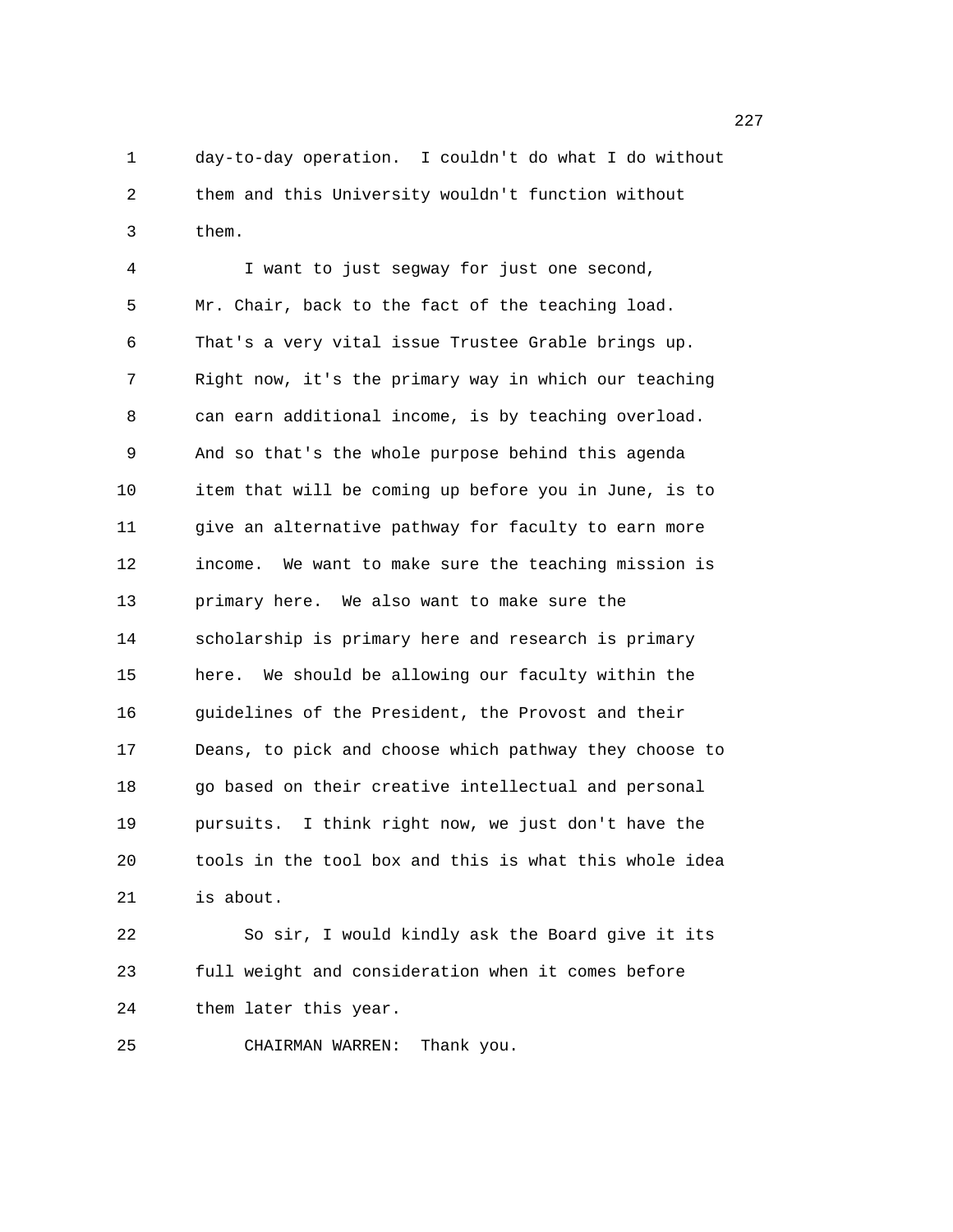1 VP MOORE: Yes, sir.

2 CHAIRMAN WARREN: I think this provides a great 3 segway into the last component of our meeting on a our 4 strategic plan. 5 What we've been hearing are some critical areas 6 in the University that need to be, should be 7 addressed, and the hope is that when we finalize 8 strategic plan on these issues, particularly as to how 9 we go to quality and faculty, how we provide time for 10 faculty to do research, how we deal with the 11 fundraising initiatives and the focus of those 12 initiatives; all of those things, preferably from our 13 perspective, reveal themselves in the kind of 14 strategic plan that we finally planned on. 15 So I want to spend a few minutes before we call 16 it a day talking about the notion of a strategic 17 planning retreat. By the way, Brian has left to catch 18 an airplane so he won't be here to talk about -- 19 unless someone is here to talk for him. He's already 20 gone? 21 TRUSTEE LAWSON: He did leave. 22 CHAIRMAN WARREN: So what I want to is get this 23 strategic planning retreat and to talk about the work

24 that has been done today and how we make best use of

25 this time frame that we have.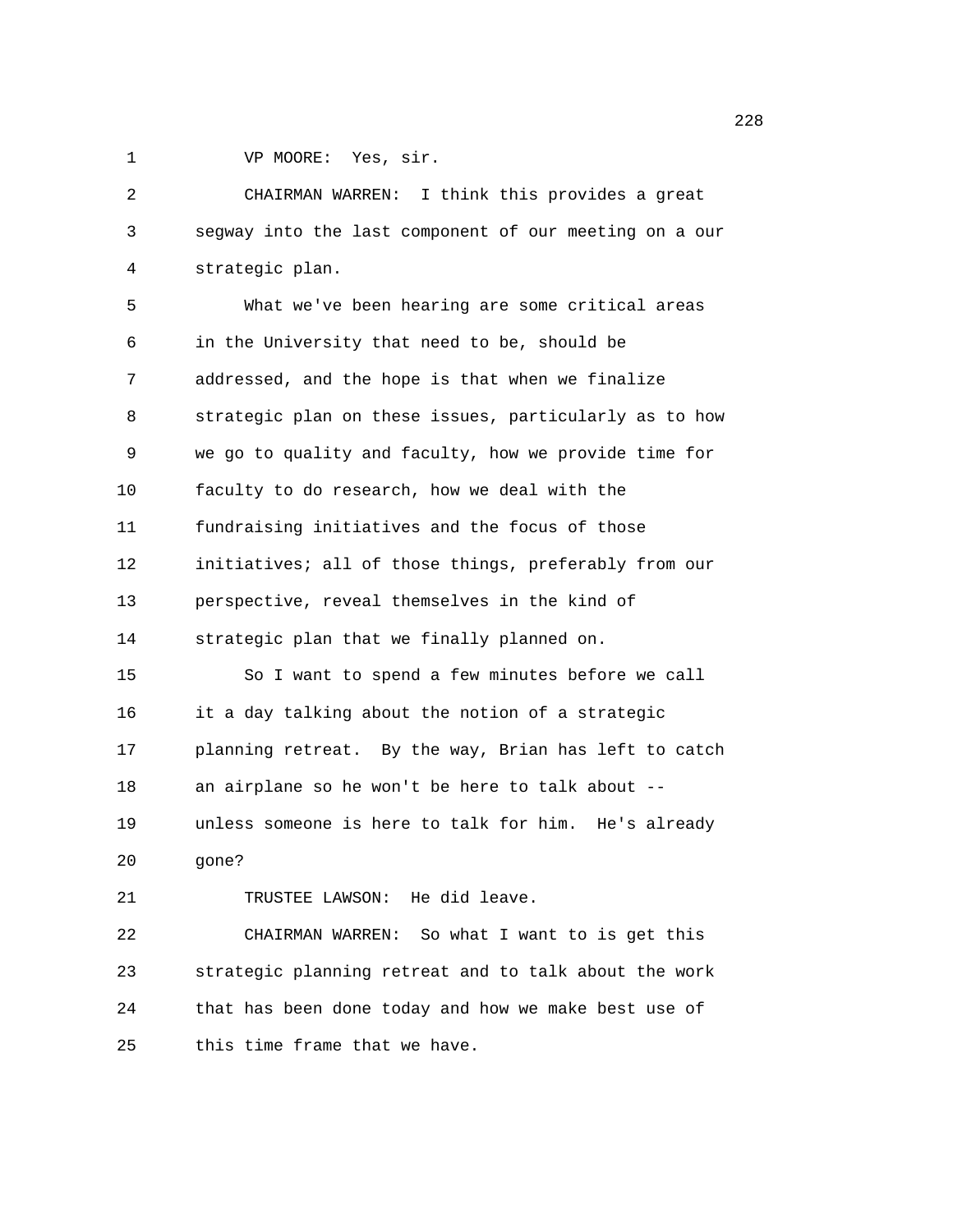1 Dr. Mangum started out, in her President's 2 report, talking about the charge to the Strategic 3 Planning Task Force, and I want to be one of the first 4 if not the last to say the Strategic Planning Task 5 Force did one heck of a job of bringing all of that 6 information back to the President based on the charge 7 given them.

8 Now, here is us at the 30,000 foot level, is to 9 receive that information and it's reasonable that 10 before we start to toy with it, if I can use that term 11 and not diminishing the value of it, is for President 12 and her staff now to apply the thought process that 13 has to be employed on how we resource the money to 14 deal with faculty issues or how are we deal with the 15 student issues; how we deal with research issues; how 16 we deal with facilities issues. All of those things 17 have to come together strategically.

18 So we should have some expectation, Dr. Mangum, 19 that you and your staff are going to really pull it 20 apart and put it back together, and when you put it 21 back together to bring to us in some proposal that we 22 can then address. Your proposal to us would include, 23 also, the rationale for the decision-making that you 24 and your staff would have made before giving us this 25 document to review.

<u>229</u>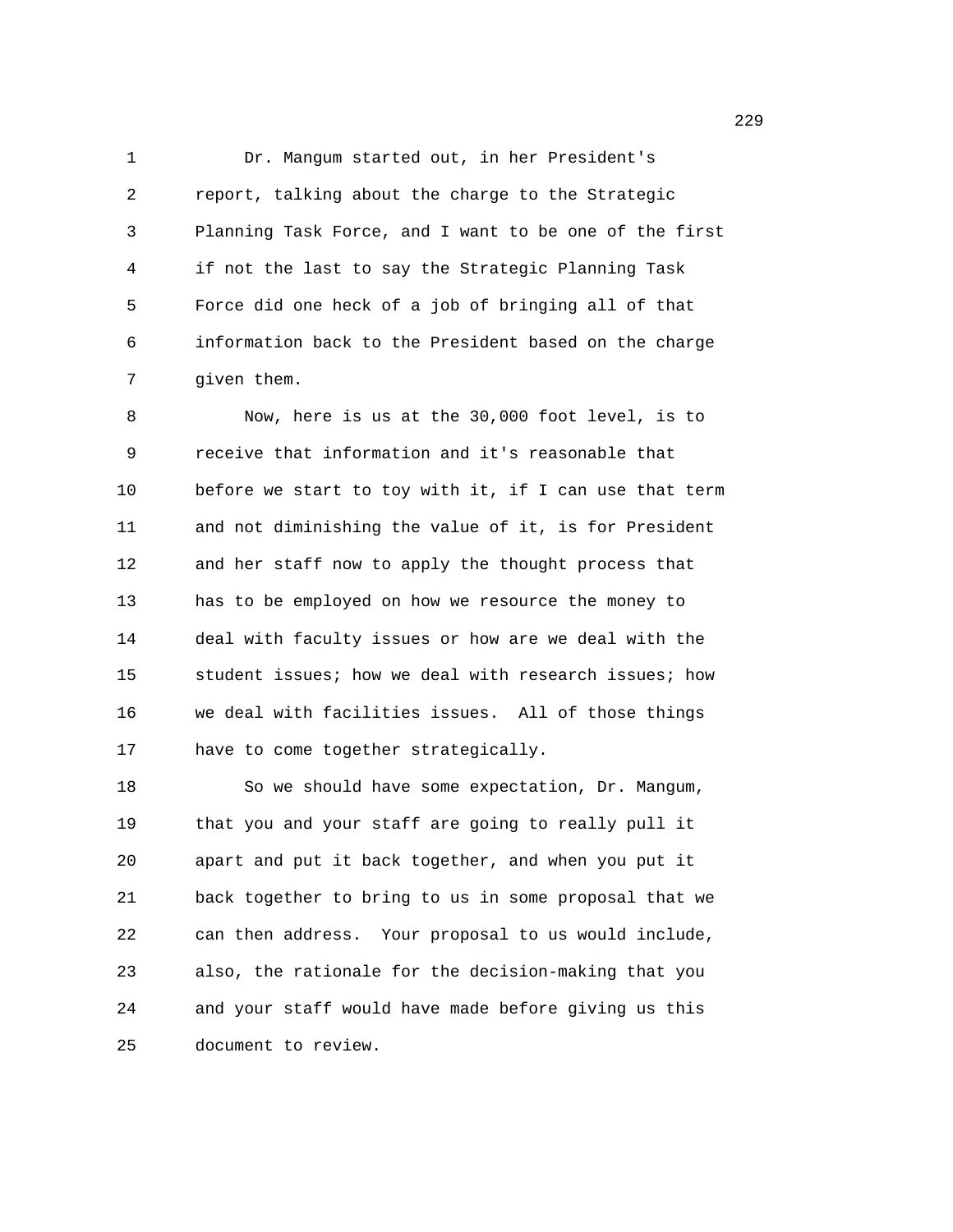1 So it's my notion that we give Dr. Mangum and her 2 staff, leadership team and others, that she might 3 engage in that process; the opportunity to pull this 4 thing apart and put it back together and bring it to 5 us in some draft form that we can then be at when we 6 come together for our retreat.

7 Currently, I've put out on the table to the staff 8 that we have a strategic planning retreat in the month 9 of June. And that date was reached, selfishly, based 10 on my own calendar, but also trying to consider what 11 staff has in front of it between now and say the June 12 meeting, which I believe is in the first week of June. 13 For the colleges and the universities, the end of the 14 fiscal year is June, so there's this run-up to all of 15 this budget planning and all this other stuff that is 16 an awful drain on people resources, as you work your 17 way towards it. Trustee Woody knows exactly what I'm 18 talking about.

19 So what I don't want to do is for us to put 20 another burden on staff when we have that kind of 21 burden coming up. We have graduation coming up, so on 22 and so on, so, I throw out on the table for your 23 consideration this idea of a June retreat that was 24 earlier mentioned to be June 6, 7, 8, or 9, 10, 11, or 25 whatever it is.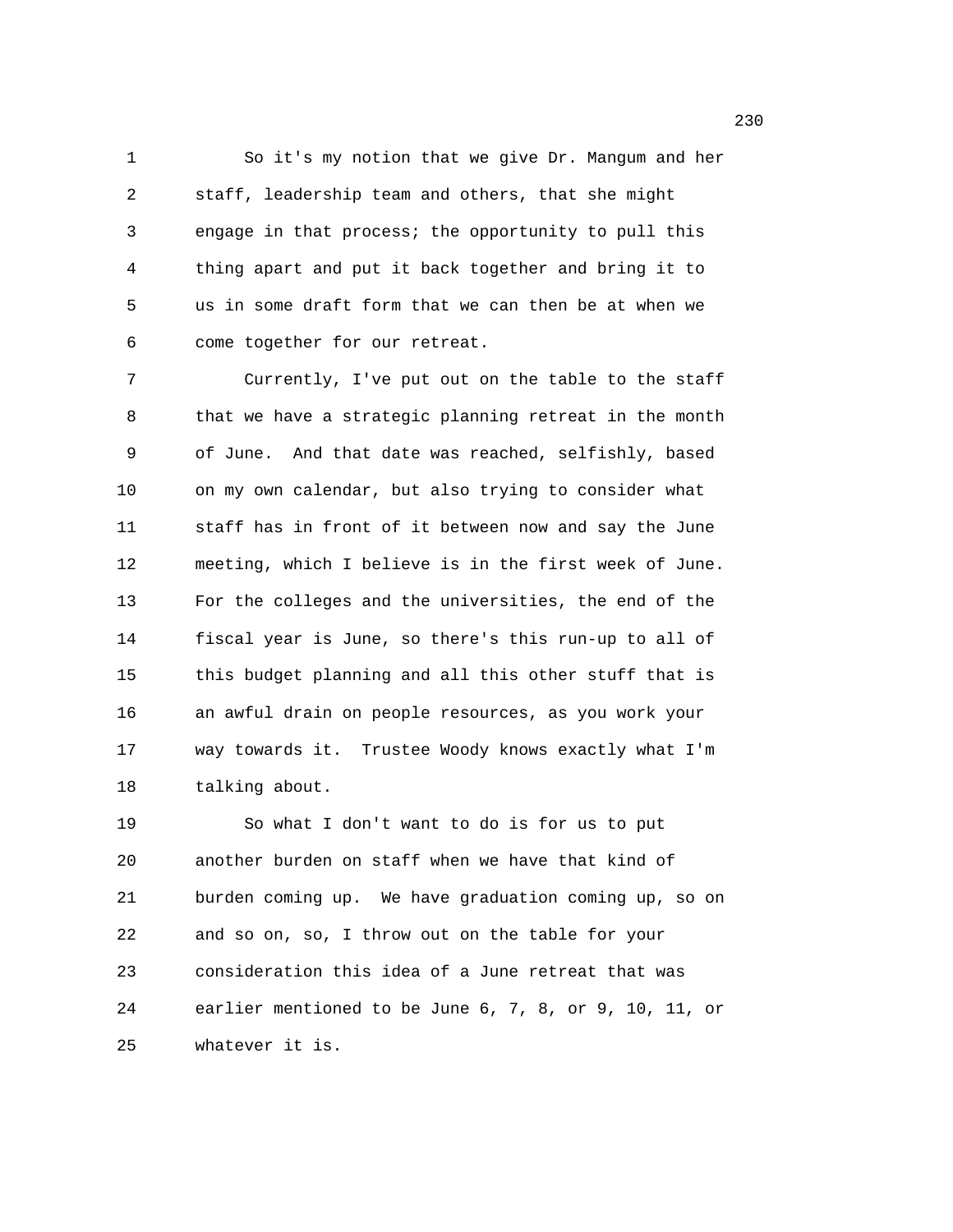1 Here is the notion: That we show up on a Friday 2 ready to go the work, so we will have -- or Thursday 3 or whatever it is. We will have an arrival on the 4 first day in time for dinner, but it's a working 5 dinner, guys; you come -- and ladies to roll your 6 sleeves up and get to work on orienting ourselves to 7 the larger part of the work that would happen the next 8 day.

9 We would start early morning into that work and 10 that would be at the Quincy Farm, but we will spend 11 the entire day and work through the evening. So that 12 we will start in morning and end early evening, but it 13 will work through the day and into the night as we 14 give that strategic plan all that it needs to be, and 15 all of the energy that needs to be addressed to it. 16 The third day of our meeting, we will deal with 17 the business of the institution kinds of things that 18 we've done today. So that's the idea that I put on 19 the table to you for us to dialogue about, so with 20 that I'm open to your input.

21 TRUSTEE LAWSON: Chairman Warren, I just had a 22 comment. I like the idea. I just feel like it needs 23 to be done earlier. The rationale for that is, I 24 think that there's been a lot work to date on the 25 strategic plan and it still needs you to go back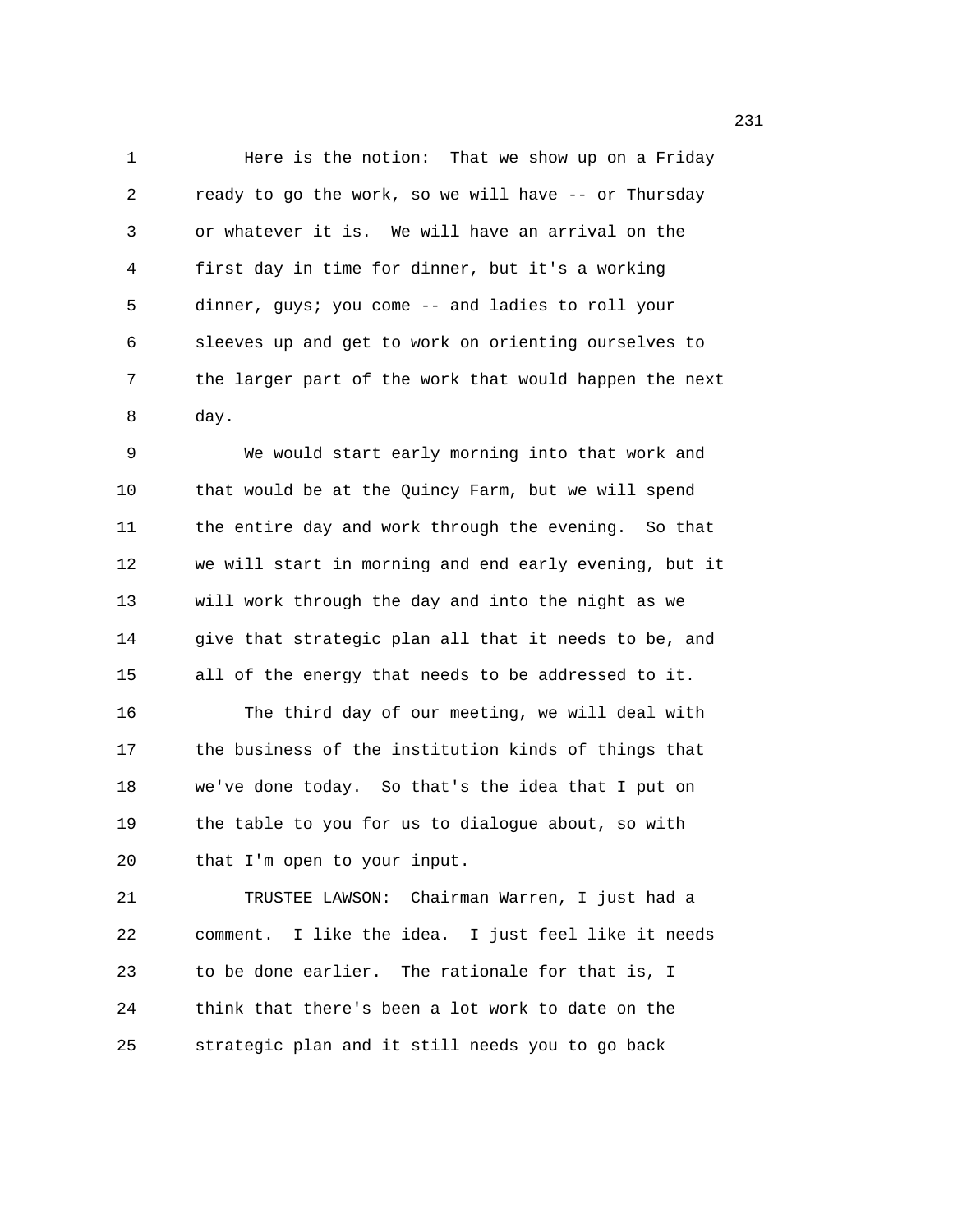1 through the leadership team. There's a time that it 2 needs to also go to the Faculty Senate and then in 3 prep for that, it also has to go before the BOG, et 4 cetera. So there are a couple of time lines and I 5 just want to make sure we have enough time lines or 6 staged gates that we have enough time to get through. 7 As well as, I think if it gets done correctly, the 8 strategic plan should drive the budgeting process that 9 should begin shortly after that. 10 So I think June feels late to me, personally. I 11 could be all wrong on that, but it's just, I would ask 12 that we consider a date prior to June -- you know, 13 late April, early May. Because, again, for 14 Mr. Cassidy's work, what we align to in the strategic 15 plan and the big tenants we want to focus on will 16 drive all budgeting decisions and resource 17 allocations. So my suggestion is we consider a date 18 prior to June. 19 CHAIRMAN WARREN: Could I ask Dr. Mangum to speak 20 to the report having to go to the Faculty Senate to 21 the BOG? 22 PRESIDENT MANGUM: Thank you for that. There is 23 no requirement for BOG approval of the University's 24 strategic plan. And of course, we always talk with 25 the Faculty Senate when they meet, in the interest of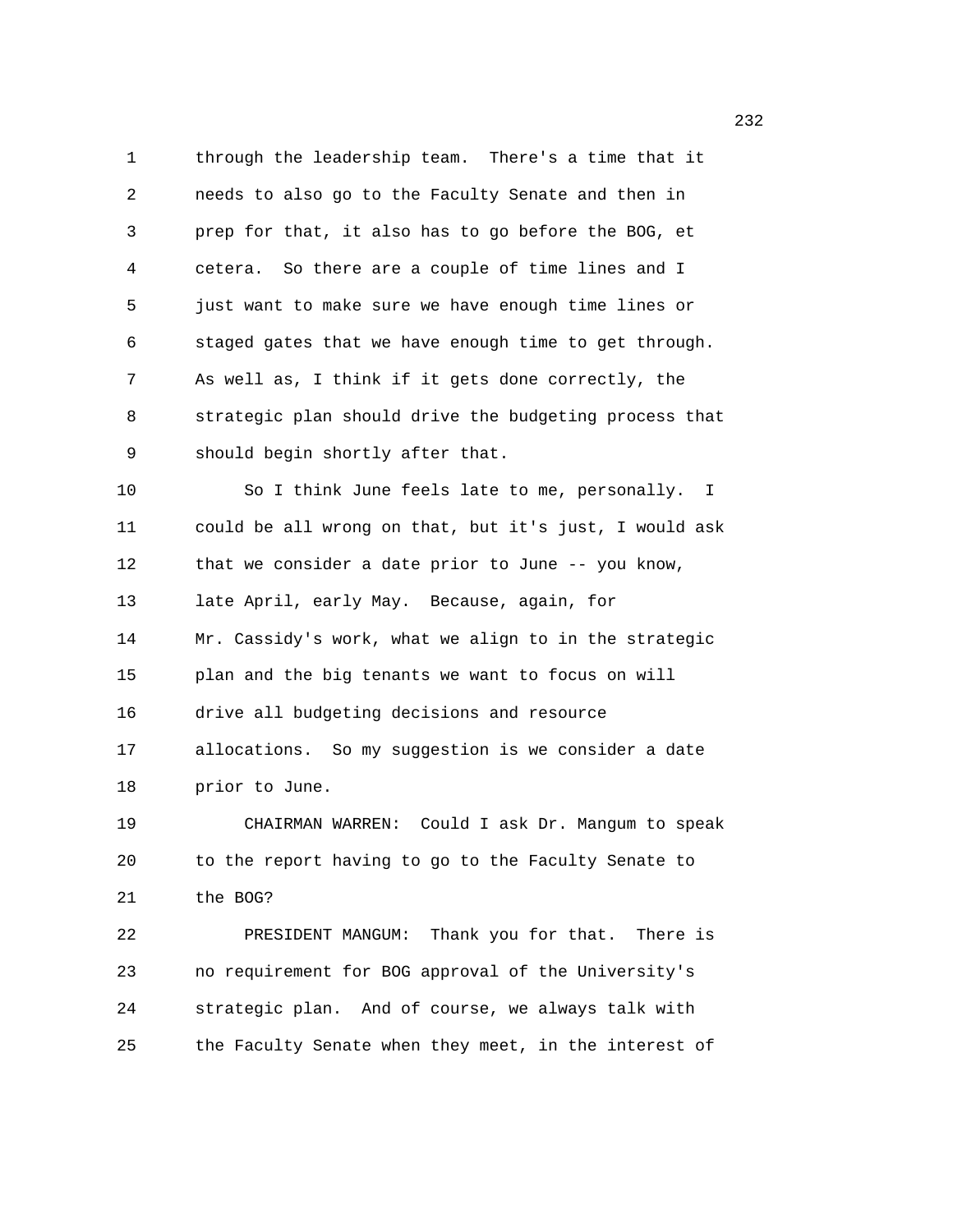1 shared governance, about our processes, but there's no 2 approval either at the Faculty Senate level.

3 So it's a matter of discussion, like we discuss 4 all activities, and I believe the Strategic Planning 5 Task Force talked with the Faculty Senate on many 6 occasions to come up with the destinations document.

7 So conversations around how the University moves 8 forward in rolling out a strategic plan after we have 9 put the implementation around it can occur at any time 10 at the Faculty Senate. You have two more meetings, 11 correct?

12 TRUSTEE GRABLE: Yes, we do. We have a meeting 13 Tuesday, as you know, and one in April; the third 14 Tuesday. And I would like to at least say that in the 15 spirit of shared governance, we of course would want 16 to run that past the faculty, because we would be one 17 of the key constituents that have to help to make it 18 happen, so that would be --

19 PRESIDENT MANGUM: Absolutely. I'm speaking to 20 the time line of moving it up. One of the things I 21 explained earlier had to do with us gathering 22 information around different proposals that was in the 23 plan. Moving it to April is almost impossible for us. 24 We have, just this past week, passed out the 25 assignments for each one of the administrative areas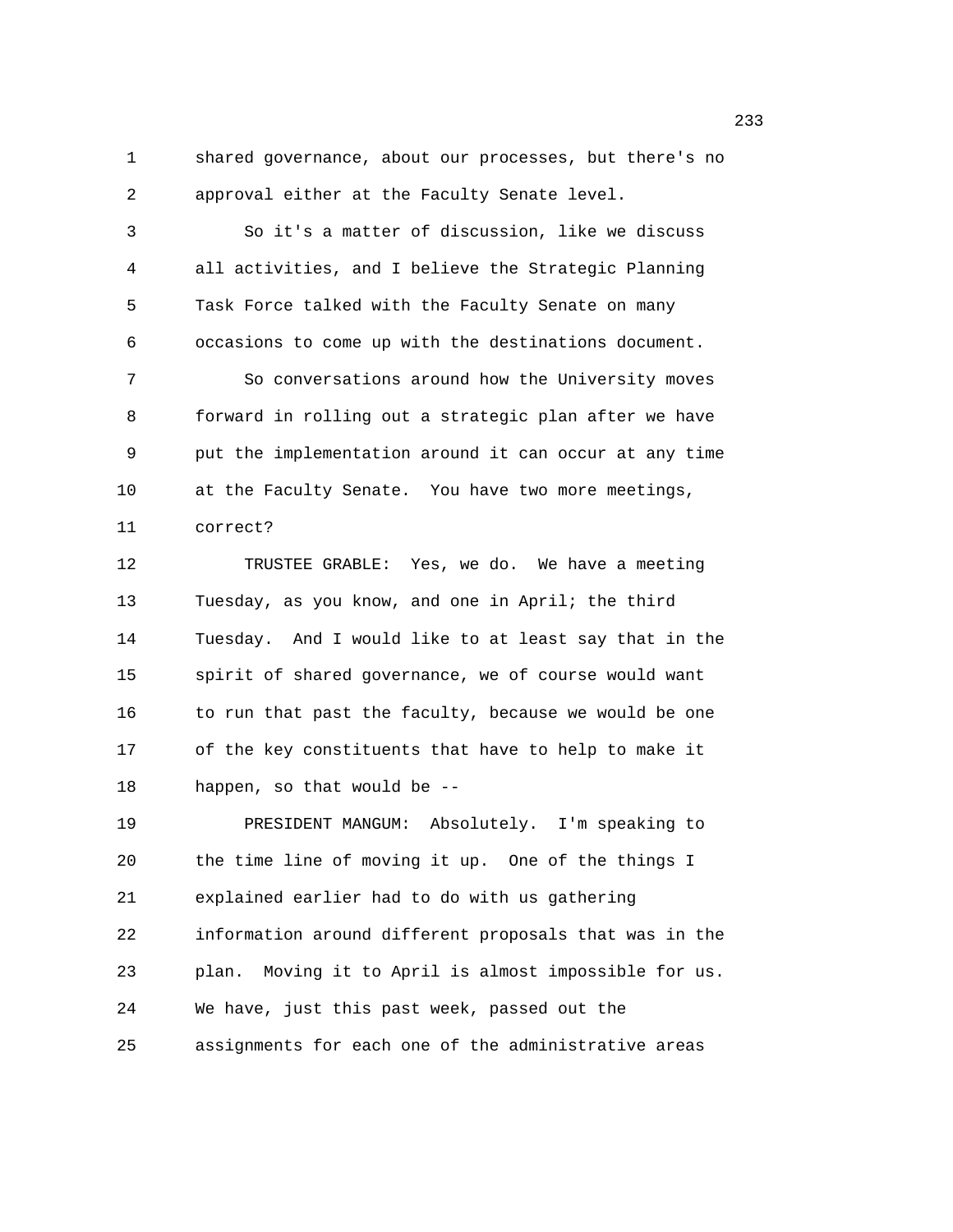1 to gather the data we need to analyze. We gave them 2 until almost the end of March to be able to give us 3 the data back so we can look at how to apply it and 4 look at those scenarios across the institution. 5 Also, our academic calendar, looking at an 6 earlier date, we have graduation on the 30th of April 7 and I'm hoping that you will all come back and join us 8 on the 30th of April. But we also, in the month of 9 May, have the National Alumni Association meeting, 10 which basically mobilizes this entire campus and in 11 support of that event that is going to be in Tampa. 12 So we're really excited, and in fact, it is going to 13 be in the State of Florida, and that's going to make 14 it a a lot easier for us and a lot less for us to get 15 to it. 16 But we have the BOG meetings to prepare for, and 17 we also have Board of Trustees meetings in mid-May. 18 Your committee meetings are in mid-May that we have to 19 prepare for. This is usually the time of year that 20 many of the chapters of the alumni have their 21 fundraising events. I know we have got Seminole --

22 and we're we chase across the state going to 23 fundraising events; I do myself, as does the

24 development staff, Student Affairs staff.

25 It's going to be really tight for us to sit down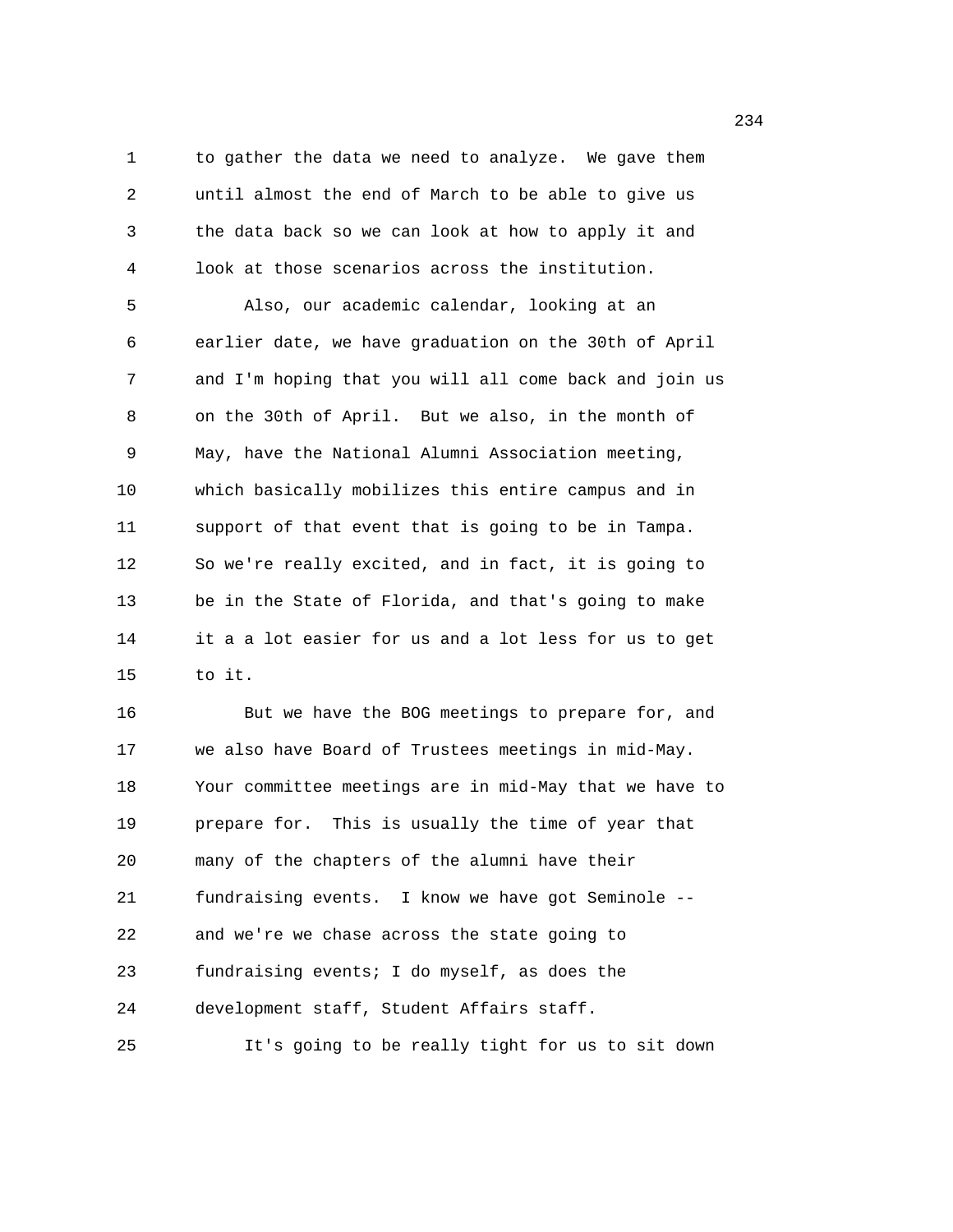1 and have the analytical conversations that we need to 2 have and focus on it before June.

3 And one of the last things, I guess, I would like 4 to comment on is that we have some major fundraising 5 visits and activities that we have planned during this 6 period that I have to attend if we really want to hit 7 that mark that George is talking about and some other 8 conferences. That is the time of year for conferences 9 for many of the professional staff. It's just going 10 to be difficult for us to pull together a 11 comprehensive document in order to be able to get it 12 to you, because we have a marketing strategy, 13 marketing material, that we want to bring to you as a 14 result of the work that we're doing and working with 15 the communications staff to start preparing those 16 documents after graduation, basically, is when it's 17 going to happen. It's going to be the month of May 18 that we're going to try and pull all of it together 19 and have time to sit down as a team to work through 20 it.

21 So I implore you, I encourage you and plead with 22 you to let us take that June 9 date, because it's also 23 resource friendly for us; that means we bring you back 24 one time instead of two. And because also the 25 distance between here in Quincy, knowing there's a

<u>235</u> and 235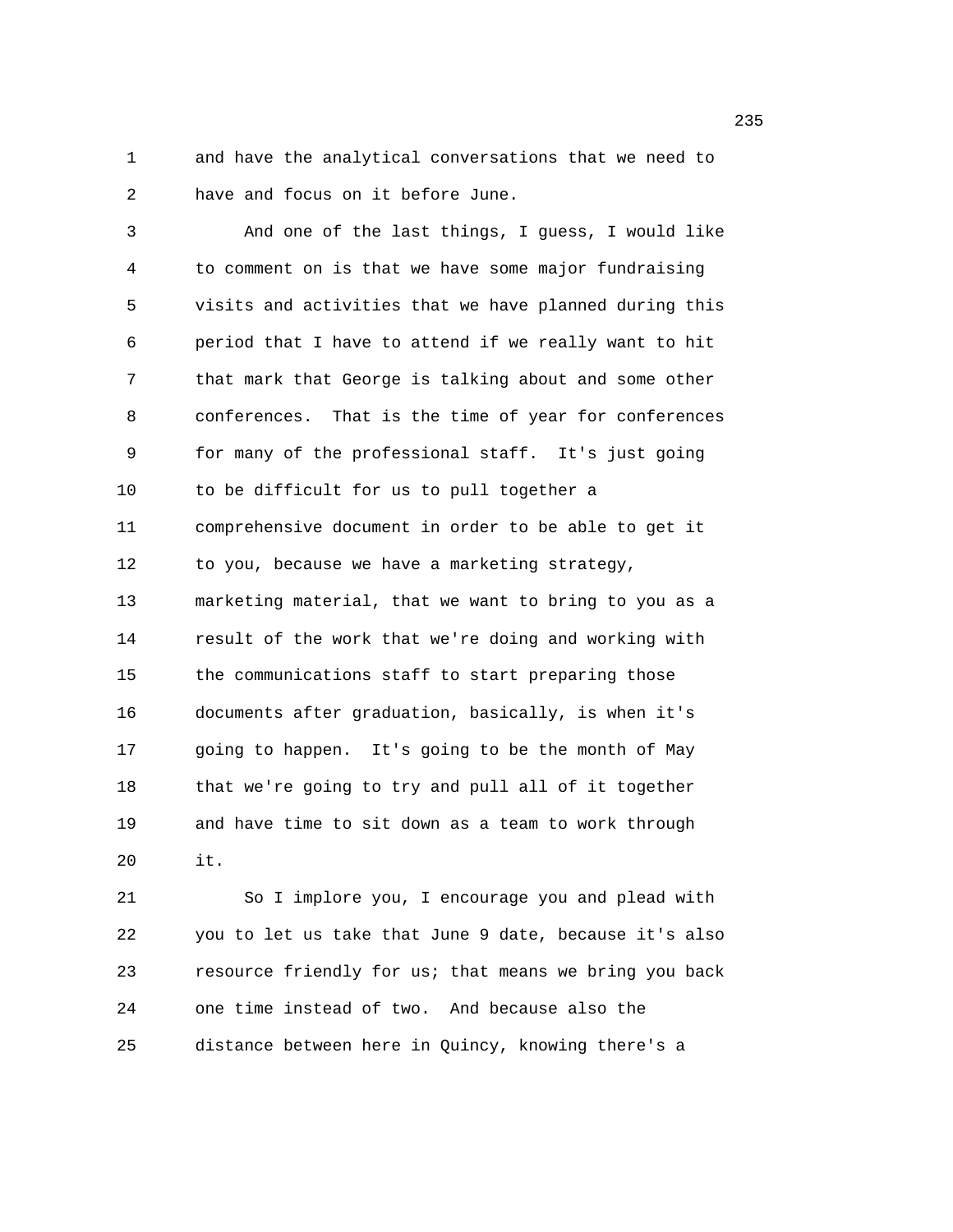1 little to no hotel in Quincy, so you will be traveling 2 back and forth, unless you would like to get a motel 3 type, then, you know, it might work. 4 CHAIRMAN WARREN: Trustee Woody? 5 TRUSTEE WOODY: I support that. June 9th is 6 what? 7 TRUSTEE LAWSON: Thursday. 8 PRESIDENT MANGUM: Thursday, Friday, and 9 Saturday. 10 TRUSTEE WOODY: So you're talking about working 11 Thursday, Friday, and Saturday? 12 PRESIDENT MANGUM: Thursday night? 13 CHAIRMAN WARREN: Thursday night, Friday, and 14 Saturday. 15 TRUSTEE WOODY: And we'll am have the board 16 meeting... 17 CHAIRMAN WARREN: On Saturday. 18 TRUSTEE CARTER: Mr. Chairman, I think since 19 we're going to be relying on the President and her 20 staff to get us that information, and there are some 21 things that are built into the calendar that she 22 cannot control, and plus, I'm all in favor to get the 23 President out there, for them to see her when they 24 want to write a check. So I think the June -- if 25 anything, let it be us adjusting instead of faculty

<u>236</u> and 236 and 236 and 236 and 236 and 236 and 236 and 236 and 236 and 236 and 236 and 236 and 236 and 236 and 237 and 238 and 238 and 238 and 239 and 239 and 239 and 239 and 239 and 239 and 239 and 239 and 239 and 239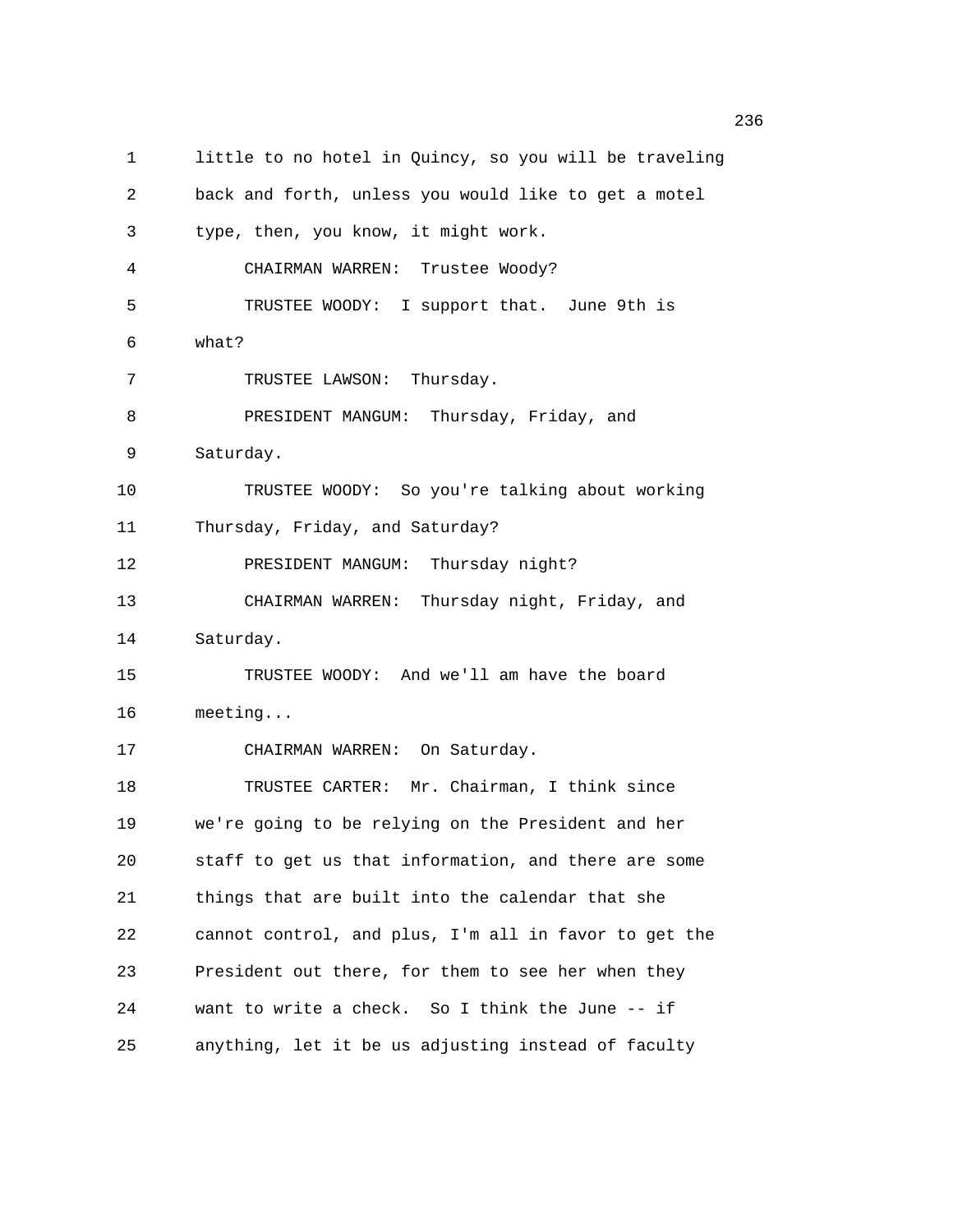1 and staff and President. I think we can do that.

2 And another thing, too, is there's -- is there a 3 Board of Governors meeting in June? 4 PRESIDENT MANGUM: And a call in May. 5 TRUSTEE CARTER: So I think we should at least 6 defer to the President in terms of recommendation on 7 that. So the 9th, 10th and 11th, Mr. Chairman? That 8 works. We'll just have to adjust. 9 CHAIRMAN WARREN: 9th, 10th, 11th; that's 10 Thursday, Friday, Saturday. Anybody else? I want to 11 presume there's a consensus around the June date, but 12 do we need to take a vote on it? 13 TRUSTEE LAWSON: I'm sorry. Location. Where are 14 we thinking location-wise? 15 CHAIRMAN WARREN: Location Friday, we are here, 16 so probably have dinner where we had dinner yesterday. 17 But again, that's a working dinner. 18 And VP Miller and I and others, the onus is on us 19 to insure that the members are exhausted on that 20 Thursday, Friday, and Saturday. The hope is also -- 21 the plan is to have a facilitator so that there is a 22 third-party orchestration of the process of our 23 thinking and input. And we travel, if you will, to 24 the Quincy on Saturday morning -- Thursday -- Friday 25 morning, we're there all day until the evening, we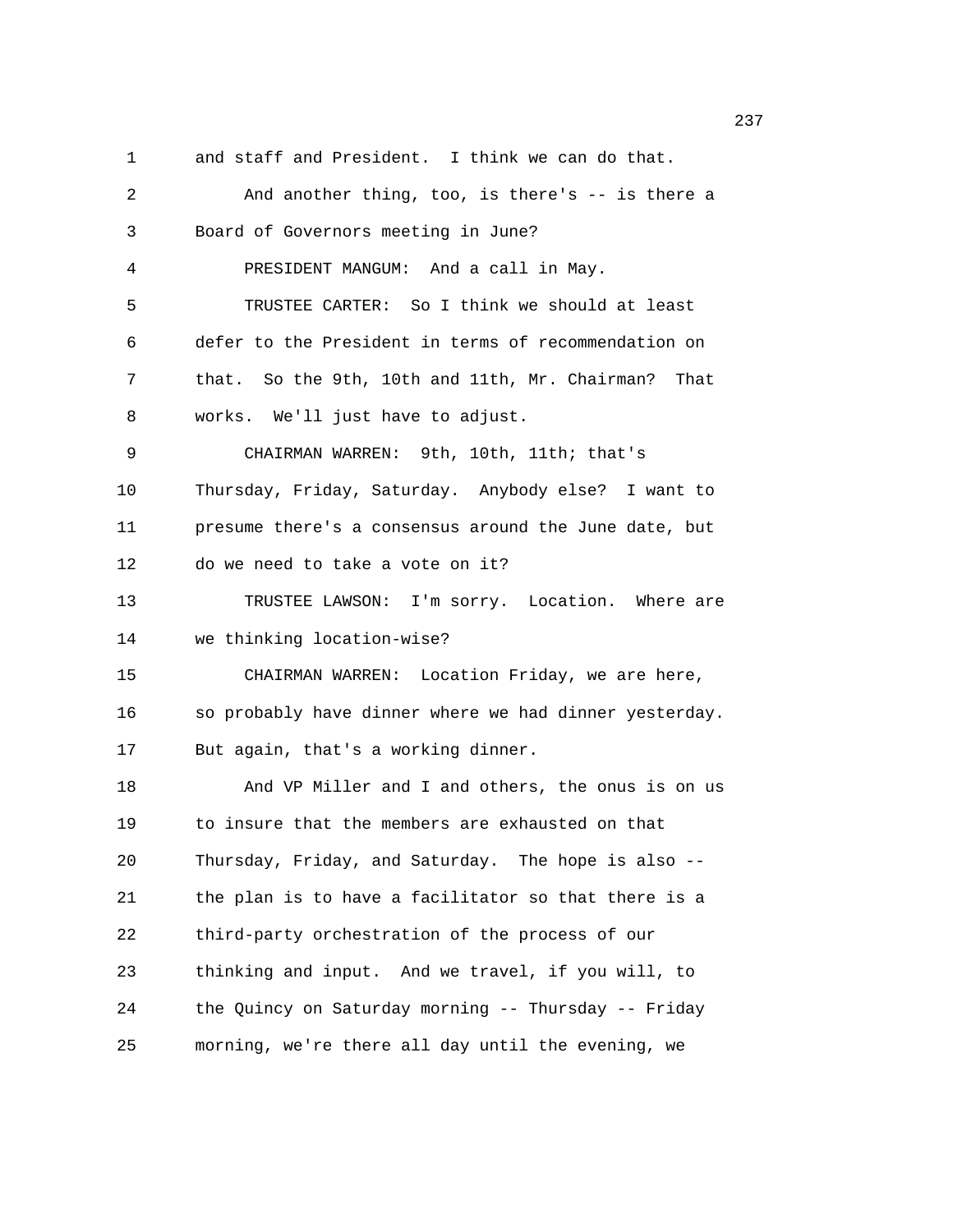1 travel back here to our hotel, we meet on Saturday at 2 the Foundation, and have our business meeting at the 3 Foundation, and then we're done. Okay? 4 We're good? 5 TRUSTEE WOODY: That's good. So the date is 9th, 6 10th and 11th? 7 CHAIRMAN WARREN: Yes, that's what I take from 8 you. There are other things in between that we should 9 be present at. Graduation is one of those. And I 10 don't know if you have been to FAMU graduation, but 11 there are a lot of people there -- and people as in 12 graduates -- and most times there's two sessions. So 13 it can be an exhaustive day, morning and afternoon 14 session, but that's why we're trustees, is to be there 15 for students, so I encourage you to log those dates in 16 your calendars and to be there if at all possible. 17 The Alumni Association's event in Tampa is one 18 that we should plan to attend, and if you aren't 19 yet -- and I promised you I would be and I will -- an 20 associate member of the Alumni Association, I 21 encourage you to do that. 22 If you are on the board of some non-for-profit 23 they say you have a responsibility as a board member 24 is either to give or to get. Well, this ain't quite 25 that, but our expectation of you is that you either

en and the state of the state of the state of the state of the state of the state of the state of the state of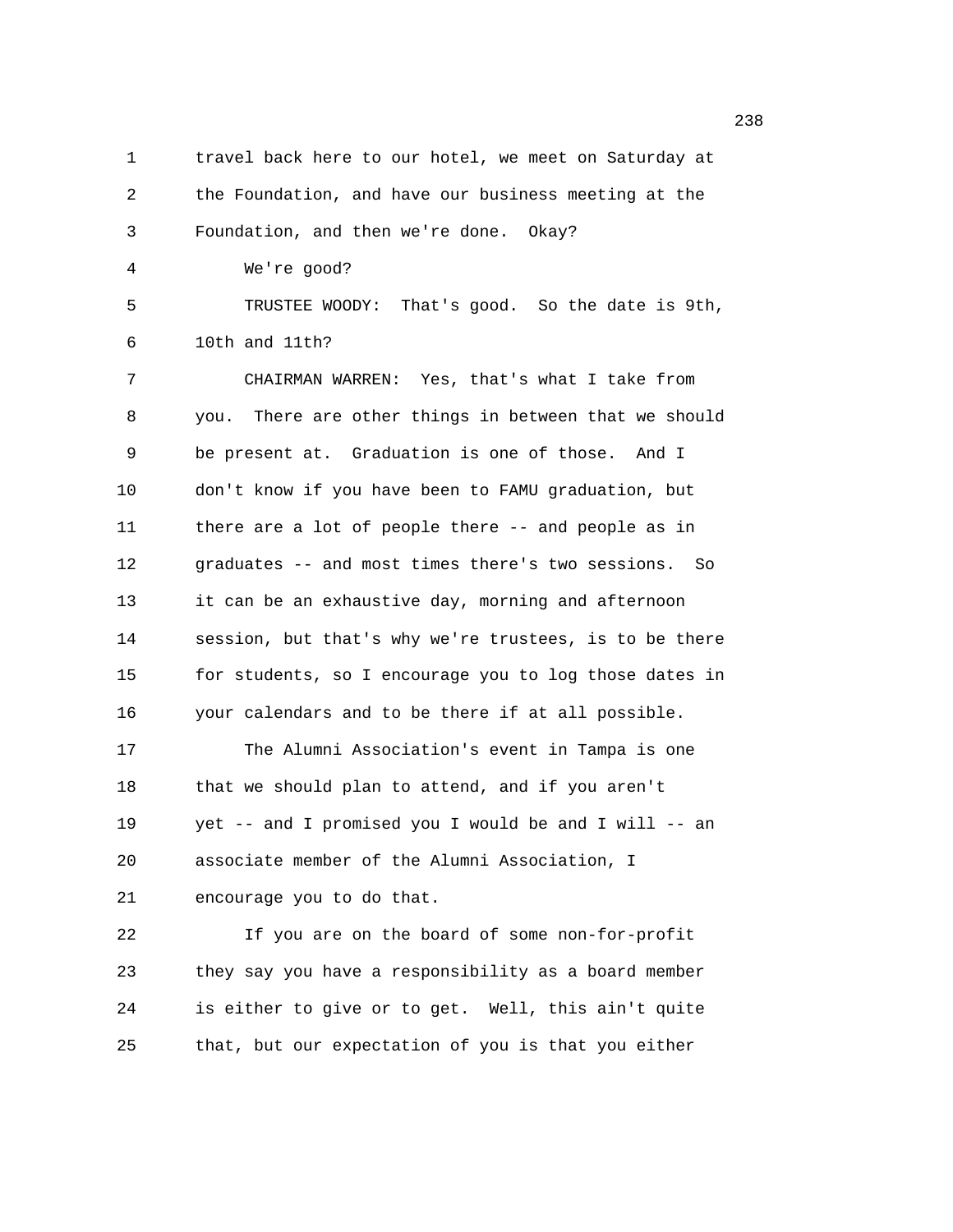1 give or get or both. So be thinking about how you 2 make a contribution to the overall effort by giving or 3 getting or doing both, and you can be creative as to 4 how that happens. I won't dig into your pocketbooks 5 to tell you what to do, but I think the onus is on us 6 to be part of the effort, as opposed to being part of 7 the conversation about the effort, if you get my drift 8 here.

9 TRUSTEE CARTER: Excuse me for interrupting you, 10 Mr. Chairman, but will we be having Board of Trustee 11 staff send us out the dates and times included so that 12 we can calendar that, as well as graduation and all of 13 that.

14 CHAIRMAN WARREN: Yes. If I could ask 15 Dr. Starling, if you would capture all of those dates 16 in a calendar, and send it to us as just that so it 17 doesn't get confused with anything else. And by the 18 way, I don't know how many of you have the same 19 problem I have, but I never read any FAMU e-mails, so 20 hopefully someone can fix that for me but it's being 21 forwarded to my personal e-mail. So if you have that 22 same issue, is the point I'm bringing it up, is to let 23 someone know. Oftentimes, like Trustee Woody asked me 24 in December or January, I forget which one it was -- 25 have I got the letter from the Governor's office for

239 and 239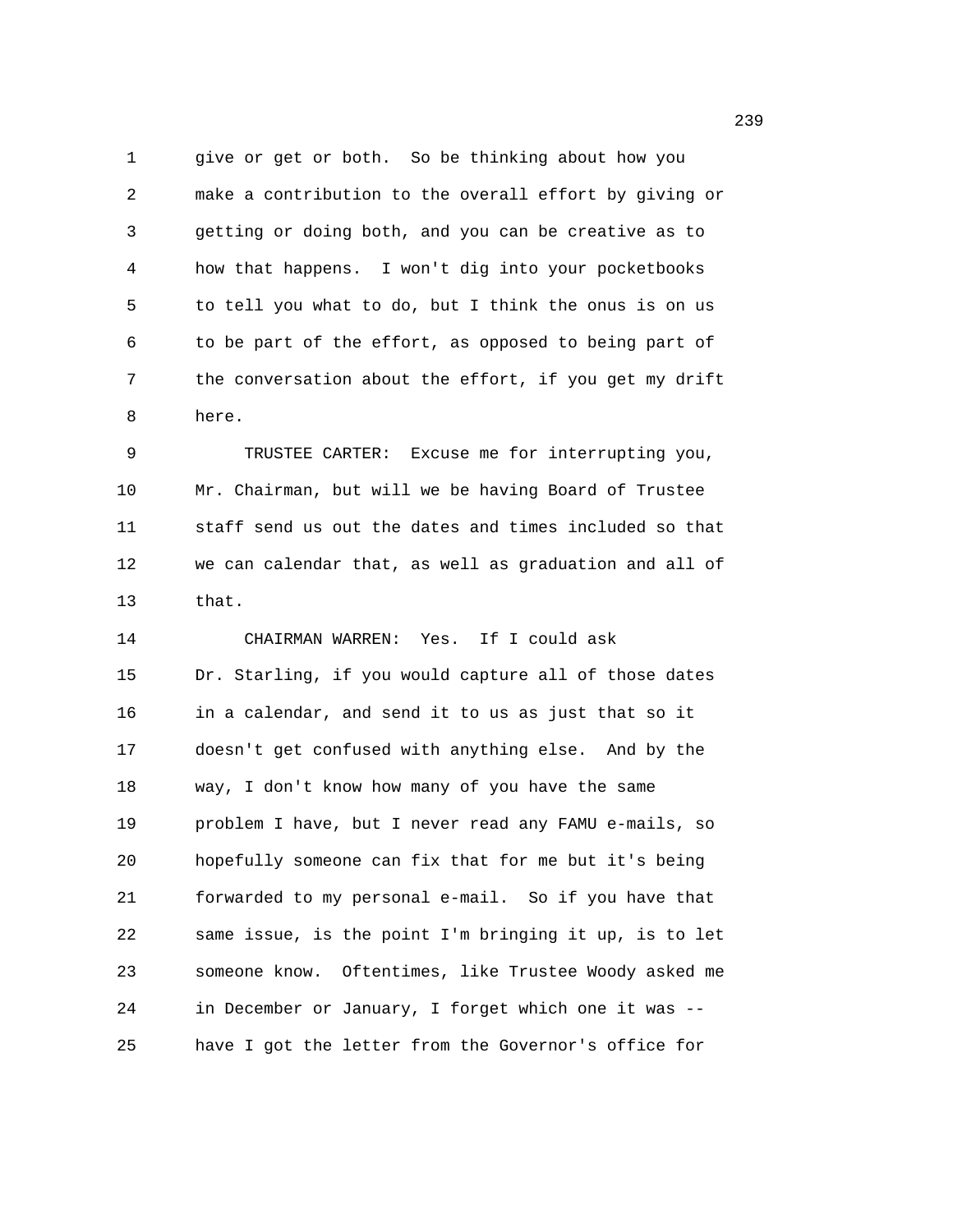1 the BOG, and I said no. I hadn't seen it, but it was 2 sitting in my FAMU e-mail box.

3 So if you aren't in the habit of going there, 4 then have it forwarded to. Or go there. I've 5 discovered that the hard way; that I need to read any 6 FAMU e-mail. So last thing, I want to harken back to 7 a place of where we started this morning, is the 8 discipline of staff, and I'll let you go.

9 Be mindful of the fact that we have something to 10 do, like you do, so help us by planning the use of our 11 time so that it's valuable time spent on the issues of 12 the University. But don't expect that all of the 13 Trustees will be available on call, because you 14 called. So the onus is on you -- to use my word that 15 I coined earlier -- to be a precrastinator. Think 16 about what it is that you are trying to get done in 17 your respective area or what we're trying to get for 18 the University and do the backwards planning. 19 So things are on the agenda where they need to 20 be, or we've had conversations around policy 21 decision-making that we need to make on the issue that 22 is yours, your respective issue. But help us out and 23 not burn us out, okay?

24 And with that, if there's no other comments from 25 the members, the meeting stands adjourned.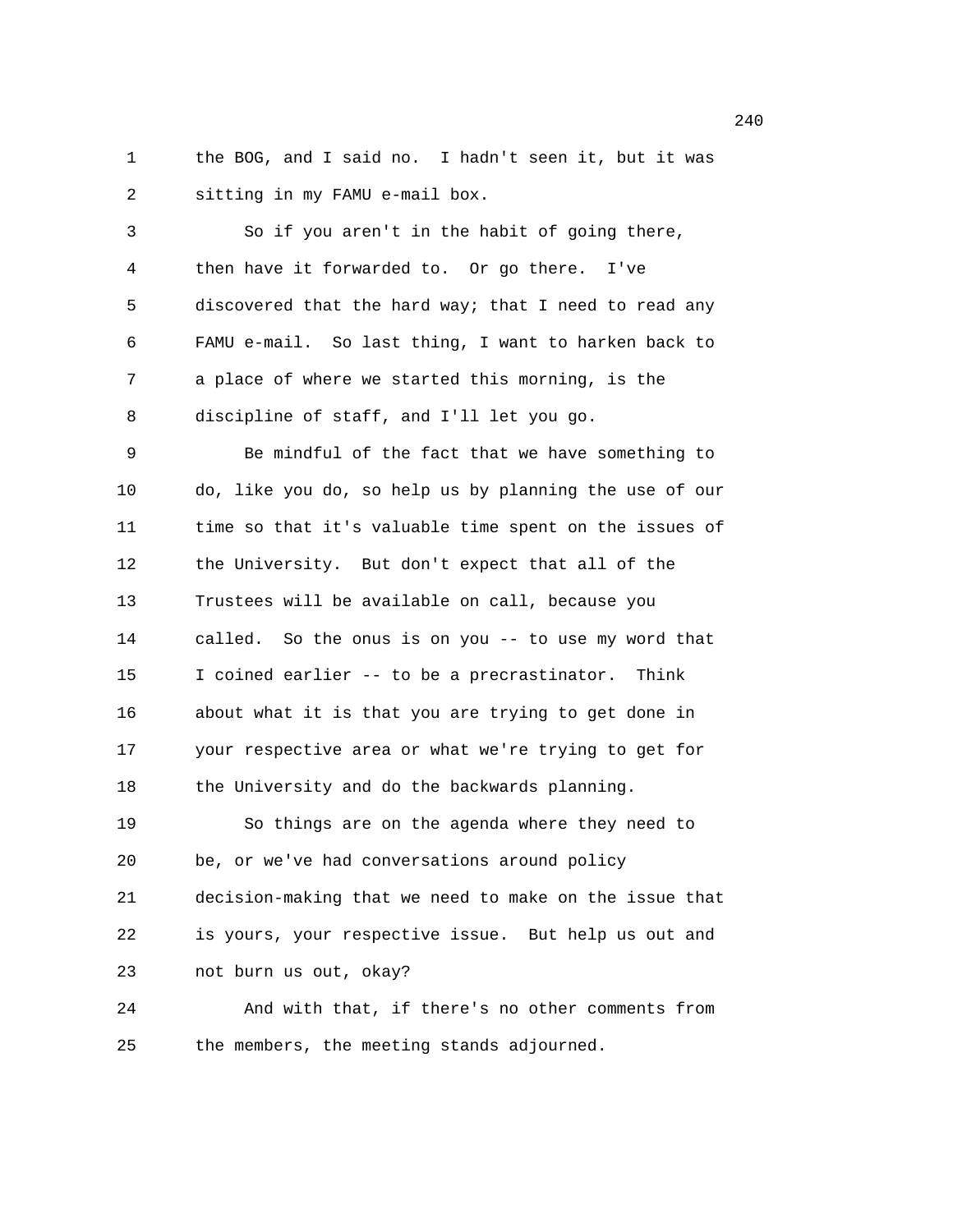| $\mathbf 1$      | (Meeting concluded.) |
|------------------|----------------------|
| $\overline{a}$   |                      |
| $\mathsf{3}$     |                      |
| $\bf 4$          |                      |
| 5                |                      |
| $\epsilon$       |                      |
| $\boldsymbol{7}$ |                      |
| $\,8\,$          |                      |
| $\mathsf{9}$     |                      |
| $10\,$           |                      |
| $11\,$           |                      |
| $12\,$           |                      |
| $13\,$           |                      |
| $1\,4$           |                      |
| 15               |                      |
| $16$             |                      |
| $17\,$           |                      |
| $18\,$           |                      |
| 19               |                      |
| $20\,$           |                      |
| $2\sqrt{1}$      |                      |
| $2\sqrt{2}$      |                      |
| 23               |                      |
| 24               |                      |
| 25               |                      |